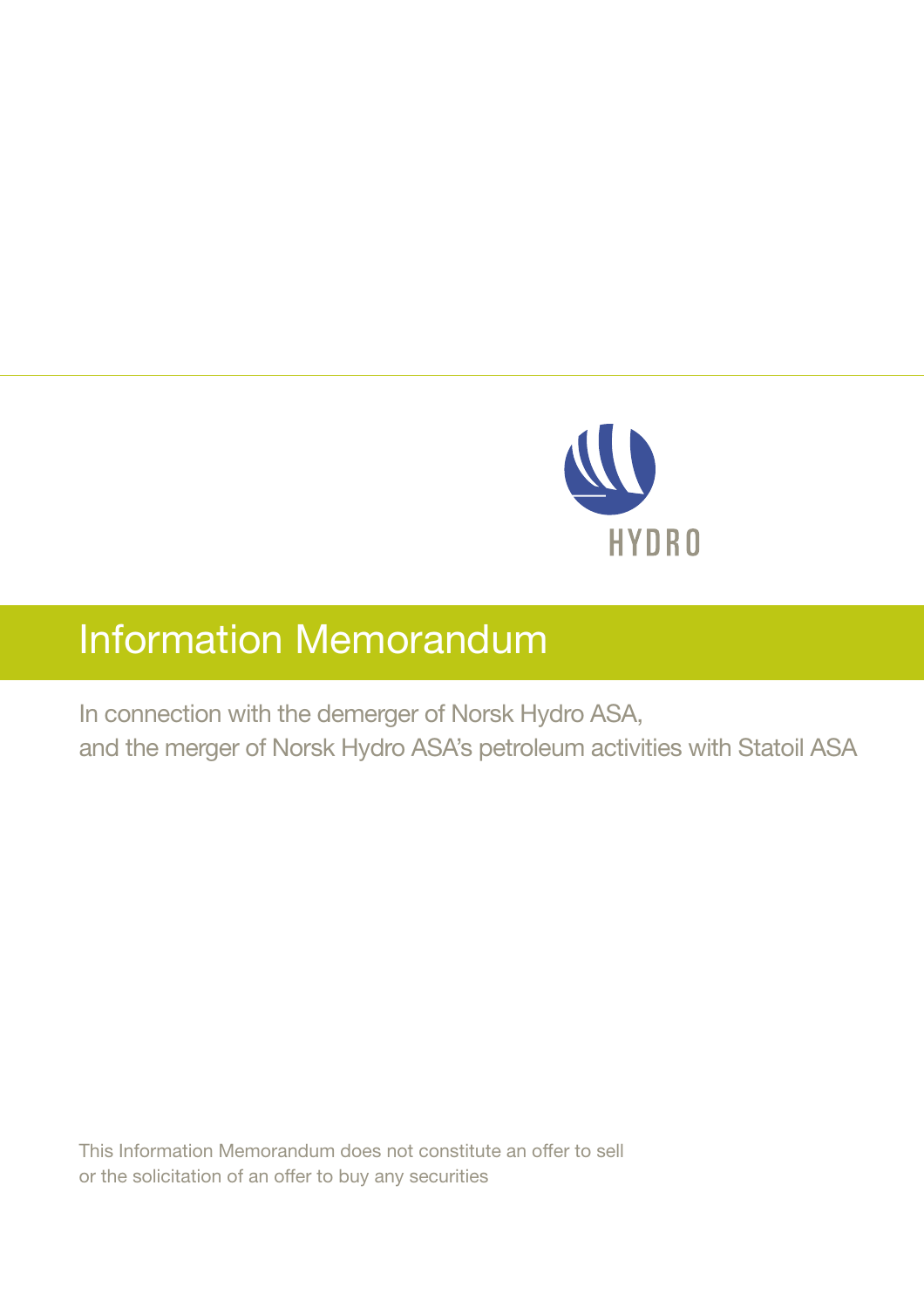# **Hydro Information Memorandum**

| 1 Important notice                                                     | 1              |
|------------------------------------------------------------------------|----------------|
| 2 Terms and definitions                                                | 3              |
| 3 Summary                                                              | 5              |
| 4 Description of Hydro prior to the Demerger                           | 6              |
| 5 The demerger of Hydro and the merger of Hydro Petroleum with Statoil | $\overline{7}$ |
| 6 Hydro after the Demerger                                             | 8              |
| 6.1 Introduction, summary business information, strategy               | 8              |
| 6.1.1 Introduction                                                     | 8              |
| 6.1.2 Summary business information                                     | 8              |
| 6.1.2.1 Aluminium Metal                                                | 8              |
| 6.1.2.2 Aluminium Products                                             | 9              |
| 6.1.2.3 Power                                                          | 9              |
| 6.1.2.4 Other                                                          | 9              |
| 6.1.3 Strategy                                                         | 10             |
| 6.1.3.1 Aluminium Metal                                                | 10             |
| 6.1.3.2 Aluminium Products                                             | 10             |
| 6.1.3.3 Power                                                          | 11             |
| 6.1.3.4 Other                                                          | 11             |
| 6.2 Business overview                                                  | 12             |
| 6.2.1 Aluminium Metal                                                  | 12             |
| 6.2.1.1 Industry overview                                              | 12             |
| 6.2.1.2 Primary aluminium production                                   | 13             |
| 6.2.1.3 Raw materials                                                  | 16             |
| 6.2.1.4 Casthouse products and remelt activities                       | 17             |
| 6.2.1.5 Sales, distribution and trading activities                     | 17             |
| 6.2.1.6 High purity aluminium                                          | 18             |
| 6.2.1.7 Projects                                                       | 18             |
| 6.2.2 Aluminium Products                                               | 18             |
| 6.2.2.1 Industry overview                                              | 18             |
| 6.2.2.2 Operational information                                        | 19             |
| 6.2.2.3 Rolled Products                                                | 20             |
| 6.2.2.4 Extrusion                                                      | 21             |
| 6.2.2.5 Automotive                                                     | 22             |
| 6.2.3 Power                                                            | 23             |
| 6.2.4 Other                                                            | 23             |
| 6.2.4.1 Polymers                                                       | 23             |
| 6.2.4.2 Other                                                          | 25             |
| 6.2.5 Subsequent events                                                | 25             |
| 6.3 Regulation and taxation                                            | 26             |
| 6.3.1 Aluminium regulation                                             | 26             |
| 6.3.2 Power taxation                                                   | 28             |
| 6.3.3 Other regulation                                                 | 29             |
| 6.4 Financial review                                                   | 29             |
| 6.4.1 Introduction                                                     | 29             |
| 6.4.2 Overview, operating income, outlook                              | 30             |
| 6.4.2.1 Aluminium Metal                                                | 30             |
| 6.4.2.2 Aluminium Products                                             | 32             |
| 6.4.3 Aluminium Metal                                                  | 34             |
| 6.4.3.1 Market conditions                                              | 34             |
| 6.4.3.2 Key development projects                                       | 35             |
| 6.4.3.3 Plant closures                                                 | 35             |
| 6.4.3.4 Revenues, costs and income                                     | 36             |
|                                                                        |                |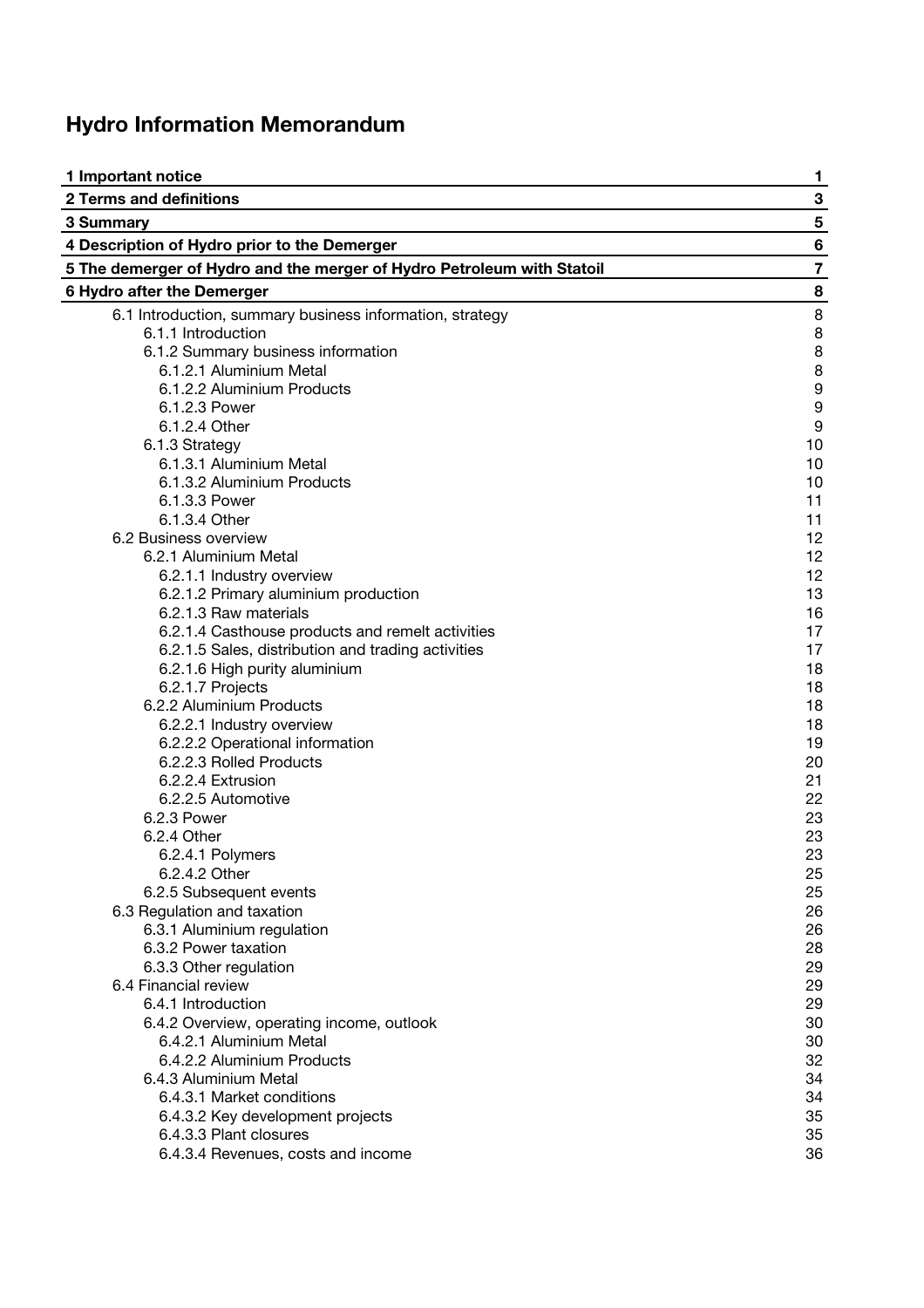| 6.4.4 Aluminium Products                                            | 38 |
|---------------------------------------------------------------------|----|
| 6.4.4.1 Market conditions                                           | 38 |
| 6.4.4.2 Key development activities                                  | 39 |
| 6.4.4.3 Plant closures                                              | 39 |
| 6.4.4.4 Revenues, costs and income                                  | 40 |
| 6.4.5 Power                                                         | 43 |
| 6.4.6 Other                                                         | 43 |
| 6.4.6.1 Polymers                                                    | 43 |
| 6.4.6.2 Other                                                       | 43 |
| 6.5 Financial information                                           | 44 |
| 6.5.1 Hydro After Demerger basis for presentation                   | 44 |
| 6.5.2 Hydro After Demerger financial information                    | 47 |
| 6.5.3 Independent accountants' report for Hydro After Demerger      | 49 |
| 6.5.4 Name and address of Hydro's auditors for the last three years | 49 |
| 6.5.5 Other financial information                                   | 50 |
| 6.6 Organization, Board of Directors and management                 | 54 |
| 6.6.1 Legal form, address and business register number              | 54 |
| 6.6.2 Legal structure                                               | 54 |
| 6.6.3 Management                                                    | 54 |
| 6.6.4 Board of Directors                                            | 58 |
| 6.6.5 Corporate Assembly                                            | 59 |
| 6.6.6 Related party transactions                                    | 60 |
| 6.6.7 Corporate governance                                          | 62 |
| 6.6.8 Legal and arbitration proceedings                             | 62 |
| 6.6.9 Material contracts                                            | 62 |
| 7 Risk factors related to the business of Hydro after the Demerger  | 63 |
| 8 Share capital                                                     | 68 |
| 8.1 Share capital prior to and after the Demerger                   | 68 |
| 8.2 Share capital development in the last three years               | 69 |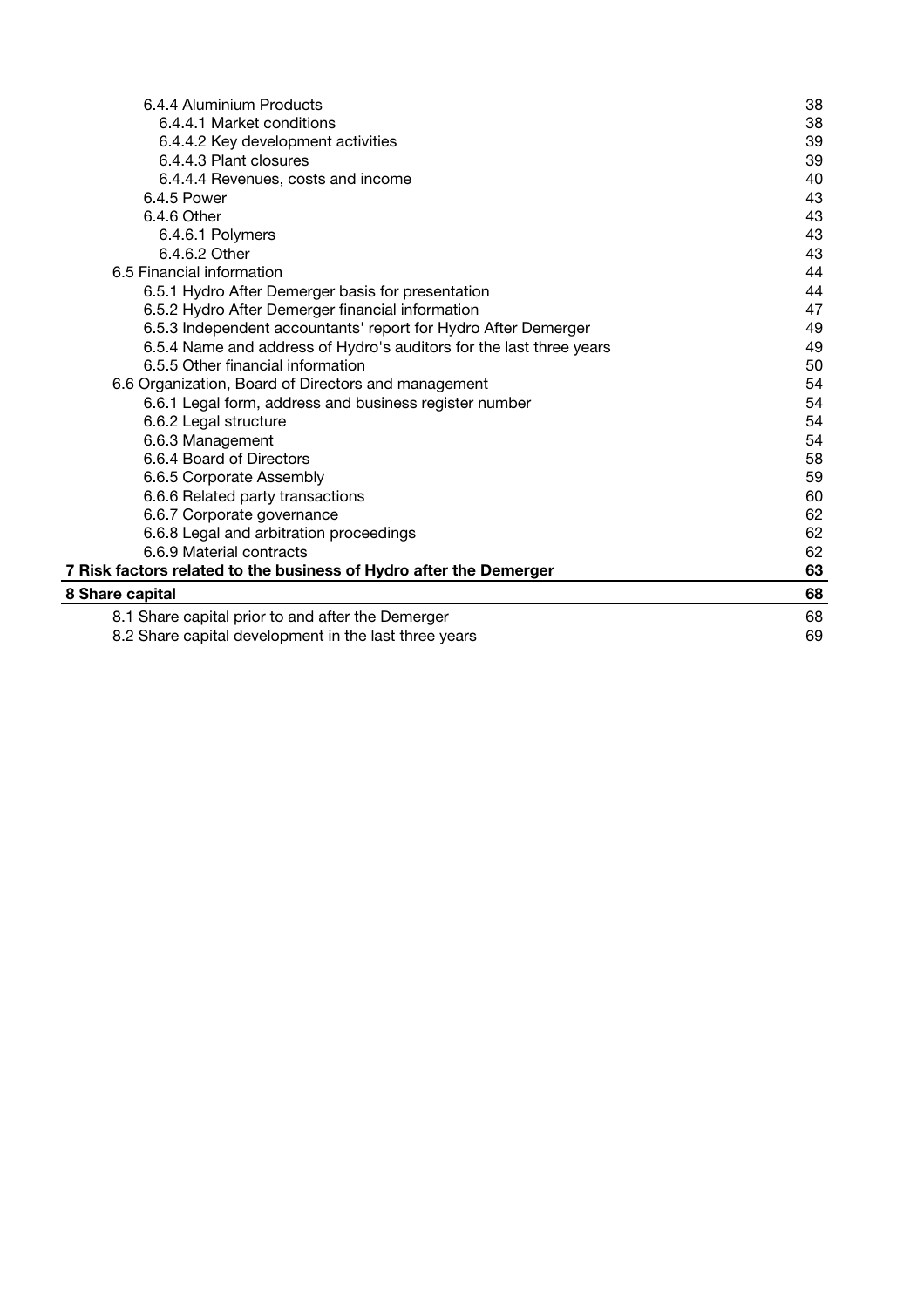# 1 **Important notice**

This information memorandum (the "**Information Memorandum**") has been prepared in connection with the demerger of Norsk Hydro ASA and the merger of Hydro's demerged petroleum activities with Statoil ASA (the "**Merger**"). **No shares or other securities are being offered or sold in any jurisdiction pursuant to this Information Memorandum.**

On 12 March 2007 the Board of Directors of Norsk Hydro ASA ("**Hydro**") adopted the plan for the demerger of Hydro and the merger of Hydro's demerged petroleum activities (**"Hydro Petroleum"**) with Statoil (the "**Merger Plan**"). Correspondingly, the Board of Directors of Statoil ASA ("Statoil") adopted the Merger Plan on 13 March 2007.

The Merger Plan will be submitted for approval by the shareholders of Hydro and Statoil at extraordinary general meetings that will be held on a date indicated in separate notices provided to Hydro's and Statoil's shareholders. If the shareholders of Hydro and Statoil approve the Merger Plan and the other conditions precedent to consummation of the Merger are satisfied or, where applicable, waived, the Merger is expected to be consummated in September or October 2007.

In connection with the extraordinary general meetings of Hydro and Statoil mentioned above, the issuance of Statoil ordinary shares to Hydro shareholders in the Merger and the listing of these shares on the Oslo Stock Exchange, Statoil has prepared (i) a circular/prospectus which has been filed with the United States Securities and Exchange Commission (the "**SEC**") on Form F-4, expected to be declared effective in the end of May/beginning of June 2007 (the "**US Prospectus**") and (ii) a circular/prospectus which has been prepared in reliance on the exemptions of the Norwegian Securities Trading Act section 5-5 no 5 and which has been reviewed, but not approved by the Oslo Stock Exchange (the "**International Prospectus**"). The International Prospectus has been based on the US Prospectus, and its content is identical to the US Prospectus with minor exceptions which are described in the International Prospectus. The US Prospectus and the International Prospectus are together referred to as "**Statoil's Prospectus**".

This Information Memorandum has been prepared to provide a description of Hydro after the Demerger in accordance with the Merger Plan (the "**Demerger**"). A version of this Information Memorandum, dated 20 March 2007, was made public simultaneously with Statoil's filing of its prospectus and registration statement on Form F-4 that was subject to review by the SEC (**"Statoil's Preliminary Form F-4 Registration Statement"**). Compared to the 20 March 2007 version, this Information Memorandum, dated 24 May 2007, has basically been amended as follows:

- The Information Memorandum refers to Statoil's Prospectus instead of Statoil's Preliminary Form F-4 Registration Statement dated 20 March 2007
- Necessary updates have been made to chapter 1 "Important Notice" and chapter 2 "Terms and definitions"
- We have included information on events relating to section 6.2 "Business overview" occurring subsequent to the version of this document that was dated 20 March 2007 in a new section 6.2.5 "Subsequent events".
- Section 6.6.3 "Management" has been updated with recent announcements to Hydro's Corporate Management Board
- Section 6.6.4 "Board of Directors" has been updated with recent announcements to Hydro's Board of Directors
- Section 6.6.5 "Corporate Assembly" has been updated with recent announcements to Hydro's Corporate Assembly
- Section 8.1 "Share Capital prior to and after the Demerger" and section 8.2 "Share capital development" have been updated with information related to shares issued to Hydro employees

Except for sections 6.2.5 "Subsequent events", 6.4.1 "Financial review - Introduction", 6.5 "Financial information" and 6.6 "Organization, Borad of Directors and management", the content of chapter 6 "Hydro after the Demerger" in this Information Memorandum is primarily sourced from Hydro's Annual Report 2006. See section 6.5.1 "Financial information - Hydro After Demerger basis for presentation" for a discussion of the accounting treatment used as a basis for the financial information included in sections 6.4.1 and 6.5. The Information Memorandum has not been subject to review or approval by the Oslo Stock Exchange.

For the description of the Merger, the Merger Plan, the Merged Company, Hydro Petroleum and risks related to Hydro Petroleum and the Merger of Hydro Petroleum with Statoil, this document refers to Statoil's Prospectus.

All inquiries relating to this Information Memorandum must be directed to Hydro. No other person is authorized to give any information about or to make any representations on behalf of Hydro in connection with the Merger. If any such information is given or made, it must not be relied upon as having been authorized by Hydro. The information contained herein is as of the date hereof and is subject to change, completion and amendment without further notice. The delivery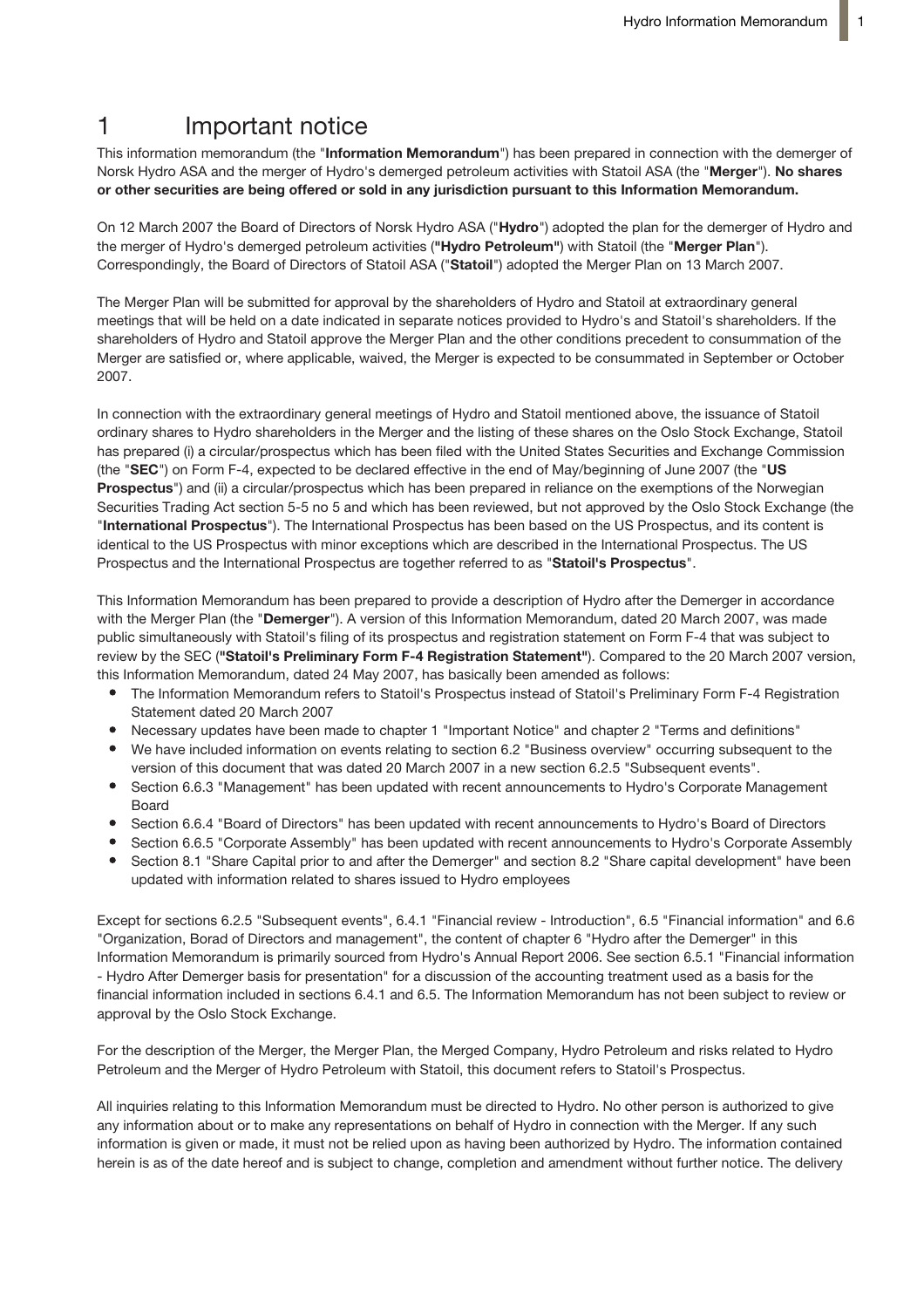of this Information Memorandum shall not imply that there has been no change in Hydro's affairs or that the information set forth herein is correct as of any date subsequent to the date hereof.

The contents of this Information Memorandum are not to be construed as legal, business or tax advice. Each reader of this Information Memorandum should consult with his or her own legal, business or tax advisor as to legal, business or tax advice. If you are in any doubt about the contents of this Information Memorandum you should consult your stockbroker, bank manager, lawyer, accountant or other professional adviser.

### The distribution of this Information Memorandum in certain jurisdictions may be restricted by law. Hydro requires **persons in possession of this Information Memorandum to inform themselves about, and to observe, any such restrictions.**

## Cautionary note regarding forward-looking information

Certain statements included within this Information Memorandum contain forward-looking information, including, without limitation, those relating to (a) forecasts, projections and estimates, (b) statements of management's plans, objectives and strategies for Hydro, such as planned expansions, investments or other projects, (c) targeted cost reductions and profit objectives, (d) various expectations about future developments in Hydro's markets, particularly prices, supply and demand and competition, (e) results of operations, (f) margins, (g) growth rates, (h) risk management, as well as (i) statements preceded by "expected", "scheduled", "targeted", "planned", "proposed", "intended" or similar statements. Although Hydro believes that the expectations reflected in such forward-looking statements are reasonable, these forward-looking statements are based on a number of assumptions and forecasts that, by their nature, involve risk and uncertainty. Various factors could cause Hydro's actual results to differ materially from those projected in a forwardlooking statement or affect the extent to which a particular projection is realized. Factors that could cause these differences include, but are not limited to, world economic growth and other economic indicators, including rates of inflation and industrial production, trends in Hydro's key markets, and global aluminium supply and demand conditions, as well as the risk factors specified in this Information Memorandum under "Risk Factors Related to the Business of Hydro after the Demerger". No assurance can be given that such expectations will prove to have been correct. Hydro disclaims any obligation to update or revise any forward-looking statements, whether as a result of new information, future events or otherwise.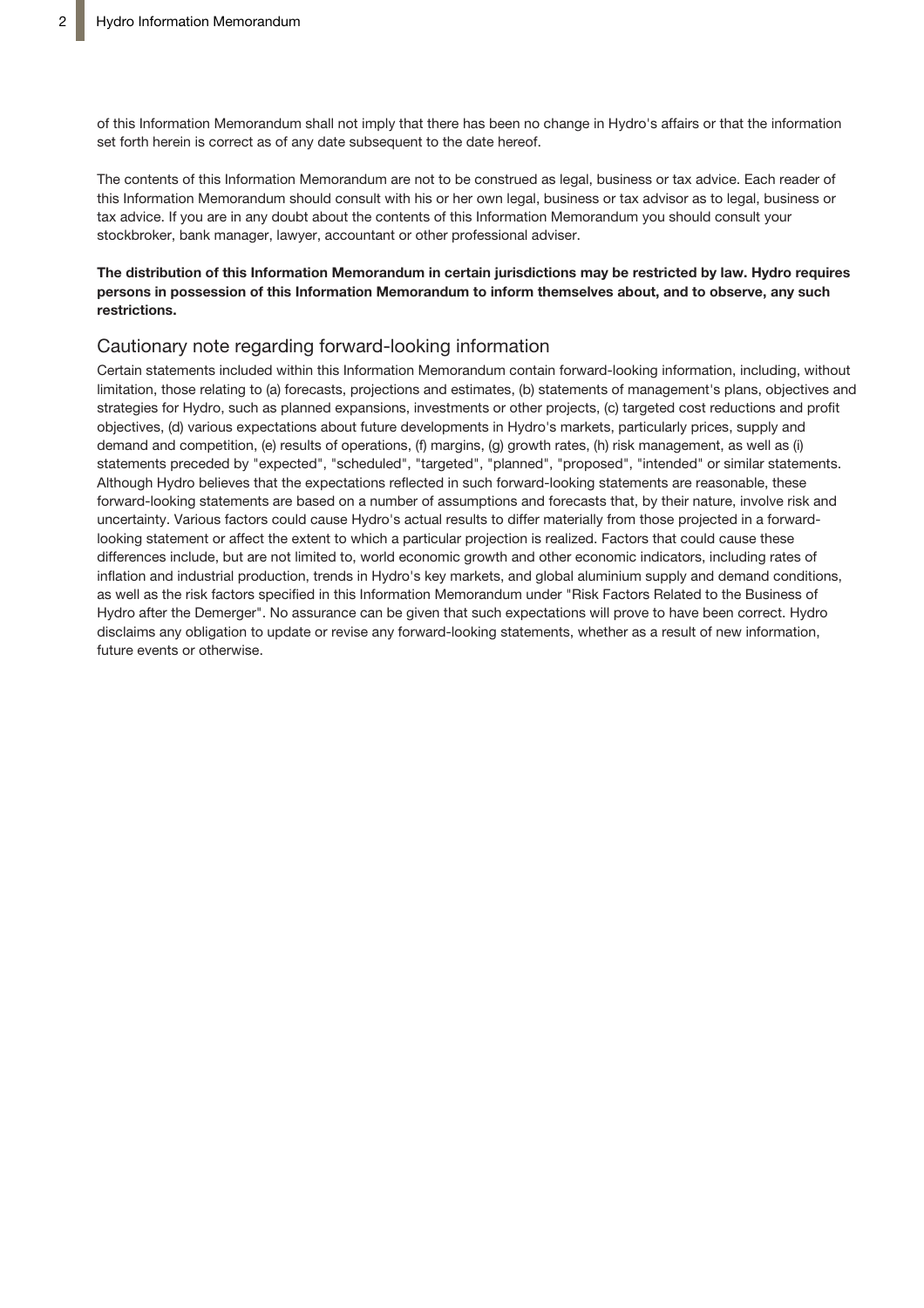| <b>Term</b>                         | <u>UNITED and abilities</u><br><b>Definition</b>                                                                                                                                                                                                                                                                                                                                                                                 |
|-------------------------------------|----------------------------------------------------------------------------------------------------------------------------------------------------------------------------------------------------------------------------------------------------------------------------------------------------------------------------------------------------------------------------------------------------------------------------------|
| AluNorf                             | Aluminium Norf GmbH                                                                                                                                                                                                                                                                                                                                                                                                              |
| <b>BAT</b>                          | "Best Available Techniques" for pollution prevention and control                                                                                                                                                                                                                                                                                                                                                                 |
| Company                             | Norsk Hydro ASA, a Norwegian public company limited by shares, or Norsk Hydro ASA and its<br>consolidated subsidiaries, as the context requires                                                                                                                                                                                                                                                                                  |
| Corporate<br>Assembly               | The corporate assembly, a body contemplated by Norwegian companies' law, with responsibility,<br>among other things, for the election of the members of the Company's Board of Directors and<br>nomination of the external auditor                                                                                                                                                                                               |
| Corporate<br>Management<br>Board    | The corporate management board established by the Company's President and Chief Executive Officer<br>to assist him in discharging his responsibilities                                                                                                                                                                                                                                                                           |
| Demerger                            | The demerger of Norsk Hydro ASA in accordance with the Merger Plan                                                                                                                                                                                                                                                                                                                                                               |
| <b>EEA</b>                          | European Economic Area                                                                                                                                                                                                                                                                                                                                                                                                           |
| <b>Effective Date</b>               | 1 January 2007, the financial effective date of the Demerger and the Merger                                                                                                                                                                                                                                                                                                                                                      |
| <b>EFTA</b>                         | European Free Trade Association                                                                                                                                                                                                                                                                                                                                                                                                  |
| <b>EU</b>                           | European Union                                                                                                                                                                                                                                                                                                                                                                                                                   |
| <b>EUR</b>                          | Euro                                                                                                                                                                                                                                                                                                                                                                                                                             |
| Extraordinary<br>General<br>Meeting | Hydro's extraordinary general meeting, to be held on a date indicated on a separate notice to Hydro's<br>shareholders, at which Hydro's shareholders will vote on the approval of the Merger Plan                                                                                                                                                                                                                                |
| Hydro                               | Norsk Hydro ASA or Norsk Hydro ASA and its consolidated subsidiaries, as the context requires                                                                                                                                                                                                                                                                                                                                    |
| <b>Hydro After</b><br>Demerger      | Hydro after the demerger of Norsk Hydro ASA in accordance with the Merger Plan                                                                                                                                                                                                                                                                                                                                                   |
| Hydro<br>Petroleum                  | Hydro's petroleum activities being demerged from Hydro and merged with Statoil as further defined in<br>section 2.1 of the Merger Plan                                                                                                                                                                                                                                                                                           |
| International<br>Prospectus         | Statoil's circular/prospectus which has been prepared in reliance on the exemptions of the Norwegian<br>Securities Trading Act section 5-5 no 5 and which has been reviewed, but not approved by the Oslo<br>Stock Exchange. The International Prospectus has been based on the US Prospectus, and its content<br>is identical to the US Prospectus with minor exceptions which are described in the International<br>Prospectus |
| kWh                                 | Kilowatt hour                                                                                                                                                                                                                                                                                                                                                                                                                    |
| <b>LME</b>                          | London Metal Exchange                                                                                                                                                                                                                                                                                                                                                                                                            |
| Merged<br>Company                   | The company resulting from the Merger. The name of the Merged Company, effective upon the<br>completion of the merger, shall be StatoilHydro. However, the board of directors of the Merged<br>Company shall develop a new name and a new logo which shall symbolize the company's business<br>strategy, values and vision, and which shall be different from the present companies' names.                                      |
| Merger                              | The demerger of Norsk Hydro ASA and the simultaneous merger of Hydro's demerged petroleum<br>activities with Statoil ASA                                                                                                                                                                                                                                                                                                         |
| Merger Plan                         | The plan for the demerger of Norsk Hydro ASA and the merger of Hydro's demerged petroleum<br>activities with Statoil ASA adopted by the Boards of Directors of Hydro and Statoil on 12 March and 13<br>March 2007 respectively                                                                                                                                                                                                   |

# 2 Terms and definitions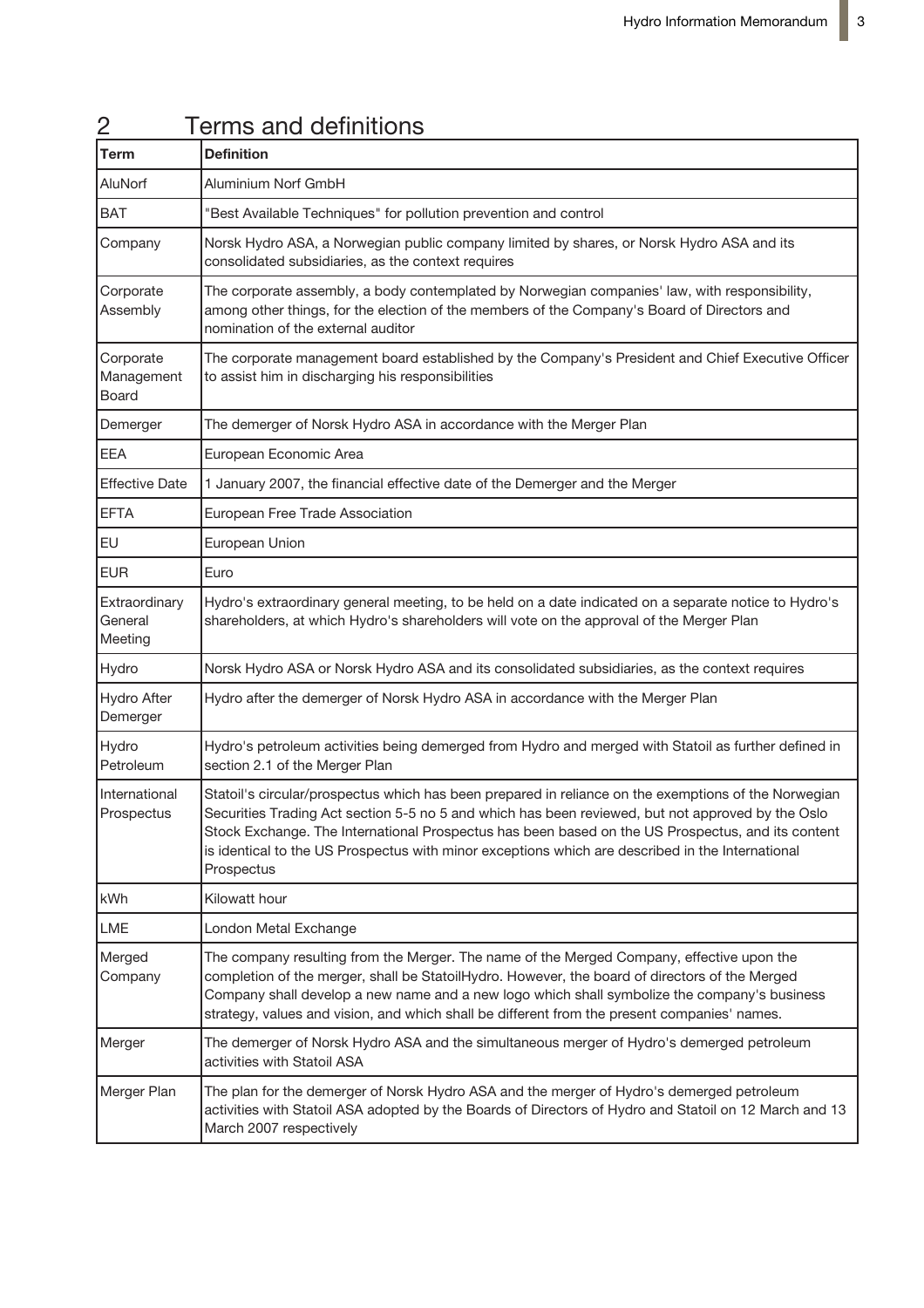| <b>NCS</b>                                                        | Norwegian Continental Shelf                                                                                                                                |
|-------------------------------------------------------------------|------------------------------------------------------------------------------------------------------------------------------------------------------------|
| <b>NGL</b>                                                        | Natural gas liquids                                                                                                                                        |
| <b>NOK</b>                                                        | Norwegian kroner                                                                                                                                           |
| <b>NYSE</b>                                                       | New York Stock Exchange                                                                                                                                    |
| <b>OSE</b>                                                        | Oslo Stock Exchange                                                                                                                                        |
| PFC                                                               | Perfluorocarbon                                                                                                                                            |
| P-PVC                                                             | Paste PVC                                                                                                                                                  |
| <b>PVC</b>                                                        | Polyvinyl chloride, a plastic raw material                                                                                                                 |
| R&D                                                               | Research and development                                                                                                                                   |
| <b>SFT</b>                                                        | Norwegian Pollution Control Authority (Statens forurensningstilsyn)                                                                                        |
| S-PVC                                                             | <b>Suspension PVC</b>                                                                                                                                      |
| Statoil                                                           | Statoil ASA or Statoil ASA and its consolidated subsidiaries, as the context requires                                                                      |
| Statoil's<br>Prospectus                                           | Together, the US Prospectus and the International Prospectus are referred to as Statoil's Prospectus                                                       |
| Statoil's<br>Preliminary<br>Form F-4<br>Registration<br>Statement | Statoil's Form F-4 registration statement, as filed with the SEC on 20 March 2007, that was subject to<br>review by the SEC                                |
| mt                                                                | One metric ton (1,000 kilograms or approximately 2,205 pounds)                                                                                             |
| <b>TRI</b>                                                        | Total recordable injuries                                                                                                                                  |
| TWh                                                               | Terawatt hour (one billion kilowatt hours)                                                                                                                 |
| <b>USD</b>                                                        | US dollar                                                                                                                                                  |
| <b>US GAAP</b>                                                    | Generally accepted accounting principles in the United States                                                                                              |
| <b>US Prospectus</b>                                              | Statoil's circular/prospectus which has been filed with the SEC on Form F-4, expected to be declared<br>effective in the end of May/beginning of June 2007 |
| VAW                                                               | VAW Aluminium AG                                                                                                                                           |
| <b>VCM</b>                                                        | Vinyl chloride monomer, the main raw material for PVC                                                                                                      |
| VPS or VPS<br>System                                              | The Norwegian Central Securities Depository, Verdipapirsentralen.                                                                                          |
| <b>WTO</b>                                                        | World Trade Organization                                                                                                                                   |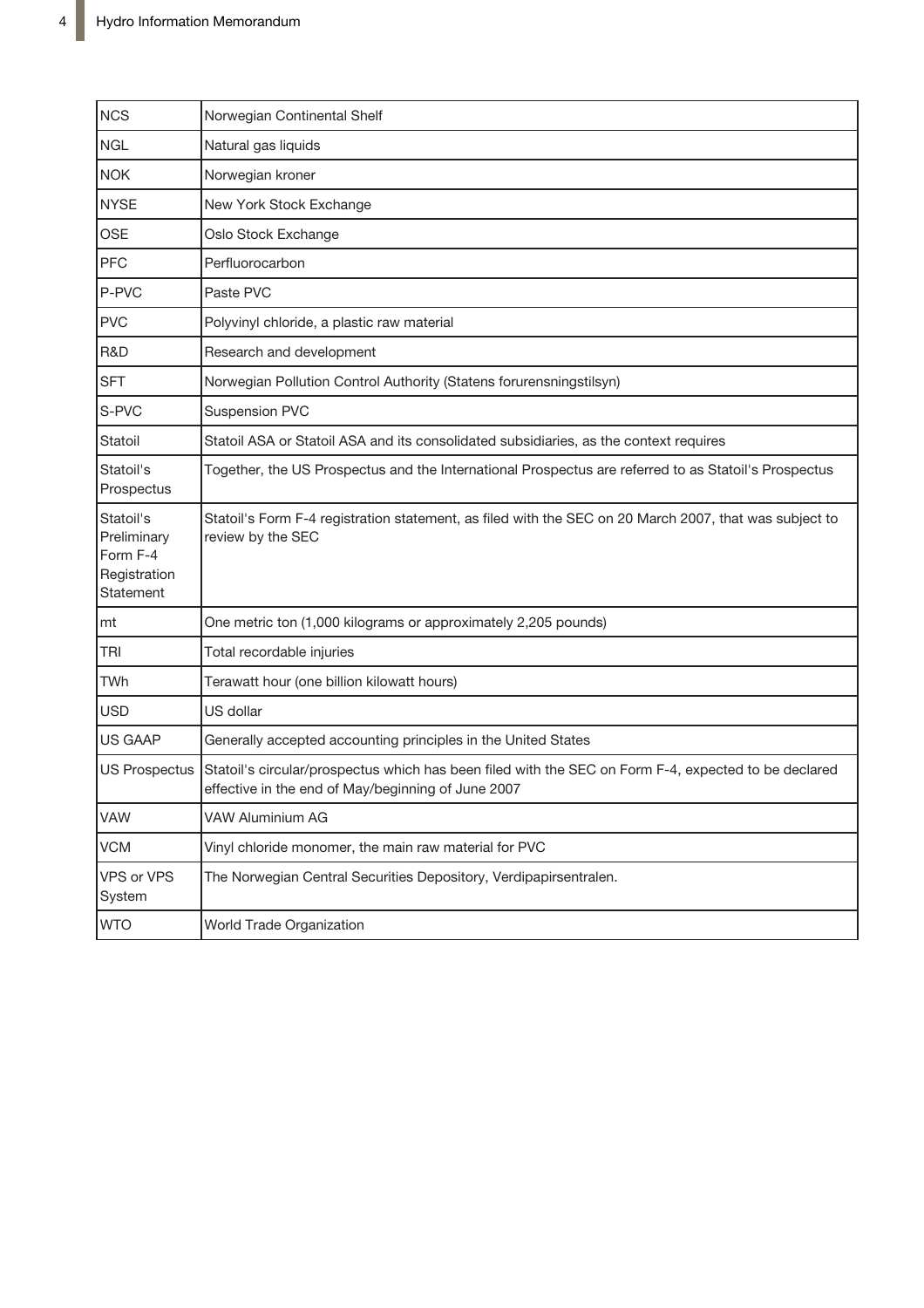# 3 Summary

This summary highlights selected information that is described in greater detail elsewhere in this information memorandum. This summary does not contain all of the important information included in this document. You should read this entire information memorandum and other documents referred to in this information memorandum for a more complete understanding.

# Description of Hydro prior to the Demerger

Hydro is a Fortune 500 energy and aluminium company with 33,000 employees in nearly 40 countries. We are a leading offshore producer of oil and gas, a major aluminium supplier and a leader in the development of renewable energy sources. Our mission is to strengthen the viability of the customers and communities we serve.

# The demerger of Hydro and the merger of Hydro Petroleum with Statoil

On 12 March 2007 the Board of Directors of Hydro adopted the plan for the demerger of Hydro and the merger of Hydro's demerged petroleum activities with Statoil. Correspondingly, the Board of Directors of Statoil adopted the Merger Plan on 13 March 2007. This Merger Plan contemplates the separation of Hydro Petroleum from the remaining business of Hydro and its combination with Statoil. After the demerger Hydro will consist of aluminium metal, aluminium products, power and other business activities.

The Merger, the Merger Plan, the Merged Company, Hydro Petroleum and risks related to Hydro Petroleum and the Merger of Hydro Petroleum with Statoil are described in Statoil's Prospectus.

# Hydro after the Demerger

Following the completion of the recommended Merger expected in September or October 2007, Hydro will go forward as a financially strong aluminium and power company pursuing business opportunities on a global basis. We will be the world's third largest listed aluminium company, focused on growing profitably through targeted international business development, operational excellence, leading technology and innovative solutions. We will be the fifth largest producer of primary metal with production in Europe, Canada and Australia, and an extensive network of remelt facilities. We will be a significant supplier to the building industry, especially in Europe, and of rolled products to the packaging and graphics industries. We will also be a world-leading supplier of precision drawn tubing.

Key financial items on a carve-out basis<sup>1)</sup> include operating revenues amounting to NOK 103 billion and NOK 92 billion for 2006 and 2005 respectively. Corresponding operating income amounts to NOK 7.8 billion and NOK 4.4 billion respectively. Total assets amount to NOK 108 billion for 2006 and NOK 101 billion for 2005.

For a more complete description of our business after the demerger and more comprehensive financial information, you should read the section "Hydro after the Demerger" in its entirety.

<sup>1)</sup> The demerger carve-out financial information has been derived from Hydro's consolidated financial statements for the *years ended 31 December 2006 and 2005. Hydro After Demerger financial information is the remaining assets, liabilities, equity and results after carving-out the Hydro Petroleum figures.*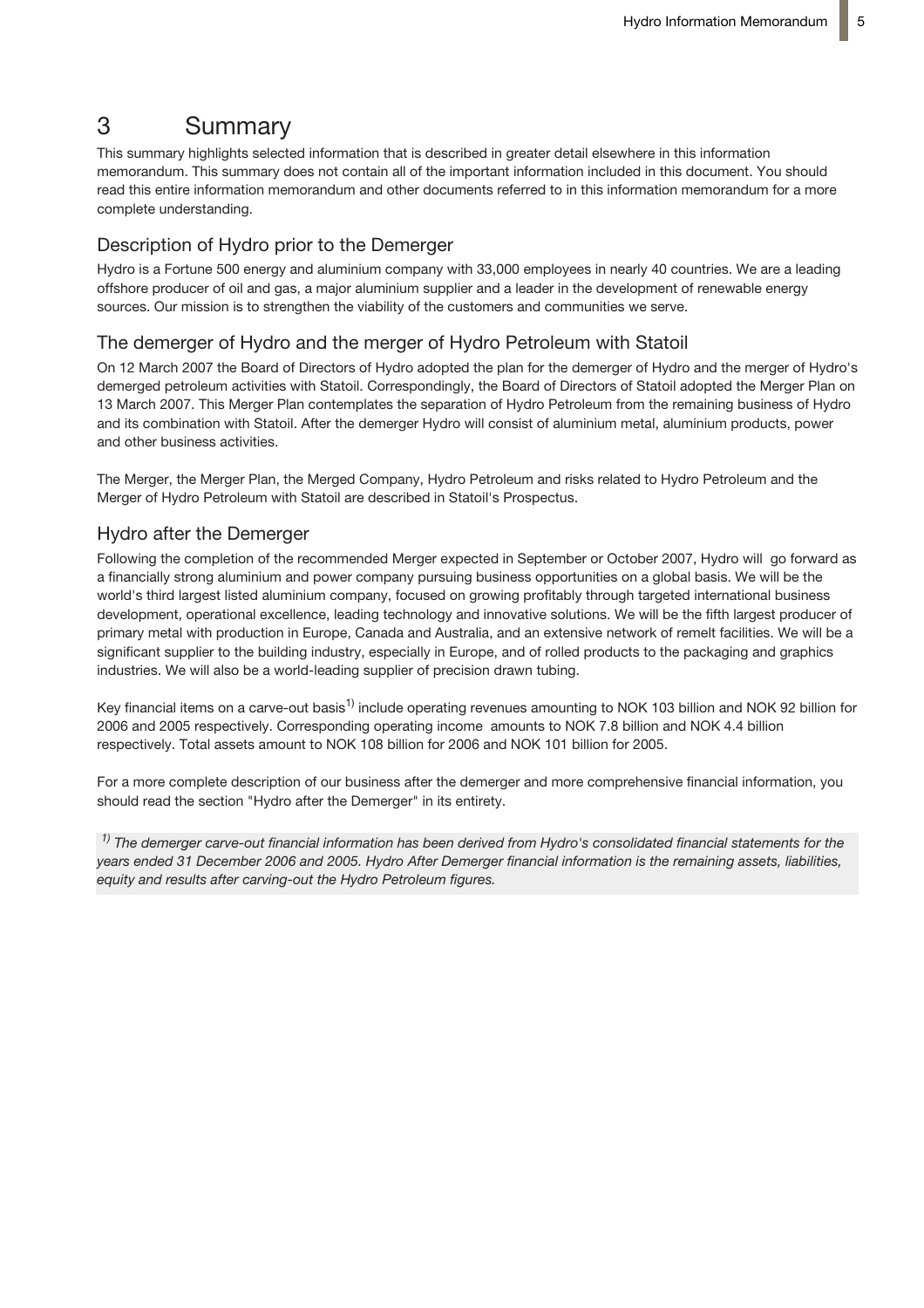# 4 Description of Hydro prior to the Demerger

Hydro is a Fortune 500 energy and aluminium company with 33,000 employees in nearly 40 countries. We are a leading offshore producer of oil and gas, a major aluminium supplier and a leader in the development of renewable energy sources. Our mission is to strengthen the viability of the customers and communities we serve.

Hydro's mission is to create a more viable society by developing natural resources and products in innovative and efficient ways.

The way we work is characterized by our institutional talents:

- An ability to develop source businesses
- A drive to optimize
- $\bullet$ An instinct to commercialize
- A passion for social commerce

Our mission, institutional talents and values - courage, respect, cooperation, determination and foresight - together create a platform, The Hydro Way, which has contributed to value creation for more than 100 years and will influence us in the future. We are continuously developing our corporate culture, work practices and commercial outlook with a view to longterm value creation.

We are an international energy company and a major player in the Nordic and European energy market. We develop, produce and supply oil, gas and hydropower, take an active role in developing new energy forms like wind power and hydrogen, and manage extensive energy trading and transport operations. Hydro is a leading global aluminium supplier with primary metal production in Europe, Canada and Australia and an extensive network of remelt facilities. We are a significant supplier to the building industry, especially in Europe, and of rolled products to the packaging and graphics industries. We are a world leading supplier of aluminium bumper beams, engine blocks and precision drawn tubing. Through Hydro Polymers we are a leading northern European producer of the plastics raw material polyvinyl chloride (PVC)**.**

In recent years, our business areas have grown as a result of substantial investments, including several acquisitions. In 1999, we acquired Saga Petroleum ASA, a Norwegian-based oil company, merging Saga's operations into our oil and energy business area. In 2002, we acquired interests in eight oil and gas licenses on the NCS from the Norwegian State. This acquisition increased our interests in the Oseberg, Tune and Grane fields, where we are the operator. We paid NOK 3.45 billion (USD 415 million) for the license interests which expire between 2015 and 2032. In 2005, we acquired all of the shares of Spinnaker Exploration Company in an all-cash transaction for USD 2.45 billion (NOK 16.5 billion). In March 2002, we acquired all the outstanding shares of VAW Aluminium AG for a total purchase price, including indirect acquisition costs, of EUR 1,911 million (NOK 14.8 billion; USD 1.7 billion). Earlier in that same year, we acquired the French building systems supplier, Technal. A significant portion of the expansion of these two core business areas has been financed through the sale of non-core businesses. In March of 2004, we completed the demerger of our Agri business transferring all assets, rights, liabilities and obligations primarily relating to the Agri business to Yara International ASA.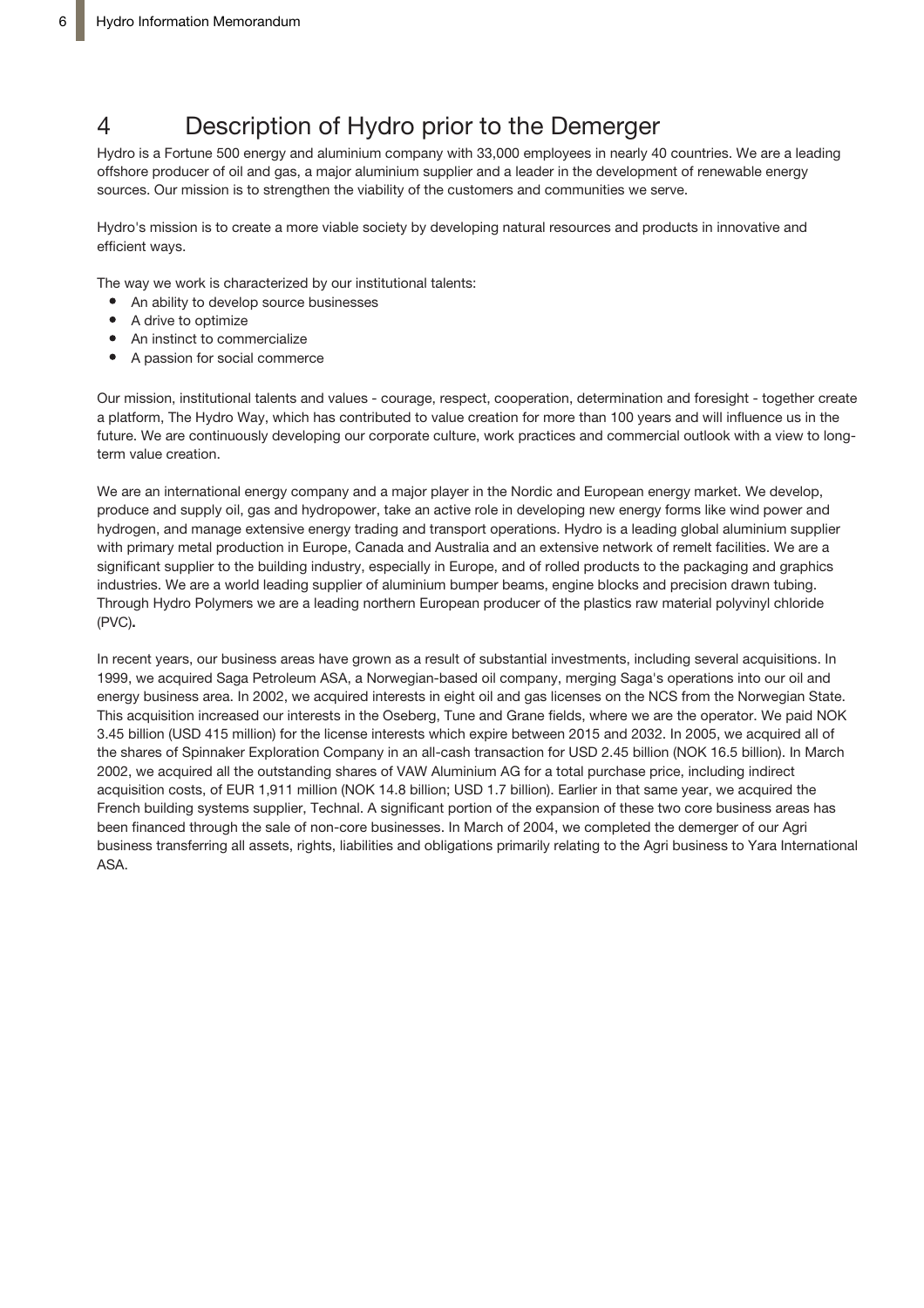# 5 The demerger of Hydro and the merger of Hydro Petroleum with Statoil

On 12 March 2007 the Board of Directors of Hydro adopted the plan for the demerger of Hydro and the merger of Hydro's demerged petroleum activities with Statoil. Correspondingly, the Board of Directors of Statoil adopted the Merger Plan on 13 March 2007. This Merger Plan contemplates the separation of Hydro Petroleum from the remaining business of Hydro, and its combination with Statoil. After the demerger Hydro will consist of aluminium metal, aluminium products, power and other business activities.

This Information Memorandum has been prepared to provide a description of Hydro after the demerger of Hydro in accordance with the Merger Plan.

As mentioned in the "Important Notice" of this Information Memorandum, Statoil has prepared a circular/prospectus that is referred to in this Information Memorandum as Statoil's Prospectus. A description of Hydro Petroleum is provided in the sections "HYDRO PETROLEUM" and "HYDRO PETROLEUM MANAGEMENT DISCUSSION AND ANALYSIS OF FINANCIAL CONDITION AND RESULTS OF OPERATIONS" of Statoil's Prospectus. The carve-out combined financial statements of Hydro Petroleum are provided and described in the section "HYDRO PETROLEUM CARVE-OUT COMBINED FINANCIAL STATEMENTS". Risk factors related to the business of Hydro Petroleum are included in the section "RISK FACTORS, Risks Related to the Business of Hydro Petroleum". A description of material aspects of the Merger Plan, the Merger and the Merged Company is provided in the sections "THE MERGER PLAN", "THE MERGER" and "THE MERGED COMPANY". Risk factors related to or resulting from the Merger are included in the section "RISK FACTORS, Risks Related to the Transaction".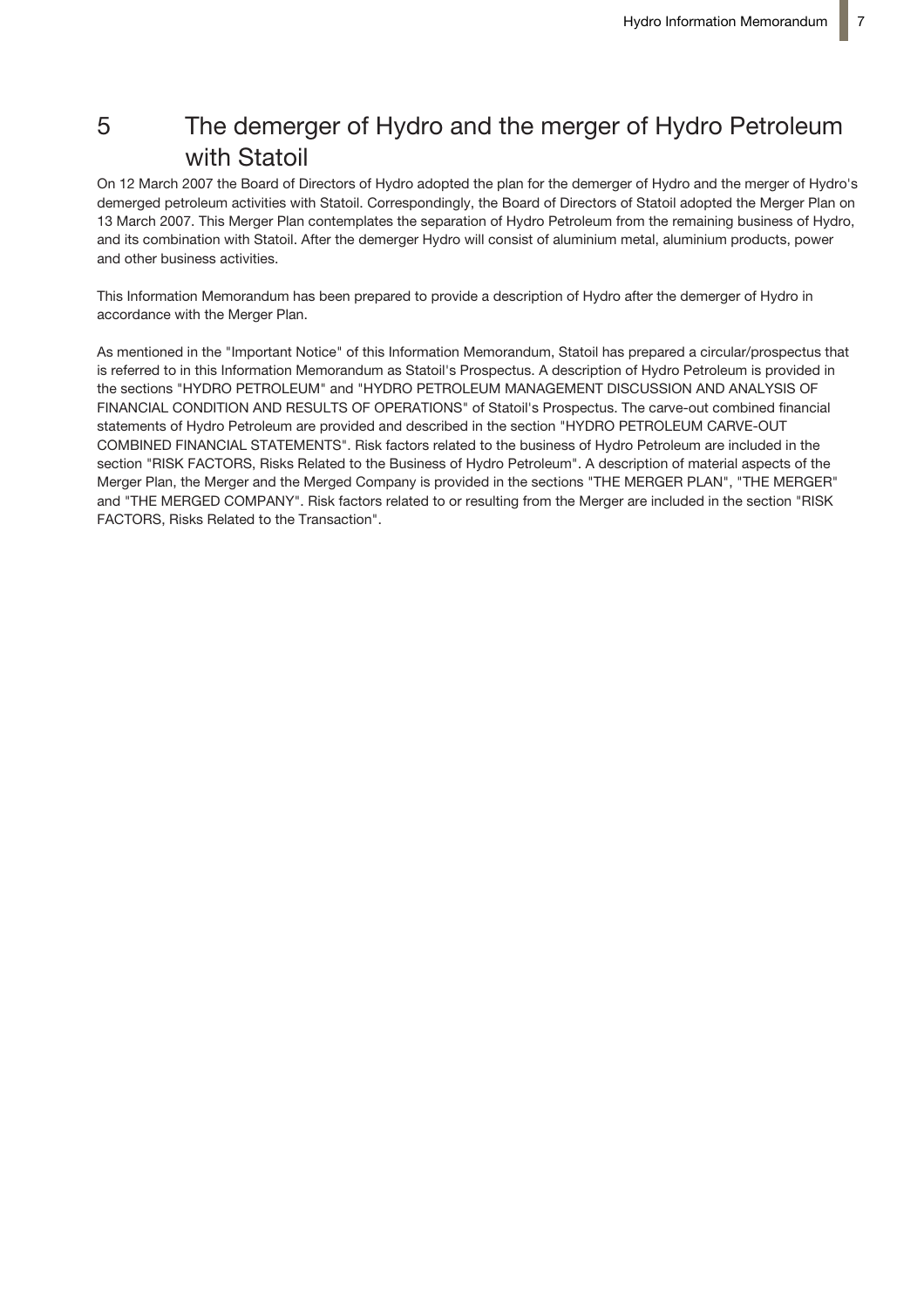# 6 Hydro after the Demerger

Following the completion of the recommended Merger expected in the third quarter of 2007, Hydro will go forward as a financially strong aluminium and power company pursuing business opportunities on a global basis. We will be the world's third largest listed aluminium company, focused on growing profitably through targeted international business development, operational excellence, leading technology and innovative solutions.

# 6.1 Introduction, summary business information, strategy

# 6.1.1 Introduction

Our business will consist of aluminium metal, aluminium products, power and other business activities.

In January 2006, we reorganized our upstream and downstream aluminium operations into two separate business areas: Aluminium Metal and Aluminium Products.

Hydro's Aluminium Metal business consists of Hydro's upstream activities, principally the production and sale of primary aluminium and casthouse products such as sheet ingot, extrusion ingot and foundry alloys. Our metal activities also include the remelting and processing of scrap and ingot, as well as long-term commercial contracts and all aluminium and raw materials trading activities.

Hydro's Aluminium Products business consists of the sub-segments rolled products, extrusion and automotive.

- Rolled products consists of our rolling mills located primarily in Europe. Rolled products also includes our 50 percent interest in the AluNorf hot rolling mill located in Germany.
- Extrusion consists of our extruded products business focused mainly on the building, construction and transportation industry sectors. Our building systems activities are included in this sub-segment.
- Automotive consists of our precision tubing, structures and casting operations primarily serving the automotive industry. The automotive sub-segment also includes our magnesium operations.

Our power operations consist of the operation of our hydroelectric power stations and our solar power business activities.

Our other business activities consist of Polymers, our internal service provider, Production Partner, and Industriforsikring, our captive insurance company.

# 6.1.2 Summary business information

# 6.1.2.1 Aluminium Metal

Hydro is the world's fifth largest primary aluminium producer. We are a major worldwide supplier of value-added casthouse products, including extrusion ingots, sheet ingots and foundry alloys. Our 2006 operating revenues were approximately NOK 68 billion, generated by around 5,300 employees in 20 countries.

We produced approximately 1.8 million metric tons (mt) of primary metal in 2006 at plants located in Australia, Canada, Germany, Norway and Slovakia. In total, 3.5 million mt were delivered to the market, including 1.4 million mt of remelted and recycled metal. We believe our competitive position is improving as we continue to reposition our primary metal capacity toward modern, cost-efficient production facilities. In 2007, we expect to make a final decision for Qatalum, a major new primary metal facility in Qatar. Our 50 percent ownership share in Qatalum is expected to add additional capacity of approximately 290,000 mt a year of highly competitive liquid metal by the end of 2010. We are targeting approximately 1.7 million mt of primary metal production in 2007 and 2.0 million mt in 2009 (amounts are net of closed, uncompetitive primary metal capacity).

Aluminium is processed to meet customers' needs in casthouses. Many of these casthouses are integrated with our primary aluminium plants, and some are located in specialized remelt and/or recycling facilities close to our customers in Europe and the US that provide tailor-made deliveries. In 2006, remelted and recycled metal accounted for about 40 percent of the metal that we delivered to the market. Our casthouse product position in Asia has been strengthened by investments in our primary metal plant in Australia.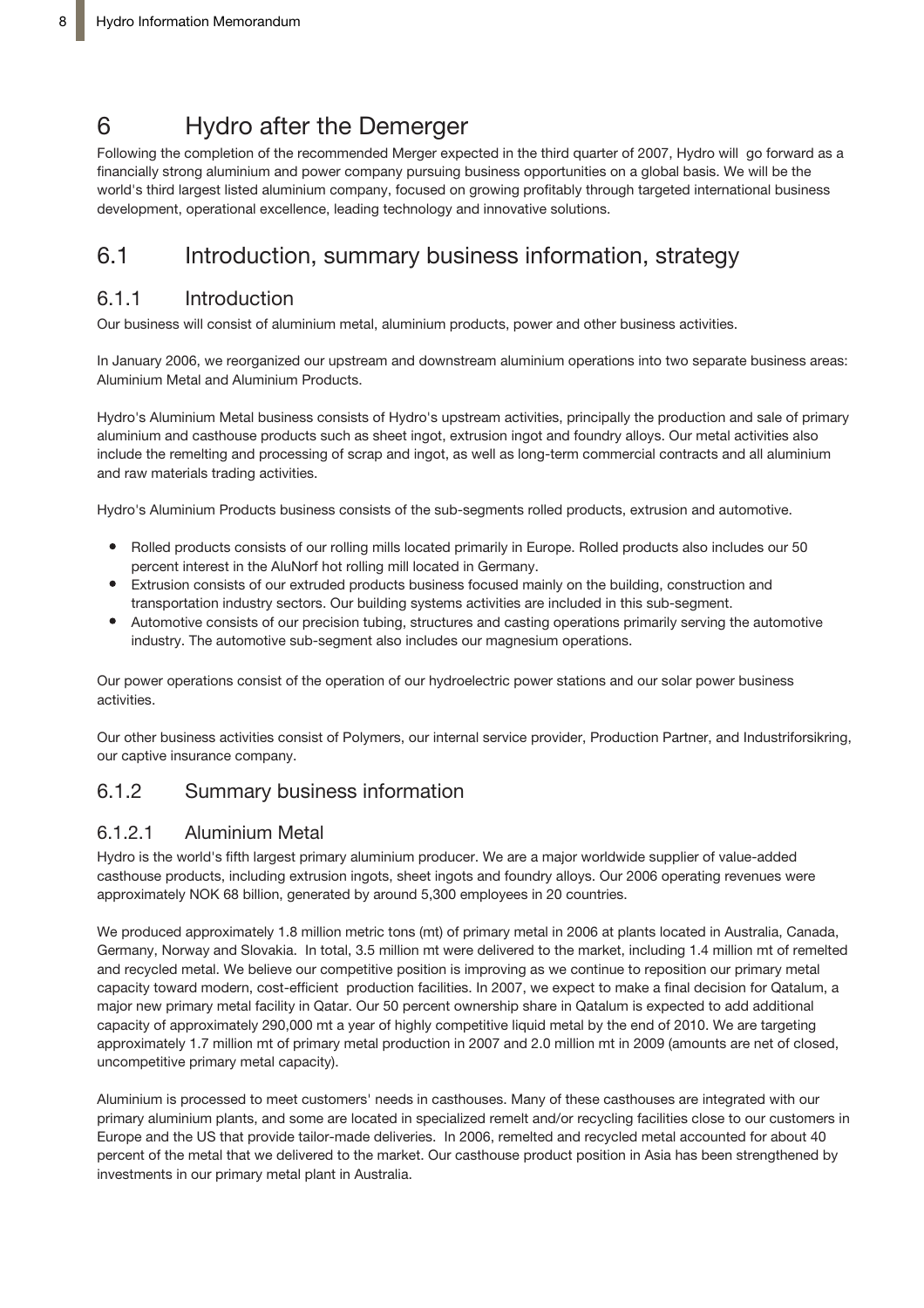Alumina, power and labor are the three most important smelter cost elements for the industry. We have ownership interests in alumina refineries providing approximately 55 percent of our alumina needs (Alunorte in Brazil and Alpart in Jamaica). The most important of these interests, Alunorte, is the world's largest alumina refinery and, we believe, one of the most cost-efficient. Our remaining alumina supply requirements are covered through medium to long-term contracts. Long-term power contracts in Norway provide roughly 90 percent of the energy needs of our Norwegian smelters after the closure of the Karmøy Søderberg line in 2009. We have entered into power contracts covering 100 percent of our energy needs for production at Neuss in the period 2006 - 2008.

# 6.1.2.2 Aluminium Products

Hydro is an industry leader for a range of downstream aluminium products and markets, in particular the transportation, building, packaging and lithographic market sectors. Our ambition is to be a high quality and value-adding supplier of aluminium products and solutions, with strong positions in markets that provide opportunities for good financial returns. We are currently working to improve the financial performance and cash generation of our downstream operations.

In 2006, we generated revenues of approximately NOK 50 billion from the sale of aluminium products, employing around 19,000 employees in 28 countries. Our operations are primarily located in Europe, where we generated approximately 75 percent of our total operating revenues in 2006. About 16 percent of our total operating revenues were generated from North America in 2006.

Our extrusion operations consist mainly of general soft alloy extruded products and building systems for facades, wall partitions, doors and windows. About 70 percent of our total extrusion revenues in 2006 came from our general extrusion businesses and 30 percent came from building systems. We have wholly-owned extrusion, extrusion-related fabrication and building systems operations located throughout Europe and the US, in addition to units in Brazil and Argentina, smaller units in India, China and Russia, and partly-owned operations in South Africa and Bahrain. Through our global network of extrusion plants we serve local customers with customized profiles and building systems. In 2006, we produced 560 mt of extruded products from our network of extrusion plants.

We are the second largest producer in the European rolling industry in terms of market share, and hold leading positions within high value-added rolled products segments such as lithographic (printing) plates and aseptic foil. In 2006, we shipped just above one million mt of rolled products from our six European plants and our Malaysian plant. More than half of this production was produced in Grevenbroich, Germany, which is also the center of our rolled products' foil and lithographic sheet operations.

Our automotive business comprises precision tubing, automotive components (structures and casting) and our primary and remelt magnesium production. In 2006, we announced further measures to divest or close under-performing units, and we signed a contract to divest our automotive casting operations that was completed in March of 2007. We are also evaluating alternative opportunities relating to the divestment of our automotive structures business. During 2006, we also decided to exit the magnesium business and announced the closure of our primary magnesium plant in Becancour, Canada and the plan to divest our remaining magnesium remelters in China and Germany. We also plan to evaluate the divestment of a number of smaller extrusion-based units.

# 6.1.2.3 Power

Hydro is one of the largest producers of power in Norway. The main hydroelectric power plants are located in Telemark, Røldal/Suldal and Sogn, with a normal annual production of approximately 9.0 TWh. Our Nordic electricity portfolio includes owned generation facilities, long-term supply contracts and internal and external sales contracts.

# 6.1.2.4 Other

Hydro Polymers is involved in all stages of production of the plastic raw material polyvinyl chloride (PVC), and its intermediate products, ethylene, chlorine and vinyl chloride monomer (VCM). We are the largest PVC supplier in the Nordic countries, with a market share of approximately 65 percent.

Industriforsikring, a captive insurance company, is a wholly-owned subsidiary of Hydro. Industriforsikring provides property damage, business interruption, cargo and third party liability insurance coverage for subsidiary companies of the Hydro Group.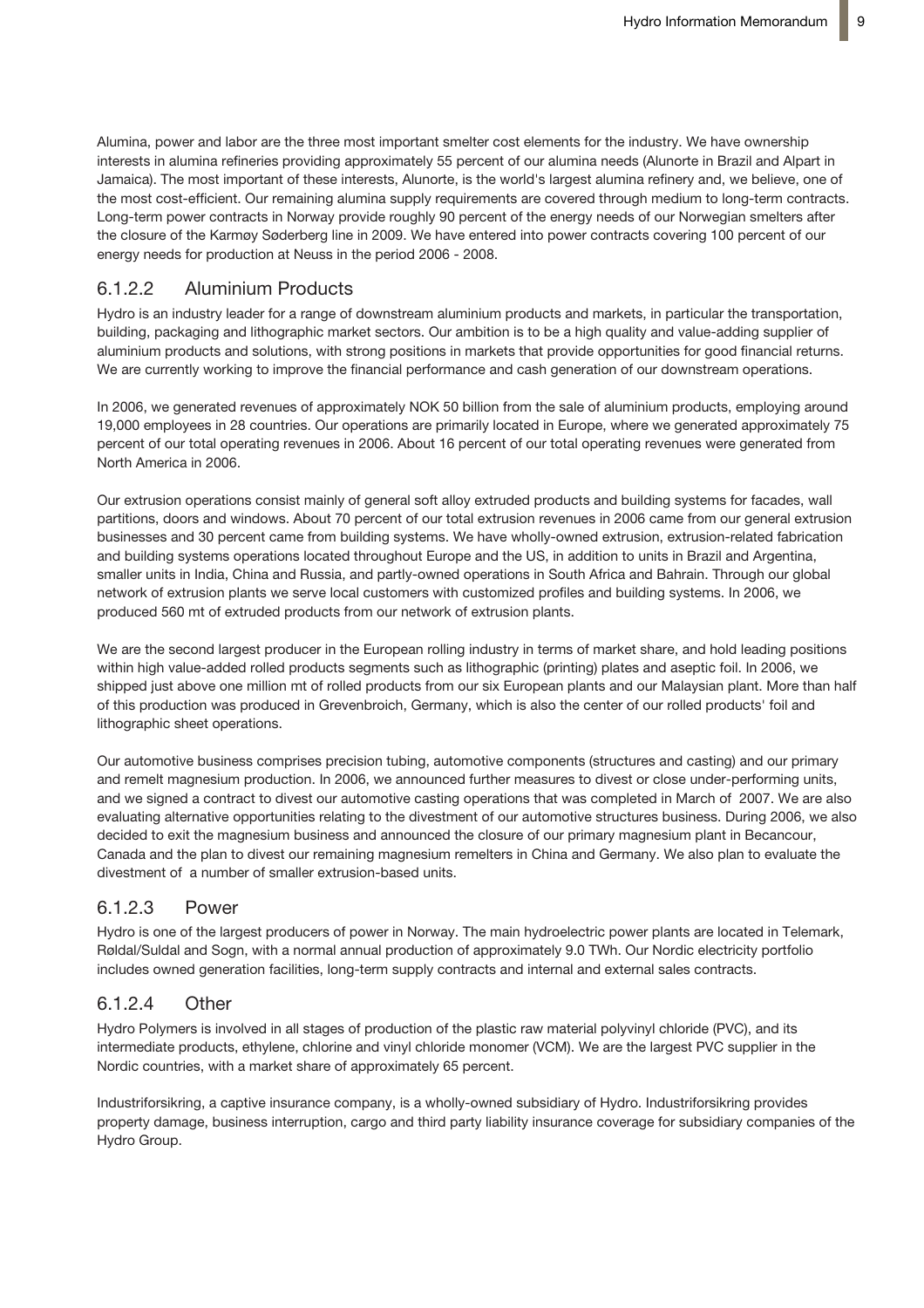Hydro Production Partner is extensively involved in production and maintenance support within Hydro and also with external customers.

# 6.1.3 Strategy

# 6.1.3.1 Aluminium Metal

Our strategy is to maximize value creation by building a highly competitive portfolio of aluminium assets and being a leader in the aluminium industry. In order to improve and secure sufficient returns on capital employed, we intend to continue our focus on repositioning our upstream operations towards low-cost primary metal capacity and to actively pursue growth opportunities within competitive alumina and primary metal production.

# **Reposition primary metal capacity**

We plan to grow our position in primary metal by making new investments in our upstream operations. We intend to continue to reposition our primary metal production by completing the closure of unprofitable capacity and replacing it with competitive new capacity in areas where energy is available at attractive prices. Our aim is to increase the share of our production that is produced in larger and more efficient smelters. We have increased our share of production at smelters having a minimum capacity of 300,000 mt per year from none in 2000 to approximately 30 percent in 2006 and plan to reach 45 percent in 2010. The expansions of our Sunndal plant in Norway and part-owned Alouette plant in Canada have contributed to an improved relative cost position. Qatalum, the planned smelter project in Qatar, is expected to add substantial cost efficient production capacity following start-up of the plant, which is expected in the last quarter of 2009. The German metal plants in Hamburg and Stade were closed down at the end of 2005 and 2006, respectively. The Søderberg line in Høyanger in Norway was shut down in February 2006, while the Søderberg line in Årdal, also in Norway, is expected to be closed by the summer of 2007.

# **Increase low cost equity alumina coverage**

We continuously focus on reducing the cost of our alumina supply. We meet our alumina needs based on a combination of equity investments in production facilities having competitive, low cost positions and a portfolio of medium- to longterm contracts. In 2006, approximately 55 percent of our alumina needs were covered by equity production. The ongoing expansion of the Alunorte alumina refinery in Brazil (Hydro share 34 percent) has been a key component in our strategy. The third planned expansion at Alunorte is expected to reduce our average alumina costs and increase the amount of annual alumina requirements provided from our equity alumina production to approximately 70 - 75 percent by 2010, when Qatalum is expected to be in full production.

# **Focus on growth**

During the first half of 2006, our aluminium metal business was reorganized to focus on our key strategic goals for this business area: repositioning and growth. Our operational organization has been strengthened, and we have allocated considerable new resources toward identifying and evaluating new growth opportunities. Several new business development opportunities have been identified in order to explore the possibility for new projects within bauxite/alumina and smelting. New proprietary smelting technology is under development to support our growth ambitions, enhance our cost competitiveness and further strengthen our environmental standards.

# **Operational excellence, incremental production growth**

Operational excellence is a top priority, and we intend to continue our focus on the optimization of our existing plant portfolio. Increased output based on better utilization of installed capacity and cost improvement initiatives are key priorities. Our TRI rate<sup>2)</sup> for 2006 was 6.2 in 2006 compared with 15 in 2002, and we are targeting a 20 percent reduction in 2007.

*2) TRI rate is defined as total recordable injuries per million hours worked.*

# 6.1.3.2 Aluminium Products

Hydro's European extrusion and global building systems operations delivered a strong performance in 2006. However, we announced a restructuring of other downstream operations last year in order to improve the overall operating results for our aluminium products business area. We intend to continually improve the operational performance of profitable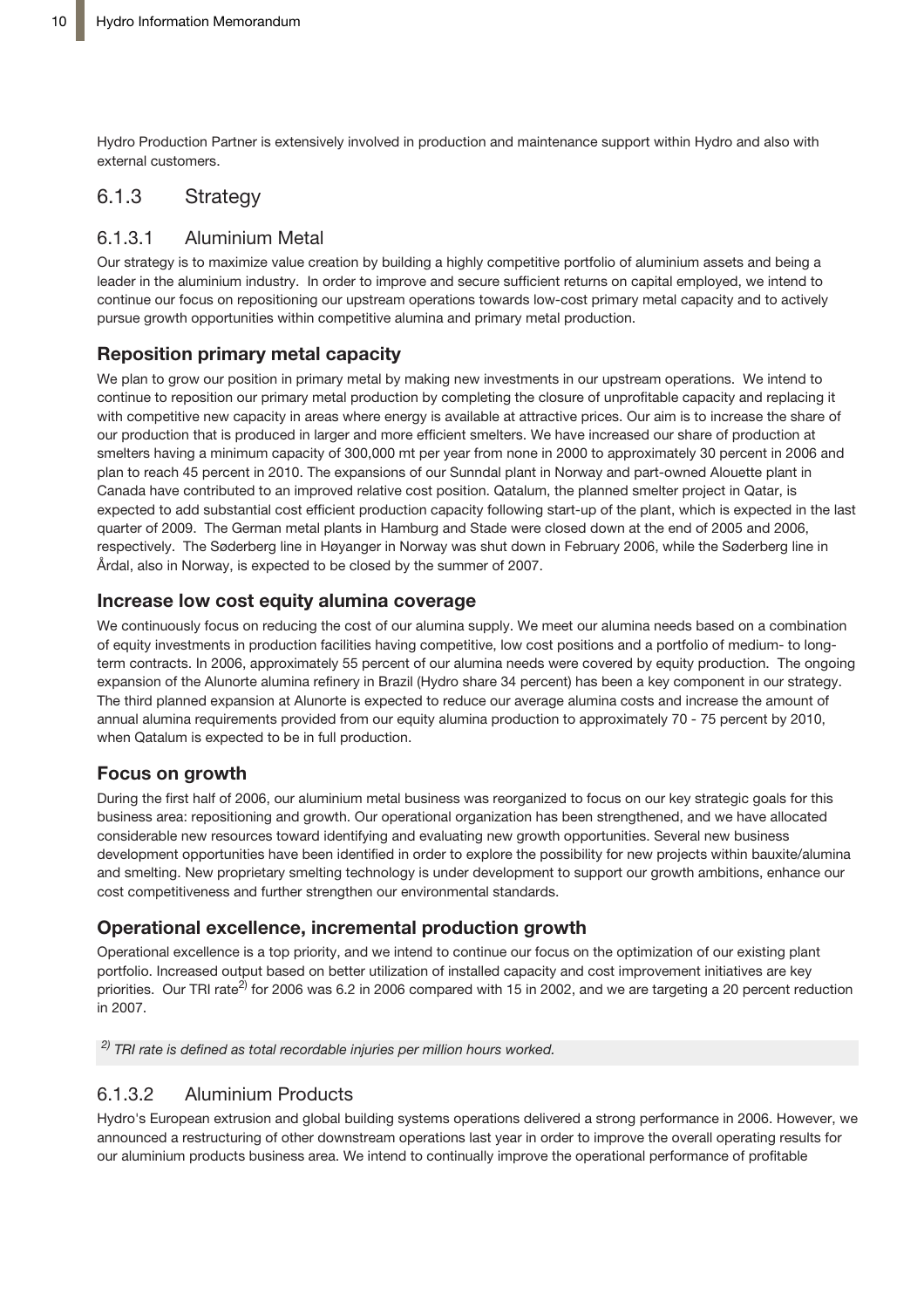businesses and to turn around, divest or close under-performing units. Our focus for our aluminium products business is on cash generation.

## **Maintain high performance in extrusion and building system activities**

We intend to focus on our extrusion-based activities within four defined business sectors: Extrusion Europe, Extrusion Overseas, Building Systems and Precision Tubing. We intend to build a sustainable performance level, and a platform for further business development, based on our existing technological strength and strong market positions within these businesses. Particular attention is being given to improving the performance of our North American extrusion and precision tubing business activities. We are also working to enhance the performance and to further develop our European extrusion operations and building system businesses.

# **Develop and improve position in rolled products**

We view our position in the European rolled products industry as strong, and consider ourselves a global leader in valueadded products like lithographic plates and aseptic foil. We also have a strong European position in heat transfer applications. We believe we have a highly competent organization and the technical expertise to enable us to focus on continued growth in selected markets and to improve our cost position. We also intend to play a role in the necessary restructuring of the rolled products industry in Europe.

## **Restructuring our business portfolio**

During 2006 we performed a comprehensive portfolio review that resulted in a defined restructuring program that identified specific units for divestment or closure. A decision was taken to divest our automotive castings business and we are evaluating alternative opportunities relating to the divestment of our automotive structures business, possibly in combination with closures of certain units. In addition, under-performing units within the non-automotive sectors are being evaluated for possible divestment or closure. A decision was also taken to exit the magnesium business. We expect to complete the announced restructurings by the end of 2007.

## **Plant rationalization and performance improvement**

Rationalization programs are being initiated for under-performing units that will remain in the portfolio, with the aim to lift their performance to a viable level. Rationalization programs were initiated in several operating units in 2006, including our extrusion activities in the UK and our precision tubing activities in North America, and we intend to continue the program in 2007. In addition, we have defined and initiated comprehensive improvement programs for all of our business sectors, with the focus on reducing cost and enhancing revenues and margins.

### **Focus on cash generation**

Our strategy is to prioritize cash generation over growth opportunities in the short-term. We intend to keep capital expenditures at a moderate level, to be comprised mainly of investments designed to ensure stable operations and good safety standards and to maintain the value of our remaining assets. We will also focus on maintaining a lean level of operating capital.

## 6.1.3.3 Power

### Optimizing our power activities

Since the liberalization of the Norwegian electricity market in 1991, we have developed our commercial power activities, along with analysis, portfolio and risk management systems. We will continue to focus on optimizing our Nordic electricity portfolio and sourcing of power to our larger consuming plants in the Nordic area and continental Europe. Operating our hydroelectric power plants in Norway as efficiently as possible remains a key priority.

### 6.1.3.4 Other

In December 2006, we announced that we are considering a possible divestment or public listing of our Polymer business. We believe it is an appropriate time to create new opportunities for Polymers by re-exploring options for new ownership.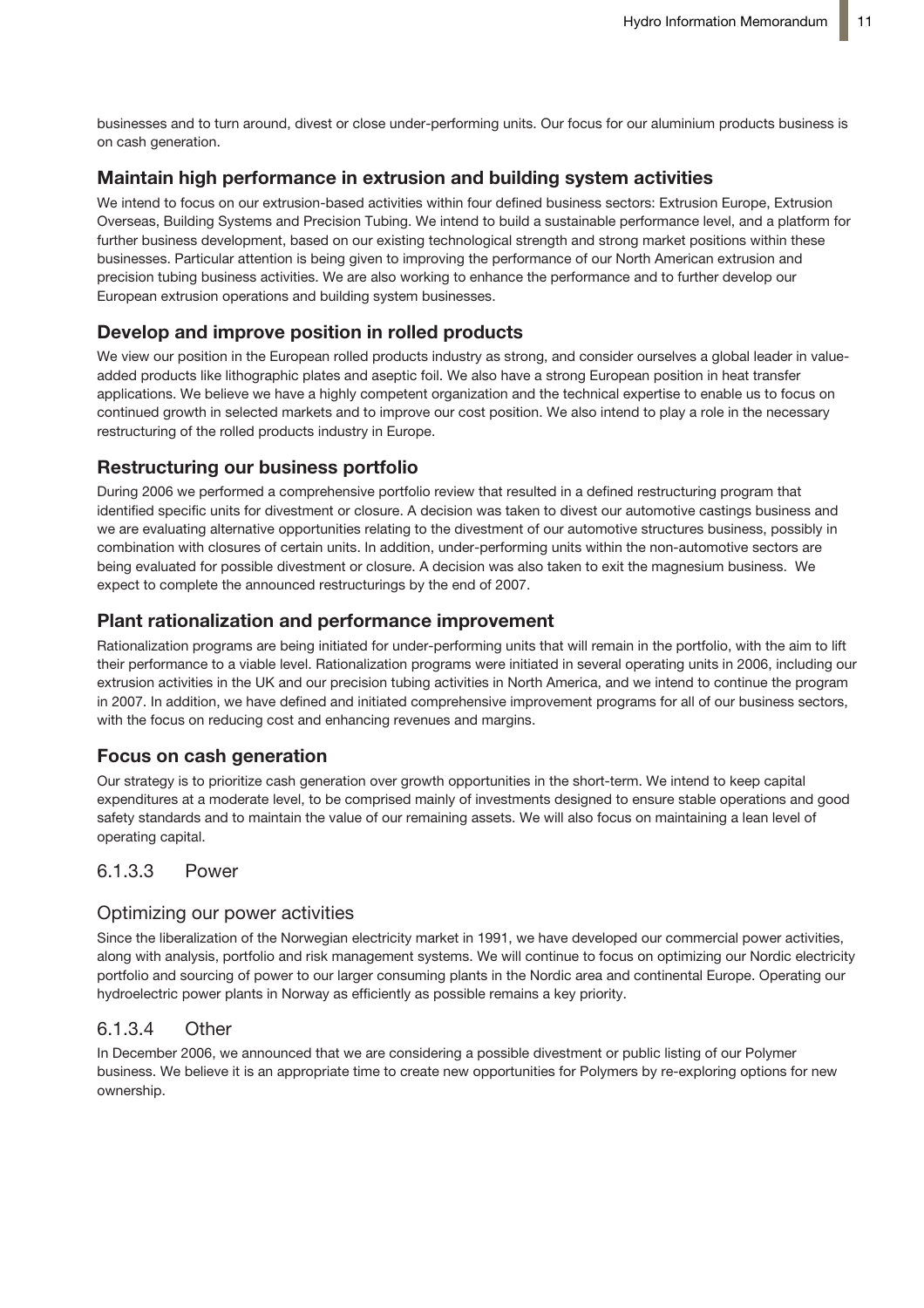# 6.2 Business overview

# 6.2.1 Aluminium Metal

### 6.2.1.1 Industry overview

Aluminium smelting is a capital intensive, technology driven industry concentrated with relatively few dominant companies. In recent years, China has emerged as a main driver of market fundamentals. Russia is also growing in importance in terms of industry developments. There are two raw material sources for new aluminium products: primary aluminium made from electrolysis of alumina, as well as remelting and recycling of aluminium scrap. Scrap is generated throughout the value chain when producing finished aluminium products and collected in the market place after the use of the products is over. The recycling process requires approximately 5 percent of the energy needed in the electrolytic primary production process, and the properties of the metal are the same. About one third of new aluminium products are made from collected scrap according to the International Aluminium Institute (IAI).

## **Structural developments**

Three major global integrated companies have emerged from the substantial concentration of upstream aluminium activities in the past 10 years: Alcoa, Alcan and Hydro. Industry analysts expect that the consolidation activity within the aluminium industry will continue. In addition to the three integrated companies, there are several large companies that focus mainly on upstream operations -- bauxite, alumina and/or primary metal -- such as BHP Billiton, based in Australia and the United Kingdom, Rio Tinto Aluminium, based in Australia, and CVRD, based in Brazil. The Russian aluminium industry is being consolidated into one major company as a result of the announced merger of two Russian companies, Rusal and Sual, and the Swiss natural resource group Glencore, which will contribute part of its aluminium business. The new company, United Company Rusal, will control Russia's entire annual aluminium output approaching 4 million mt, but will have only minor downstream operations. Since the 1990s, China has emerged as a major consumer as well as producer of primary metal. The industry structure in China is still rather fragmented with many small- and medium-sized companies, although the number of players has been reduced more than 40 percent during the last four years. Chalco has evolved as the most significant operator in China, with a 2006 production of about 1,800 million mt. Alcoa has an 8 percent ownership interest in Chalco. Many smaller companies have merged with or been taken over by Chalco.

### **Growth in aluminium consumption**

Aluminium consumption has enjoyed good average growth over the last few decades, partly due to general economic growth and partly due to its substitution for other materials. Total aluminium consumption, primary and recycled based, has been growing at a somewhat higher rate than the development in overall industrial production, while primary aluminium consumption shows a growth rate corresponding to or slightly higher than industrial production. During 2006, the global primary aluminium consumption growth rate was around 7 percent, greatly influenced by a very strong rise in Chinese consumption. Primary aluminium consumption in the western world increased by an estimated 4.5 percent in 2006, compared with 2.5 percent in 2005. Western world production increased by about 2 percent during 2006, compared with 2005. Globally, the increase was about 6 percent, also led by China. Both production and consumption in China continued to increase at a rapid pace, up about 18 percent in 2006 compared with 2005. In 2006 China accounted for about 25 percent of global primary aluminium consumption, contributing about 4 percentage points, or about 55 percent, to the total increase in world consumption. China's share of global primary aluminium production in 2006 was about 27 percent. Net exports of primary aluminium amounted to approximately 700,000 mt in 2006. Adjusting for net imports of scrap metal, and including net exports of rolled and extruded products, as well as other fabricated products, China was for the first time a net exporter of aluminium, estimated at about 500,000 mt for the year. Chinese production of semi-fabricated aluminium is increasing rapidly, up an estimated 37 percent from 2005 to 2006. This has led to a significant rise in net exports of semi-fabricated products, reaching about 500,000 mt in 2006.

It is uncertain if China will remain a net exporter of primary aluminium in the long-term, but China is expected to concentrate on labor intensive production of semi-finished and fabricated products for export. This would be in line with announced Chinese policy, as demonstrated by the increased export tax for primary aluminium from 5 percent to 15 percent. Further, it seems likely that China will depend on increasing imports of scrap and off-grade metal to meet domestic needs and as a basis for export of semi-fabricated and finished products. It is possible that domestic aluminium production, together with scrap imports, will not be sufficient to meet the growth in Chinese demand over time, resulting in the need to import primary metal.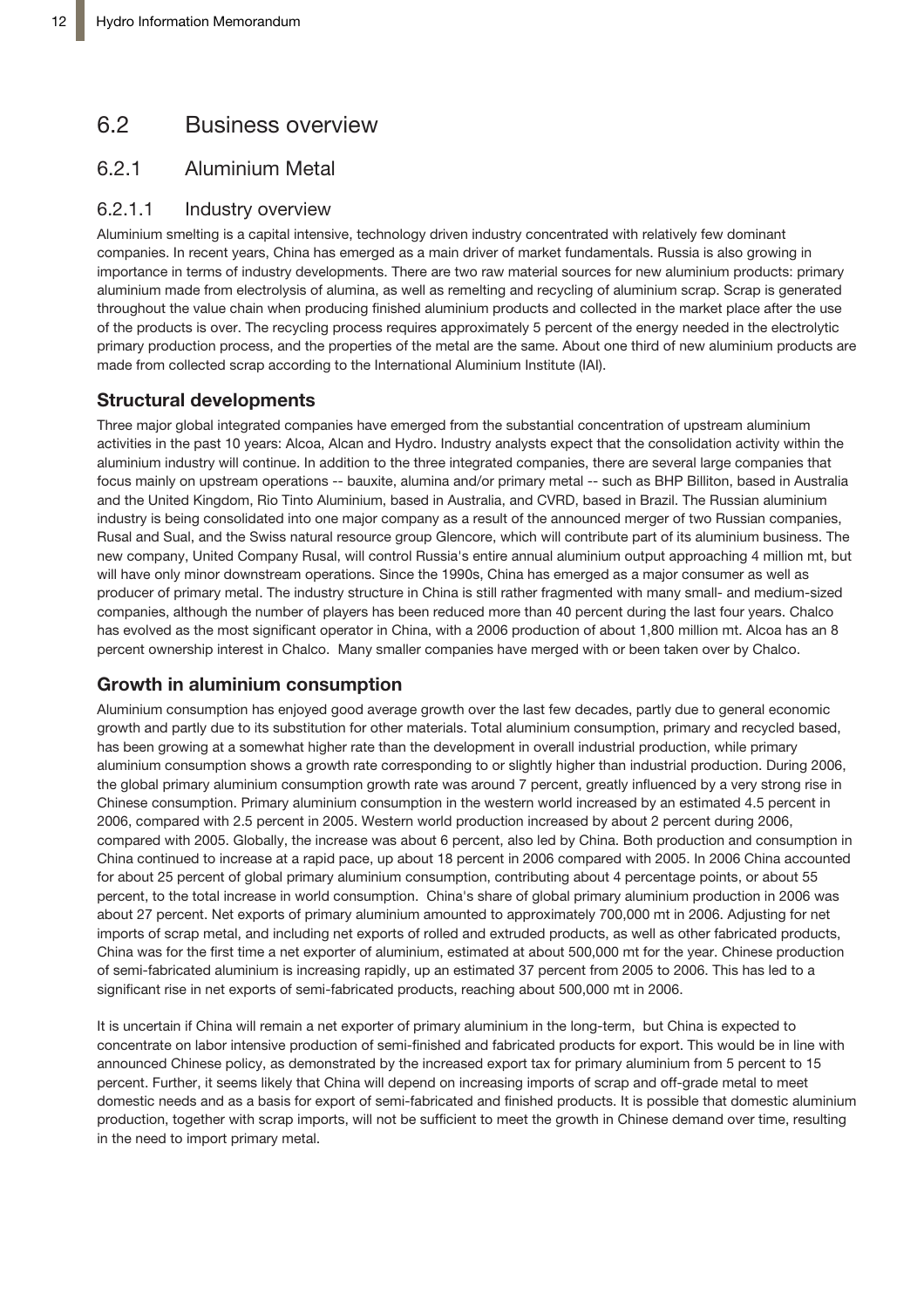# **Aluminium price developments**

Primary aluminium in its basic ingot form is traded on various metal exchanges, primarily the London Metal Exchange (LME). In the long run, prices generally reflect market fundamentals of the physical market as well as underlying cost developments. However, financial investors' high trading volumes in the derivative markets can have a strong influence on price developments in the short and medium term, occasionally in contradiction with developments in the physical market. Price volatility may therefore be high.

During the last three years, there has been an upward shift in the cost curve for primary aluminium production, triggered mainly by a significant increase in energy prices in historically important producing areas for aluminium. The increase in energy prices is also influencing the cost of, and consequently the price for, alumina, as well as other important cost elements. Even though the estimated long-term aluminium price expectation has been increased, announcements of temporary and permanent closure of aluminium production plants have been made in Europe and the United States, the regions most severely affected by the cost increases. In general terms, aluminium production plants in these regions may be subject to closure if they are unable to renew or replace their power contracts at sustainable terms. However, high aluminium prices, combined with low spot alumina prices, have triggered the restart of certain idle capacity.

New capacity needed to replace closed capacity and to meet increasing future demand is expected to be largely developed in energy rich areas where at least some of the energy resources have limited alternative value in the foreseeable future. Such countries and regions will include the Middle East, Russia, Iceland and some countries in Africa, Asia and South America.

### **Developments in aluminium inventories**

Reported primary metal inventories, defined as producer stocks reported by IAI, metal exchange stocks and Japanese port stocks, decreased by about 250,000 mt during 2006, reflecting a healthy physical market during the year.

### 6.2.1.2 Primary aluminium production

### **Production in a primary aluminium smelter**

Hydro's primary aluminium plants are comprised of a reduction plant containing potlines and a casthouse where liquid and remelt aluminium is cast to form value-added products such as extrusion ingots, primary foundry alloys, sheet ingot and standard ingots. In addition, several of our operations include a carbon plant where anodes are formed and baked for delivery to the prebake lines, while some of our plants source their anodes from other plants in our system or from our partially-owned (36 percent) Aluchemie carbon plant in the Netherlands.

We produced primary aluminium at 11 wholly or partly-owned primary aluminium plants in 2006. Our proprietary technology plays an important role in ensuring our competitive edge. We believe it serves as an industry benchmark for environmental performance, and sets high standards for safety and productivity. Many plants operated at record production during 2006. Production at the plants during the three most recent years are reflected in the table below: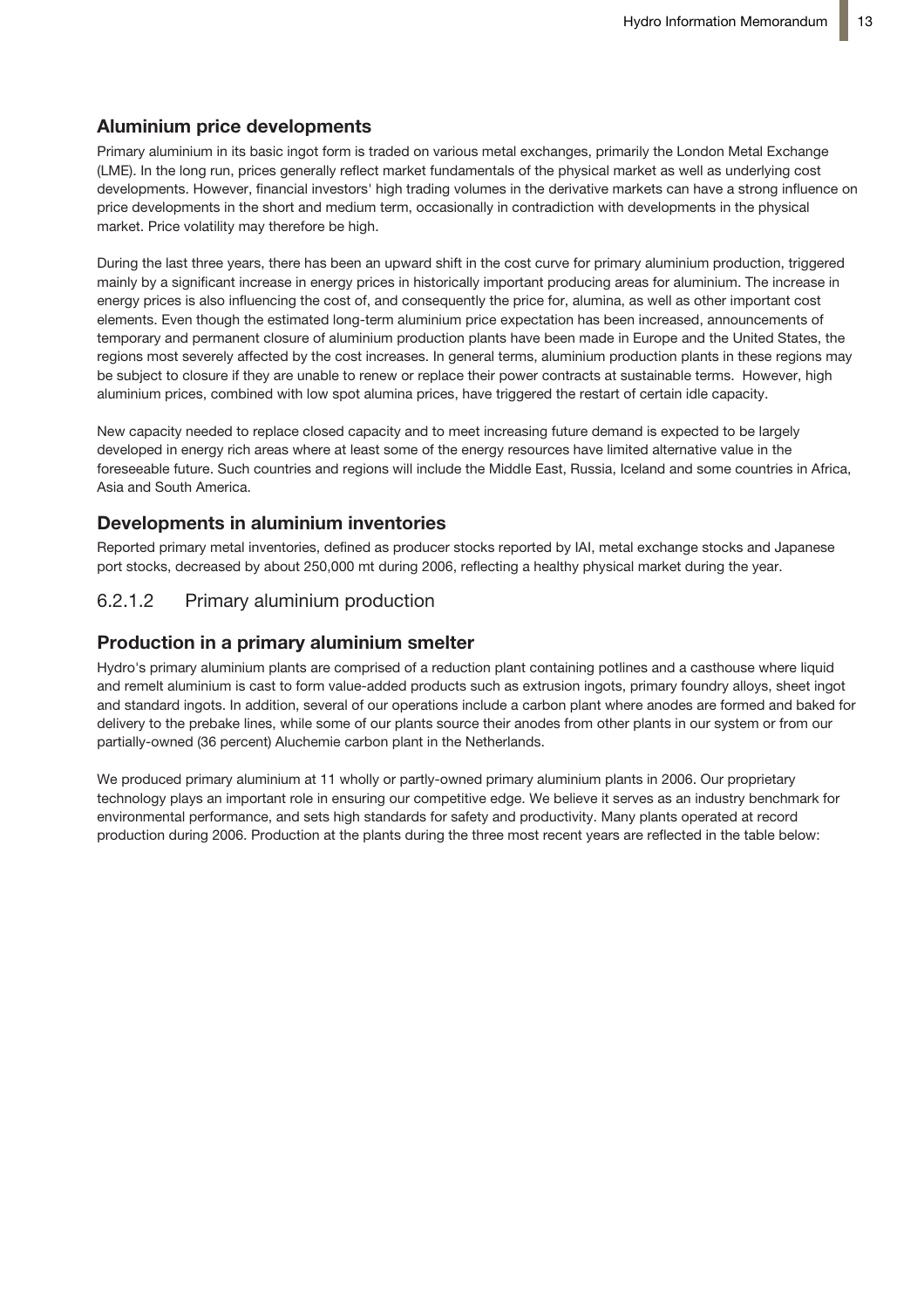#### **Primary aluminium production (tonnes)**

| Smelter                | Countrv                 | 2006     | 2005         | 2004              |
|------------------------|-------------------------|----------|--------------|-------------------|
| Karmøy                 | Norway                  | 288,000  | 277,000      | 278,000           |
| Arda                   | Norwav                  | 232,000  | 233.000      | 222,000           |
| Sunndal                | Norway                  | 357,000  | 362,000      | .<br>306,000<br>. |
| Høyanger <sup>1)</sup> | Norwav                  | 60,000   | 78.000       | 76.000            |
| Søral (49.9% share)    | Norway                  | 82,000   | 81,000<br>.  | 82.000            |
| Slovalco               | Slovakia                | 158.000  | 000          | 157.000           |
| <b>Neuss</b>           | Germanv                 | 226,000  | 225<br>.     | 223,000<br>.      |
| Stade <sup>2)</sup>    | Germany                 | 54,000   | 60,000       | 69,000            |
| HAW (33.3% share) $3$  | Germanv                 |          | 40.000       | .000              |
| Kurri Kurri            | Australia<br>. <b>.</b> | 164.000  | 152.000<br>. | 155.000           |
| Iomago (12.4% share)   | Australia               | 64,000   | 63.000       | .000              |
| Alouette (20% share)   | Canada                  | 114,000  | 96,000       | 48,000            |
| Total                  |                         | ,799,000 | .000         | ,720,000          |

1) Shutdown of Høyanger Søderberg production line completed end of February 2006

2) Shutdown of Stade production completed end of 2006

3) Shutdown of HAW production completed end of 2005

**Average market quoted prices in Northwest Europe** February 2006, while the line in Årdal is expected to be closed down by summer 2007. prebake cells. We have decided not to upgrade our primary aluminium production facilities that use Søderberg Stricter emission standards established by the Norwegian Pollution Control Authority (SFT) in accordance with the Oslo and Paris Convention (OSPAR) relating to the use of Søderberg technology are effective at the beginning of 2007. Søderberg technology is based on open cells that produce higher emissions and yield lower productivity than modern technology in Høyanger, Årdal and Karmøy. We have further decided that investments to replace this capacity will not be made in Høyanger and Årdal, where the resulting closures will reduce our annual primary aluminium production capacity by approximately 70,000 mt in total over the years 2005-2007. The Søderberg line in Høyanger was closed down in

We were not able to renew or replace the electricity contracts related to our German activities at sustainable terms and conditions after 2005. As a result, we decided to close the plant in Stade and, together with our co-owners, we decided to close the HAW smelter in Hamburg. HAW production was shut down at the end of 2005 and Stade was phased out by the end of 2006, together reducing production by 110,000 mt. These closures, combined with the shutdown of the Søderberg production lines discussed above, will reduce uncompetitive production by a total of 180,000 mt by the end of 2007. Such production has been largely replaced by new, cost-efficient production from the expansion of our Sunndal plant in Norway and the part-owned Alouette plant in Canada.

We have a strong commitment to safety and systematically review and follow several key performance indicators. One of these, the TRI rate (total recordable injuries per million hours worked) for 2006, declined to 6.2 in 2006 compared with 15 in 2002, and we are targeting a further 20 percent reduction in 2007.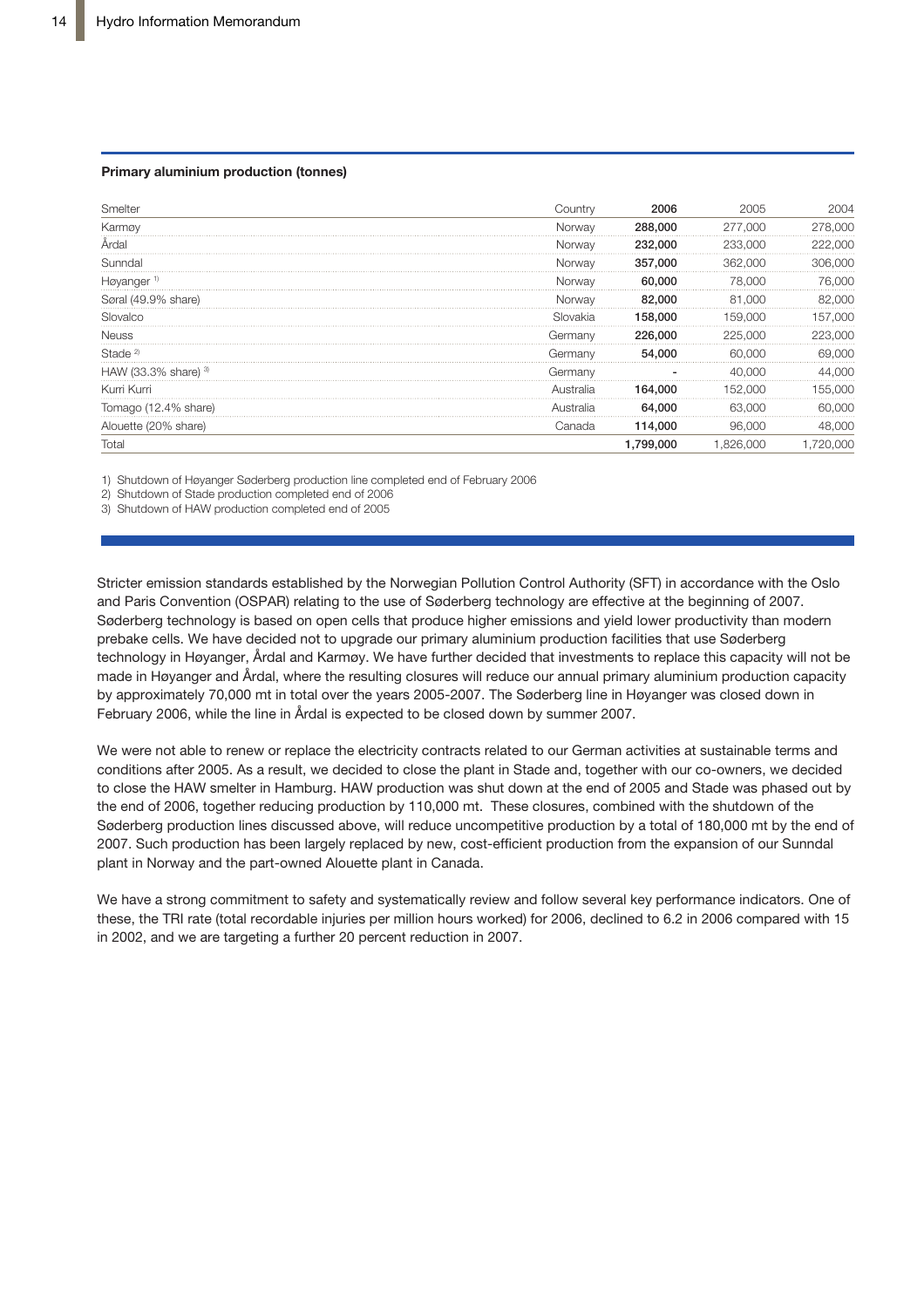### **Primary Aluminium Smelters (fully consolidated)**

We acquired a substantial number of our primary aluminium plants through two major acquisitions: the acquisition of the Norwegian state-owned aluminium company, Årdal og Sunndal Verk (ÅSV) in 1986 and the acquisition of VAW Aluminium AG in 2002. The Årdal, Sunndal and Høyanger plants were acquired as result of the ÅSV acquisition. The Neuss, Stade and Kurri Kurri plants as well as the interest in the Alouette and Tomago plants were acquired as result of the VAW acquisition.

**Karmøy, Norway:** Aluminium production in Karmøy started in 1967, and the plant had about 650 employees at the end of 2006. Production lines at the plant consist of two prebake and one Søderberg line. The casthouse at Karmøy delivered 287,000 mt of extrusion ingot and 72,000 mt of wire rod in 2006. The industrial site also contains a carbon paste plant, a R&D center, a rolling mill, extrusion plant and other downstream activities.

SFT has postponed implementation of the new emission restrictions at the Karmøy plant so that they will now become effective in November 2007. Collective emissions from the plant at Karmøy are comparable with the best modern aluminium production facilities in the EU and, taken as a whole, fall within the new SFT limits, thereby supporting the continued operation of the Søderberg facility at Karmøy until the planned shutdown of the Søderberg line at the end of 2009.

In February 2007, an application from the Karmøy plant to continue production on the line until the end of 2009 was declined by SFT. We have appealed this decision to the Norwegian Ministry of the Environment. See "Regulation and taxation - Aluminium regulation - Integrated pollution prevention and control" later in this section for further information on environmental regulation.

**Årdal, Norway:** Årdal has been producing aluminium since 1948, and the plant had about 600 employees at the end of 2006. Årdal produces primary aluminium on two prebake and one Søderberg line. The two casthouses delivered 194,000 mt of sheet ingot and 120,000 mt of foundry alloys in 2006. Permission to operate the Søderberg line at Årdal has been extended to 1 October 2007. The Søderberg line, which today produces 50,000 mt primary aluminium, will be shut down within this time frame. As part of the restructuring at the metal plant, we have contributed to the development of several new business activities in order to create new employment opportunities in Årdal. In addition, we decided in June 2006 to invest an additional NOK 200 million in our research center in Årdal.

**Sunndal, Norway:** Aluminium production in Sunndal started in 1954. In 2004, we completed an expansion of our Sunndal plant which is now the largest and, we believe, most modern aluminium plant in Europe. Sunndal produces primary aluminium from two prebake lines and had about 700 employees at the end of 2006. The casthouse at Sunndal delivered 352,000 mt of extrusion ingot and 77,000 mt of foundry alloys in 2006.

**Høyanger, Norway:** Høyanger started production in 1918 as the first aluminium smelter established in Norway and had about 140 employees at the end of 2006. The plant produces primary aluminium from one prebake line. The casthouse at Høyanger delivered 81,000 mt of sheet ingot in 2006. The Søderberg production line was closed in February 2006.

**Neuss, Germany:** Neuss, which is Germany`s largest electrolysis plant, started production in 1961, and had about 650 employees at the end of 2006. Neuss produces primary aluminium from three prebake lines. The casthouse at Neuss delivered 329,000 mt of rolled products ingot to the Alunorf rolling mill in 2006, which in turn delivers aluminium coil to Aluminium Product's foil mill at Grevenbroich. We also remelt 22,000 mt of foil scrap annually from the Grevenbroich rolling mill. This provides an important environmental benefit and improves our competitive position since remelting consumes substantially less energy than production of virgin metal. We have entered into power contracts covering our energy needs for production at Neuss for the period 2007 - 2008.

**Stade, Germany:** After more than 33 years of continuous production, the metal plant in Stade was shut down in December 2006 due to high power prices. Being the smallest German primary aluminium production facility, with an outdated and labor intensive technology, continuing production at the plant was not viable. The shutdown proceeded according to plan. As of 1 January 2007, Prokon Nord Energie Systeme GmbH has taken over the facilities at the site, including the commitment to offer at least 90 employment positions to Hydro employees in Stade. Over time, Prokon will refurbish and operate several facilities located at the site.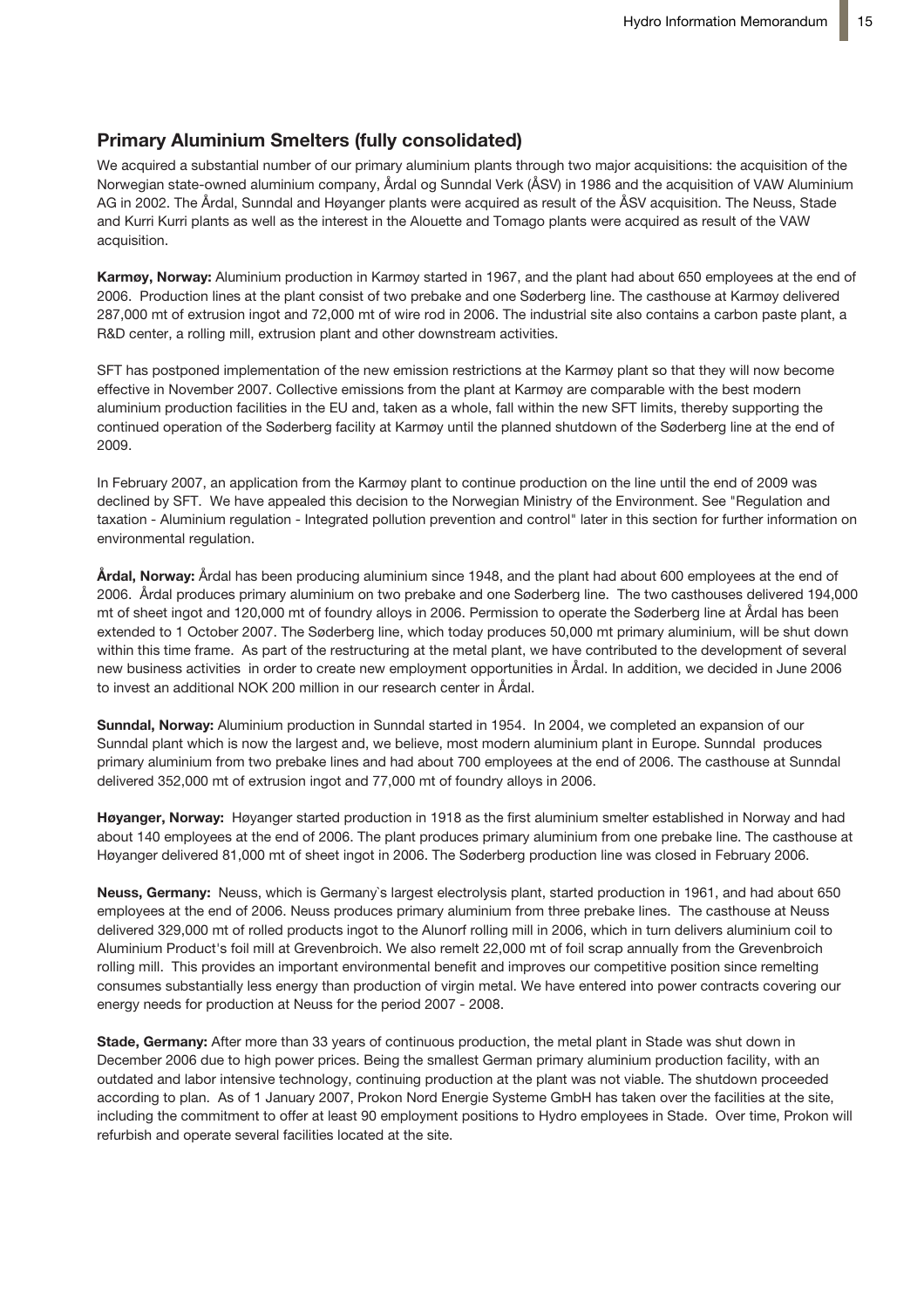**Kurri Kurri, Australia:** Aluminium production in Kurri Kurri commenced in 1969, and the plant had about 500 employees at the end of 2006. Kurri Kurri produces primary aluminium from three prebake lines and completed an upgrade in all operational areas during 2006, including a new carbon baking furnace, modernization of one potline and construction of a new casting facility to produce foundry alloy ingots. Production and safety performance for 2006 set new benchmark standards for the site. Kurri Kurri had the lowest recordable injury rate among our wholly-owned smelters for 2006.

Reductions in PFC (perfluorocarbon) emissions from the plant in 2006 were significant and it is anticipated that the reductions will translate to a noticeable improvement in the Australian national PFC emission level. The upgrade of the casthouse to meet the strong growth in demand for value-added products in the Asia Pacific market was successfully completed during the third quarter of 2006. The investment enables the plant to supply up to 88,000 tonnes of foundry alloys and 110,000 mt of extrusion ingots per year.

**Slovalco, Slovakia (55.3 percent share):** Slovalco had about 600 employees at the end of 2006 and produces primary aluminium on one prebake line. The plant is geographically well positioned in the middle of the European market. Hydro acquired a majority position in the Slovakian aluminium company in August 2006. The European Bank for Reconstruction and Development (EBRD) owns 10 percent, while the Slovakian company ZSNP holds the remaining 34.7 percent. Slovalco has been fully consolidated in terms of financial results and volumes since 2004.

#### **Primary Aluminium Smelters (non-consolidated)**

**Søral, Norway (49.9 percent share):** The plant had about 400 employees at the end of 2006 and produces primary aluminium on one prebake line.

**Tomago, Australia (12.4 percent share):** The plant had about 1000 employees at the end of 2006 and produces primary aluminium on three prebake lines. Tomago ranks among the world's lowest operating cost smelters.

**Alouette, Canada (20 percent share):** The plant had about 900 employees at the end of 2006, and produces primary aluminium on two prebake lines. In 2002, Hydro decided to participate in the expansion of the plant, making Alouette the largest aluminium plant in North America and among the world's lowest operating cost primary aluminium plants. The expansion project was completed during 2005 and the increased production is fully reflected in the volumes for 2006.

### 6.2.1.3 Raw materials

Approximately two metric tons of alumina are required to produce one metric ton of aluminium. Over the last decade, we have mainly based our supply of alumina on a combination of equity investments in production facilities having competitive, low-cost positions and a portfolio of medium to long-term contracts. In 2006, approximately 55 percent of our alumina requirements for primary metal production was provided by such equity investments. Our average cash cost of equity alumina production increased from USD 167 per mt in 2005 to approximately USD 195 per mt in 2006 due to high energy prices, currency effects and high bauxite prices resulting from the increased LME prices. See "Financial review - Overview, operating income, outlook - Aluminium Metal" later in this information memorandum for a discussion on the developments in spot prices for alumina.

Hydro's major alumina investment is its 34 percent participation in Alunorte, a Brazilian alumina refiner. After an initial expansion of the plant in 2003, annual capacity reached approximately 2.4 million mt, enabling Hydro to secure access to 810,000 mt of alumina per year. During 2006, the second expansion of the Alunorte refinery was completed and increased annual capacity to approximately 4.4 million mt. A third expansion started in 2006 and is targeting an increased total annual production capacity of approximately 6.5 million mt by 2009. We also have a 35 percent equity interest in the Alpart alumina refinery in Jamaica, which has an annual production capacity of approximately 1.65 million mt. In 2010, when the Qatar smelter is expected to be on stream, approximately 70 - 75 percent of our annual alumina requirements is expected to be provided from our equity alumina production. We purchase alumina from Alunorte based on market prices for similar duration contracts. The financial effects of our equity ownership in Alunorte are reflected in earnings from nonconsolidated investees.

In June 2003, Hydro and Comalco, now Rio Tinto, signed one of the largest alumina supply contracts in the history of the aluminium industry. Under the agreement, Rio Tinto will supply Hydro with 500,000 mt of alumina annually from 2006 through 2030.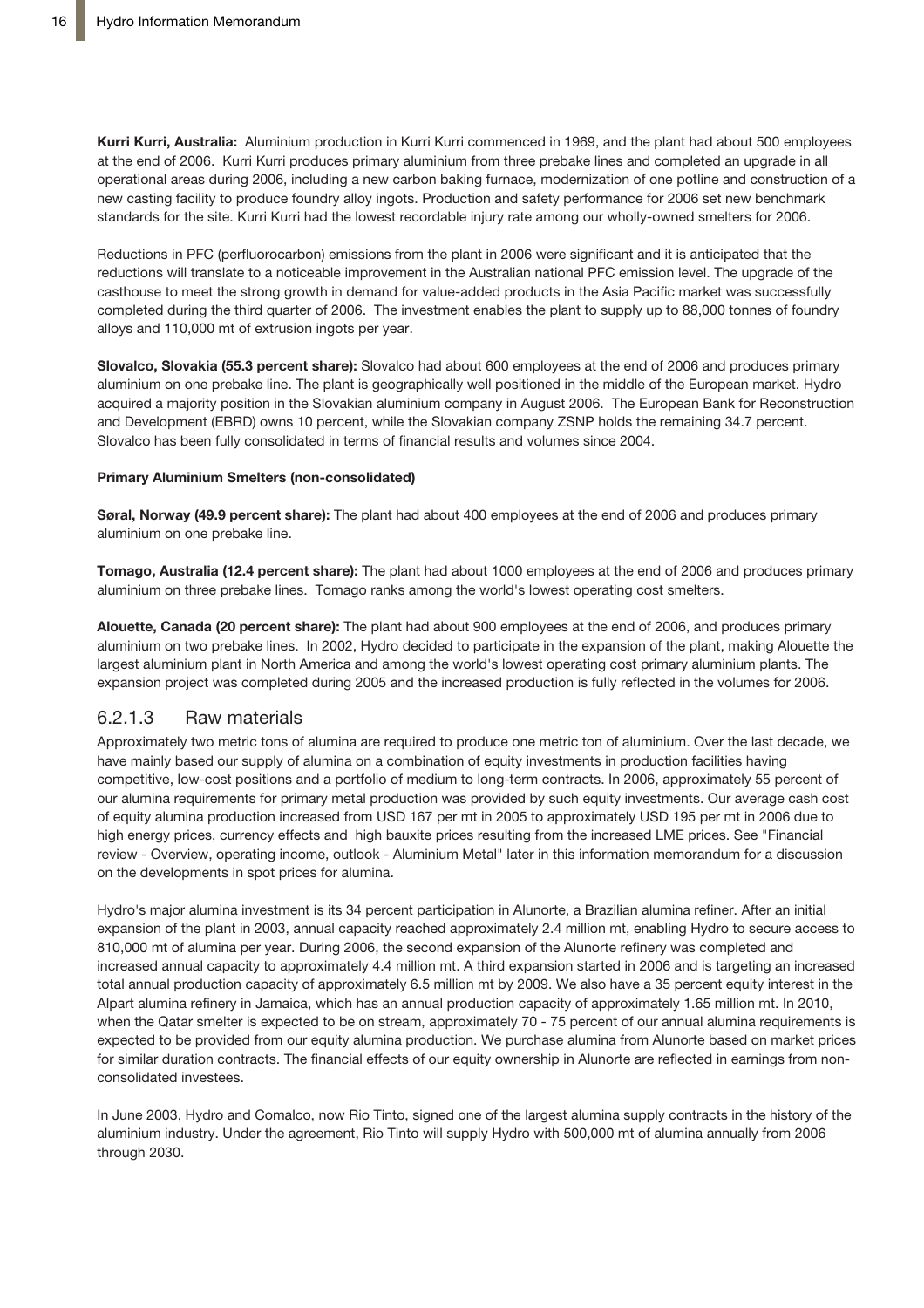In addition to the equity interests in alumina production capacity mentioned above and the long-term Rio Tinto contract, we have a number of short-, medium- and long-term purchase contracts to secure alumina for our own smelters. These contracts typically have pricing formulas based upon a percentage of the LME price.

Energy represents on average about 25 to 30 percent of the operating costs associated with primary aluminium production. We have access to self-generated power and have negotiated long-term contracts of 10 to 15 years for a vast majority of our production worldwide with the exception of the German metal plant. German energy prices have increased dramatically over the last years, which is also reflected in the forward market prices. The energy cost for aluminium production in Germany now exceeds the industry average by a factor of 2 to 3.

Nearly all of the electricity needed to operate the Norwegian smelters in 2006 was covered by internal and external contracts. Certain long-term supply contracts with the Norwegian electricity company, Statkraft, expired in the summer of 2006. We have entered into new contacts with Statkraft replacing those contracts through the year 2020. Compared with the expired contracts, the pricing structure of the new contracts has increased energy costs in the second half of 2006. Internal contracts cover about 50 percent of the energy consumption of the fully-owned Norwegian smelters. The pricing structure of internal contracts was changed from 1 January 2006, also increasing energy costs for our aluminium operations. Long-term availability of electricity at predictable prices is considered a prerequisite for the further development of the Norwegian operations, particularly since Nordic spot market prices can be highly volatile.

Anodes used and consumed in the smelting process account for approximately 15-20 percent of the total production cost of primary aluminium. Most of Hydro's smelters produce anodes at their own on-site facilities. During the last several years we have expanded our capacity of anode production both in our Årdal plant and in our part-owned company Aluchemie in the Netherlands. In addition, we have upgraded the anode facility at our Kurri Kurri plant in Australia.

# 6.2.1.4 Casthouse products and remelt activities

To optimize our casthouse capacity for the production of midstream aluminium products, we supplement the metal produced by our own smelters with remelt metal. We have established remelt and refining plants for conversion of scrap metal and standard ingot into extrusion ingot and sheet ingot in all major European markets, as well as in the United States. In Europe, facilities are located in Norway, Luxembourg, the United Kingdom, Germany, Spain, Italy and France, as well as at the primary metal plants in Norway, Germany and Slovakia. In addition to remelting scrap returned from customers and purchased from third parties, aluminium standard ingot is procured globally under a combination of short and long-term contracts, with the major sources in the CIS, South America and Southern Africa. Our aluminium metal remelting activities in 2006 accounted for approximately 1.4 million mt.

We have entered into several long-term commercial agreements. These include our technology and remarketing agreement with Rusal, currently providing 130,000 mt per year of extrusion ingot from the Sayanogorsk smelter located in Siberia and an agreement with Talum in Slovenia for 105,000 mt of foundry alloy and extrusion ingot through 2010.

Remelt activity and third-party sourcing represents about half of our external sales of metal each year.

# 6.2.1.5 Sales, distribution and trading activities

Most of our aluminium is sold in the form of value-added products such as extrusion ingot, sheet ingot, wire rod and foundry alloys to semi-fabricating plants such as extruders, rollers, wire and cable mills, as well as foundries in Western Europe and in the United States. The main consumer segments are transportation, building/construction and packaging. The major consuming countries in Western Europe are Germany, France, the United Kingdom, Italy and Spain. We have consistently strengthened our commitment to customer service and increased the efficiency of our production systems. Our regional market teams have competencies within technical and commercial service, research and development, logistics, contract administration and scrap conversion.

Trading is an extension of our internal sourcing activity of raw materials. The trading activities contribute to optimizing capacity utilization within our own system as well as reducing logistical costs by sourcing from a variety of sources. Our trading activities consist of physical metal purchases and sales, as well as trading on the LME. The main trading product is aluminium standard ingot, which is the global aluminium product on which price quotations on the LME and other metal exchanges are based. We also enter into purchase and sales contracts on alumina to optimize our physical alumina portfolio on a short- and medium-term basis. Alumina is often used in combination with metal trading and sourcing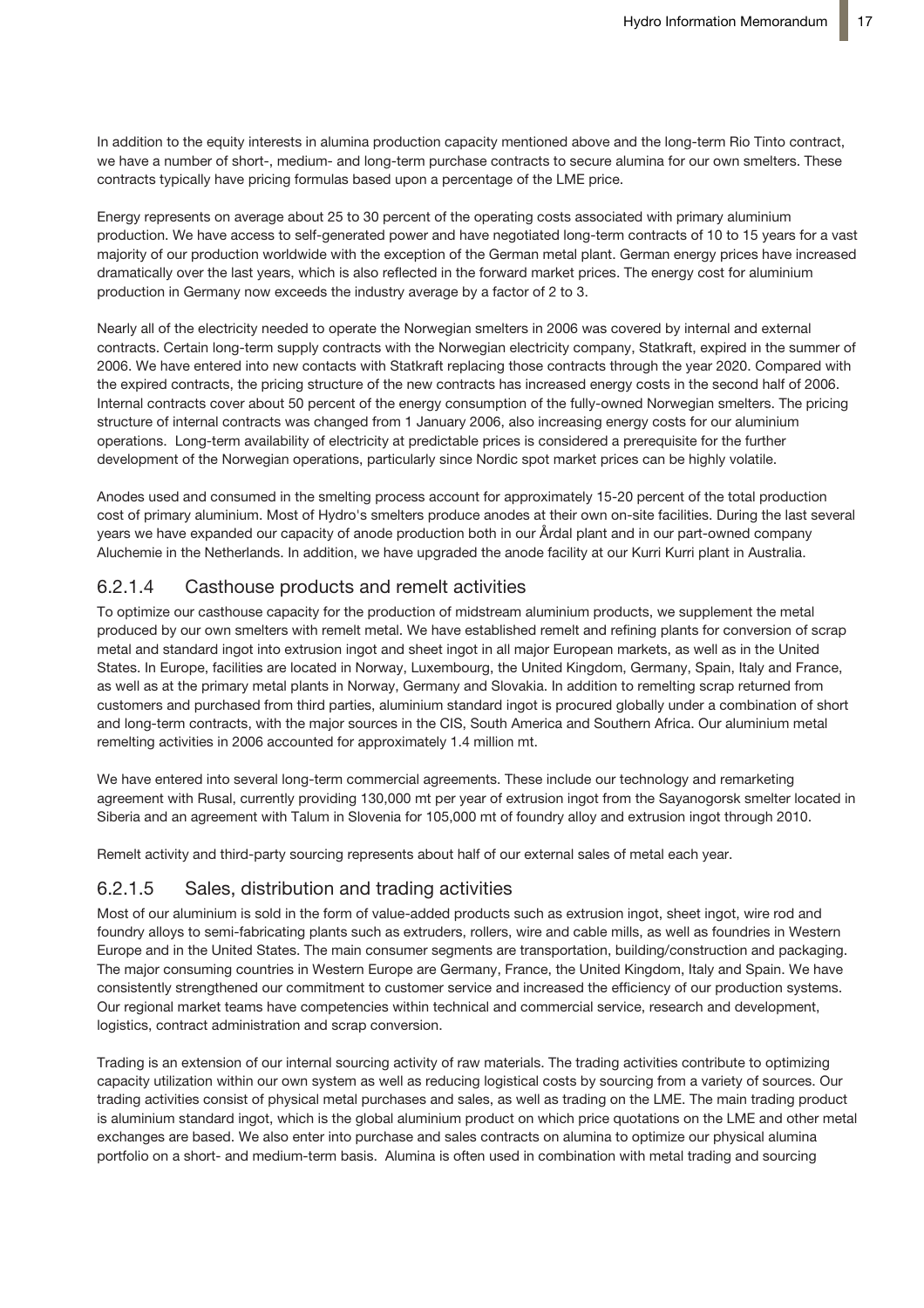activities, for example, by supplying a third-party smelter with alumina and receiving metal as compensation.

### 6.2.1.6 High purity aluminium

We produce and sell high purity aluminium products, which are mainly used in the electronics industry in products like electrolytic capacitors, semiconductors and flat panel displays.

# 6.2.1.7 Projects

# **Qatalum**

The Qatalum project, a 50 percent joint venture with Qatar Petroleum to construct a new primary aluminium plant in Qatar, is progressing according to schedule. A final decision by the partners to proceed with the project is expected to be taken in July 2007. Construction is scheduled to begin in November 2007 and liquid metal production is expected to commence in the fourth quarter of 2009. Qatalum will be the largest greenfield primary aluminium plant ever built, and is an important element in our strategy to reposition our upstream aluminium operations. Primary aluminium capacity is expected to be 585,000 mt annually (100 percent) when the plant is fully operational, and future expansion potential could increase production by up to 1.2 million mt per year. The total project includes the potrooms, anode production, two casthouses, a gas-fired power plant and port facilities.

The estimated capital investment for the total Qatalum project is approximately USD 4.5 billion. Operating costs are expected to be among the lowest in the industry, making Qatalum a highly competitive smelter. A key strength is Qatalum`s dedicated electrical power generation plant that will be supplied with gas from Qatar Petroleum under a longterm gas contract.

The Qatalum casthouses will have the capacity to deliver all metal produced as value-added products, serving customers in Europe, Asia and North America.

# **Other project developments**

In order to deliver on our strategy for repositioning and growth of our upstream aluminium metal business, a number of projects and opportunities are being evaluated globally. A key priority in 2007 will be to further mature opportunities within the areas of bauxite, alumina and aluminium smelting.

We have entered into memoranda of understanding (MoUs) for primary aluminium projects targeting primary aluminium projects in Angola and Russia, and two MoUs have recently been signed in Asia - one for a greenfield bauxite and alumina project and one for a greenfield primary aluminium project. We have also entered into an agreement with the Greenland Home Rule to examine the possibilities for a primary aluminium plant in Greenland.

# 6.2.2 Aluminium Products

# 6.2.2.1 Industry overview

Aluminium is a highly competitive business, challenged by substitution materials like steel, plastics, composites, wood, glass and magnesium. In addition, there is strong competition among the various aluminium producers with regard to product development, new solutions for customers and continuous cost reductions. Aluminium is used in a variety of applications in several industries. The major consumer segments are transportation, building/construction and packaging. Transportation is expected to show the largest growth. The major consuming areas are North America, Western Europe and China. We expect continued healthy longer-term growth in aluminium consumption in both Western Europe and North America. However, China and other emerging markets are expected to be the main drivers behind a significant growth in global aluminium consumption during the next decade. See also "Aluminium Metal - Industry overview - Growth in aluminium consumption" in this section regarding developments in China relating to production and export of semifabricated aluminium products.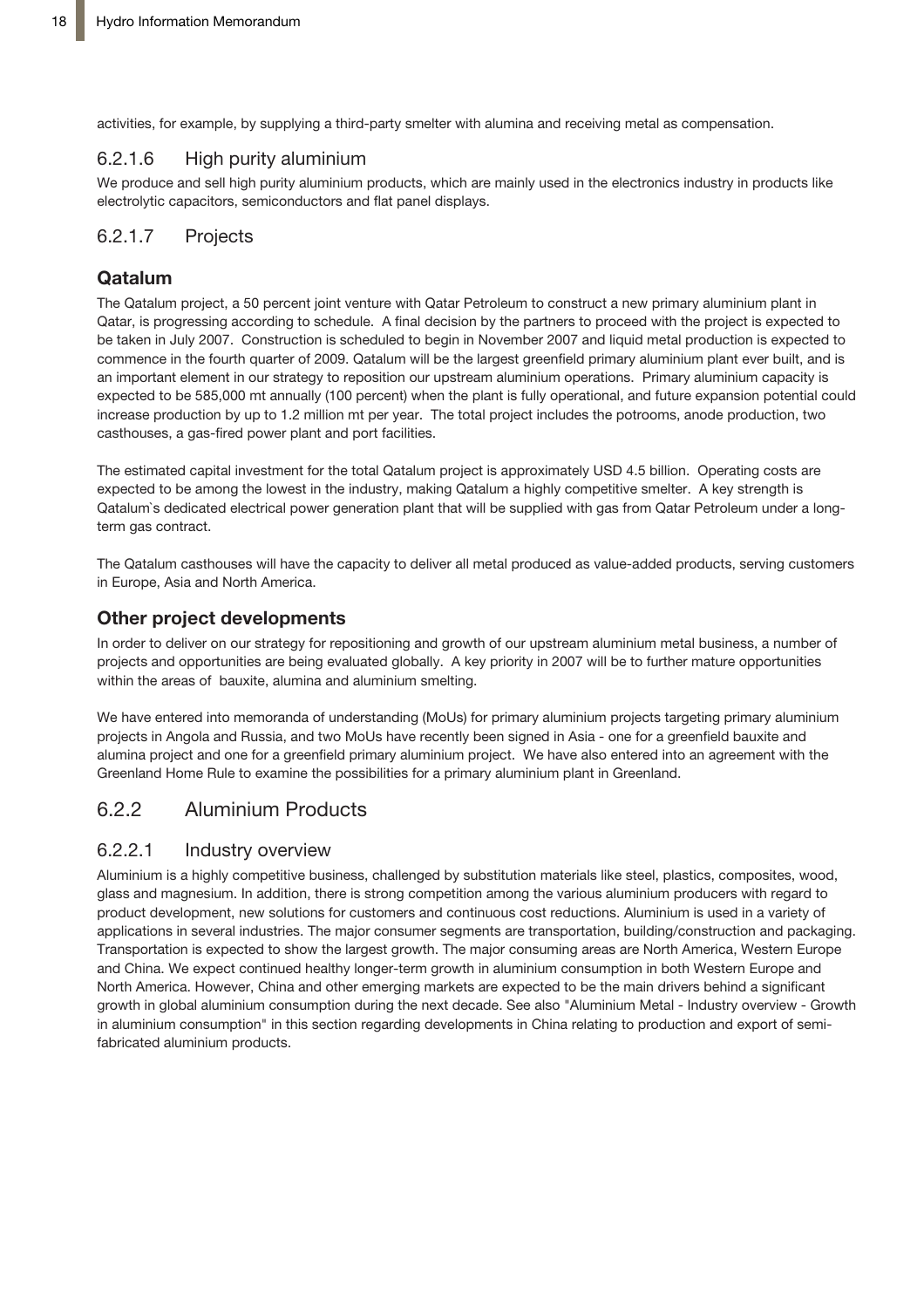### **Industry structure**

Over the last decade the downstream aluminium industry has evolved significantly, with consolidations as well as selected spin-offs from large integrated aluminium companies. All three major global integrated aluminium companies, Alcoa, Alcan and Hydro, have made or announced significant restructuring of their downstream portfolios. In 2005, Alcan spun off a major part of its rolled products business into the new company Novelis. Alcoa signed a letter of intent with Orkla's Sapa Group to create a joint venture that would combine its soft alloy extrusion business with Sapa's Profiles extruded aluminium business in late 2006, with the intention of bringing forward an initial public offering of the combined entity. Hydro decided in 2006 to divest its automotive castings business and is evaluating alternative opportunities relating to the divestment of its automotive structures business. In addition to the integrated companies and a few major independent semi-fabricating producers, the structure in fabricated and finished products is more fragmented. Industry analysts expect that the restructuring activity within the downstream aluminium industry will continue, including a shift in capacity build-up towards the emerging high-growth markets. In February 2007, Hindalco, India's largest non-ferrous metal company and Novelis entered into an agreement for Hindalco to acquire Novelis.

#### **Developments within the flat rolled products industry** the global growth in expected that new capacity markets in the new capacity will original that  $\alpha$

Today, there is an overcapacity in the Western European flat rolled products industry. Combined with rising energy costs and high labor costs, this prevents a satisfactory margin for some product segments. A similar situation exists within the North American industry. Due to more favorable cost structures and more than a proportional share of the global growth in emerging markets, it is expected that new capacity will originate from countries outside Western Europe and North America, most notably in Asia. The expected annual growth in global demand for flat rolled products from 2005 to 2010 **Developments within the extruded products industries**  $is 4.5$  percent.

## **Developments within the extruded products industries**

In Europe, the five largest producers of extruded products represent approximately 40 percent of the market in terms of shipments. The remainder is very fragmented with about 220 mainly independent producers representing roughly 55 percent. Only about 5 percent comes from imports. A major share of the market is considered to be local, often based on .<br>a national level, although an increasing amount of business is carried out on a pan-European basis. There is also a small increase in low cost imports. Increasingly, new capacity is originating from Eastern Europe, and, to a limited degree, is being replaced by low cost capacity outside Europe. Overall there is overcapacity in most of the European markets. However, partly due to a relatively variable cost structure, the current margins within the industry allow the most efficient returned, party and to an elaminary canadict successions, are can entroming the main the measury and the measurement<br>producers to earn returns at sustainable levels. A gradual further consolidation is expected within the E producers to cannot and carraments in the river, as action of the concentration of the crisis main and as well as a stronger drive among the existing producers towards developing value-added business. value added business.

The North American extrusion industry is somewhat more consolidated than the European industry, with the five largest producers representing about 60 percent of the market in terms of shipments and 15 percent served by another 5 The North American extrusion industry is somewhat more consolidated than the medium sized domestic producers. Ten percent of the market is based on imports, mainly from Asia and South America. modiam sized domostic production. Ton percent of the market is bacca on imports, manny non-zicia and codin zunc<br>The margins are under pressure both from overcapacity as well as an increasing level of imports. As a result, restructuring is expected within the North American extrusion industry. European industry, with the five largest producers representing about 60 percent of do margins are analy prosent bournom overequely as well as an increasing

The expected annual growth in global demand for extrusions from 2005 to 2010 is 4.9 percent. In America annual growth in g

# 6.2.2.2 Operational information

#### **Aluminium Products sales volumes**

| Tonnes to external market (1,000 mt) | 2006  | ንበበ4 |
|--------------------------------------|-------|------|
| Aluminium extrusions*                | 640   | 635  |
| Aluminium flat rolled products       | 000.1 | 945  |
| Magnesium                            | 86    | 101  |

\* Includes extrusion volumes in Extrusion, Precision Tubing and Structures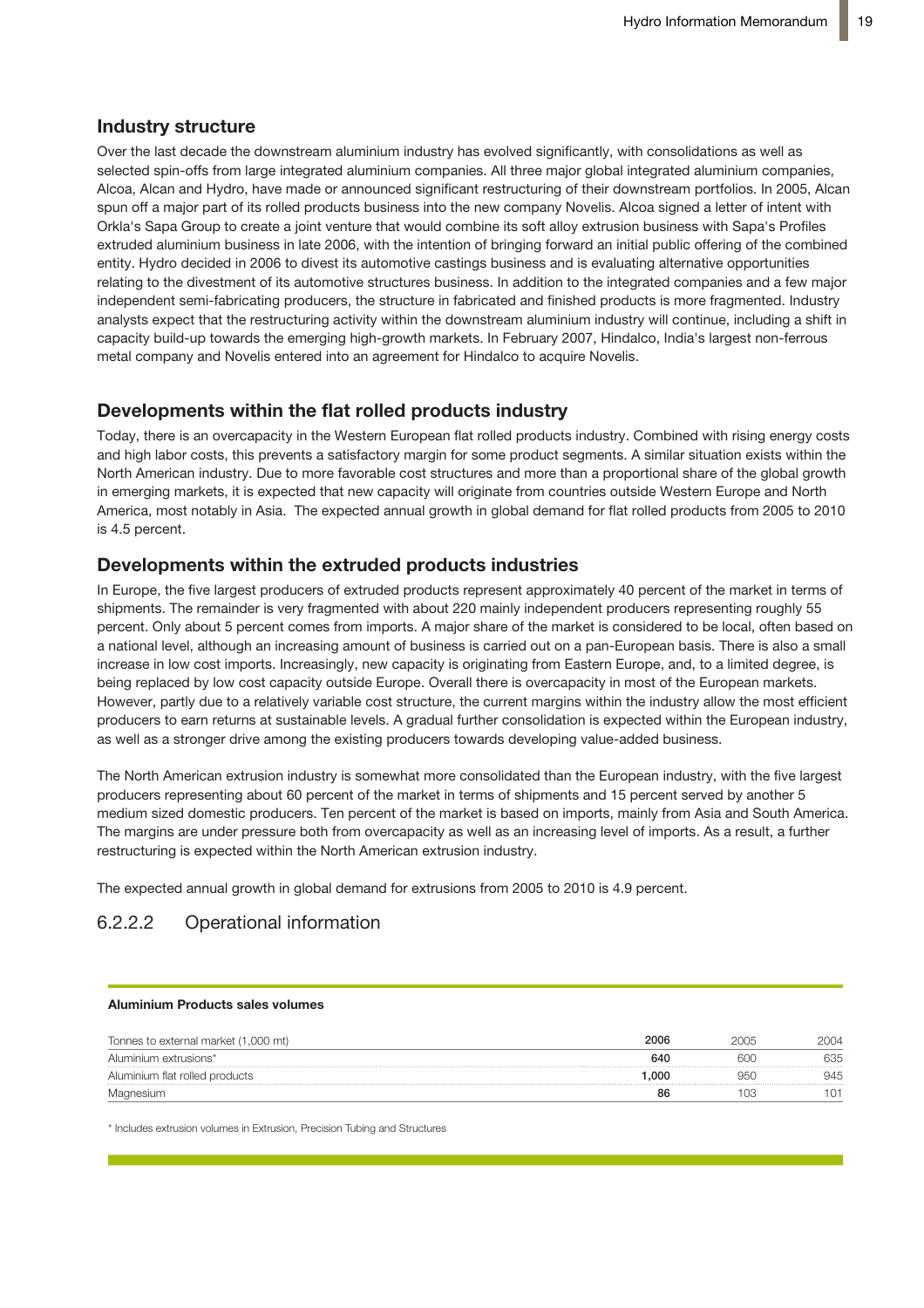## 6.2.2.3 Rolled Products

We are the second largest producer in the European rolling industry with an estimated 2006 market share of approximately 17 percent in Europe based on external shipments of about 1 million mt of rolled products, of which 790 thousand mt is sold in Europe. We have key positions within high value-added rolled products segments such as lithographic (printing) plates and liquid packaging. Hydro has a 50 percent ownership interest in Aluminium Norf GmbH (AluNorf), which is the world's largest hot rolling mill. Most of our products from AluNorf are further processed in our nearby plant in Grevenbroich before being delivered to customers. Grevenbroich is also the center of our rolled products foil and lithographic sheet operations. The table below shows the ownership interest and sales volume per main site in our rolled products production system in 2006.

#### **Rolled Products production sites**

|                                 | sales<br>mt<br>volume |
|---------------------------------|-----------------------|
| Nort/Grevenbroich. Germanv      |                       |
| Hamburg, Germany                |                       |
|                                 |                       |
|                                 |                       |
| AISB, Malaysia                  |                       |
|                                 |                       |
| Holmestrand.<br>. Norwav        |                       |
| Iotal, excluding internal sales |                       |

and with varying product margins. Important success factors within the rolling industry are optimizing the product mix and capacity utilization, as well as streamlining the production system. Because the rolling industry is capital intensive, high capacity utilization (volume) is important to reach an acceptable fixed cost per mt. This must be balanced with optimizing margins and product mix. Capacity utilization in the industry varies between the products. In general, there is overcapacity within part of the strip business while we have a high capacity utilization within our higher value foil and lithography businesses. We pursue specialization of our plants in order to further improve efficiency, as well as upgrading Our rolled products business, like the overall rolling industry, produces a wide variety of products for different industries and de-bottlenecking of production lines and selling, general and administration cost reduction efforts. In addition, we are holding capital investments at a moderate level and working on reducing inventories as part of our overall focus on cash generation and lean operations.

Our rolled products business, like the overall rolling industry, produces a wide variety of Our customer base includes customers in the packaging, automotive, transport, building, engineering, electrical and printing industries. A major part of our sales function is organized centrally along product lines. Such organization enables optimization of sales, planning and production in the total system. Karmøy, Norway 100 70

intensive, high capacity utilization (volume) is important to reach an acceptable fixed fixed fixed fixed fixed fixed fixed fixed fixed fixed fixed fixed fixed fixed fixed fixed fixed fixed fixed fixed fixed fixed fixed f Our rolled products business is organized in three business units serving different market segments, which in 2006 had  $u(t)$  in the industry varies between the products between the products. In general, the products of  $u(t)$ **can following sales volumes to external customers:**<br>the following sales volumes to external customers:

| <b>Rolled Products sales volumes</b> |      |      |      |
|--------------------------------------|------|------|------|
| Tonnes to external market (1,000 mt) | 2006 | 2005 | 2004 |
|                                      | 165  | 165  | 150  |
| Foil                                 | 155  | 55   | 155  |
| Stric                                | 680  |      | 640  |
| Total flat rolled products           | .000 |      | 945  |

North America

ci<br>Cis

planning and production in entire total system.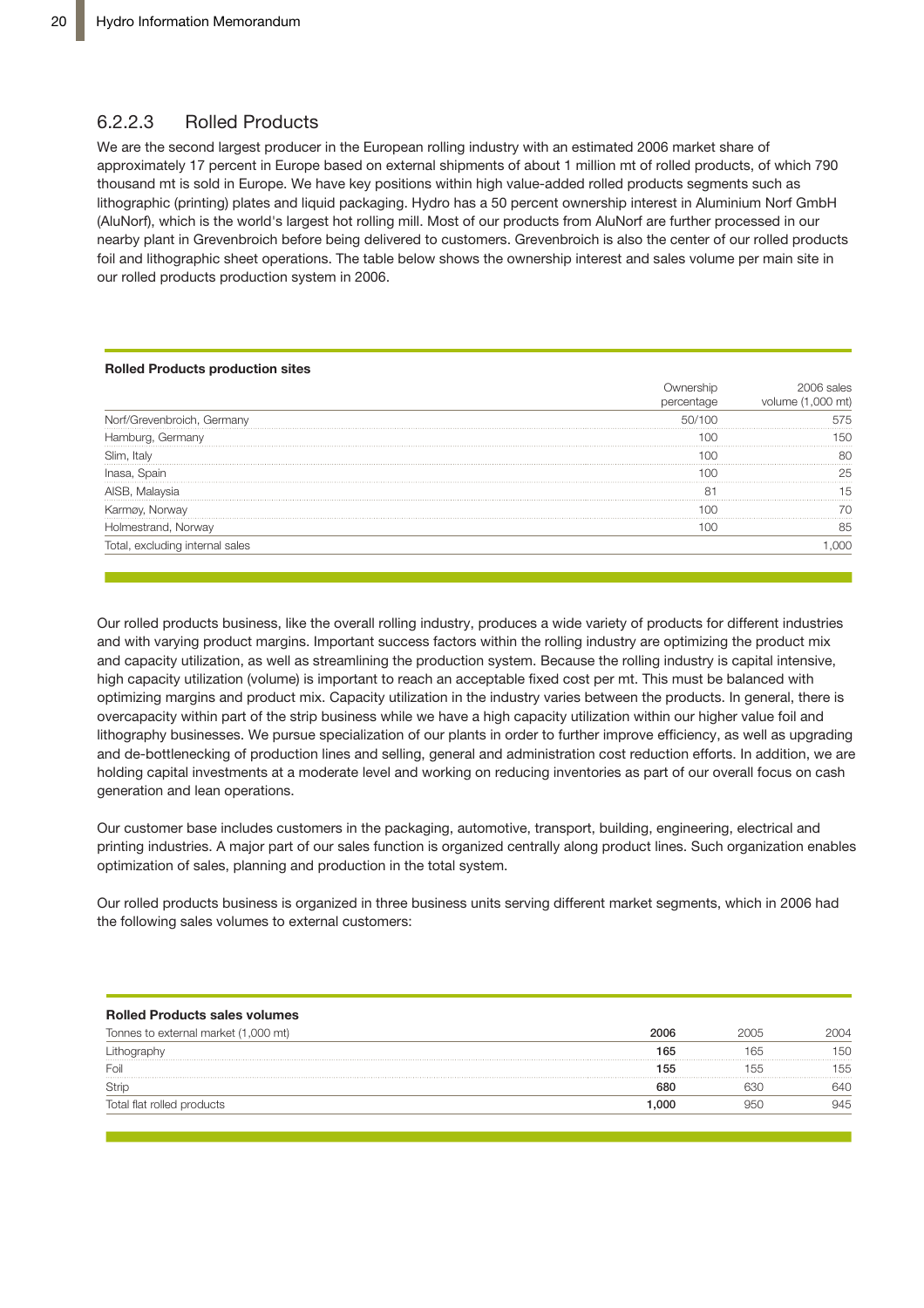As a result of improved market conditions and improved productivity in our operations, as well as a consistent focus on quality and service, we experienced a growth of 5 percent in total shipments in 2006, compared with 2005.

The lithography market is characterized by a high degree of concentration for both demand and supply. Shipments in 2006 for our lithography business unit stabilized at last year's level. We believe that we are well positioned to continue to expand our customer base and meet expected increased competition within this market sector. In 2006, shipments for our foil business were also in line with 2005. Within key foil segments, such as liquid packaging, we hold leading global positions.

Our strip business is characterized by higher volumes and lower margins compared to the other units within our rolled products operation. For this business, high capacity utilization and production efficiency are particularly important. The current strategy for this business is to optimize our combined rolled products production and market system to realize the full potential of the overall operation. Following improved market conditions, our shipments of strip products increased 8 percent in 2006 compared to 2005.

During 2006, we upgraded the hot rolling mill and installed a state-of-the-art cold rolling mill in our plant in Italy as part of our performance improvement programs.

Most of the metal required for our production of rolled products is sourced internally. In addition, process scrap from customers and scrap collected from the market are remelted together with our own process scrap. Internal metal supplies are priced on an arm's-length basis with reference to the LME price. External supplies of rolling ingot were approximately 10 percent of Hydro's total need in 2006.

# 6.2.2.4 Extrusion

| 2006 | 2005 | ንበበ4 |
|------|------|------|
| 305  | 270  | 285  |
| 80   |      |      |
| 145  |      | 140  |
| 530  |      |      |
|      |      |      |

Our extrusion business mainly consists of general extrusion activities, organized in two separate business sectors, one within Europe and one outside Europe, and our building systems activities organized as a separate business sector.

## Most of the metal required for our production of rolled products is sourced internally. **General extrusion and value-added activities**

.<br>Hydro supplies custom-made general extrusions of soft alloy aluminium to a broad range of market segments. We have remelted to gether with our own process scrap. Internal metals screen with our own process screen with our own<br>Internal metal supplies are priced on the price of the HO are procedured to the Doctor American screen with th major operations throughout Europe and the US, as well as in Brazil and Argentina, in addition to minor operations in Asia<br>and Africa Website also discussed itself Europe and estimate any product also as 144 memorial and 2 we believe we are the third largest operator with a market share of 7 percent in 2006. In South America, we believe our plants in Brazil and Argentina are both solid footholds that will provide a basis for future developments in the region.<br> and Africa. We hold a leading position in Europe and estimate our market share at 14 percent for 2006. In North America,

Our extrusion business mainly consists of general extrusion activities, organized into two We also operate a range of value-added activities such as surface treatment (e.g. anodizing, liquid painting and powder susting and tabituation activities, as well as components and impired products businesses. The contract part of development in our markets. coating) and fabrication activities, as well as components and finished products businesses. These activities represent an gie ene increasingly important part of our extrusion-related activities and are key elements in the further strategic and financial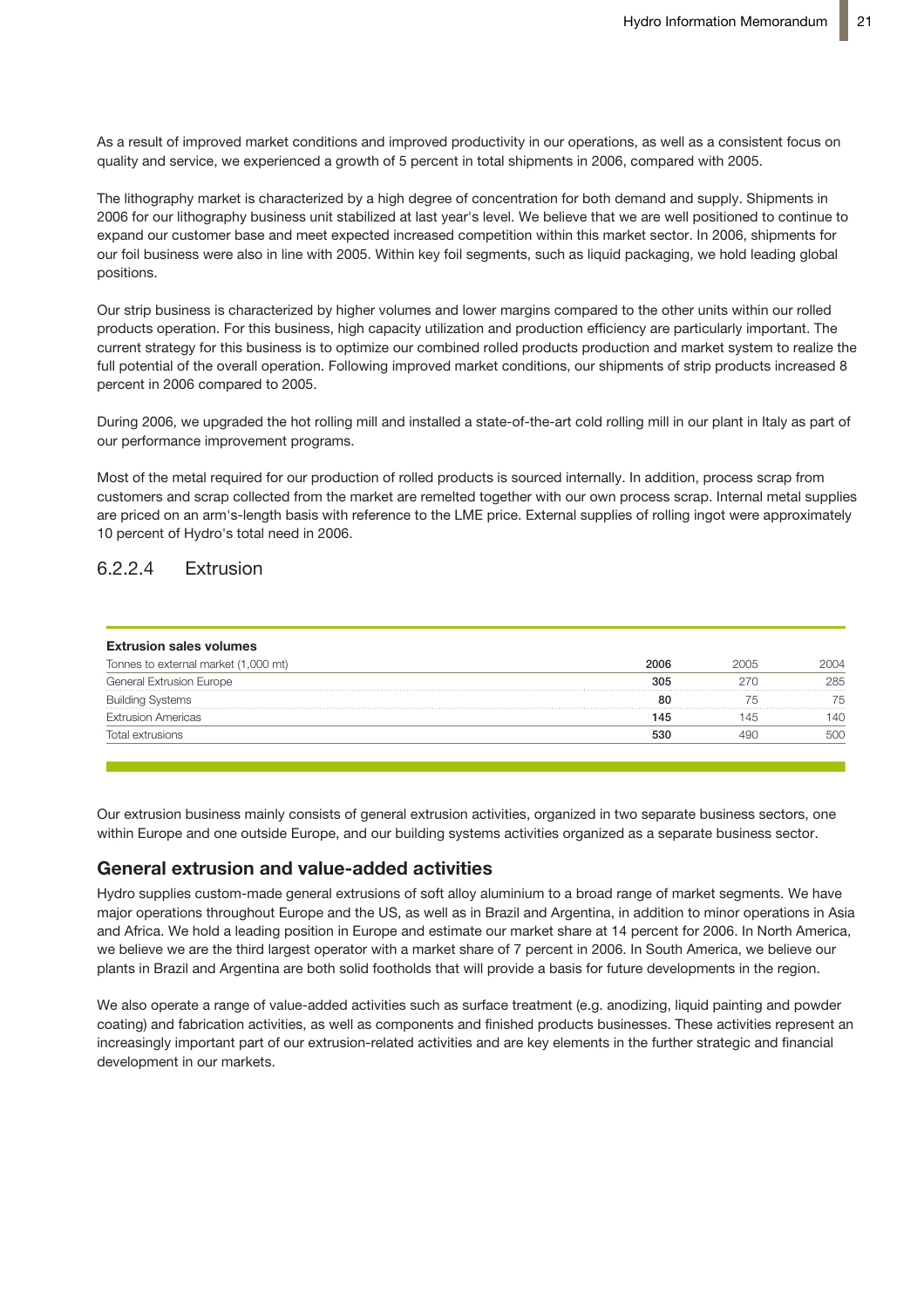A key to the success of our extrusion business is our network of smaller, relatively independently operated extrusion plants where decentralized organizations ensure good market alignment and close contact with customers and where plants actively use internal benchmarking and apply best practices to ensure continuous improvements in the flexibility .<br>and efficiency of operations. In 2006, our total production of extruded products from all sectors including automotive was approximately 660,000 tons.  $t_{\rm s}$  such as bumper beams and crash boxes. Our engine castings unit is one of a crash boxes. Our engine castings unit is one of a crash boxes. Our engine castings unit is one of a crash boxes. Our engine casting  $\alpha$ 

# **Building systems**

Our building systems operations supply complete design and solution packages to metal builders, enabling them to supply both the commercial and residential building markets with products such as facades, partition walls, doors and windows, as well as other building applications through our three main brands: Technal™, Wicona™ and Domal™. We also consider ourselves a leader within the very fragmented building systems market in Europe.

We believe that our network of building systems brands and geographic locations represents an important competitive strength in terms of sharing development, technology, product portfolios and procurement. Our strategy is to combine these global attributes with local knowledge and presence to enable us to deliver a good service to each of our individual customers.

# 6.2.2.5 Automotive

Hydro's automotive business comprises our precision tubing and automotive components business sectors, as well as our magnesium business unit. The automotive components sector includes our structures and engine casting business units. The business sectors and business units include all related worldwide operations and activities.

| Automotive sales volumes |      |          |      |
|--------------------------|------|----------|------|
| 1,000 tonnes to market   | 2006 | 2005     | 2004 |
| Precision Tubing         | 65   | 60       |      |
| <b>Structures</b>        | 40   |          |      |
| Magnesium                | 85   | $\Omega$ |      |
|                          |      |          |      |

Our automotive structures unit supplies extrusion-based crash management applications such as bumper beams and crash boxes. Our engine castings unit is one of a few independent -- that is, not affiliated with an automotive manufacturer -- suppliers of aluminium cylinder heads and engine blocks in Europe and North America. As part of our announced intention to restructure and improve our downstream aluminium business operations, we decided during 2006 to exit the automotive structures and casting businesses. Towards the end of 2006 we entered into agreements to divest our automotive casting business unit and our 49 percent stake in Meridian Technologies Inc, the world's largest supplier of die-cast magnesium components to the automotive industry. The transactions were finalized in early March 2007. We we also have a precision tubing plant in  $\mathcal{A}$  and  $\mathcal{A}$  that started production in  $\mathcal{A}$  and  $\mathcal{A}$  and  $\mathcal{A}$  are  $\mathcal{A}$  and  $\mathcal{A}$  are  $\mathcal{A}$  and  $\mathcal{A}$  are  $\mathcal{A}$  and  $\mathcal{A}$  are  $\mathcal{A}$  and business sector, especially the North American part of our operations, is undergoing a are also considering alternative opportunities to divest our automotive structures business unit with the aim to complete that process by the end of 2007.

Our magnesium business consisted of our primary magnesium plant in Becancour, Canada and our remelt operations in primary inagricular praise in Buddhoudi, canada and Carlonic operators in Norway, Germany and China. As part of our restructuring, we also decided to exit the magnesium business. In 2006, we<br>The contract of the magnetic state in the contract of the contract of the magnesium business. In 2006, we **Other activities** quarter 2007. Divestment processes have been initiated on our remaining magnesium remelt operations in Germany and decided to close our primary magnesium plant in Becancour, Canada and our magnesium remelt plant in Porsgrunn. The remelter in Porsgrunn was closed during the first half of 2006 and the plant in Becancour will close by the end of first China.

Other Businesses activities consist of Polymers, Hydro's own service providers, including Our Precision Tubing business sector makes products used primarily within radiators, evaporators, fuel coolers and liquid lines. We have a significant market presence in Europe, North and South America as well as China, thus being the only Germany and three plants in the US: one in Florida and two in Michigan. In addition, we have one operation in Brazil and, in August 2006, we commenced production in our new precision tubing plant in Reynosa in northern Mexico. We also have a precision tubing plant in China that started production in May 2005. This business sector, especially the North player with operations in all major regions. We have four European operations located in Denmark, Belgium, UK and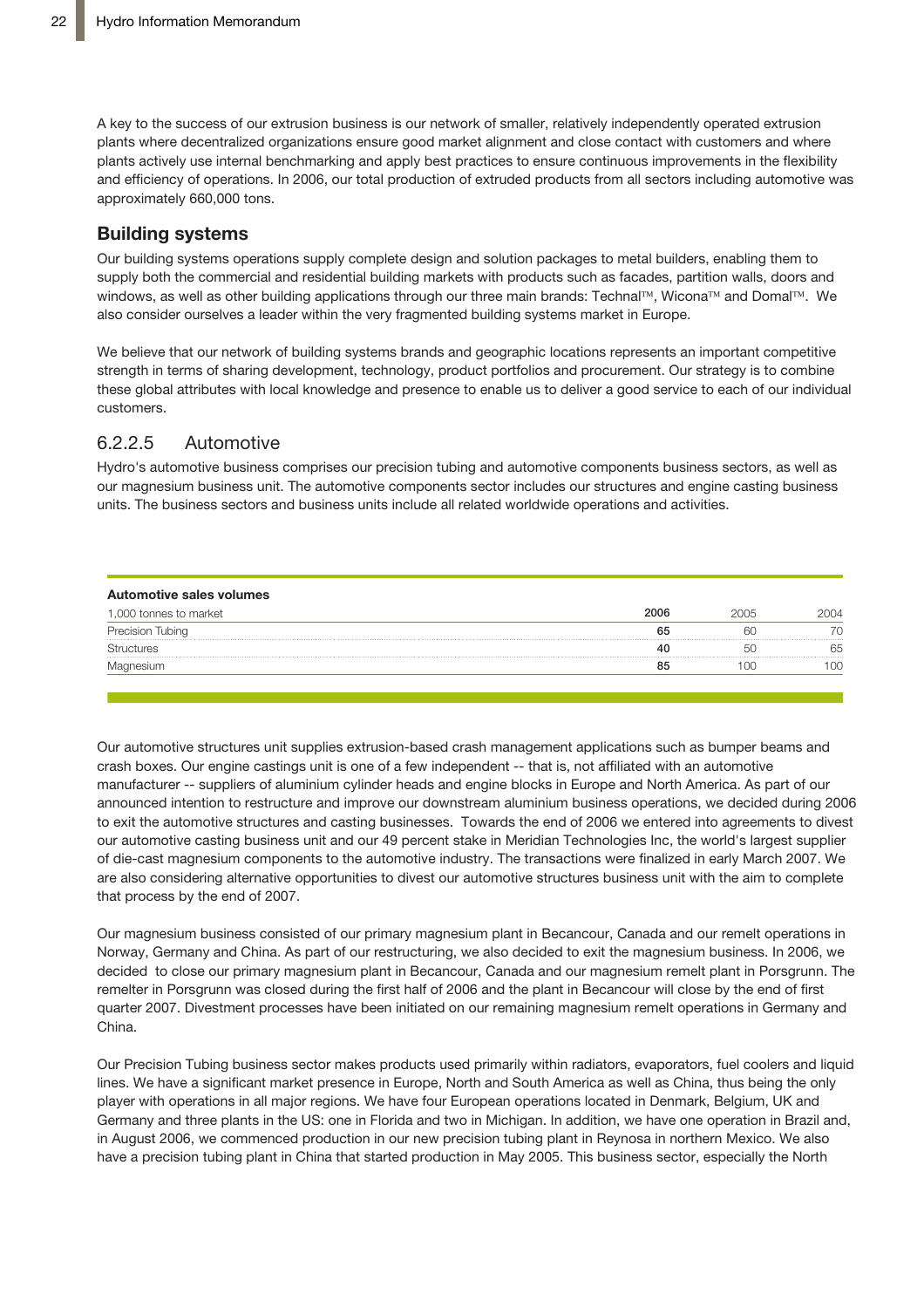American part of our operations, is undergoing a significant rationalization program to improve its operational and financial performance, through cost reduction programs at the plant level. Moreover, a plan for ramp-up of recently installed production capacity in Mexico and China is in place and we are evaluating some smaller portfolio adjustments.

#### 6.2.3 Power  $2<sup>3</sup>$  Dower

onserse<br>Our power operations are mainly comprised of hydroelectric power plants located in Telemark, Røldal/Suldal and Sogn in Norway. A separate concession applies to each hydroelectric power plant. Hydroelectric power plants representing approximately two-thirds, or 6.0 TWh per year, of our normal production capacity will revert to the Norwegian government under the present legislation<sup>3)</sup> without compensation at the expiration date of each concession. The year of expiration of the individual concessions ranges from 2022 to 2051. Our title concessions on the remaining part of the hydroelectric production capacity, of approximately 3.8 TWh per year, do not contain a compulsory reversion to the Norwegian government. ar power operations are mainly comprised of hydroelectric power plants locate In addition to our hydrogenectric power stations, we are a partial owner (44 percent) of the partial owner (44 percent) of the partial owner (44 percent) of the partial owner (44 percent) of the partial owner (44 percent)

The table below reflects our power production and the volumes acquired under long-term purchase contracts in Norway for the last three years.

| 2006 | 2005  | 2004 |
|------|-------|------|
| 8.3  | 1 N R |      |
|      |       |      |
|      |       |      |

As reflected in the table above, power generation in 2006 was lower than 2005 due to As reflected in the table above, power generation in 2006 was lower than 2005 due to lower than normal precipitation From January until October of 2006. Power generation in 2000 was lower than 2000 due to lower than homial presipitation<br>from January until October of 2006. Power acquired under long-term contracts in 2006 included 94 GWh g un bandary and colocide of 2000. I ower acquired ander long-term contracts the Havøygavlen wind power plants and 12 GWh generated from Svartdalen, a small hydroelectric power station.

we are a large consumer of power, and the power supply needs for our own industrial plants is larger than our own power generation. To meet the total demand, we have entered into long-term purchase contracts, the majority of which are with the Norwegian state-owned power company, Statkraft. These long-term contracts provide assurance of the availability of and predictable prices for a certain quantity of power. In 1997, we entered into an agreement with Statkraft to purchase electricity from 2000 to 2020. The agreement replaces supplies under existing long-term contracts, which terminate during the 2006-2010 period.

 $^{3)}$  The *legislation regarding reversion is under revision.* 

#### $0.4$  comparison of the company  $\Omega$  $n_{\text{eff}}$  below plant at Kårstø in Norway was taken in Norway was taken in the summer of 2005. The summer of 2005. The summer of 2005. The summer of 2005. The summer of 2005. The summer of 2005. The summer of 2005. The su 6.2.4 Other

#### power plant is planned to be in operation during the second half of 2007. Our share of 6.2.4.1 Polymers

intermediate products, ethylene, chlorine and vinyl chloride monomer (VCM). We are the largest PVC supplier in the Nordic countries, with a market share of approximately 65 percent. In the United Kingdom, we rank first with approximately 42 percent of the market. The PVC industry in Europe is relatively fragmented, reflecting the industry's development on a national, rather than a European, basis. We have an advantage in being backward integrated into ethylene and with production located in close proximity to our Scandinavian customers with which we have long-term the Baltic countries of the Reitan Group effective 1 October 2006. We may be made the Reitan Group effective 1 October 2006. We may be made the Reitan Group effective 1 October 2006. We may be made the Reitan Group effecti Hydro Polymers is involved in all stages of production of the plastic raw material polyvinyl chloride (PVC), and its

Hydro has a 29.7 percent interest in Qatar Vinyl Company Ltd., which operates a petrochemical plant at Mesaieed Industrial City, Qatar. The plant has an annual capacity of 300,000 tonnes of VCM, 210,000 tonnes of ethylene dichloride produces PVC film and has a suspension PVC (S-PVC) capacity of 130,000 tonnes per year. We also have a 26.2 percent 150 Hydro Diesel service stations. We operate both Hydro and the Uno-X branded staand 360,000 tonnes of caustic soda. In China, we have a 35.2 percent interest in Suzhou Huasu Plastics Co., Ltd., which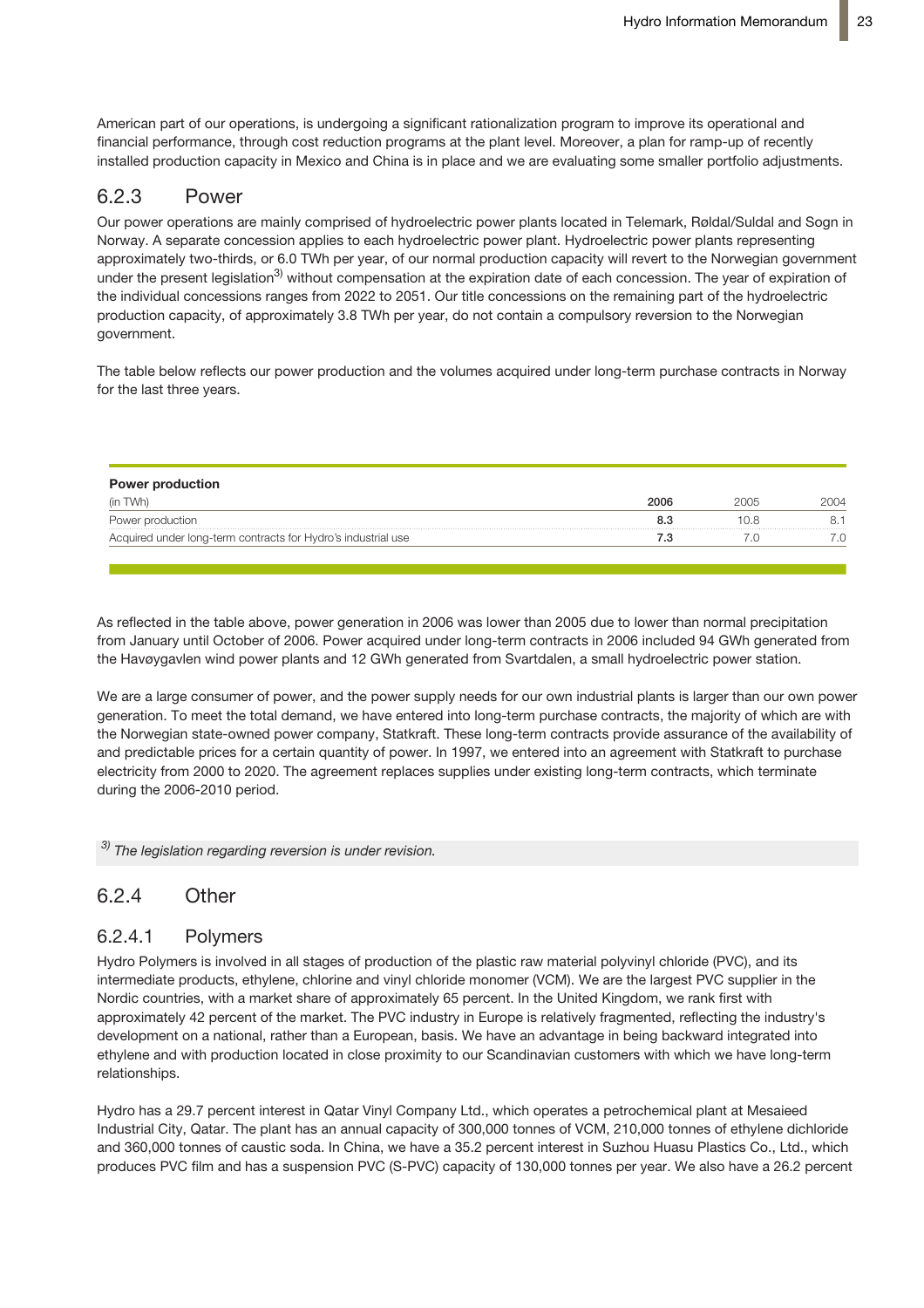interest in CIRES, a PVC resin and compound manufacturer in Portugal.

In December 2006, we announced that we are considering a public listing or possible divestment of Hydro Polymers. We In December 2006, we announced that we are considering a public listing or possible believe it is an appropriate time to create new opportunities for Polymers by re-exploring options for new ownership. December 2000, we announced that we are considering a public fisting or pos

# Raw materials and production **Raw materials and production**

We have a 50 percent ownership interest in an ethylene cracker through our joint venture interest in Noretyl AS. The We have a 50 percent ownership interest in an ethylene cracker through our joint venture **900** cracker is integrated with our chlorine and VCM production facilities located at Rafnes, in Norway. The production efficiencies inherent in an integrated production process contribute to higher margins compared to margins of competitors that rely on purchased ethylene. Noretyl produced 522,000 tonnes of ethylene in 2006. This was a record production, mainly as a result of the substantial debottlenecking project undertaken in the previous year. We now cover most of our ethylene needs from the production from Noretyl.

#### **Petrochemicals production (in tonnes)**

| າດດ | ЮC  |  |
|-----|-----|--|
|     | YUL |  |
|     |     |  |
|     |     |  |
| 000 |     |  |
|     |     |  |
|     |     |  |
|     |     |  |

 $W^{\prime}$  manufacture  $P$  (Polymers AS (Porsgrunn), Hydro Polymers AS (Porsgrunn), Hydro Polymers AB (Polymers AB (Polymers AB (Polymers), Hydro Polymers AB (Polymers), Hydro Polymers AB (Polymers), Hydro Polymers AB (Polym We manufacture PVC at Hydro Polymers AS (Porsgrunn, Norway), Hydro Polymers AB (Stenungsund, Sweden) and Hydro<br>-Polymers Ltd. (Aycliffe, United Kingdom). The Nordic sites produce suspension PVC (S-PVC) and paste PVC (P-PVC), while the UK site produces S-PVC and PVC compounds. Compounds are S-PVC with additives in a variety of grades to meet customer specifications. There is also a small compounding plant at Halsingborg, Sweden. VCM is produced at Hydro's Rafnes and Stenungsund plants.

Ethylene feedstock for the Rafnes facility is supplied by long-term NGL contracts from a number of North Sea fields covering approximately 80 percent of required volumes. The expansion at Noretyl and the new long-term NGL contracts have improved the long-term competitiveness of the ethylene plant.

During the last half of 2006, the old diaphragm chlorine plant at Rafnes, Norway was converted to membrane technology. increased the production of caustic soda by 100,000 mt for 2006, compared with 2005. The conversion, together with the completion of the new membrane technology chlorine plant at the site late in 2005,

We transport raw materials and intermediates between our plants in Rafnes, Stenungsund and Aycliffe. The new ethylene capacities from the Noretyl plant and self-sufficiency on chlorine from the new chlorine plant at Rafnes, Norway, have reduced the amount of internal transfers of raw materials and thus increased efficiency and reduced transportation costs.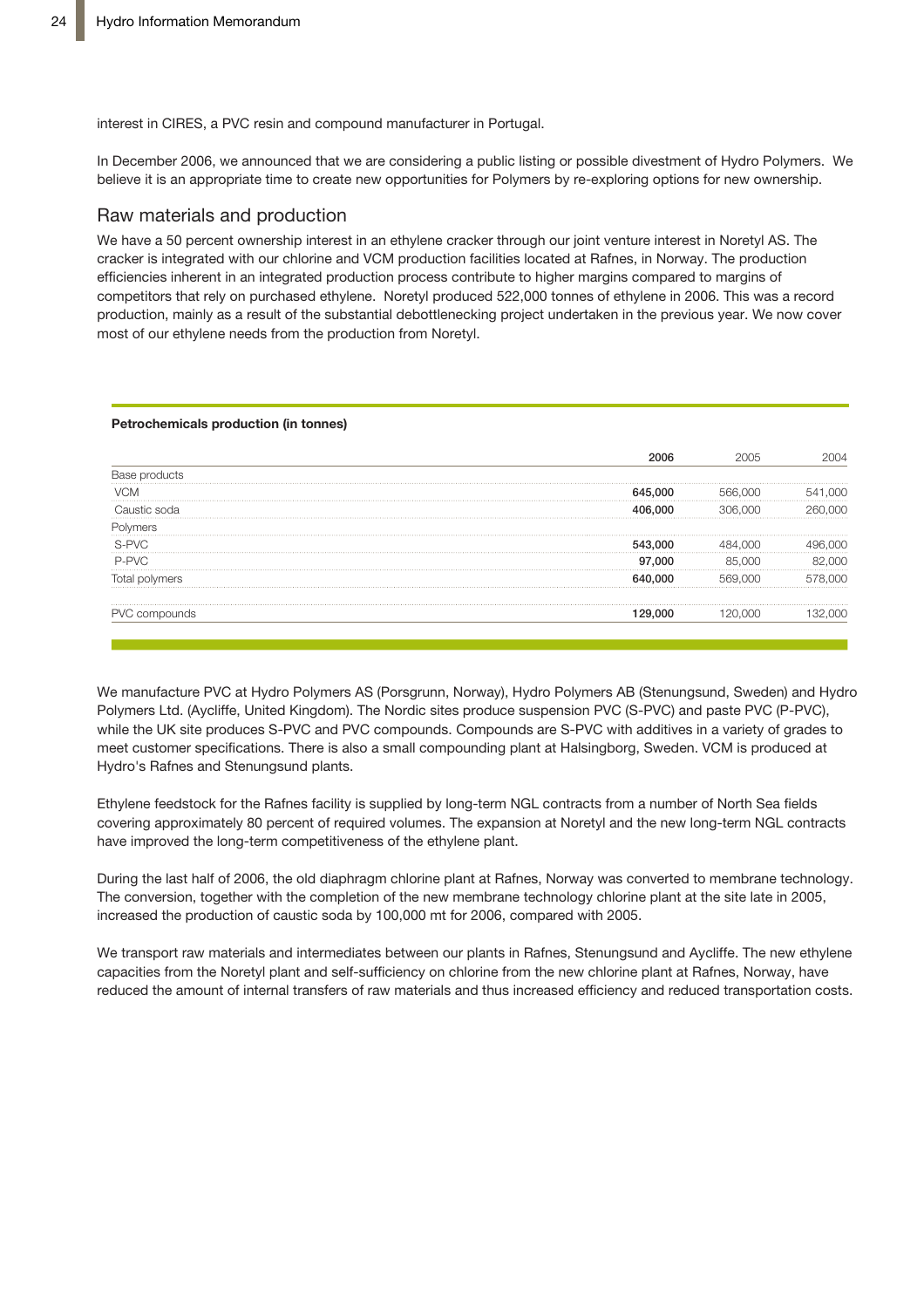### Sales and distribution

PVC and PVC compounds are mainly sold by our own sales organization. Distribution is mainly by truck. Pipe grade S-PVC is considered to be a commodity product, while there is considerable product and price differentiation in other S-PVC applications. P-PVC is a specialty product influenced only to a limited extent by S-PVC price developments.

Stade 2) Germany 54,000 60,000 69,000

Caustic soda, a by-product of chlorine production, which is used by a variety of industries such as paper and pulp, alumina and soap production, is sold to customers in Europe and North America mainly through our own sales organization. Distribution is by vessel, rail or truck. In addition to our own production, we trade moderate quantities of<br>cauntia aade in the agree markete caustic soda in the same markets.

#### **Average market quoted prices in Northwest Europe**

| 2006 |     |
|------|-----|
| 862  | 629 |
| 843  |     |
|      | 853 |
|      |     |

# 6.2.4.2 Other

Industriforsikring provides property damage, business interruption, cargo and third party liability insurance coverage for subsidiary companies of the Hydro Group. Industriforsikring also provides similar coverage for several related companies where we own a substantial equity interest. Industriforsikring has an extensive reinsurance program and has maximum exposure per policy varying from NOK 2.5 million for cargo insurance up to NOK 85 million for third party liability claims exceeding NOK 1,675 million. Industriforsikring is also a member of a mutual insurance pool in order to reduce the cost of insurance coverage it provides to our operating units. The operations of Industriforsikring are not substantial to our overall business and the exposure to uninsured risk is not material.

Hydro Production Partner is extensively involved in production and maintenance support within Hydro and also with external customers. The main activities are in Norway. The operations include approximately 1,500 employees. Hydro Production Partner was established as a wholly-owned subsidiary as of 31 December 2005.

Other business also includes support services such as procurement, accounting, communication and human resources, as well as operation of the industrial and business parks in Norway.

# 6.2.5 Subsequent events

Production at our magnesium plant in Becancour, Canada ceased in the middle of March 2007, and the majority of the employees left the site by the middle of April 2007. Preparations for the disposal of the plant assets are underway. The divestment process relating to our magnesium remelters in Germany and China is progressing according to plan.

Alcoa announced on 7 May 2007 that it will be making an offer to acquire all of the outstanding common shares of Alcan. Alcoa said the combined company would see primary aluminum production capacity of 7.9 million tonnes. Its alumina capacity would be 20.7 million. The offer follows almost two years of discussions between the companies regarding a variety of potential business combination transactions.

On 21 May 2007, we announced an agreement to sell our polymer activities to the UK-based chemicals company INEOS for approximately NOK 5.5 billion. We expect an after tax gain of about NOK 400 million when the transaction is completed which is expected in the third quarter of 2007. The sale is subject to approval by the EU competition authorities and other relevant governamental bodies. The agreement represents a good long-term industrial solution for this busienss and is in line with our strategy to focus on aluminium and power production and divest non-core assets.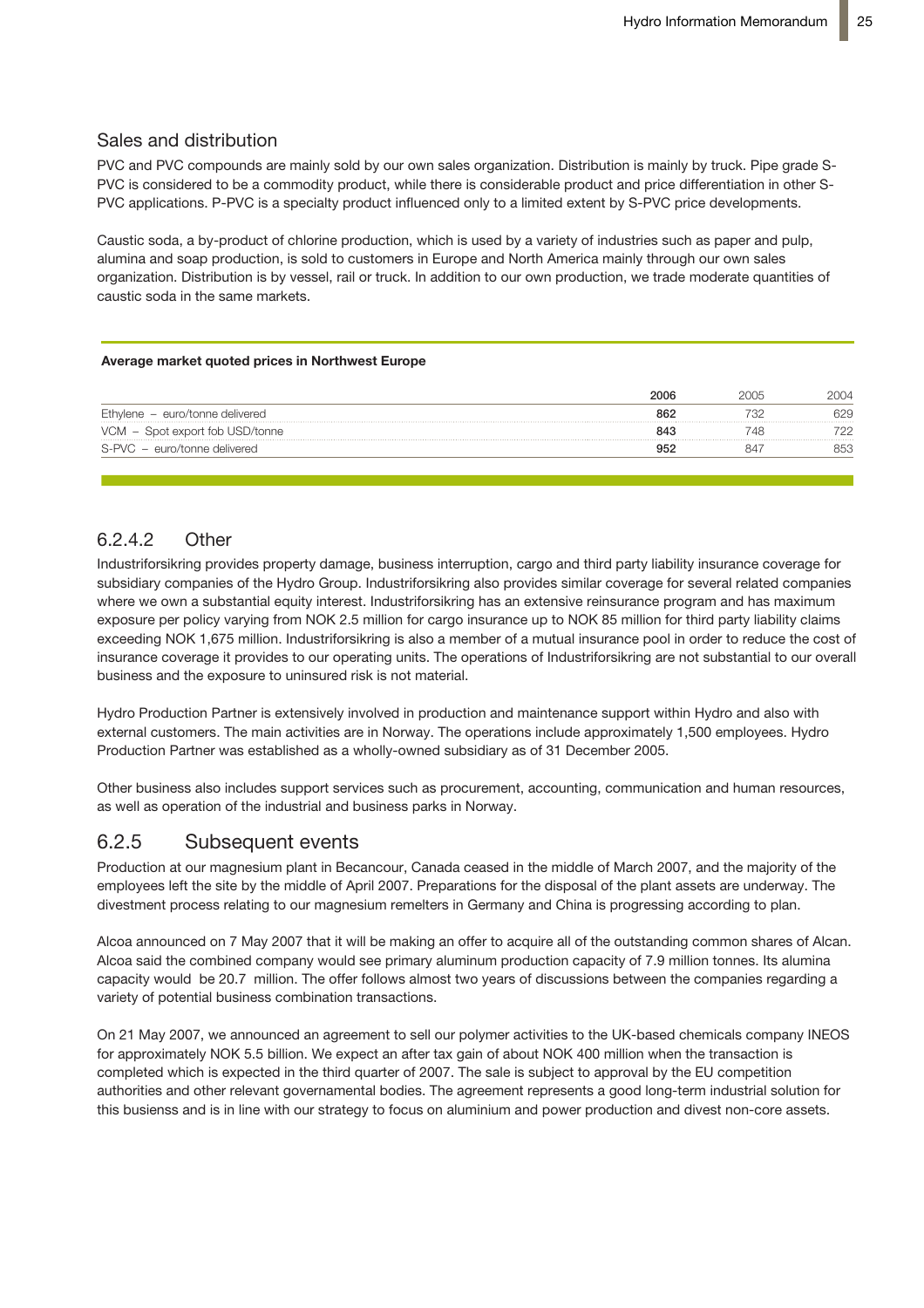# 6.3 Regulation and taxation

# 6.3.1 Aluminium regulation

# Environmental matters

Hydro's aluminium business is subject to a broad range of environmental laws and regulations in each of the jurisdictions in which it operates. These laws and regulations, as interpreted by relevant agencies and the courts, impose increasingly stringent environmental protection standards regarding, among other things, air emissions, the storage, treatment and discharge of wastewater, the use and handling of hazardous or toxic materials, waste disposal practices, the marketing and sale of chemicals, and the remediation of environmental contamination. The costs of complying with these laws and regulations, including participation in assessments and remediation of sites, could be significant.

Aluminium production is an energy-intensive process that has the potential to produce significant environmental emissions, especially air emissions. Carbon dioxide, a greenhouse gas, is a major emission from primary aluminium production. The European Commission has adopted a directive that limits carbon dioxide emissions from a broad range of industries and establishes an internal emission trading system. So far, the aluminium industry has not been included in the emission-trading directive, but has been exposed to the EU emission trading system through the indirect effects of regulation of the power generation industry and the resulting increase in power prices.

In the European Union and other jurisdictions, various protocols address transboundary pollution controls, including the reduction in emissions from industrial sources of various toxic substances such as poly-aromatic hydrocarbons, and the control of pollutants that lead to acidification.

The European Union has a framework of environmental directives integrated into the Water Framework Directive (2000/60/EC) regarding discharges of dangerous substances to water. The implementation of the directive has started in Europe and must be finalized by 2009. The manner in which this directive will be interpreted and enforced cannot be predicted. However, based upon the information currently available, Hydro's management does not believe it will have a material negative impact on its business. The United States has a regulatory permit system limiting the discharge from facilities to water bodies and publicly owned treatment works, as well as regulations to prohibit discharges of hazardous substances into groundwater.

Hydro has a number of aluminium facilities that have been operated for a number of years or have been acquired after operation by other entities. Subsurface contamination of soil and groundwater has been identified at a number of such sites and may require remediation under the laws of the various jurisdictions in which the plants are located. Hydro has reserved amounts for sites where contamination has been identified that, based on presently known facts, it believes will be sufficient to pay the cost of remediation under existing laws. Because of uncertainties inherent in making such estimates, it is possible that such estimates could be revised and increased in the future. In addition, contamination may be determined to exist at additional sites that could require future expenditure. Therefore, actual costs could be greater than the amounts reserved.

Hydro believes that it is currently in material compliance with the various environmental regulatory and permitting systems that affect its facilities. However, the effect of new or changed laws or regulations or permit requirements, or changes in the ways that such laws, regulations or permit requirements are administered, interpreted or enforced, cannot be predicted.

# Oslo and Paris Commission (OSPAR)

The Oslo and Paris Convention for the Protection of the Marine Environment of the North-East Atlantic has resulted in new discharged levels for the aluminium industry related to the prevention of marine pollution, which are scheduled for implementation by all signatories to the Convention before 2007. In accordance with the Oslo and Paris Convention regulations, the Norwegian Pollution Authority has issued stricter emission permits for primary aluminium plants. As a result, the Søderberg primary aluminium production line in Høyanger was shut down in February 2006, and the Søderberg line in Årdal is expected to be closed by the summer of 2007.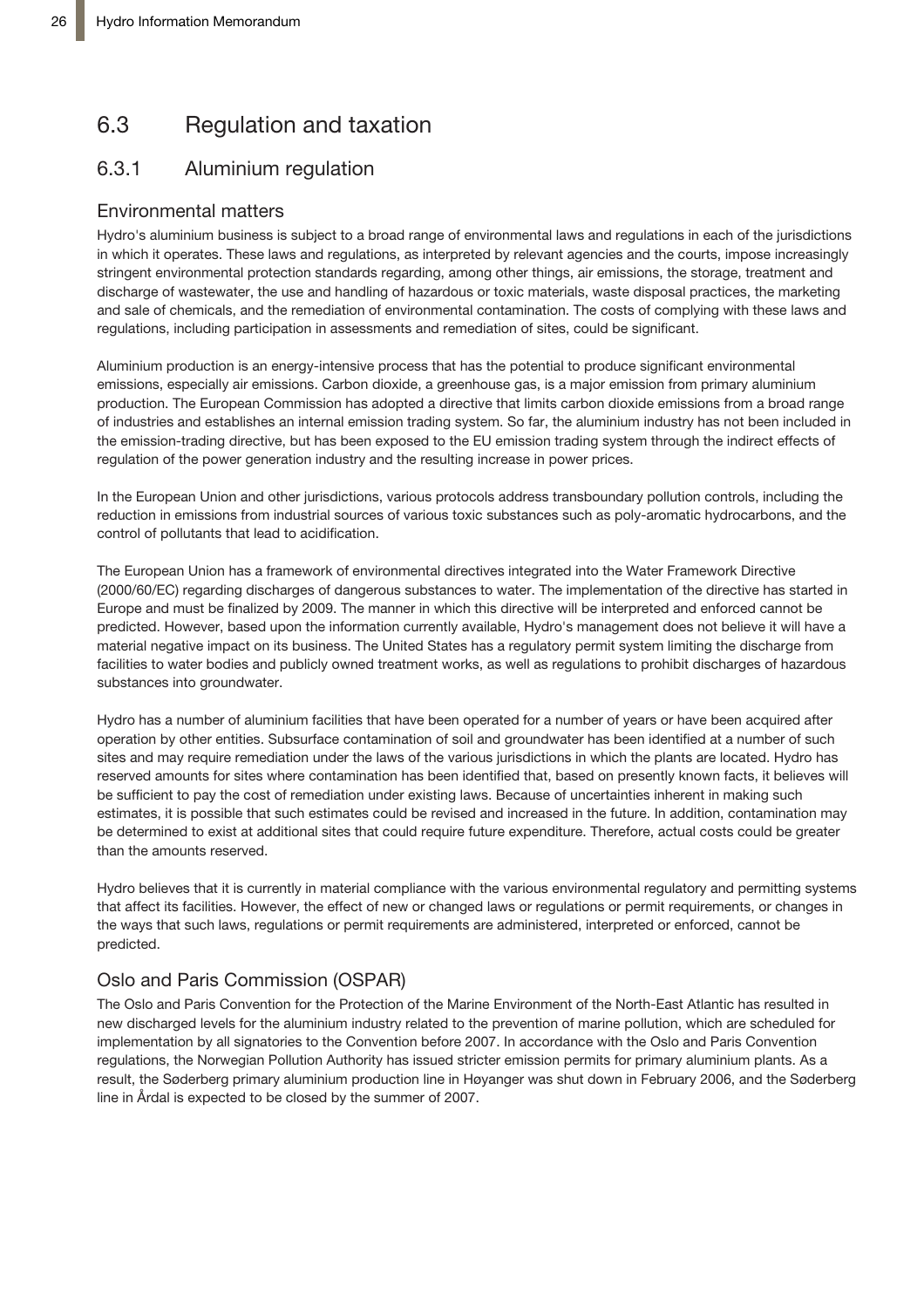# Integrated pollution prevention and control

Under the EU Directive on Integrated Pollution Prevention and Control 1996/61/EC (the "IPPC directive"), from October 2007 existing industrial installations will require national operating permits, which will be based on best available techniques (BAT) for pollution prevention and control. The directive already applies to all new installations. The European Commission has issued a guidance document relevant for the aluminium industry: Best Practice Reference (BREF) for the Non-Ferrous Metals Industries (2001). In 2000, Norwegian authorities determined stricter emission limits for the aluminium industry in Norway applicable from 1 January 2007 in line with the IPPC directive. Hydro's aluminium production facilities comply with the new requirements except for the facilities at Årdal and Karmøy, which have applied for and been granted an extension until 1 October and 30 October 2007, respectively, to comply with the new emission requirements. The applicable BAT is expected to be revised by the EU in 2007. We believe Hydro's aluminium production facilities are positioned to comply with future expected requirements from both the European and the Norwegian authorities.

## Climate gases

The EU Emissions Trading directive 2003/87/EC establishes a scheme for trading greenhouse gas emission allowances. The directive introduces limited allowances of carbon dioxide from emissions for combustion plants and certain specified industry sectors effective as of 1 January 2005, and has established a trading system whereby regulated facilities may procure and sell allowances depending on whether their emissions exceed or fall below the allowances allocated to them. The implementation of this directive in Germany, which resulted in a major pass-through of CO<sub>2</sub> allowance prices by producers to customers, together with little progress in energy market liberalization throughout Europe, has led to significant and perhaps unintended increases in the price of power, which again have necessitated restructuring throughout Germany's aluminium industry. All EU Member States' national authorities have set up National Allocation Plans and registries of carbon dioxide emission allowances. The European Commission is in the process of approving the National Allocation Plans for the trading period 2008-2012.

This EU directive is also relevant for the EEA. The Norwegian Government has announced that Norway will join the EU Emissions Trading Scheme from 1 January 2008 and is currently negotiating with the EU Commission the necessary adjustments in order to implement the EU Emissions Trading directive in the EEA. The precise details of the Norwegian National Allocation Plan are not yet available. The aluminium industry is not expected to be included before, at the earliest, 2013, when the third trading period is expected to start. We believe Hydro's aluminium operations are positioned to comply with the new requirements, when applicable.

The directive presently impacts production costs at Hydro's facilities in the EU indirectly through increased electricity costs.

# EU Aluminium tariffs

The EU has an import duty of six percent on non-EU imports of primary aluminium. The EEA, of which Norway is a member, is exempt from such duty for aluminium metal produced in the EEA.

The World Trade Organization (WTO) round of negotiations on tariff and non-tariff barriers on industrial products may ultimately lead to a reduction, if not elimination, of aluminium tariffs. However, it is likely that changes arising from WTO commitments will not be phased in until 2008, at the earliest. Thus, the WTO negotiations are not expected to have a substantial impact on Hydro in the near future. The import duty, however, has been subject to debate within the European Union. The Federation of Aluminium Consumers in Europe, which represents some aluminium-consuming industries in the EU, has been pressing the EU authorities for the removal of the EU's aluminium tariff for the past several years. The EU Commission has in January 2007 presented a proposal to reduce the duty from six percent to three percent retroactively from 1 January 2007, and to eliminate it completely from 1 January 2009. The EU member states are currently discussing this proposal. While the reduction of the duty to three percent from 2007 seems to have general support, its abolition from 2009 is more controversial. A final decision could be taken later in 2007.

# Energy taxation

An EU directive on the taxation of energy products became effective on 1 January 2004. The directive expanded the minimum tax system of energy products from mineral oils to all energy products, including coal, coke, natural gas and electricity, and sets forth a minimum level of taxation of energy products in the EU. The directive has so far not made an impact on our operations, since the taxation level in Germany is higher than the level provided by the directive, and our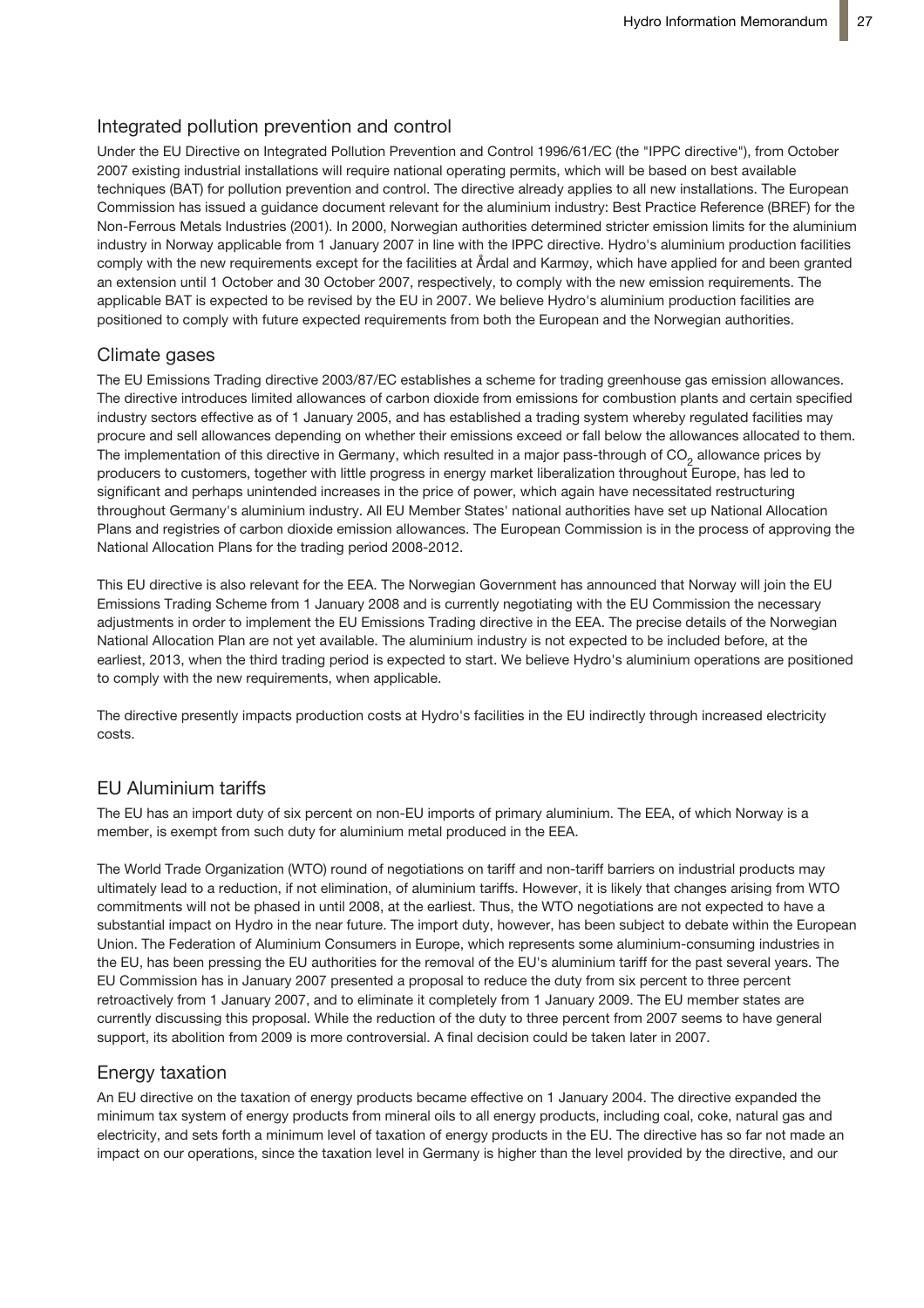electrolysis production in Norway is exempted from the implementation of this directive in the EEA.

## Chemicals legislation - REACH

The new European Union Regulation (EC) No 1907/2006 concerning the Registration, Evaluation, Authorization and Restriction of Chemicals (known as "REACH") was adopted in late 2006. Aluminium is covered by this regulation, which will enter into force in the European Union on 1 June 2007. The regulation will become applicable in Norway through the EEA-agreement, but the effective date has not been determined. Indications are that Norway will be implementing it at the same time as the EU.

The main aim of REACH is to protect the European citizen and the environment from exposure to hazardous chemicals. This will be achieved by requiring producers and importers of chemicals to register them formally and to evaluate their health and safety impacts. In some cases, REACH may require producers and importers to replace hazardous chemicals with those of less concern. Registration of chemicals will be a lengthy process (over a number of years) and will be prioritized by volumes produced.

Although REACH compliance is in its early stages of planning, we expect Hydro Aluminium to be prepared to meet the legal requirements under REACH.

# 6.3.2 Power taxation

### Ordinary Income Taxes

Profits from Hydro's hydroelectric power production in Norway are subject to ordinary corporate income tax, currently at 28 percent. Revenue for ordinary income tax purposes is based on realized prices. Dams, tunnels and power stations are for tax purposes depreciated linearly over 67 years, and machinery and generators over 40 years. However, such fixed assets are depreciated over the concession period if that is shorter. Transmission and other electrical equipment is depreciated at a 5 percent declining balance.

A company's ordinary income tax for hydroelectric power plants is assessed on an aggregate basis and may be tax consolidated with other activities in Norway. A natural resource tax of NOK 0.013 per KWh is currently levied on hydrogenerated electricity. The tax is fully deductible from the ordinary income tax of the company.

### Resource rent tax on hydroelectric power plants

A special resource rent tax is imposed on hydroelectric power production in Norway, which is a tax on profits above a certain rate of return and is additional to the ordinary income tax. The tax rate is currently 27 percent and it is assessed individually for each hydroelectric power plant (i.e., ring-fenced taxation). Unlike the ordinary income tax, financial costs are not deductible against the basis for the resource rent tax. Uplift is a special deduction in the net income computed as a percentage of the average tax basis of fixed assets (including intangible assets and goodwill) for the income year. The percentage, which is determined annually by the Ministry of Finance, essentially provides for a certain return on fixed assets that is not subject to the resource rent tax. The percentage used to calculate the uplift for 2006 was 7.2 percent.

Revenue for resource rent tax is, with certain exceptions, not calculated based on realized prices but on the plant's hourly production, multiplied by the area spot price in the corresponding hour. Revenues from power supplies used for a company's own industrial production facilities and from sales under certain long-term contracts are not subject to spot price assessment. As most of Hydro's hydroelectric production is used for its own industrial production or sold under qualifying contracts, only a minor portion of the production is subject to spot price taxation. Revenue from power production supplied to Hydros's own industrial use in Norway was, for the purpose of calculating the resource rent tax, assessed at 188.45 NOK/MWh in 2006.

Losses in the resource rent assessment can be carried forward indefinitely against future resource rent income from the same power plant. Losses carried forward are increased by accrued interest.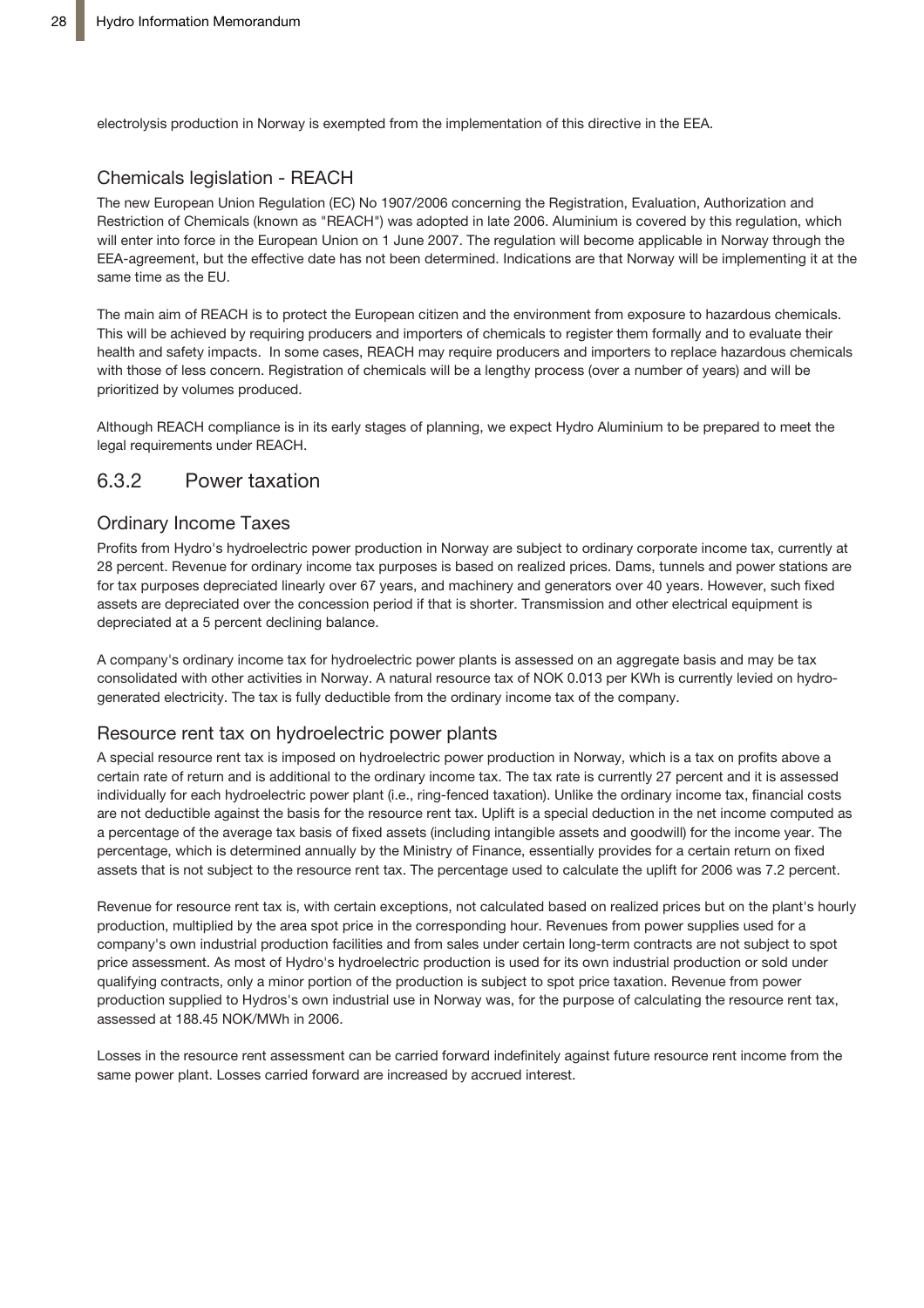# 6.3.3 Other regulation

### Environmental matters

Hydro's chlorine plant in Stenungsund uses mercury in the production process. As a result of actions taken by the Swedish authorities, all industrial uses of mercury should cease by 2010. As a result, a provision of SEK 74 million has been accrued to cover potential clean-up costs. In addition, it is intended that all elementary mercury and waste containing mercury above threshold values will be removed and stored in a secure environment by 2015. An accrual of SEK 120 million has been made for this. There are still some uncertainties regarding economic, technical and practical aspects of the final treatment and deposition of such waste, and the accruals are based on qualified best estimates made by an external environmental consulting firm.

Polyvinyl chloride, or PVC, has been the focus of environmental groups due to alleged negative health and environmental effects arising from the production and use of PVC. Scientific research has indicated that much of this criticism is unjustified. However, because the requirements imposed by laws and regulations are frequently changed, laws and regulations enacted in the future, including changes to existing laws and regulations, could adversely affect Hydro Polymers' business.

The new REACH regulation will affect Hydro Polymers together with the whole of the European chemicals industry (see also "Aluminium regulation" in this section). Polymers including PVC are presently excluded from the regulation but are likely to be included at a later stage. However, chemicals used in the manufacture of PVC and additives used in formulating PVC compounds are presently included. Hydro Polymers is presently assessing the impact of this legislation on our business with the aim to minimize any negative impact and, where possible, to gain a market advantage against our competitors.

In addition, Hydro Polymers is subject to other environmental laws and regulations in the different jurisdictions in which we operate. These laws and regulations impose increasingly stringent environmental protection standards regarding, among other things, air emissions, the storage, treatment and discharge of waste waters, the use and handling of hazardous or toxic materials, waste disposals practices, and the remediation of environmental contamination. The cost of complying with these laws and regulations, including participation in assessments and remediation of sites, could be significant.

# 6.4 Financial review

#### **Introduction**  $6.4.1$

#### Operating income (loss)

| NOK million               | 006  | 2005 |     |
|---------------------------|------|------|-----|
| Aluminium Metal           | 362  |      | '85 |
| <b>Aluminium Products</b> |      |      |     |
| Power                     | .185 | .123 |     |
| Other activities          | 229  |      |     |
| Corporate and elimination |      |      |     |
|                           | 808  |      |     |
|                           |      |      |     |

Operating income for 2006 rose to NOK 7,808 million, up from NOK 4,423 million in 2005. Operating income for 2006 included NOK 890 million related to impairments and other costs resulting from the restructuring of our aluminium products operations. Operating income for 2005 included impairment losses of NOK 1.2 billion relating to our magnesium and rolled products businesses.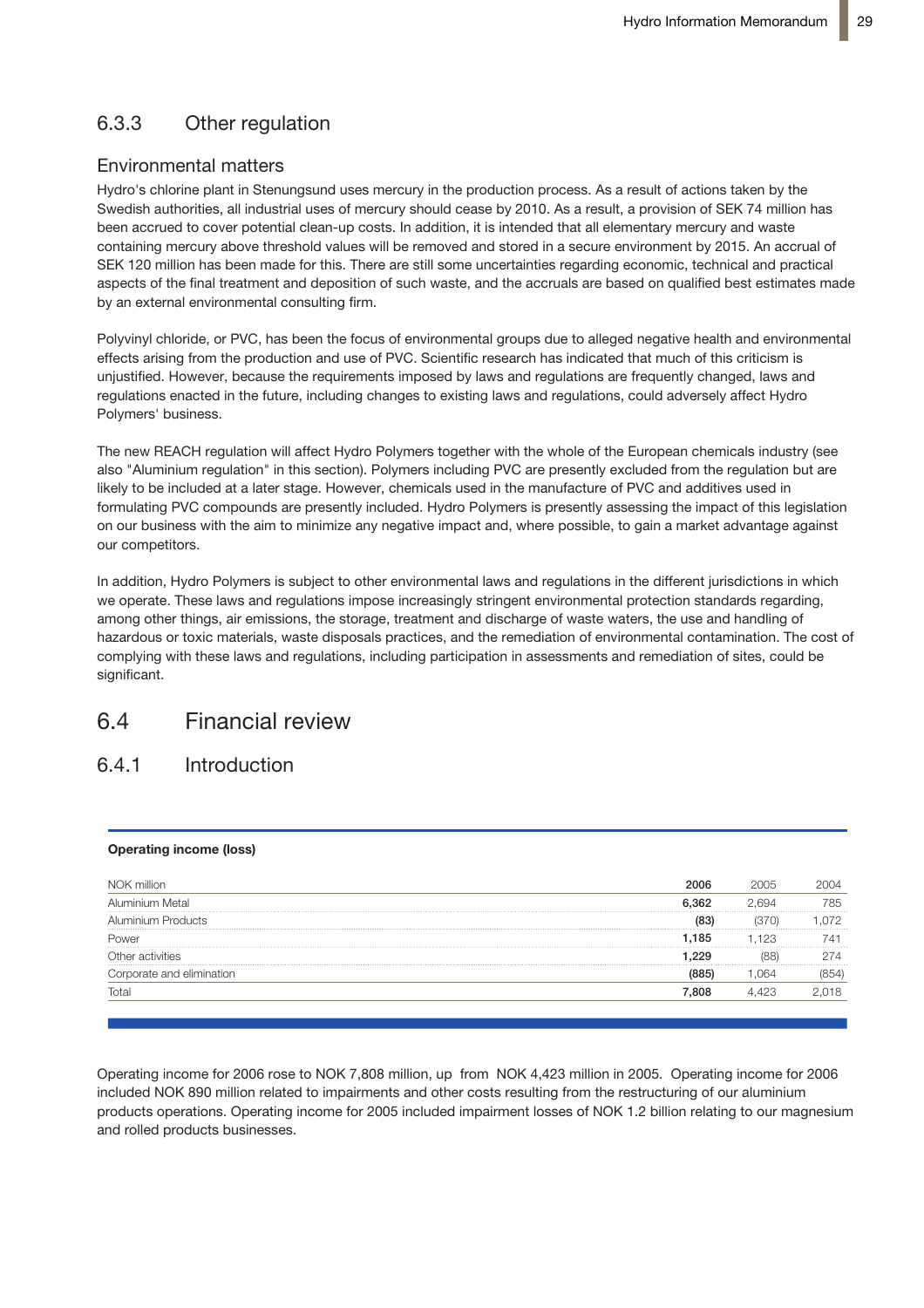We made good headway developing our aluminium businesses during the year. The restructuring of our aluminium products operations progressed well during the year and our efforts to significantly improve our smelter cost position are on track.

# 6.4.2 Overview, operating income, outlook

## 6.4.2.1 Aluminium Metal

### **Overview**

Hydro's aluminium metal business achieved record high operating income for 2006 of NOK 6,362 million, mainly due to the significant increase in realized aluminium prices during the year combined with good cost control in a high cost environment. Increased raw material and energy costs negatively impacted the results, in addition to costs related to the closures of the Stade metal plant in Germany and the Søderberg production lines in the Norwegian plants in Høyanger and Årdal.

Efforts to reposition our upstream aluminium operations are on track. During 2005 and 2006, we closed down 110,000 mt of high-cost annual primary production capacity. This was partly replaced by new, low-cost capacity from the expansion of the Alouette smelter in Canada (Hydro share 20 percent) and incremental increases at other plants in our smelter system. We expect to complete the closure of an additional 70,000 mt of annual capacity during 2007. These measures aim to significantly improve our smelter cost position.

In order to deliver our strategy for repositioning and growth, we are evaluating a number of projects globally to expand our upstream aluminium metal business. New smelter projects are being explored in areas where energy can be secured on a long-term basis at competitive prices. We are also pursuing several new bauxite and alumina opportunities globally. A key priority is to further develop these opportunities into profitable bauxite, alumina and smelter projects.

Preparations for the Qatalum primary aluminium plant (Hydro share 50 percent) continued during 2006. The estimated total investment cost for the project is in the range of USD 4.5 billion (100 percent). A final cost estimate and a decision to proceed with the project are expected in 2007. The Qatalum project is a major element in our strategy for growth and repositioning our primary production aimed at increasing capacity in a location with long-term competitively priced energy and attractive logistics for primary metal.

Alumina and energy are key cost drivers for the primary aluminium industry. The significant increase in power costs in major aluminium producing regions such as Europe and the United States has been an important factor leading to higher aluminium prices. Power costs relating to our ongoing primary production increased by roughly NOK 1.4 billion during 2006, compared with 2005. The power cost increase for 2007 is expected to be in the magnitude of NOK 300 million for continuing operations, compared with 2006. Our long-term power contract portfolio is expected to ensure fairly stable cost levels for future years.

Increased alumina costs accounted for about two-thirds of the substantial upward shift in the industry cost curve between 2003 - 2006. Approximately 55 percent of our alumina requirements were met through equity production in 2006, the most important being our 34 percent interest in Alunorte in Brazil. During 2006, the second expansion of the Alunorte refinery was completed. A third expansion was started in 2006 with the aim to increase total annual production capacity up to 6.5 million mt by 2009, thereby increasing the amount of annual alumina coverage -- including for Qatalum -- expected to be provided from our equity alumina production to approximately 70 - 75 percent.

Developments in China continue to be a main driver of industry fundamentals. Relatively small changes in Chinese supply and demand can lead to substantial changes in the global metal balance. Strong increases in global alumina production capacities, particularly in China, have caused a sharp drop in alumina spot prices. A combination of low spot prices together with high aluminium prices are expected to lead to increased smelter capacity utilization, especially in China. At the same time, China's growth in consumption is expected to continue and is estimated to be 20 percent in 2007.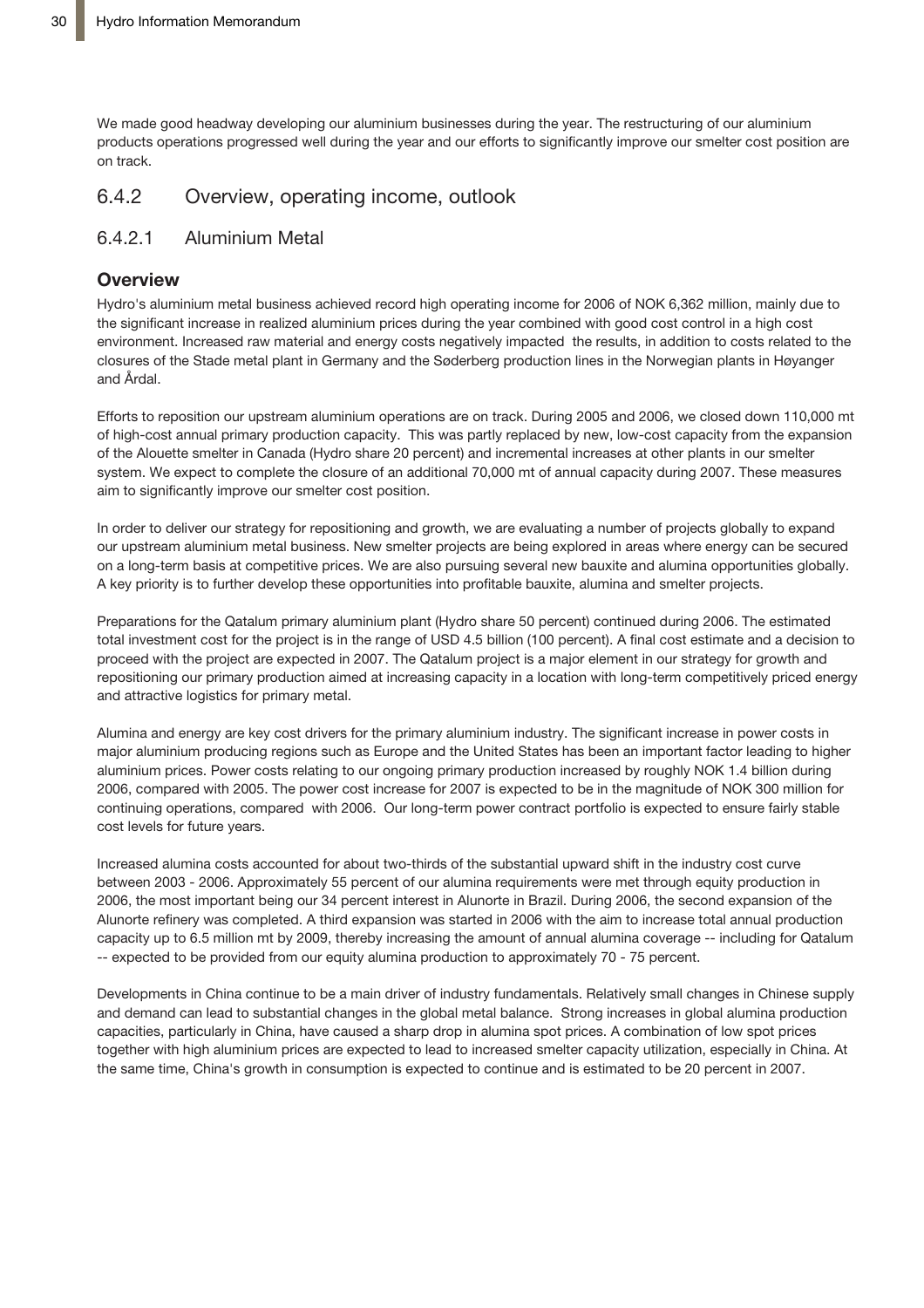# Operating income

#### **Operating income**

| NOK million     | 2006  | 2005  | 2004 |
|-----------------|-------|-------|------|
| Aluminium Metal | 6.362 | 2.694 | 785  |

#### **Operating statistics**

|                                                                 | 2006   |        | 2004   |
|-----------------------------------------------------------------|--------|--------|--------|
| Primary aluminium production $(1,000 \text{ mt})$ <sup>1)</sup> | 1.799  | 1.826  | 1.720  |
| Realized aluminium price LME (USD/mt) <sup>2)</sup>             | 2.352  | 1.812  | .629   |
| Realized aluminium price LME (NOK/mt) 3)                        | 15.371 | 11.813 | 11.403 |
| Realized NOK/USD exchange rate                                  | 6.54   | 6.52   | 7.00   |
| 1) Includes Søral and HAW volumes (non-consolidated investees)  |        |        |        |

2) Includes the effect of strategic and operational LME hedges 3) Includes the effect of strategic currency hedges

Operating income amounted to NOK 6,362 million for the year, heavily influenced by a substantial increase in aluminium prices. However results for the year were negatively impacted by increased costs and charges described below. In addition, operating results for the year were influenced by realized and unrealized gains and losses relating to strategic and operational hedge programs.

Realized prices measured in Norwegian kroner increased 30 percent for 2006, compared with 2005, contributing about NOK 6,200 million to operating income, and 4 percent in 2005 compared with 2004. USD 195 per mt in 2006 due to high energy prices, currency effects and high bauxite

Raw material and energy costs related to primary production increased by approximately NOK 3,100 million for the year, compared with 2005. Our average cash cost of equity alumina production increased from USD 167 per mt in 2005 to approximately USD 195 per mt in 2006 due to high energy prices, currency effects and high bauxite prices resulting from costs relating to the closures of the Stade metal plant in Germany and the Søderberg the increased LME prices. Operating costs for 2005 were impacted by increased costs related to new capacity amounting to NOK 819 million and higher raw material and energy costs of NOK 1,717 million compared with 2004. In addition, costs relating to the closures of the Stade metal plant in Germany and the Søderberg production lines in the Norwegian plants in Årdal and Høyanger amounted to NOK 560 million for 2006, compared with NOK 200 million in 2005. Costs of about was expense the years 2004 and 2004 and 2004 and 2004 and 2004 and 2006, while NOK 70 million was expensed over the<br>NOK 150 million related to the Qatalum project were expensed in 2006, while NOK 70 million was expensed ov amounting to NOK 290 million also impacted the result for 2006. years 2004 and 2005. Unrealized losses on power contracts amounting to NOK 290 million also impacted the result for 2006.

Primary aluminium production, including production from partly-owned companies, decreased slightly to 1,799,000 mt in the Hamburger Aluminium Werk (HAW) smelter in Germany and the Søderberg produc-2006 from 1,826,000 mt in 2005, due to closures of the Hamburger Aluminium Werk (HAW) smelter in Germany and the tion line at Høyanger. The reduced capacity was mostly offset by increased production Søderberg production line at Høyanger. The reduced capacity was mostly offset by increased production from the from the expansion of the Alouette plant in Canada and record production levels for expansion of the Alouette plant in Canada and record production levels for other plants in our smelter system. Primary  $\sigma$  other plants in  $\frac{1}{2006}$  permeated by  $\frac{1}{2004}$ . aluminium production increased by 6 percent in 2005, compared with 2004.<br>

income of NOK 575 million in 2005 and NOK 383 million in 2004. Unrealized effects on LME and currency contracts related to the sourcing and trading operations which are excluded from these amounts<sup>4)</sup>, amounted to a net negative  $m = 2004$  with a maximum effect of NOI/010 million in 0005 and NOI/005 million ing and trading operations which are excluded from the second from the second from the second from the second , amounted to an order the set of an order to an analysis of the set of an analysis of the set of an analysis<br>4 in 2004. Operating results relating to alumina sales increased in 2006 compared with 2005, as well as 2004.  $\alpha$ ect of shout NOK 137 million in 200 effect of about NOK 437 million in 2006 compared with a positive effect of NOK 210 million in 2005 and NOK 285 million<br>Legacy 2006 and NOK 437 million in 2006 compared with a positive effect of NOK 210 million in 2005 and Operating income for sourcing and trading operations amounted to NOK 157 million in 2006 compared with an operating

contracts emered into by Hydro s sourcing and trading operating d not on an individual operating unit basis. Whel realized, gains and losses on LME contracts are  $^\mathrm{4)}$  Marked-to-market adjustments on LME contracts entered into by Hydro's sourcing and trading operating unit are excluded from the results reported for this operating unit. These effects are evaluated for the business area as a whole and not on an individual operating unit basis. When realized, gains and losses on LME contracts are included in the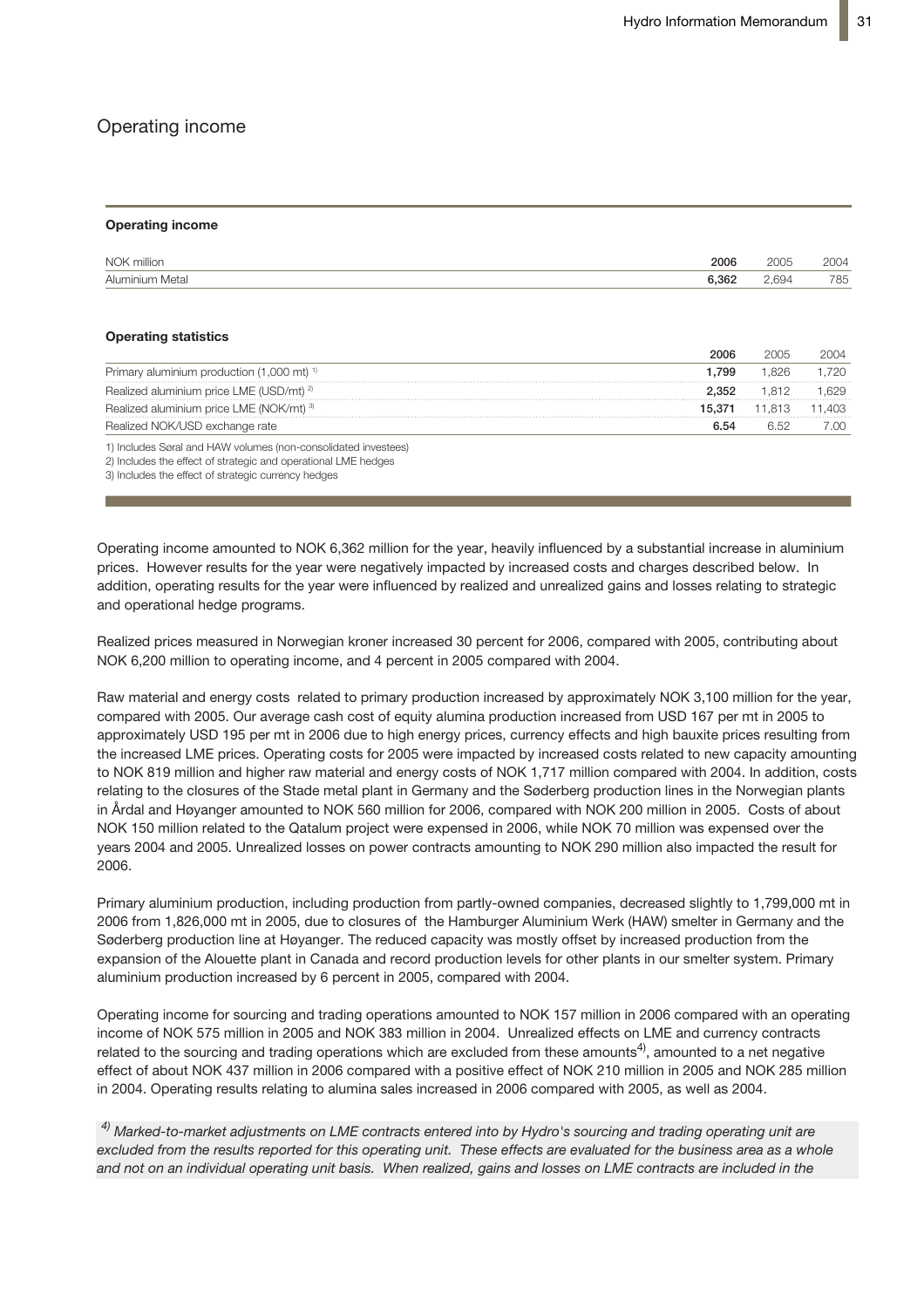various unit results. In addition, the results exclude gains and losses on currency contracts purchased to hedge currency *positions resulting from operations, which are included in financial items.*

# **Outlook**

Production of primary aluminium in the western world is expected to increase about 4 percent in 2007 and globally about 8.5 percent. Global primary aluminium consumption, however, is expected to grow by less (about 7 percent) in 2007. Consumption growth in Europe is expected to slow down to about 2.5 percent in 2007, somewhat lower than the expected increase in industrial production. A minor decline of about 1 percent is expected for the US. China's growth in both production and consumption of primary aluminium is expected to continue at a high level in 2007, close to 20 percent. A moderate surplus is expected in the global metal balance in 2007 as a result of a decline in the consumption growth rate and increasing production. In addition, the behaviour of financial investors continues to be an important factor affecting the development of primary aluminium prices on the LME.

Continued high aluminium prices and lower spot alumina prices could lead to restarts of shut-down capacity, particularly in China, where capacity utilization is expected to increase from about 76 percent in 2006 to about 85 percent in 2007. Based on this increase in capacity utilization, net primary aluminium exports from China could reach one million mt in 2007, depending on developments in domestic consumption and increases in net exports of semi-fabricated aluminium products.

In 2005 and early 2006, there was a tight supply and demand balance for alumina, resulting in significant increases in spot alumina prices. However, during the second quarter 2006 the market changed dramatically and spot alumina prices fell on the basis of an expected alumina surplus in the market in 2006 and an even more significant surplus position in 2007. Lower prices in the spot market are also influencing the medium and long-term markets, a situation which is expected to continue. Driving this development was a substantial alumina production increase in China of more than 50 percent in 2006, combined with major brownfield expansions in other important alumina-producing countries. Early in 2007, spot alumina prices have temporarily recovered due to delays in alumina projects and bauxite production disturbances.

Electricity prices in Europe, and in most of the United States, are expected to remain at high levels in 2007.

Volatility in the aluminium market is expected to continue and could result in substantial unrealized gains and **losses related to our operational LME hedge program in future quarters. 5)**

 $5)$  We use financial derivatives to manage and hedge unfavorable fluctuations in prices in order to minimize the *exposure of LME price fluctuations on our net margins. Certain contracts are marked-to-market value in the balance sheet with unrealized gains and losses reflected in operating results for the period or deferred if certain hedge accounting criteria are met. Offsetting gains and losses on physical contracts within Hydro's total portfolio that are not marked-to-market value are recognized when realized (i.e., when the contractual volumes are sold). This can result in significant deviations between results from physical positions and contracts and off-setting results from derivative hedges in any given period.*

# 6.4.2.2 Aluminium Products

# **Overview**

Aluminium Products incurred an operating loss of NOK 83 million in 2006, compared with an operating loss of NOK 370 million in 2005 and an operating income of NOK 1,072 million in 2004. Our European extrusion and global building systems delivered a strong performance during 2006. However, the 2006 results were heavily influenced by write-downs and charges related to our ongoing restructuring and divestment program.

We plan to continue to restructure and improve the financial performance of our aluminium products portfolio during 2007. At the end of 2007, our portfolio should consist of businesses well positioned to deliver viable returns. Further divestments and plant rationalization efforts are planned, and we expect additional charges relating to plant rationalization costs in 2007. Results for our rolled products business improved during 2006 but the market remains challenging. However, we are generating good cash flow from this business and intend to improve and develop our operations and build on our role as a key player within this market sector.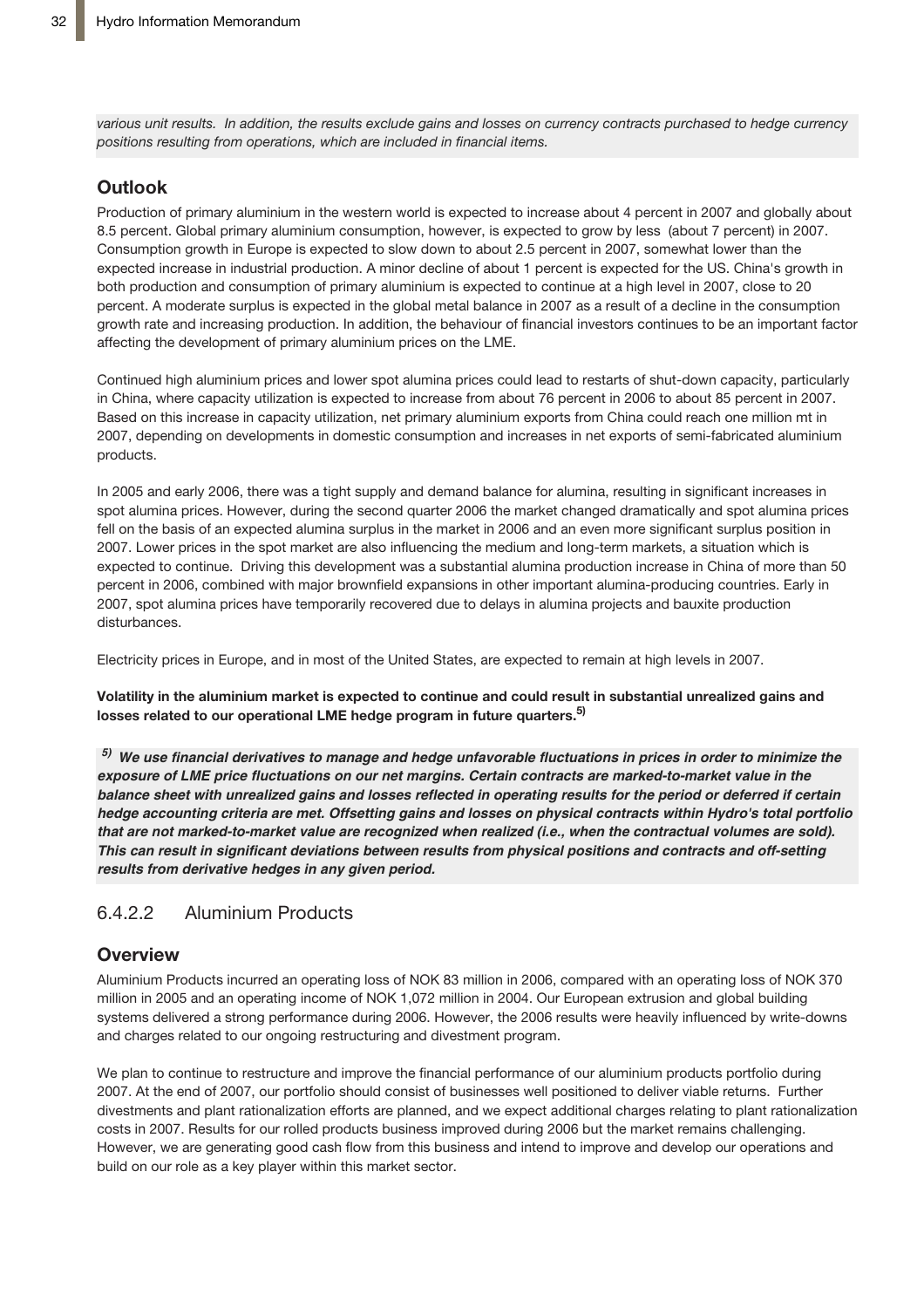As part of our drive to increase the profitability of our downstream operations, we decided to exit the automotive castings business and, in November 2006, we announced the sale of this business. The sale was finalized on 1 March 2007 resulting in a gain of about NOK 900 million. In December 2006, we announced the divestment of our 49 percent share in the magnesium automotive castings company, Meridian Technologies Inc. The sale was finalized on 2 March 2007 with a gain of approximately NOK 50 million. During the third quarter of 2006, we wrote down the value of our investment in Meridian by NOK 239 million. We are currently evaluating alternative opportunities relating to the divestment of our automotive structures business.

During 2006, the global magnesium market continued to weaken from an already poor level in 2005. Competition from Chinese magnesium producers resulted in an oversupply of magnesium on the world market, driving down prices. We see limited potential for improvement in this market. In October 2006, we decided to exit this business following the closure of our magnesium plant in Porsgrunn, Norway in 2002 and termination of remelting operations at Porsgrunn in 2006. Our plant in Becancour, Canada is expected to be closed by the end of first quarter 2007 and work is ongoing towards divesting our remaining remelting operations in Germany and China.

Rationalization programs have been initiated in several units in 2006, including our extrusion activities both in the UK and in the US, and our precision tubing activities in North America. These rationalization efforts are part of a comprehensive portfolio-restructuring program with the aim to lift our financial performance to a viable level for the long-term. Total rationalization- and closure costs and fixed asset impairments amounted to NOK 890 million in 2006.

# **Operating income**

#### **Operating income (loss)**

| NOK million            | 2006    | 2005 | 2004     |
|------------------------|---------|------|----------|
| <b>Rolled Products</b> | 782     | 754  | 626<br>. |
| Extrusion              | 231     | 275  | 606<br>  |
| utomotive              | (1.006) | 57Y) |          |
| Other and eliminations | :90     | 8C   | 41ء      |
| Total                  | (83     |      |          |

During fourth quarter 2006 Hydro entered agreements to divest its castings business. As a result, the castings business was reclassified as an asset held for sale and reported as a discontinued operations and is excluded from the operating results of Aluminium Products for the current and all prior periods in the report.

**Outlook** Aluminium Products incurred an operating loss amounting to NOK 83 million for 2006, compared with an operating loss of NOK 370 million in 2005 and an operating profit of NOK 1,072 million in 2004. In December 2005, we announced plans to restructure our aluminium products business. Following a thorough review of the downstream portfolio, measures were<br>restructure our aluminium products business. Following a thorough review of the downstream portfolio, meas taken to implement these plans, including divestments, closures and significant plant rationalizations. We made good unctive imprement areas plans, measing arrostments, erosing and eignmeant plant rationalizations. The masse good<br>progress in 2006 on the restructuring, but results were heavily impacted by the related impairments and ratio progress in 2000 on the recurseding, surrective were nearily impacted by the related impairments and rationalization.<br>costs amounting to about NOK 890 million for the year as well as a UK pension fund contribution of NOK 3 aluminium is aluminium use is also experience in many other many other sectors. The other major driver of con-2005 results included losses of about NOK 1,450 million related to impairments in our magnesium and rolled products<br>
2005 results included losses of about NOK 1,450 million related to impairments in our magnesium and rolle operations and closure costs in our automotive castings operations in the UK.

The product in provide damny 2009 continuating to an improved and shipments to the European rolled products and extrusion markets are expected to remain financial performance. However, the automotive business sector continued to suffer challenging market conditions and Overall market conditions for extrusion and rolled products improved during 2006 contributing to an improved underlying declining margins.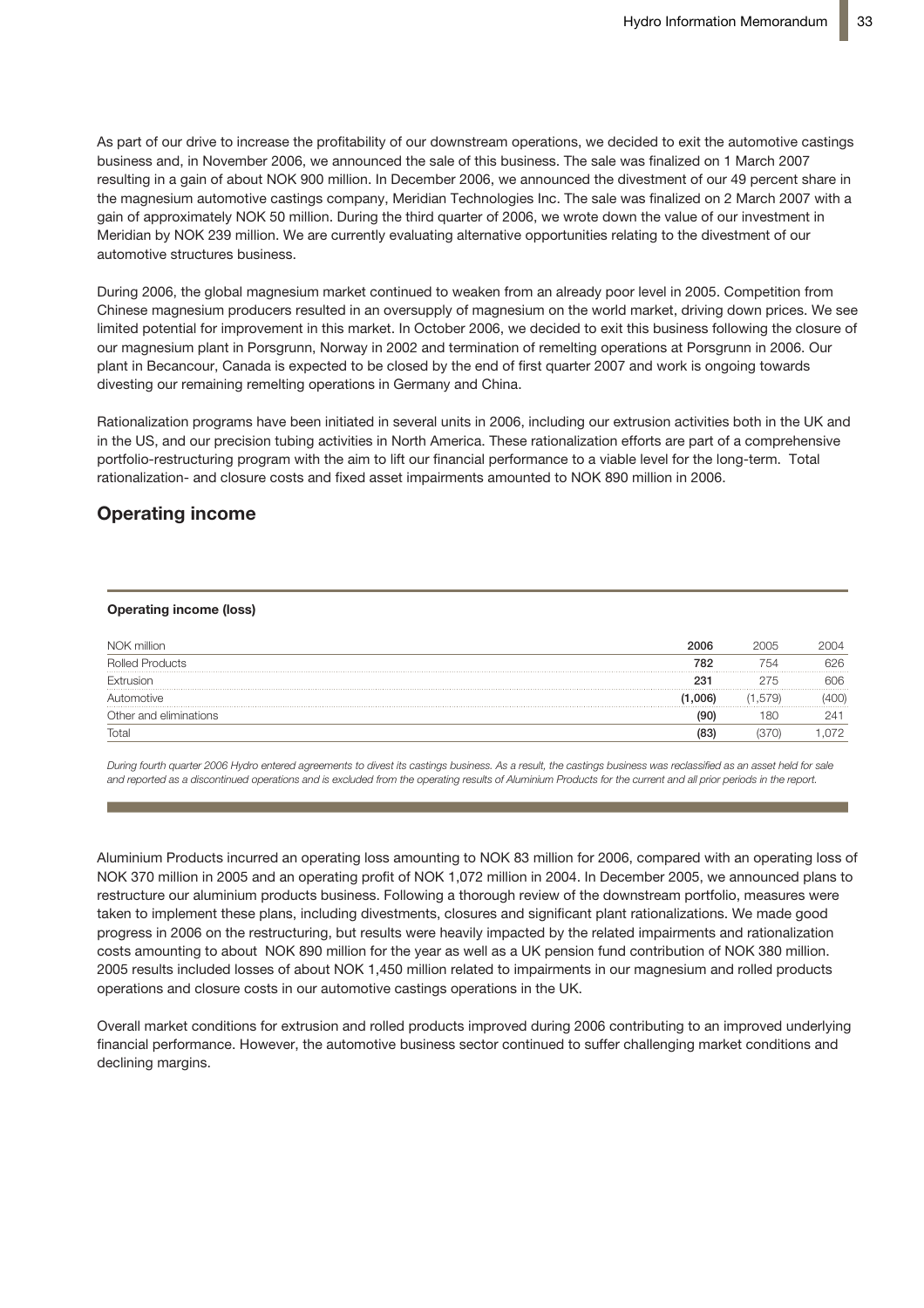### **Outlook**

Global growth in semi-finished aluminium products in the last 10 years has been led by China, and it is expected that China will continue to expand strongly over the medium term. The fastest growing sector over the past decade has been the transport sector, which is expected to maintain a robust expansion in the medium term, partly due to further increase in the use of aluminium in the motor vehicle sector. A continued gain in aluminium use is also expected in many other sectors. The other major driver of consumption of semi-finished products is the general economic growth which is expected to remain strong on a global basis.

The pace of the European economy at the beginning of 2007 remains solid and shipments to the European rolled products and extrusion markets are expected to remain strong, although with a certain pressure on margins remaining. Growth estimates for Western Europe are 2 percent and 1.4 percent, respectively, for flat rolled products and extrusions in 2007.

Electricity prices in Europe are expected to remain at high levels and are expected to cause higher costs for our European downstream operations in 2007, compared with 2006.

The US economy shows increasing signs of continued softening, especially visible in the adverse development of the housing market. Even so, overall consumption of all semi-finished aluminium products in North America and Mexico is expected to grow at a very moderate pace in 2007, and consumption of flat rolled products and extrusions in North America is expected to remain rather flat in 2007 compared to 2006. While the global light vehicle automotive market is expected to grow moderately during 2007, developments in the United States are expected to be flat.

Continued strong growth is expected in Argentina whereas a more moderate development is expected in Brazil.

### 6.4.3 Aluminium Metal

### 6.4.3.1 Market conditions

#### **Market statistics**

| LME three month average (USD/mt)                      |        | ч      |  |
|-------------------------------------------------------|--------|--------|--|
| LME three month average (NOK/mt)                      |        |        |  |
| Global production of primary<br>aluminium (1,000 mt)  |        |        |  |
| Global consumption of primary<br>aluminium (1,000 mt) | 34.200 | 31.900 |  |
| Reported primary aluminium<br>inventories (1,000 mt)  |        |        |  |

2005. Overall market fundamentals were favorable in 2006, led by consumption growth and low inventory levels. Global consumption and production of primary metal increased by around 7 and 6 percent, respectively, in 2006. The average market price for aluminium (LME three month average) increased 36 percent to USD 2,594, compared with

percent in 2006, compared with 2005. Chinese net exports of primary metal during 2006 amounted to approximately 700,000 mt. Adjusted for net imports of scrap metal, and including net exports of rolled and extruded products, as well as other fabricated products, China was, for the first time, a net exporter of aluminium, estimated at about 500,000 mt for the year. China continued to demonstrate strong growth in aluminium production and consumption, both increasing by around 18

Financial investors maintained a high activity level on the LME during 2006, increasing their net aluminium positions and adding volatility to the market.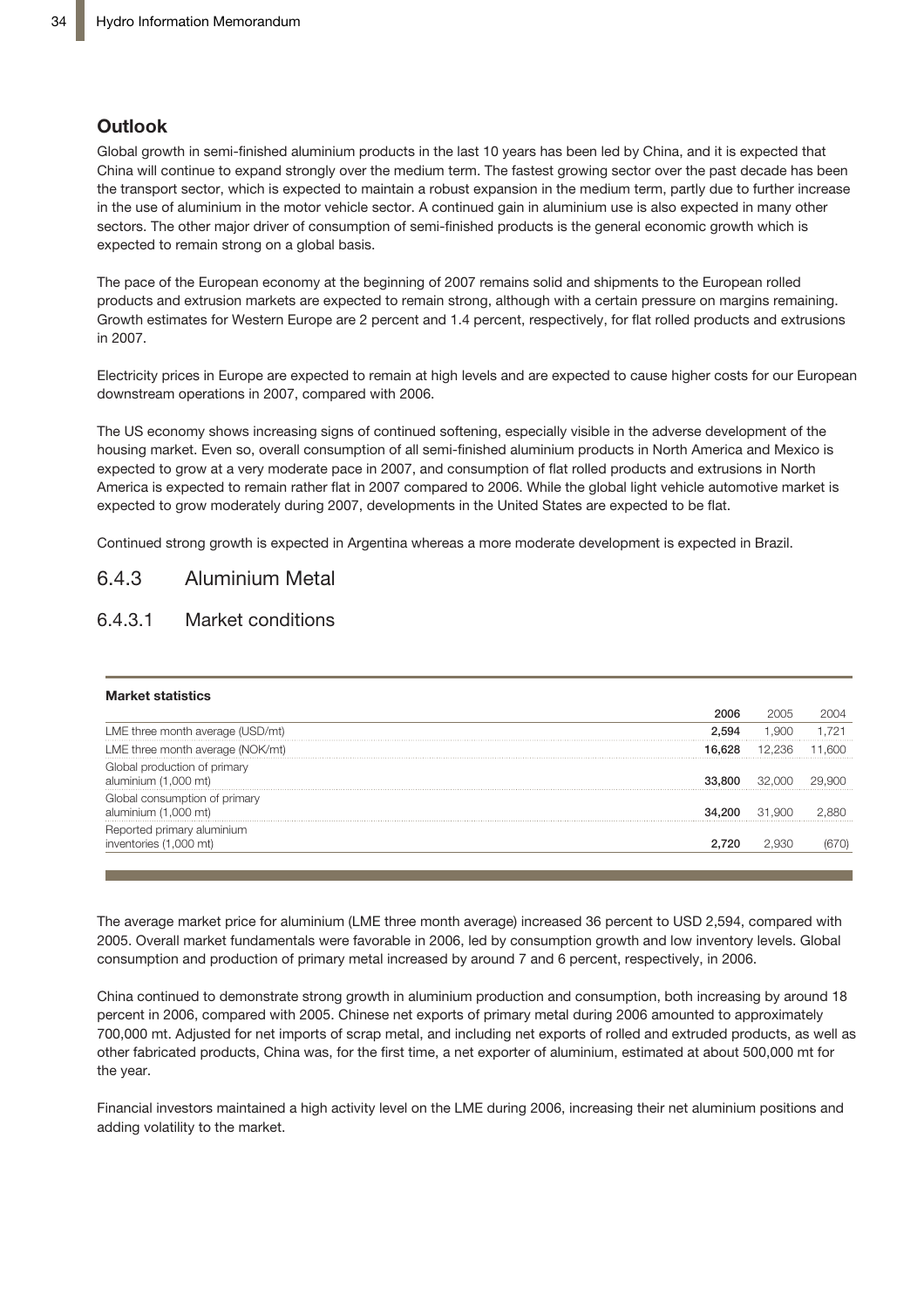## 6.4.3.2 Key development projects

Following the signing of the joint venture agreement between Hydro and Qatar Petroleum in March 2006 (Hydro's share 50 percent), the project is progressing according to schedule. A final decision by the partners to proceed with the project is expected to be made in 2007.

During 2006, the second expansion of the Alunorte refinery was completed (Hydro's share 34 percent), increasing capacity to approximately 4.4 million mt. In 2005, Hydro decided to participate in a third expansion targeting a total annual production capacity of 6.5 million mt by 2009. When completed, we expect approximately 70 - 75 percent of our annual alumina requirements, including for Qatalum, to be provided from our equity alumina production.

### 6.4.3.3 Plant closures

Total costs related to the closure of the Norwegian Søderberg lines in Høyanger and Årdal and the German metal plants in Hamburg and Stade are expected to be somewhat lower than NOK 1 billion. Of the total estimated amount, NOK 560 million was expensed in 2006 and NOK 200 million was expensed in 2005. The remaining costs are expected to be incurred in 2007. The production at the Stade smelter was fully shut down in December 2006. The Søderberg line in Høyanger was shut down in February 2006, and the Søderberg line in Årdal is expected to be closed by the summer of 2007.

More stringent air emissions restrictions related to the Søderberg line at our Karmøy plant will become effective in November 2007. In February 2007, an application to continue production on the line until the end of 2009 was declined by the Norwegian Pollution Control Authority SFT. We have appealed this decision to the Norwegian Ministry of the Environment.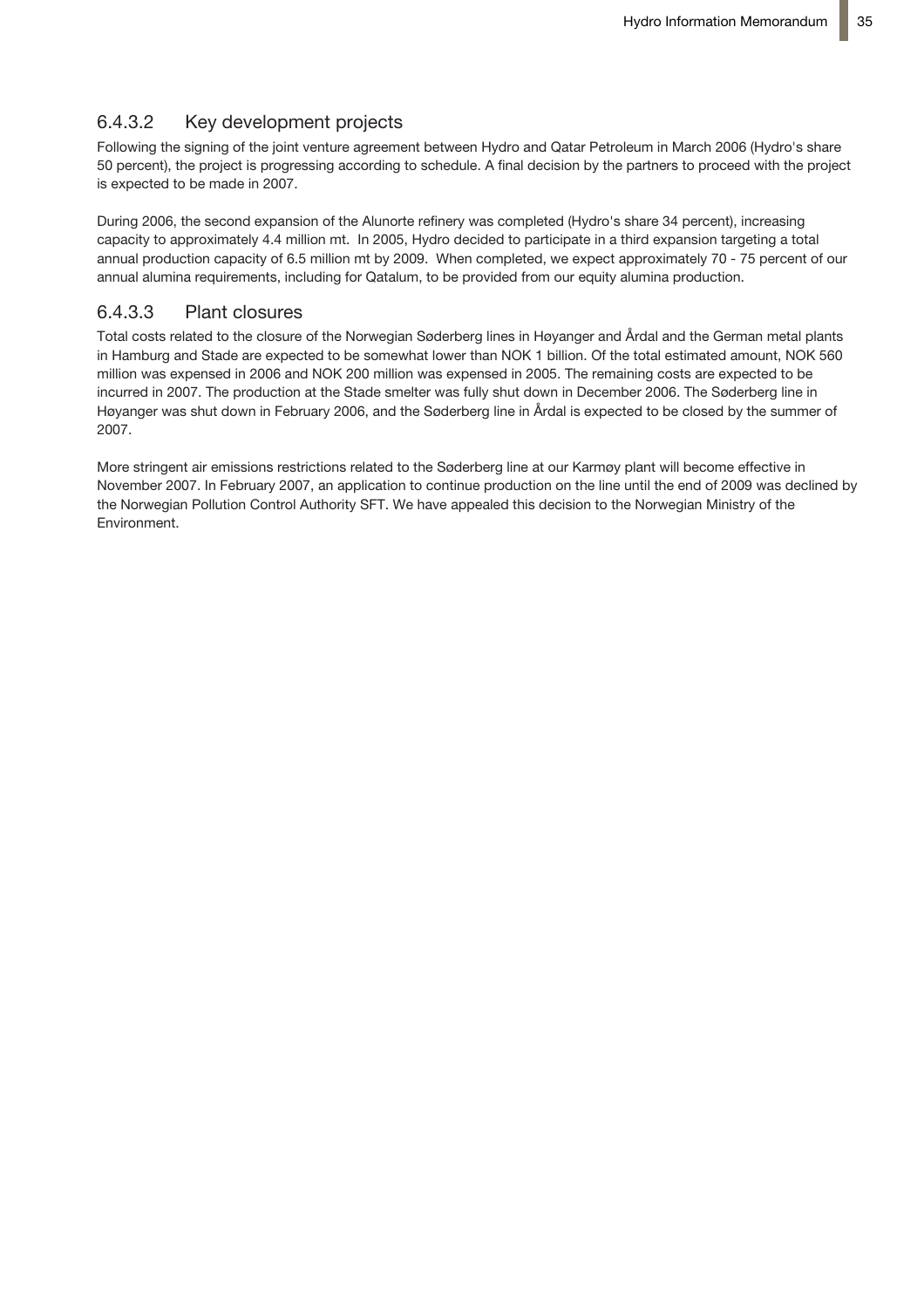### 6.4.3.4 Revenues, costs and income

#### **Aluminium Metal 1)**

| NOK million         | 2006   | 2005    | 2004   |
|---------------------|--------|---------|--------|
| Operating revenues  | 68.405 | 54.579  | 51.957 |
| Operating costs     | 62.043 | 51.885  | 51.172 |
| Operating income    | 6.362  | 2694    | 785    |
| Adjusted EBITDA     | 9.134  |         | .297   |
| RoaCE               | 18.7%  | $7.9\%$ | २.२%   |
| Number of employees | 5 286  | 5.558   | 447    |

1) Effective 1 February 2006, Hydro decided to split Aluminium into two business areas, Aluminium Metal and Aluminium Products. Aluminium Metal consists of the previous Metals sub-segments. Prior periods have been restated to be comparable.

#### **Variance analysis Aluminium Metal**

| 6,362 |
|-------|
| 2,694 |
| 3.668 |
| .665  |
| 80    |
| 270)  |
| (40)  |
| 75)   |
| 800   |
| 495   |
| 105   |
| .668  |
|       |

1) Includes realized effects from the strategic hedge program.

### **Operating revenues**

Operating revenues increased 25 percent to NOK 68,405 million in 2006, compared with 2005 and 5 percent in 2005, compared with 2004. Results for 2006 reflected a significant increase in aluminium prices. Our realized aluminium prices increased 29 percent to US dollar 2,352 million per mt in 2006, compared with 2005. In 2005, our realized aluminium prices increased by 11 percent, compared with 2004. Measured in Norwegian kroner, our realized aluminium prices increased by approximately 30 percent in 2006 and 4 percent in 2005.

Primary metal production volumes decreased slightly to 1,799,000 mt in 2006, compared with 2005. Production declines due to closures of the German metal plant in Hamburg and the Søderberg production line at Høyanger in Norway were mostly offset by increased production from the expansion of the Alouette plant in Canada and record production levels for other plants in our smelter system. Primary metal volumes increased by 6 percent in 2005, compared with 2004. The increase resulted primarily from the expansions of the Sunndal plant in Norway and the Alouette plant in Canada of approximately 56,000 mt and about 48,000 mt respectively.

During 2006, we supplied 3.5 million mt of casthouse products to the market, an increase of roughly 4 percent from 2005. External sales of casthouse products represented about 50 percent of total metal sales for the year. About 52 percent of the tonnage supplied originated from our own primary metal production (on an equity basis), while approximately 40 percent consisted of re-melted or recycled material, and 8 percent was provided from commercial agreements.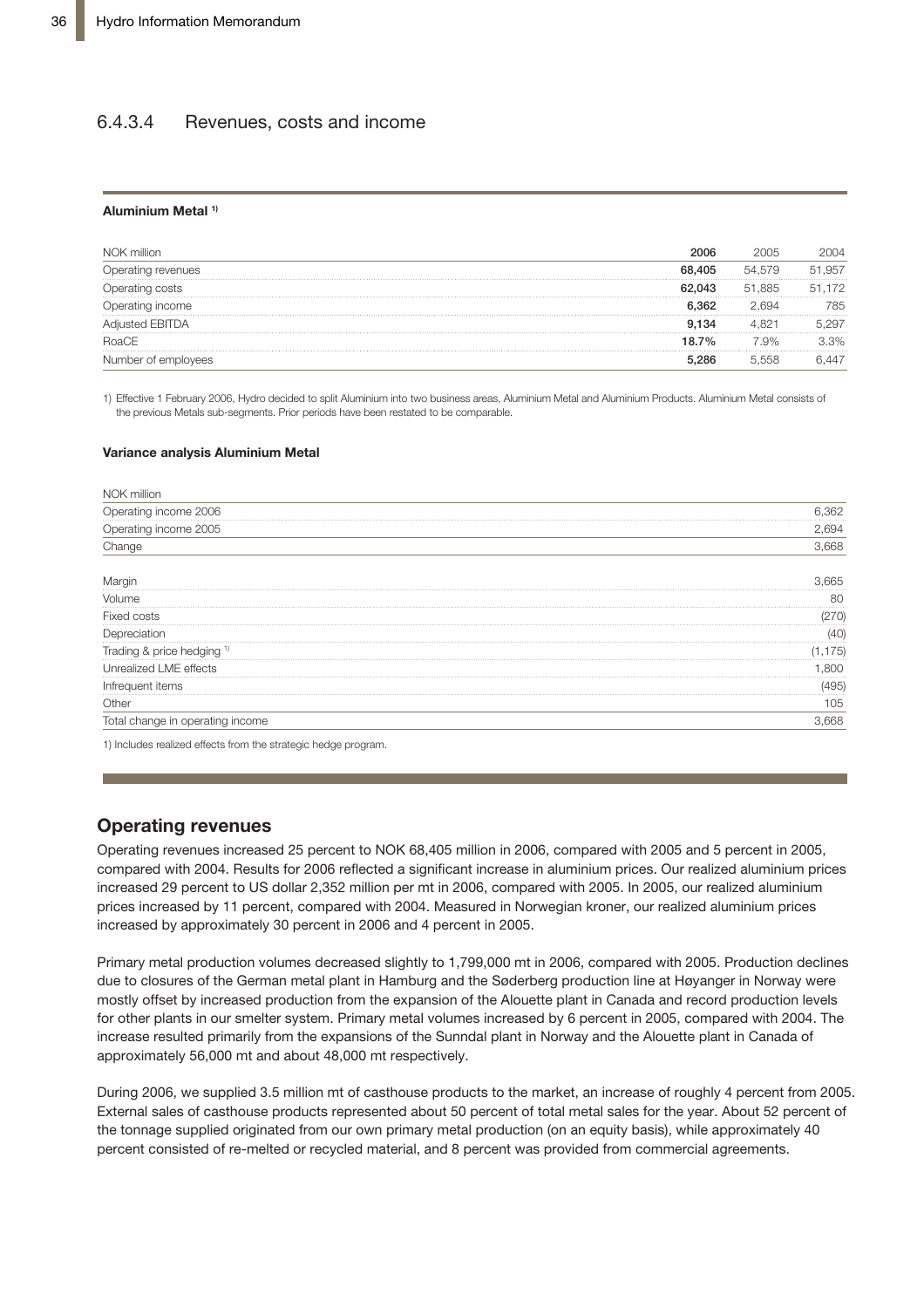#### **Operating statistics**

|                                                       | 2006  | 2005 | 2004  |
|-------------------------------------------------------|-------|------|-------|
| Primary aluminium production (1,000 mt) <sup>1)</sup> | 799   | .826 | 1.720 |
| Realized aluminium price LME (USD/mt) <sup>2)</sup>   | 2.352 | .812 | .629  |
|                                                       |       |      |       |

1) Includes Søral and HAW volumes (non-consolidated investees).

2) Includes the effect of strategic and operational LME hedges.

#### **Metal effects and unrealized gains (losses)**

|                                                                        | 2006 | 2005 | 2004       |
|------------------------------------------------------------------------|------|------|------------|
| LME futures contracts, realized<br>(strategic hedges)                  |      |      |            |
| US dollar forward contracts, realized (strategic hedges)               |      |      |            |
| LME future contracts, unrealized<br>(operational hedges) <sup>2)</sup> | 59.  |      | $\sqrt{5}$ |

1) Strategic hedge programs (hedge accounting) will continue to impact reported results during 2007. The LME future contracts and US dollar forward contracts underlying the hedge in the Sunndal program were priced at approximately US dollar 1,500 and NOK/USD 9.4, respectively, for the remainder of the program. An additional hedge program was implemented during the first quarter of 2006, for the period 2006 – 2008. The program consists of LME contracts, sold at an average price of approximately US dollar 2,225 (power prices are fixed for corresponding production volumes by contracts evaluated at market value). The remaining hedged volumes for 2007– 2008 amounted to 371,000 mt at the end of the fourth quarter of 2006, of which 290,000 mt relates to the program entered into during the first quarter of 2006.

2) Changes in the market value of open LME derivative contracts relate mainly to operational hedges. Offsetting changes to the value of the hedged contracts, which are not marked to their market value, are not reflected in the results until realized.

## **Operating costs**

production increased from USD 167 per mt in 2005 to approximately USD 195 per mt in 2006 due to high energy prices, .<br>currency effects and high bauxite prices resulting from the increased LME prices. About NOK 6 billion of the remaining increase related to remelting activities and reflected the effects of substantially higher LME prices on raw material costs of casthouse products. Operating costs also include the costs related to the plant closures discussed above. Operating costs for 2005 were impacted by increased costs relating to higher production volumes from new capacity amounting to NOK 819 million and higher raw material and energy costs of NOK 1,717 million. Operating costs for 2004 included the costs of about NOK 500 million. The strong growth in aluminium production and consump-Operating costs increased about 20 percent in 2006 compared with 2005. Raw material and power costs related to primary aluminium production increased by about NOK 3.1 billion in 2006. Our average cash cost of equity alumina **0** impairment losses of NOK 2,042 million relating to our German primary metal plants in addition to manning reduction  $\overline{0}$ 

### **Operating income and 2006 amounted to approximately 700,000 mt. Adjusted to approximately 700,000 metal 700,000 metal 700,000 metal 700,000 metal 700,000 metal 700,000 metal 700,000 metal 700,000 metal 700,000 metal 700**

Operating income increased substantially to NOK 6,362 million in 2006, mainly as a result of the significant increase in aluminium prices, compared with 2005. In addition, operating income was influenced by realized and unrealized gains and losses relating to strategic and operational hedge programs included in the table above. Unrealized losses on power Financial investors maintained a high activity level on the LME during 2006, increasing contracts amounting to NOK 290 million also impacted the result for the year.

Premiums on casthouse products improved in 2006, particularly in Europe, compared to 2005, making positive Operating income for sourcing and trading operations amounted to NOK 157 million in 2006 compared with an operating Following the signing of the joint venture agreement between Hydro and Qatar Petro-**1,500** income of NOK 575 million in 2005, and NOK 383 million in 2004. Unrealized effects on LME and currency contracts related to the sourcing and trading operations which are excluded from these amounts<sup>6)</sup>, amounted to a net negative effect of about NOK 437 million in 2006 compared with a positive effect of NOK 210 million in 2005, and NOK 285 million in 2004. Operating results relating to alumina sales increased in 2006 compared with 2005. **2,000** contribution to margins in 2006 compared to 2005. In the US, reduced production had a negative impact on margins.

 $\mathcal{O}$  $^{6)}$  Marked-to-market adjustments on LME contracts entered into by Hydro's sourcing and trading operating unit are excluded from the results reported for this operating unit. These effects are evaluated for the business area as a whole and not on an individual operating unit basis. When realized, gains and losses on LME contracts are included in the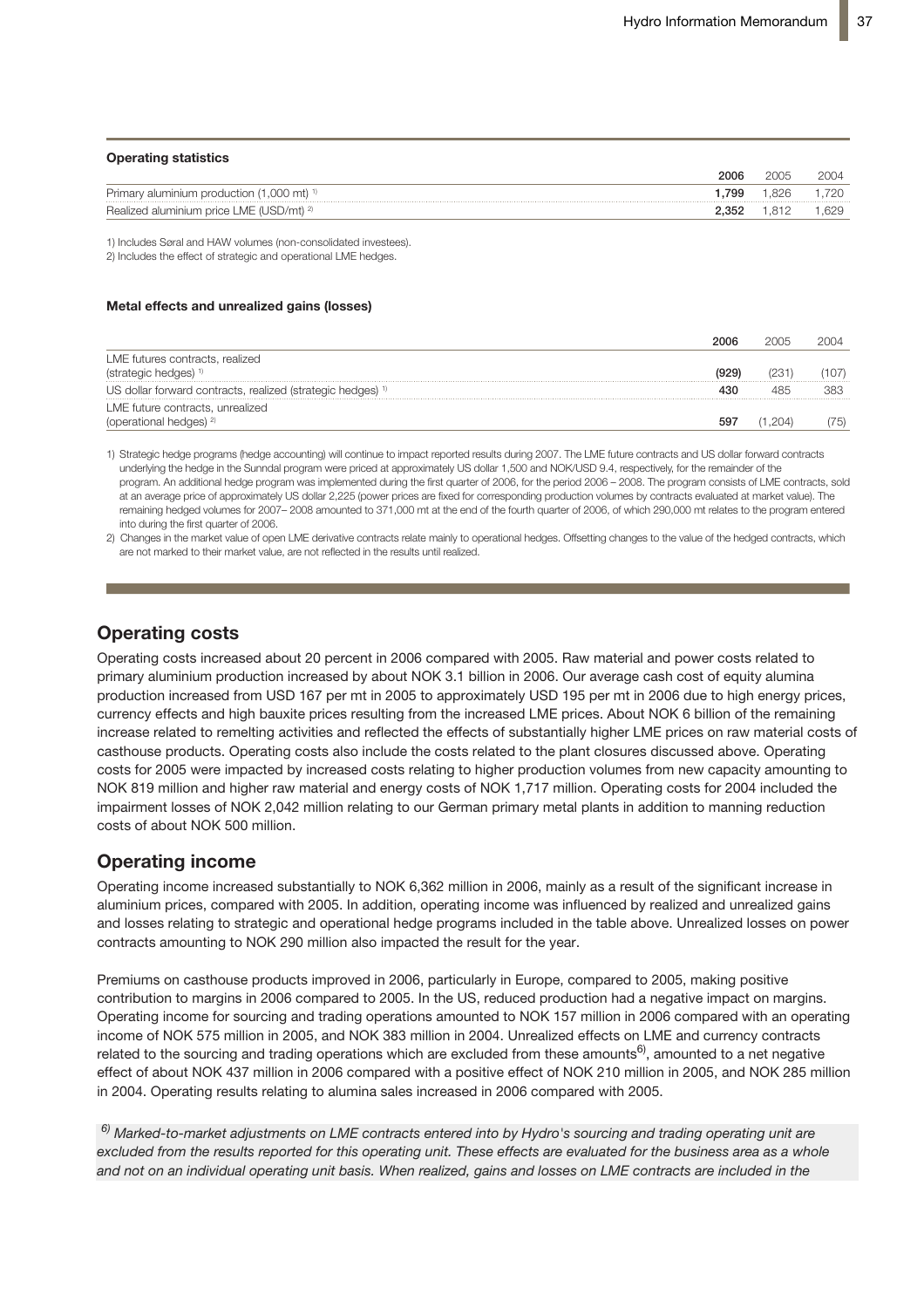various units' results. In addition, the results exclude gains and losses on currency contracts purchased to hedge *currency positions resulting from operations, which are included in financial items.*

### 6.4.4 Aluminium Products

#### **Aluminium Products 1)**

| NOK million         | 2006    | 2005   |        |
|---------------------|---------|--------|--------|
| Operating revenues  | 49.844  | 42.477 | 43.533 |
| Operating costs     | , 927   | 42.847 | 42.461 |
| Operating income    | (83)    | (370)  | በ72    |
| Adjusted EBITDA     | 1.715   | 2.670  | 3 0.58 |
| RoaCE               | $1.3\%$ | (3.2%) | 3.7%   |
| Number of employees | 19.370  | 18.997 |        |

1) Effective 1 February 2006, Hydro decided to split Aluminium into two business areas, Aluminium Metal and Aluminium Products. Aluminium Products consists of the previous Rolled Products and Extrusion and Automotive sub-segments. Prior periods have been restated to be comparable.

.<br>During fourth quarter 2006 Hydro entered agreements to divest its castings business. As a result, the castings business was reclassified as an asset held for sale and reported as a discontinued operations and is excluded from the operating results of Aluminium Products for the current and all prior periods *in the report.*  $\Gamma$  are report.

#### Metal effect 1) 264 138 154 **Metal effects and unrealized gains (losses)**

|                                                         | 2006 | <b>DOOF</b> |     |
|---------------------------------------------------------|------|-------------|-----|
| Metal effect                                            | 264  | 138         | 154 |
| Unrealized results operational LME hedges <sup>2)</sup> |      |             |     |
|                                                         |      |             |     |

1) Rolled Products' sales prices are based on a margin over the metal price. The production and logistic process of Rolled Products lasts two to three months. As a result, margins are impacted by timing differences resulting from the FIFO (first in, first out) inventory valuation method, due to changing aluminium prices during the production process. Decreasing aluminium prices in Euro results in a negative metal effect, while increasing prices have a positive effect on margins.

2) Unrealized gains and losses result from marked-to-market valuation of open LME derivative contracts related to operational hedges, which are reported as part of eliminations for various units in Aluminium Products utilizing derivatives to mitigate their LME price exposure. Gains and losses on the LME contracts are included in the various units' results when realized. Offsetting changes to the value of the hedged contracts, which are not marked to their market value, are not reflected in the results until realized.

#### 6.4.4.1 Market conditions  $r_{\text{ref}}$  is marginal conduction income for sourcing impact on matrix income for sourcing income for sourcing income for sourcing income for sourcing income for sourcing income for sourcing income for sourcing income for

ing income of NOK 575 million in 2005, and NOK 383 million in 2004. Unrealized effects both flat rolled products and extruded products increased by 4 to 5 percent, compared with 2005. The European and  $\alpha$  are excluded from the set above amounts increased by  $\alpha$  of persons, so  $437$  million in  $200$  million in  $200$  million in  $200$  and  $200$  and  $200$   $\mu$ markets fuelled an even stronger growth in global demand. Transportation and electrical components were the strongest growing end-use market segments. North American markets for semi-finished products both grew about 3 to 3.5 percent, while China and other emerging Global consumption of aluminium semi-finished products increased by around 6.4 percent in 2006, while consumption of

and a product with a structure of the computation in Europe, the matter for starting to be a product simple when the contract of the contract of the contract of the contract of the contract of the contract of the contract improve a challenging margin situation. Consumption of rolled products in the US in 2006 was flat compared with 2005 nprove a chancing margin shadhon. Consumption or rolled products in the e and an increasing share of the market demand was covered by low-cost imports. growing end-use market segments.<br>Following stronger economic development in Europe, the market for standard rolled products improved during 2006 with **-400** good order activity. Estimates indicate an increase of about 4.5 percent for 2006, compared with 2005, contributing to

non-consolidated investees amounting to NOK 837 million for 2006, compared with During 2006 European consumption of extruded aluminium products was influenced by strong underlying demand. of the year. Forecasts indicate that consumption of extrusions in 2006 rose by 4 percent, compared with 2005. Orders throughout Europe improved even though orders in southern Europe appeared to soften slightly towards the end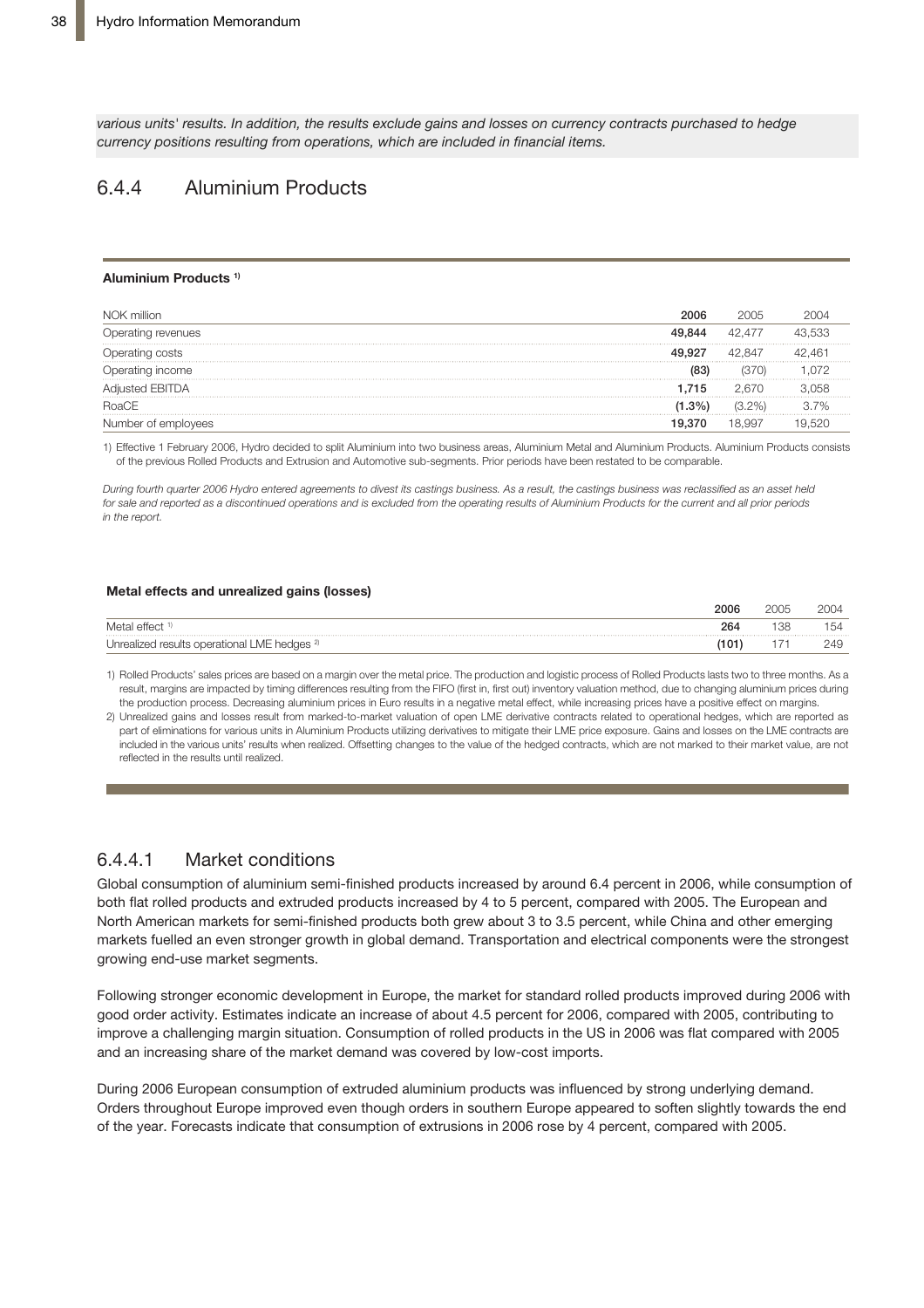In the US, orders for extruded aluminium products improved during the first half of 2006 but declined during the second half. Estimates indicate that shipments for 2006 as a whole were at the same level as in 2005. Negative developments within the residential construction market were offset by positive developments within the commercial and institutional construction market. Orders in the truck and trailer market were good in the first part of 2006 but softened significantly during the year.

Estimated global automotive sales increased by 3.4 percent for 2006, compared with 2005, driven by growth in emerging markets. North American sales were down 2 percent and the big three US producers were down significantly more, losing market share to Asian and European car manufacturers. Sales in Western Europe were slightly up by 0.8 percent in 2006 compared with 2005<sup>7)</sup>.

7) Industry statistics have been derived from analyst reports, trade associations and other public sources unless otherwise *indicated.*

### 6.4.4.2 Key development activities

As part of our drive to increase the profitability of our downstream operations, we have decided to exit the automotive castings businesses. We are currently evaluating alternative opportunities relating to the divestment of our automotive structures business.

Following the conclusion of the divestments described above, our remaining automotive business will be comprised solely of our precision tubing operating sector. This business makes products used primarily within radiators, evaporators, fuel coolers and liquid lines. We believe that we have a significant market presence in Europe, North and South America as well as China and that we are the only player with operations in all major regions. Although the automotive market remains the main business our precision tubing operating sector will also support customers in developing non-automotive applications. We intend to continue significant rationalization and improvement efforts to improve the operational and financial performance of this business, in particular in connection with our North American operations.

### 6.4.4.3 Plant closures

During 2006, the global magnesium market continued to weaken from an already poor level in 2005. Competition from Chinese magnesium producers resulted in an oversupply of magnesium on the world market driving down prices. We see limited potential for improvement in this market. In October 2006, we decided to exit this business following the closure of our primary magnesium plant in Porsgrunn, Norway in 2002 and termination of remelting operations in Porsgrunn in 2006. Our plant in Becancour, Canada is expected to be closed by the end of first quarter 2007 and work is ongoing towards divesting our remaining remelting operations in Germany and China.

During 2006 we also evaluated our extrusion operations in the UK and identified a need to reduce our extrusion capacity and adjust our overall business portfolio related to extrusion operations. As a consequence of this we have closed one extrusion press and one fabrication plant in the UK. Additional plant closures are being evaluated as part of our ongoing rationalization program.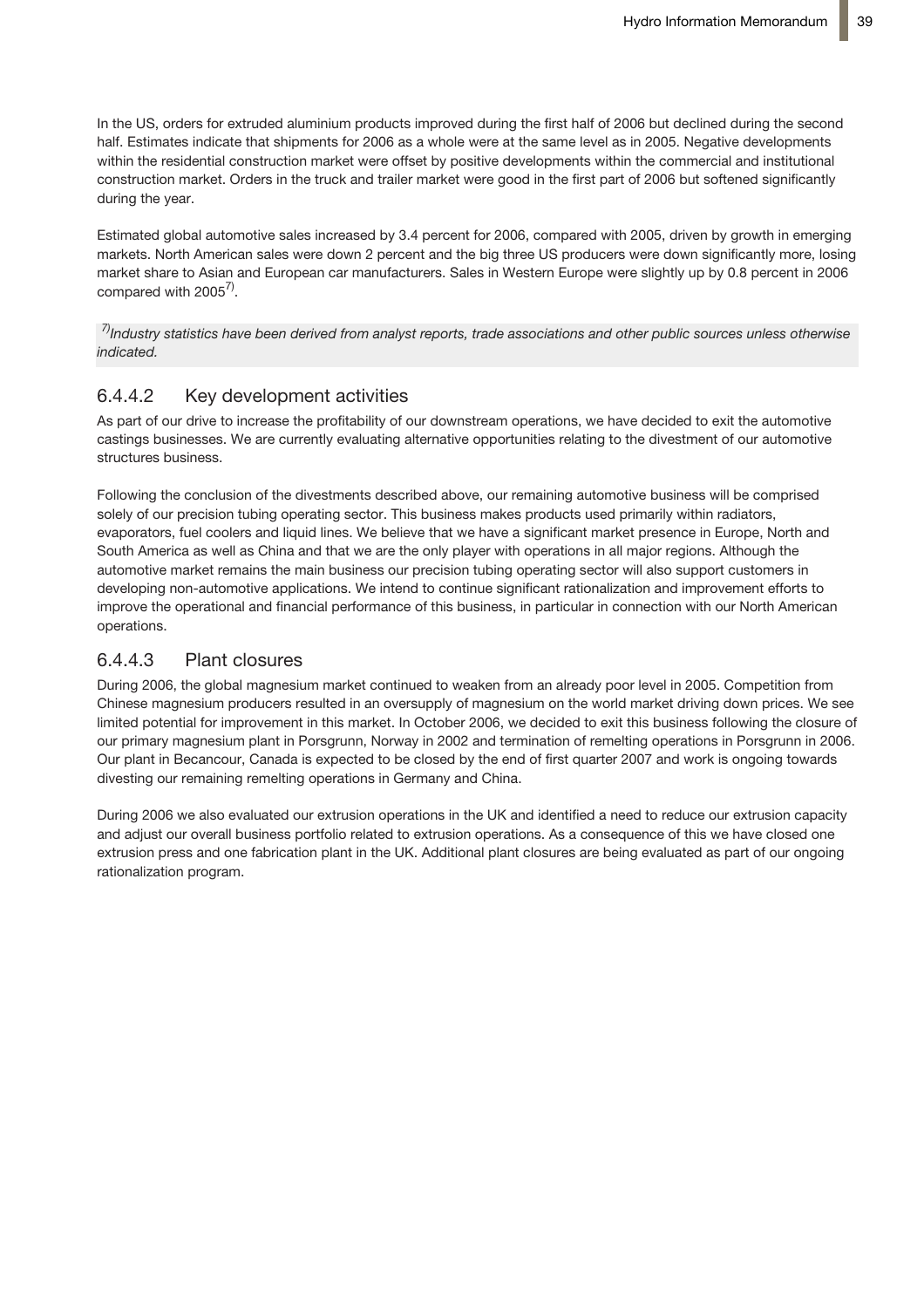# 6.4.4.4 Revenues, costs and income **Key development activities**

### 6.4.4.4.1 Rolled products

#### **Rolled Products**

| NOK million            | 2006        | 2005              | 2004 |
|------------------------|-------------|-------------------|------|
| Operating revenues     | 23.227<br>. | 19.49C            | .288 |
| Operating costs        | 22,445      | 18.735            | 663  |
| Operating income       | <br>782     | 754               | 326  |
| <b>Adiusted EBITDA</b> | 354. ا      | .565              | .361 |
| Number of employees    | 4.090       | 3.98 <sup>4</sup> | 013  |

#### **Variance analysis Rolled Products**

| NOK million                      |      |
|----------------------------------|------|
| Operating income 2006            | 782  |
| Operating income 2005            | 754  |
| Change                           |      |
|                                  |      |
| Volume                           | 270  |
| <b>Fixed costs</b>               | 630) |
| Depreciation                     | 95   |
| Intrequent items                 | 100  |
| Total change in operating income |      |

### **Operating revenues**

Operating revenues increased approximately 19 percent to NOK 23,227 million in 2006, compared with 2005, following higher volumes and improved margins as well as an increase in metal costs reflecting significantly higher LME prices.

Operating revenues declined approximately 4 percent to NOK 19,490 million in 2005, compared with 2004, due to reduced margins and lower Euro revenues from US dollar denominated export sales offsetting the positive effects of higher volumes and increased sales prices reflecting higher metal costs. Revenues measured in Norwegian kroner declined further due to the stronger NOK/EUR exchange rate.

Shipments increased around 5 percent to just over one million mt in 2006 compared to 953 thousand mt in 2005. In 2006, shipments of strip products and foil increased by 8 and 1 percent, respectively, while shipment of lithographic sheets declined by 1 percent. Shipments of strip products, foil and lithographic sheet amounted to 68 percent, 16 percent and 16 percent, respectively, of total shipments for 2006. About 21 percent of Rolled Products' volumes were sold outside of Europe, mainly to Asia and the Americas. Shipments increased by 1 percent in 2005 from 941 thousand mt in 2004. In 2005, shipments of strip declined by 2 percent while shipments of foil and lithographic increased by 2 and 14 percent, respectively.

### **Operating costs**

Operating costs increased by approximately 20 percent to NOK 22,445 million in 2006, compared with 2005. The increase was mainly due to higher metal costs as a result of the significant increase in LME prices. In addition, costs increased as a consequence of higher volumes and increased energy prices. Energy costs increased by about NOK 185 million in 2006, compared with 2005.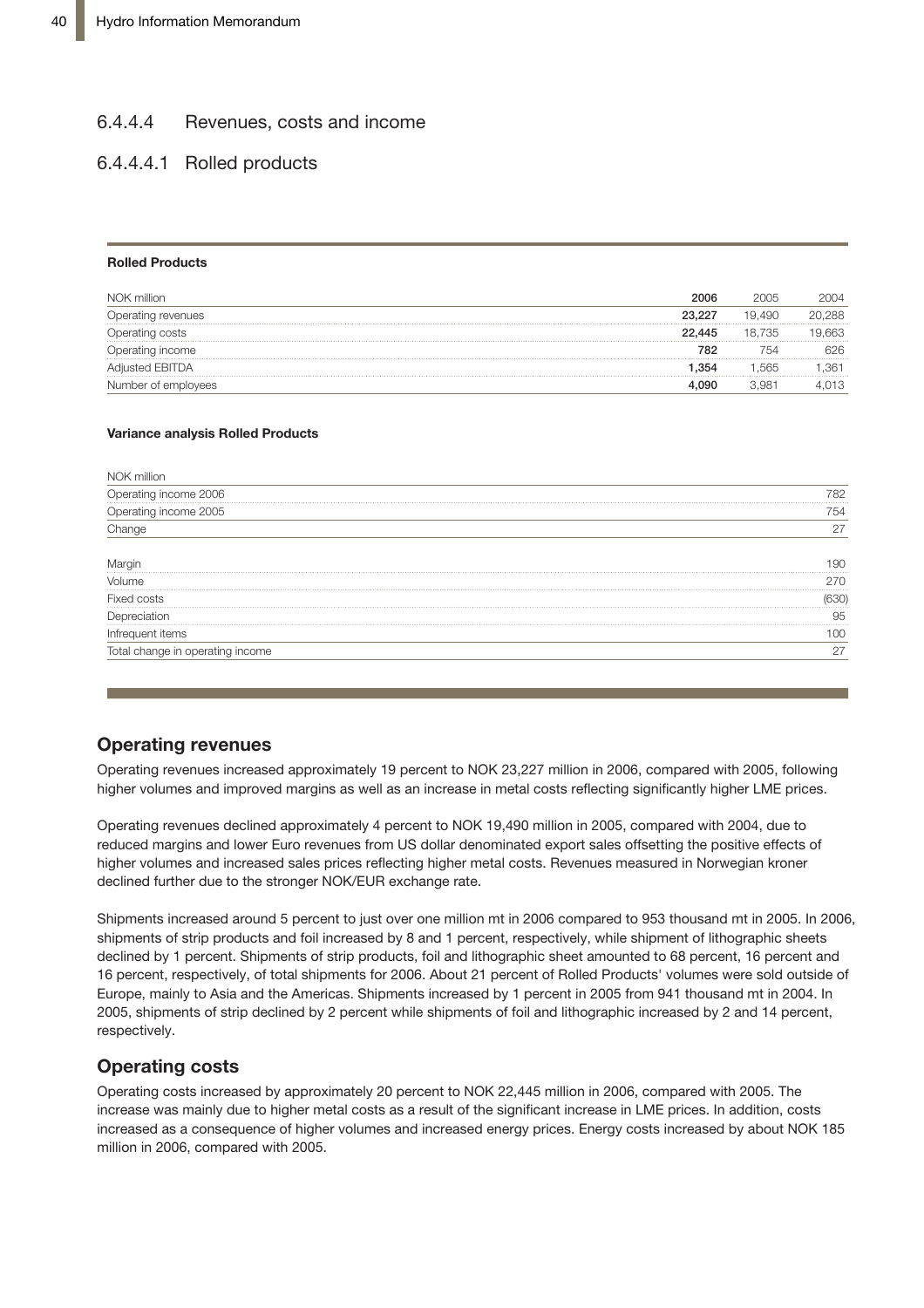Operating costs declined 5 percent to NOK 18,735 million in 2005, compared with 2004. The decline resulted from a reversal of loss accruals, cost reduction programs and settlements received related to our operations in Malaysia, in addition to the effects of a stronger NOK/EUR exchange rate. Operating costs in 2005 included an impairment loss relating to our Inasa rolled products plant in Spain amounting to NOK 154 million. Operating costs were also influenced by metal effects indicated in the table above.

### **Operating income**

Operating income in 2006 increased about 4 percent to NOK 782 million, compared with 2005. Margins increased, compared with 2005 as result of positive metal effects. Operating income increased 20 percent in 2005 to NOK 754 million compared with 2004, due to increased shipments, further optimization of product mix and reduced capacity **Rolled Products** related costs.

### 6.4.4.4.2 Extrusion and improved margins and improved margins and improved margins as well as well as well as  $\alpha$

#### **Extrusion**

| NOK million         | 2006   | 2005   | 2004 |
|---------------------|--------|--------|------|
| Operating revenues  | 20,418 | 16.826 | .137 |
| Dperating costs     | 20,186 | 16.551 | .531 |
| Operating income    | 231    | 275    | 606  |
| sted EBITDA         | 887    | 861    | 152  |
| Number of employees | .635   | .430   |      |

#### **Variance analysis Extrusion**

| NOK million                      |         |
|----------------------------------|---------|
| Operating income 2006            | 231<br> |
| Operating income 2005            | 275     |
| Change                           | (44)    |
| Margin                           | 95      |
| Volume                           | 455     |
| Fixed costs                      | 195)    |
| Depreciation                     | 70      |
| Infrequent items                 | (535)   |
| Other                            | (35)    |
| Total change in operating income | (44)    |

### **Operating revenues**

Operating revenues in 2006 amounted to NOK 20,418 million, increasing by about 21 percent, compared with 2005. In addition to an increase in prices resulting from the significant increase in LME prices, revenues were influenced by increased volumes. Shipments in Europe increased by about 12 percent, including higher shipments relating to building systems. In North America, shipments were at approximately the same level as in 2005. Margins improved moderately in 2006 compared with 2005.

Operating revenues in Norwegian kroner declined about 2 percent in 2005, compared with 2004, due to lower shipments and a strengthened NOK/EUR exchange rate.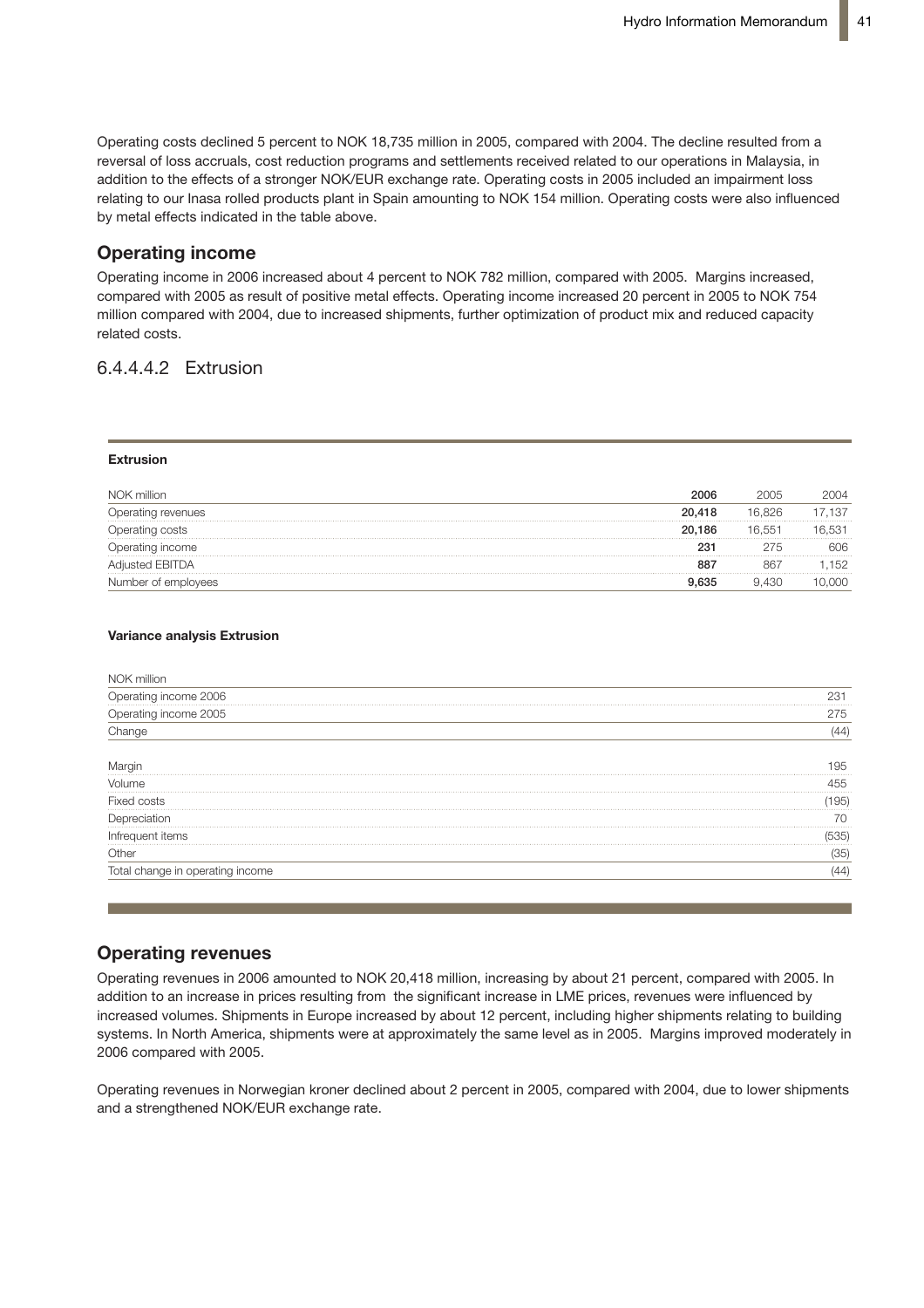### **Operating costs**

Operating costs for 2006 increased by 22 percent to NOK 20,186 million, compared with 2005. In addition to the effects of higher LME prices and increased volumes, operating costs in 2006 included an amount of about NOK 585 million, mainly comprised of an impairment of our extrusion operations in Ellenville, US, charges relating to the rationalization of our extrusion operations in the UK and US and costs related to pension plan contributions in the UK. Operating costs Far shirts. Specialisms in the strains of any secret related to perferent plan commissions for the orie operating secretive in 2005. applies for the settlement and the provisions for seta doste in Eboo.

## **Operating income**

Operating income declined by NOK 44 million to NOK 231 million for 2006, compared with 2005. Negative effects relating to the impairment, rationalization and other costs described above were partly offset by improved volumes and margins. Operating income declined by NOK 331 million to NOK 275 million in 2005, compared with 2004. The decline was due to **Operating income** reduced margins for extruded products, in addition to higher costs.

### 6.4.4.4.3 Automotive

#### **Automotive**

| NOK million            | 2006    | 2005    | 2004 |
|------------------------|---------|---------|------|
| Operating revenues     | 6.463   | 6.423   | .363 |
| Operating costs        | 7.469   |         | 763  |
| Operating income       | <br>006 | . ,579) |      |
| <b>Adjusted EBITDA</b> |         |         | 304  |
| Number of employees    | 5 460   | 5.586   |      |

#### **Variance analysis Automotive**

| NOK million                      |       |
|----------------------------------|-------|
| Operating income 2006            | 06)   |
| Operating income 2005            | ,579) |
| Change                           |       |
| Marqi                            | .     |
| Volume                           |       |
| <b>Fixed</b><br>costs            |       |
|                                  | 60    |
|                                  | 635   |
| Other                            |       |
| Total change in operating income | 573   |

### Operating revenues

Operating revenues amounted to NOK 6,463 million in 2006, slightly up from NOK 6,423 million in 2005. The positive impact on revenues from higher LME prices and increased aluminium volumes was offset by lower magnesium volumes, unfavourable product mix effects and reduced margins. Operating revenues in 2005 declined 13 percent to NOK 7,363 million in 2004 mainly due to reduced shipments and the effects of a strengthened NOK/EUR exchange rate on Euro denominated sales.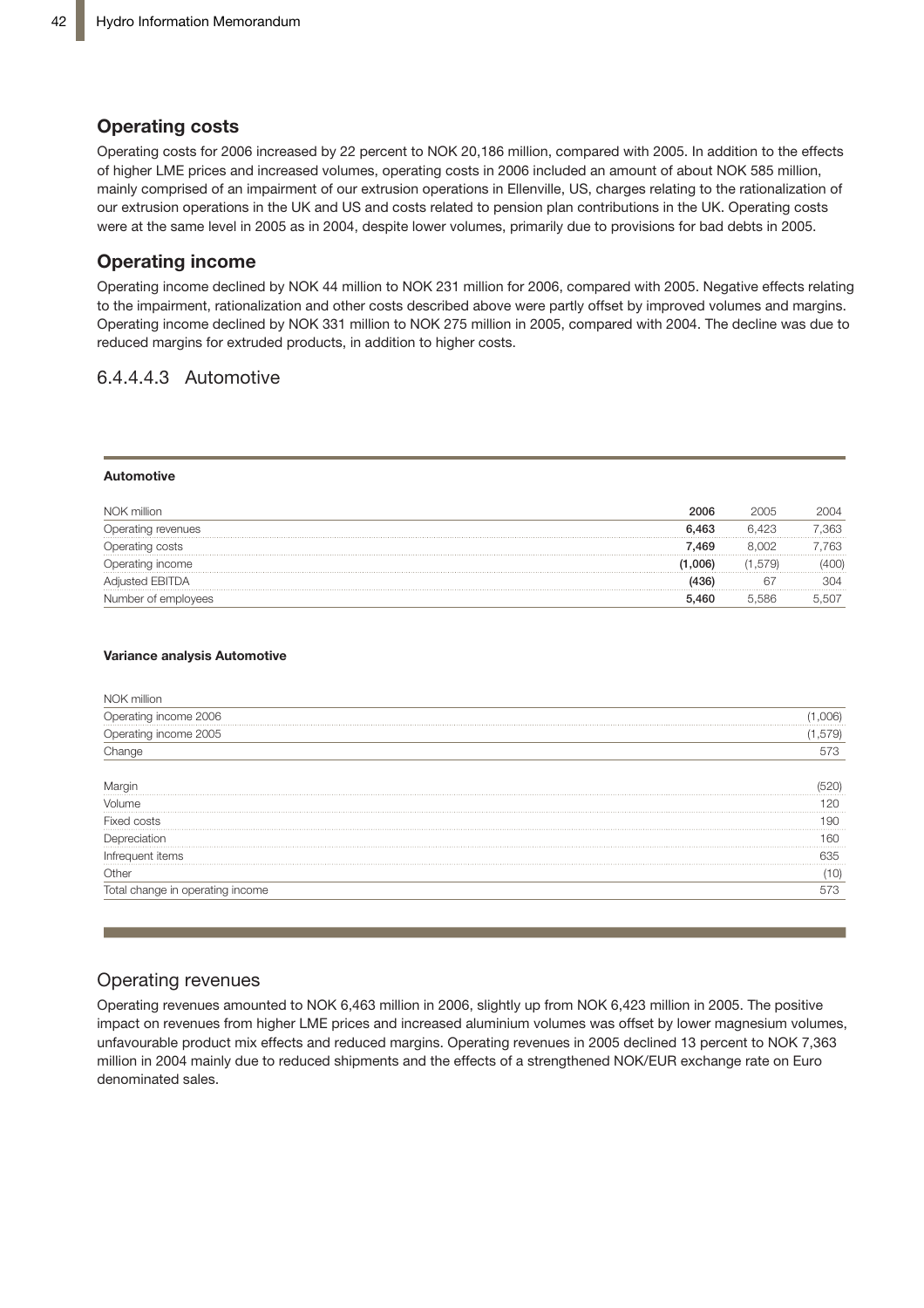## **Operating costs**

Operating costs for 2006 amounted to NOK 7,469 million including costs amounting to about NOK 640 million, mainly relating to the closures of our magnesium operations in Becancour and Porsgrunn and fixed asset impairments. In 2005, operating costs amounted to NOK 8,002 million, including an impairment loss of NOK 1,084 million relating to our magnesium operations and about NOK 211 million relating to the closure of our automotive castings operation in the UK. Operating costs in 2006 also reflected increased metal costs as a consequence of higher LME prices.

## **Operating income**

We incurred operating losses in our automotive business in 2006 and 2005 of NOK 1,006 million and NOK 1,579 million, respectively, largely as a result of the impairment and other costs described above. Declining margins also impacted our 2006 operating results, partly offset by higher volumes and fixed cost reductions, resulting in a net negative impact of NOK 200 million, compared to 2005. Results in 2006 were positively impacted by lower depreciation expense amounting to NOK 160 million.

## 6.4.5 Power

Operating income from power activities increased by 6 percent to NOK 1,173 million in 2006 compared with 2005, due to higher electricity prices. Nordic electricity prices in 2006 have been significantly higher than 2005, with a growth of 66 percent to NOK 391 per MWh. The increase in prices resulted from record low water reservoir levels in 2006. However, wet and warm weather toward the end of 2006 increased the reservoirs up to normal levels.

Power production declined due to lower precipitation in the three first quarters in 2006 compared to 2005. Our reservoir levels at the end of 2006 were above normal level and slightly above the level at the end of 2005. The increase in operating income from power activities in 2005, compared to 2004, resulted from higher production.

## 6.4.6 Other

### 6.4.6.1 Polymers

Operating income for Polymers amounted to NOK 1,029 million in 2006, compared with NOK 69 million in 2005 and NOK 254 million in 2004.

Operating income increased substantially for the year. Stable operations provided record production levels at all sites during 2006 and good market conditions contributed to higher prices and volumes, partly offset by increased raw materials costs as a result of high energy prices. Results for 2006 included NOK 380 million relating to unrealized gains on internal power derivative contracts. Effects relating to such contracts were included in Corporate activities and elimination in earlier years. The decline in operating income in 2005, compared with 2004 resulted from higher raw material costs due to increased oil prices and high costs related to external purchases of ethylene during a major planned maintenance shutdown of the Noretyl ethylene cracker (50 percent Hydro investee).

Adjusted EBITDA amounted to NOK 1,542 million in 2006, compared with NOK 564 million in 2005 and NOK 774 million in 2004. Results from non-consolidated investees amounted to NOK 53 million in 2006, a decrease of NOK 84 million compared to 2005. The decrease was mainly due to weaker results in Qatar Vinyl Company and to a write-down of the value of our 26.2 percent interest in CIRES, a PVC resin and compound manufacturer in Portugal, by NOK 43 million.

In 2006, we completed the conversion of the diaphragm chlorine plant located in Rafnes, Norway, to new membrane technology. The project was completed on time and below budget. Together with the new chlorine plant at Rafnes completed in 2005, this contributed to an increase in production of caustic soda of 100,000 mt in 2006, compared with 2005.

### 6.4.6.2 Other

Other had operating income of NOK 248 million for the year, compared with an operating loss of NOK 71 million in 2005 and operating income of NOK 58 million in 2004. The operating loss for 2005 included insurance costs of approximately NOK 240 million, compared with costs of approximately NOK 230 million in 2004. 2005 also included approximately NOK 90 million of pension charges relating to Hydro's interest in Biomar.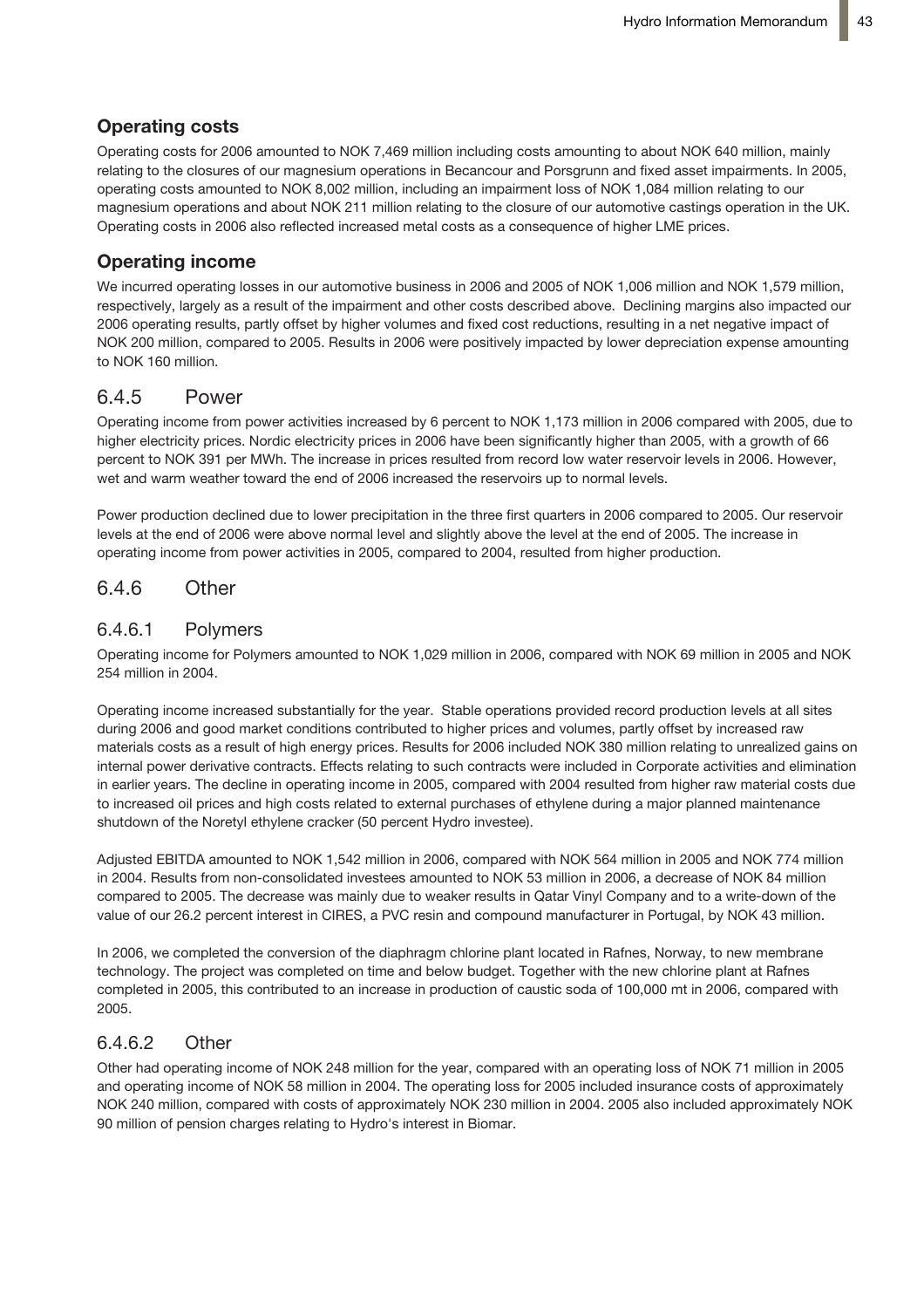Adjusted EBITDA for other amounted to NOK 551 million, compared with NOK 1,316 million in 2005 and NOK 589 million in 2004. Adjusted EBITDA for 2005 included a gain on the sale of Hydro's interest in Biomar amounting to NOK 693 million and a gain of NOK 233 million relating to the sale of its remaining interest in Pronova Biocare. In 2004, Hydro recognized a gain of NOK 110 million on the sale of Pronova Biocare.

# 6.5 Financial information

## 6.5.1 Hydro After Demerger basis for presentation

### Background - description of proposed transaction

The Board of Directors of Norsk Hydro ASA (Hydro) and the Board of Directors of Statoil ASA (Statoil) have agreed to a proposed merger of Hydro's petroleum activities (Hydro Petroleum) with Statoil. The merger presupposes a demerger of Norsk Hydro ASA, the parent company. As a part of the merger, a transfer will also take place of the ownership interests in a number of companies to be included in the merged company's corporate structure, as well as a transfer of the ownership interests in certain other partly owned companies.

The remaining part of the parent company, Norsk Hydro ASA, and the ownership interests in the companies not included in the merger will be part of the Hydro Group's continued operations (Hydro After Demerger).

Upon the execution of the merger, all assets, rights and obligations included in Hydro Petroleum will be transferred to Statoil. In accordance with the Merger Plan, all cash and short-term investments held by the parent company are allocated to Hydro After Demerger. All debenture loans will be transferred to Hydro Petroleum. To establish the agreed level of NOK 1 billion in net interest-bearing debt as of the 1 January 2007 financial effective date, a demerger receivable of NOK 18,196 million payable by Hydro After Demerger to Hydro Petroleum will be established as of the financial effective date. The transfer takes place by reducing the share capital of Hydro by reducing the par value of each share, while increasing the share capital of Statoil by issuing new shares as consideration to Hydro's shareholders. This will result in the Hydro shareholders receiving 0.8622 shares in the merged company for each share owned in Hydro. Consideration in the form of shares shall not be issued for Hydro's own shares.

The financial effective date of the merger shall be 1 January 2007.

### **Overview**

The combined financial information presented in this document consists of the Hydro After Demerger combined income statements for the years ended 31 December 2006 and 31 December 2005 and the combined balance sheets as of 31 December 2006 and 2005. For information purposes only, this document also includes a presentation of the split between Hydro After Demerger and Hydro Petroleum of the Hydro consolidated income statements for the years ended 31 December 2006 and 2005 and the consolidated balance sheets as of 31 December 2006 and 2005.

The Hydro After Demerger combined income statements and combined balance sheets, and the Hydro Petroleum demerger carve-out combined income statements and combined balance sheets are prepared using the historical results of operations and historical basis of the assets and liabilities of Hydro After Demerger and Hydro Petroleum, respectively. Additionally, this financial information reflects the Merger Plan, in that the debenture loan balance is allocated to Hydro Petroleum (with the associated income statement adjustments for interest and foreign currency exchange effects) and the merger receivable of NOK 18,196 million is included in the respective combined balance sheets. The Hydro Petroleum demerger carve-out combined condensed income statements and condensed balance sheets presented in this document differ from the Hydro Petroleum carve-out combined financial statements as presented in Statoil's Prospectus, in respect to the two items mentioned above, namely the treatment of the loan balance and the merger receivable.

The Hydro Petroleum demerger carve-out combined income statements and combined balance sheets have been derived from the accounts and records of the Hydro Petroleum businesses and operations as included in Hydro's US GAAP consolidated financial statements for the years ended 31 December 2006 and 31 December 2005. To the extent items have been allocated, the principles and reasons for such allocations are described below.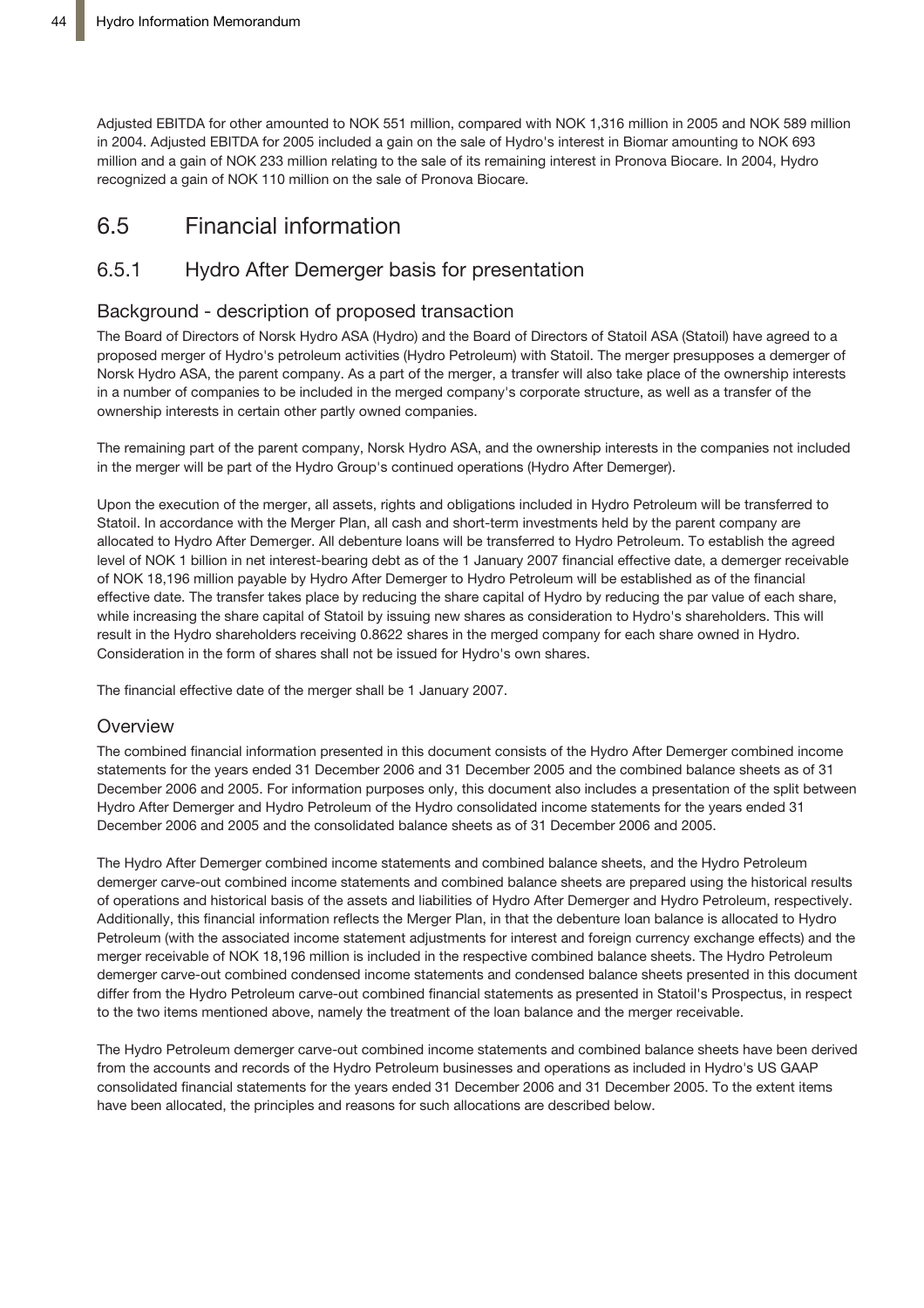The Hydro Petroleum demerger carve-out financial information includes the historical operations, assets and liabilities of Hydro Petroleum. The operations and companies of Hydro Petroleum are not identical with the operations reported as Oil & Energy in Hydro's segment reporting. Where significant assets or operations previously reported as part of other segments are included in Hydro Petroleum, these operations are included in the demerger carve-out combined financial statements. Hydro IS Partner (IS Partner), previously reported as part of Other Businesses, is included in Hydro Petroleum. Similarly, assets and operations previously reported as part of Oil & Energy not included in Hydro Petroleum are excluded from the demerger carve-out combined financial statements. The Power activities, previously reported as part of Energy and Oil Marketing within Oil & Energy, are excluded from Hydro Petroleum. Previously unallocated assets, liabilities, expenses and income reported as part of Corporate and eliminations have been allocated between Hydro Petroleum and Hydro After Demerger as described below.

The Hydro After Demerger combined income statements and combined balance sheets have been derived from Hydro's US GAAP consolidated financial statements for the years ended 31 December 2006 and 31 December 2005. The Hydro After Demerger figures represent the remaining assets, liabilities, equity and result after carving-out the Hydro Petroleum demerger carve-out financial information.

Management believes the assumptions underlying the Hydro After Demerger combined income statements and combined balance sheets are reasonable. However, the combined income statements and combined balance sheets as presented may not reflect what the results of operations and financial position would have been had Hydro After Demerger been a stand-alone company during the periods presented, and may not be indicative of future performance.

As a result of rounding adjustments, the figures in one or more columns included in the combined income statements and combined balance sheets may not add up to the total of that column.

### General and overhead costs

The majority of costs originate in the individual business units. Costs related to shared services and corporate services, such as legal, IS/IT, human resources services and other, are charged to units based on services delivered in each period. General corporate overhead has been allocated between Hydro Petroleum and Hydro After Demerger. These costs are mainly related to general management, governance functions, accounting and investor relations, cash management, and finance functions. The Hydro After Demerger general and overhead cost is the Hydro consolidated general and overhead cost less the Hydro Petroleum demerger carve-out general and overhead cost. General and overhead costs are allocated based on the ratio of net values based on the assumption that previously unallocated costs primarily are related to holding functions and shareholder related activities, and as such cannot be related to activities in the businesses within the group. Management believes that allocation based on the relative value provides a reasonable allocation of these costs and expenses.

### Cash and cash equivalents

Hydro uses a centralized approach to cash management. As a result, neither the Hydro After Demerger operations, nor the Hydro Petroleum operations, have had separate funds. Cash and cash equivalents in Hydro's consolidated financial statements represent primarily cash held by the parent company. In the demerger carve-out combined balance sheets, cash balances held by subsidiaries of Hydro Petroleum are included in the demerger carve-out combined balance sheets for Hydro Petroleum. No cash held by the parent company has been allocated to Hydro Petroleum. The Hydro After Demerger cash balance is the Hydro consolidated cash balance less the Hydro Petroleum demerger carve-out cash balance.

### Loans

Hydro uses a centralized approach to financing of its operations. Therefore, neither the Hydro After Demerger operations, nor the Hydro Petroleum operations have had separate external financing, per se. Hydro's debt has been allocated to Hydro Petroleum based on the Merger Plan.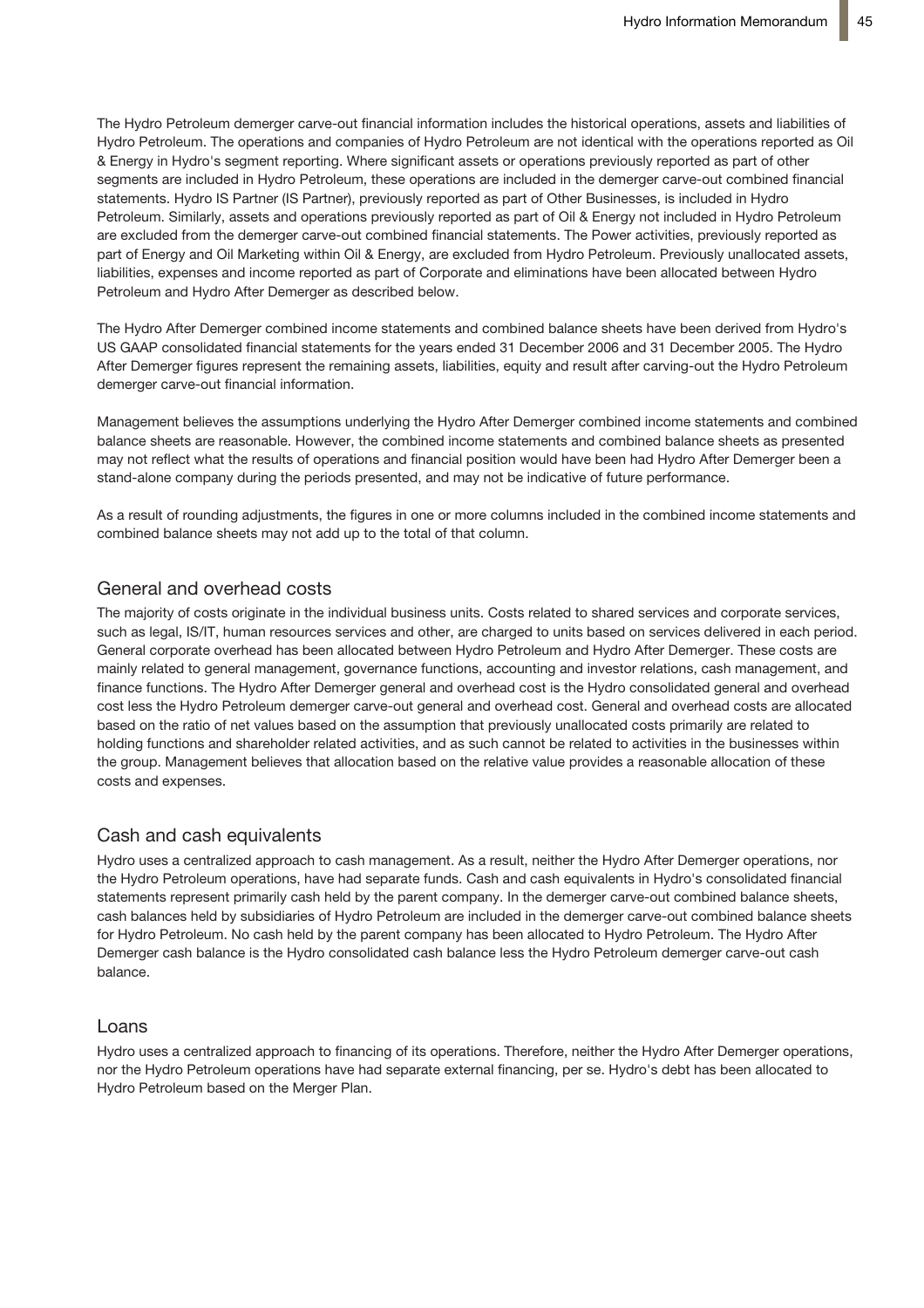### Financial income and expense

Interest expense and currency gains and losses represent the actual cost of Hydro After Demerger's debt. Currency exposure is managed centrally based on Hydro's total exposure. To the extent currency gains and losses are directly attributable to the units' operating activities, the gains and losses are reported as part of the results of the relevant unit. Management's review of the currency exposure in the group shows that the currency exposure is mainly driven by the currencies in which revenue and significant costs are denominated or determined in. Hydro Petroleum and Hydro After Demerger have sales and expenses in foreign currencies with similar patterns, where USD and EUR are the main transaction currencies. Management believes that an allocation key derived from revenues best represent the currency exposures within Hydro's businesses.

### Pension costs

All Norwegian employees participate in a combined pension plan. The actual service cost, liabilities and assets associated with Hydro After Demerger employees and retired plan members are included in the combined financial information.

### Income taxes

Significant effects of tax consolidation of Hydro After Demerger's taxable income in the various countries with the taxable income of the remaining part of Hydro have been eliminated to arrive at an income tax expense as if separate tax returns had been filed for previous periods. Income tax expense for Hydro After Demerger has been calculated in the combined income statements in order to give an estimate of what the tax expense would have been if Hydro After Demerger was a separate company.

However, the tax expense in the Hydro After Demerger combined income statements may not reflect what the tax expense would have been had Hydro After Demerger been a stand-alone company during the period presented.

### Internal transactions and contracts

Contracts between entities within Hydro Petroleum and Hydro After Demerger have been recognized as if they were contracts with unrelated parties at arms length. This includes sales and purchases of goods and services, and certain derivative instruments, primarily with currency and electricity underlying. Receivables and payables with Hydro Petroleum as counterparty are separately classified in the combined balance sheets, and represent trade receivables and payables and items related to capital transfers between legal entities. Such receivables and payables are netted to the extent they are of a financial nature.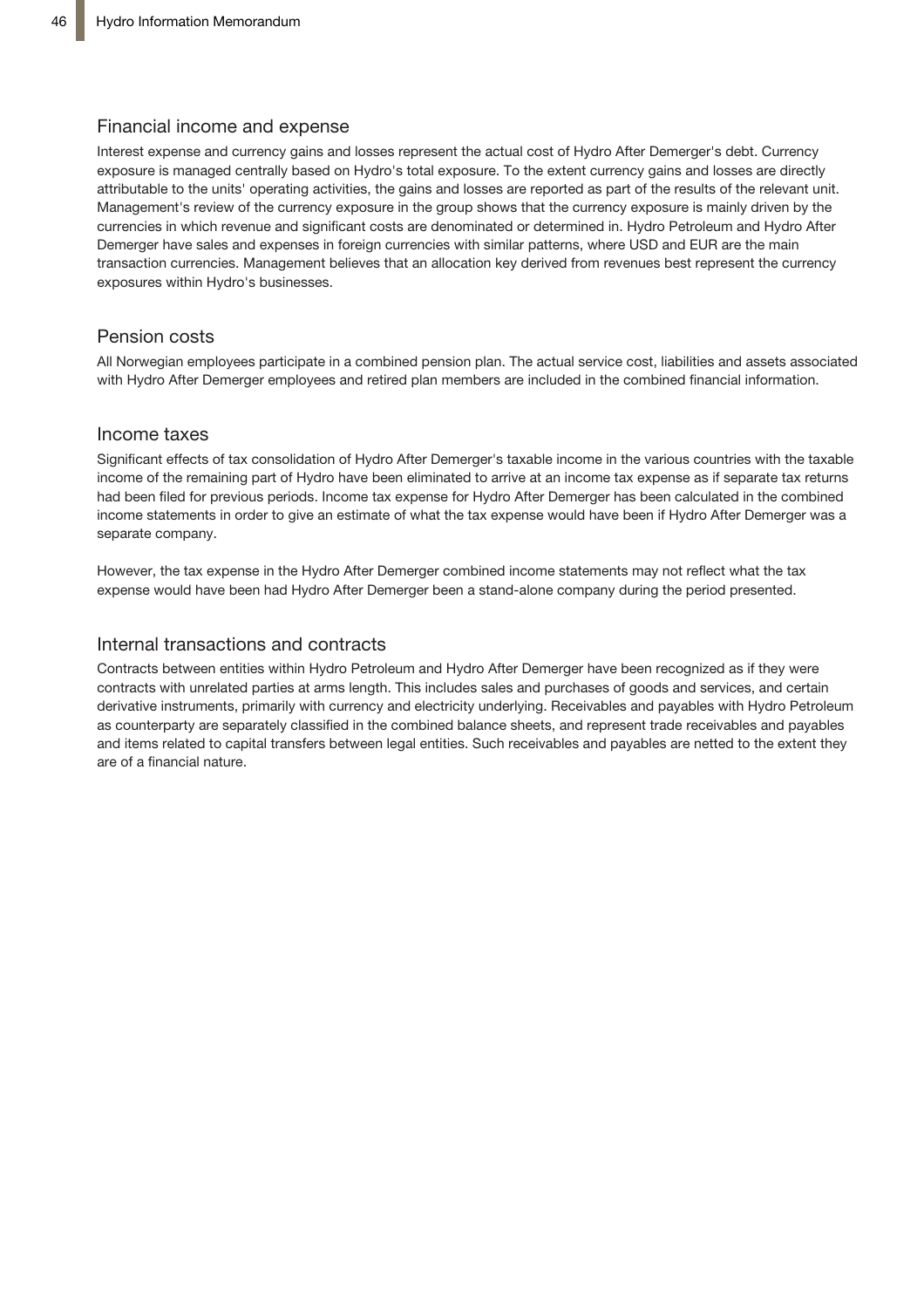# 6.5.2 Hydro After Demerger financial information

The Hydro After Demerger combined income statements for the years ended 31 December 2006 and 2005, as well as the Hydro After Demerger combined balance sheets as of 31 December 2006 and 2005, are given below.

#### **HYDRO AFTER DEMERGER**

#### **COMBINED INCOME STATEMENTS (unaudited)**

| Year ended 31 December                                                                                         |          |          |
|----------------------------------------------------------------------------------------------------------------|----------|----------|
| Amounts in NOK million (except per share amounts)                                                              | 2006     | 2005     |
|                                                                                                                |          |          |
| Operating revenues                                                                                             | 102,632  | 92,100   |
| Raw materials and energy costs                                                                                 | 70,304   | 62,207   |
| Payroll and related costs                                                                                      | 13,800   | 13,095   |
| Depreciation, depletion and amortization                                                                       | 3,674    | 3,975    |
| Impairment losses                                                                                              | 289      | 1,259    |
| Other                                                                                                          | 6,759    | 7,142    |
| Operating costs and expenses                                                                                   | 94,825   | 87,677   |
| Operating income                                                                                               | 7.808    | 4,423    |
| Equity in net income of non-consolidated investees                                                             | 761      | 491      |
| Financial income (expense), net                                                                                | 146      | 533      |
| Other income (expense), net                                                                                    |          | 924      |
| Income from continuing operations before taxes and minority interest                                           | 8,714    | 6,372    |
| Income tax expense                                                                                             | (2, 186) | (1, 397) |
| Minority interest                                                                                              | (202)    | (118)    |
| Income from continuing operations before cumulative effect of change in accounting principles                  | 6,327    | 4,857    |
| Income from discontinued operations                                                                            | 167      | 174      |
| Income before cumulative effect of change in accounting principles                                             | 6,493    | 5,031    |
| Cumulative effect of change in accounting principles                                                           |          | (78)     |
| Net income                                                                                                     | 6,493    | 4,953    |
| Basic and diluted earnings per share from continuing operations before                                         |          |          |
| cumulative effect of change in accounting principles 1)                                                        | 5.10     | 3.90     |
| Basic and diluted earnings per share from discontinued operations <sup>1)</sup>                                | 0.10     | 0.10     |
| Basic and diluted earnings per share before cumulative effect of change in accounting principles <sup>1)</sup> | 5.20     | 4.00     |
| Basic and diluted earnings per share 1)                                                                        | 5.20     | 3.90     |

#### **COMBINED STATEMENTS OF COMPREHENSIVE INCOME 2) (unaudited)**

| Net income                                           |      |
|------------------------------------------------------|------|
| Net unrealized loss on available-for-sale securities |      |
| Minimum pension liability adjustment                 |      |
| Net investment hedge                                 |      |
| flow hedges                                          |      |
| Net foreign currency translation adjustments         | 336. |
| Total other comprehensive income (loss), net of tax  | 712) |
| Comprehensive income, net of tax                     |      |

1) Previously reported earnings per share and total number of outstanding shares have been adjusted to reflect the 5-for-1 stock split effective 10 May 2006.<br>2) Changes in shareholders' equity include net income together w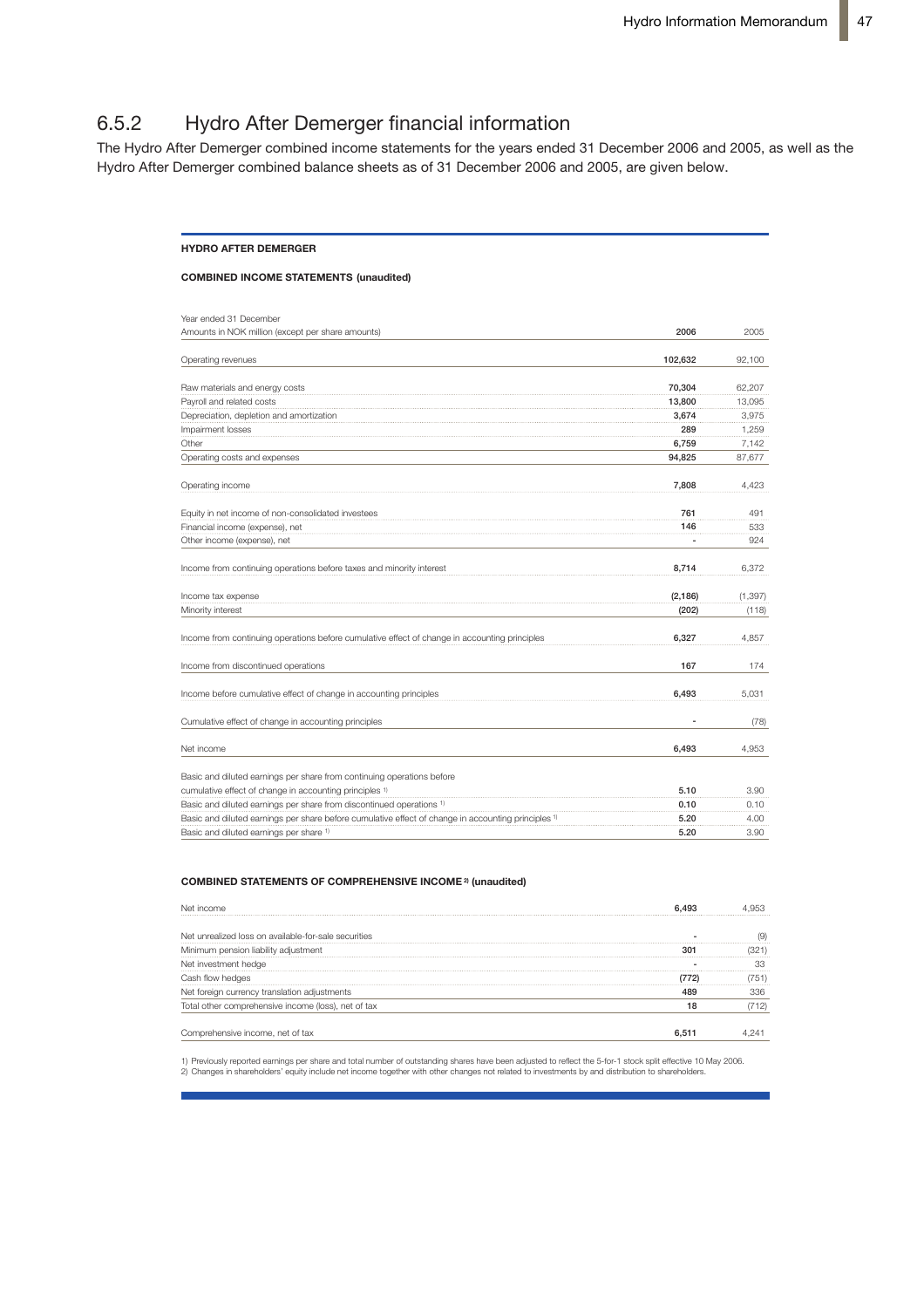#### **HYDRO AFTER DEMERGER**

#### **COMBINED BALANCE SHEETS (unaudited)**

|                                                   |      | 31 December |
|---------------------------------------------------|------|-------------|
| Amounts in NOK million, except outstanding shares | 2006 | 2005        |
|                                                   |      |             |

#### **ASSETS**

| Cash and cash equivalents                                   | 6.609   | 10.266  |
|-------------------------------------------------------------|---------|---------|
| Short-term investments                                      | 15.020  | 3,859   |
| Accounts receivable, less allowances of NOK 685 and NOK 638 | 14.328  | 12,162  |
| Receivable Hydro Petroleum                                  | 200     | 779     |
| Inventories                                                 | 14,220  | 12,952  |
| Prepaid expenses and other current assets                   | 5,364   | 6,459   |
| Current deferred tax assets                                 | 489     | 452     |
| Current assets held for sale                                | 1,122   |         |
| Total current assets                                        | 57,351  | 46.930  |
| Non-consolidated investees                                  | 8.780   | 8.601   |
| Property, plant and equipment, less accumulated             |         |         |
| depreciation, depletion, amortization and impairment losses | 31,158  | 34,623  |
| Intangible assets                                           | 1.589   | 2.064   |
| Prepaid pension, investments and other non-current assets   | 6.354   | 8.633   |
| Deferred tax assets                                         | 211     | 575     |
| Non-current assets held for sale                            | 2,569   |         |
| Total non-current assets                                    | 50.661  | 54.496  |
| Total assets                                                | 108,012 | 101.426 |

#### **LIABILITIES AND SHAREHOLDERS' EQUITY**

| Bank loans and other interest-bearing short-term debt        | 2.084   | 2,672   |
|--------------------------------------------------------------|---------|---------|
| Current portion of long-term debt                            | 424     | 190     |
| Current liabilities Hydro Petroleum                          | 19,227  | 20,293  |
| Other current liabilities                                    | 20.477  | 17,418  |
| Current deferred tax liabilities                             | 792     | 884     |
| Current liabilities in disposal group                        | 738     |         |
| Total current liabilities                                    | 43.742  | 41.457  |
| Long-term debt                                               | 367     | 722     |
| Accrued pension liabilities                                  | 8.895   | 7.666   |
| Other long-term liabilities                                  | 3.759   | 3,771   |
| Deferred tax liabilities                                     | 1,080   | 3,100   |
| Long-term liability in disposal group                        | 273     |         |
| Total long-term liabilities                                  | 14.374  | 15,259  |
| Minority shareholders' interest in consolidated subsidiaries | 707     | 981     |
| Other shareholders' equity                                   | 54.232  | 45,429  |
| Accumulated other comprehensive income (loss)                | (5,043) | (1,700) |
| Shareholders' equity                                         | 49.190  | 43.729  |
| Total liabilities and shareholders' equity                   | 108,012 | 101,426 |
| Total number of outstanding shares, millions 1)              | 1.226   | 1.250   |
| Nominal value per share 1)                                   | 3.66    | 3.66    |

1) Previously reported nominal value per share and total number of outstanding shares have been adjusted to reflect the 5-for-1 stock split effective 10 May 2006.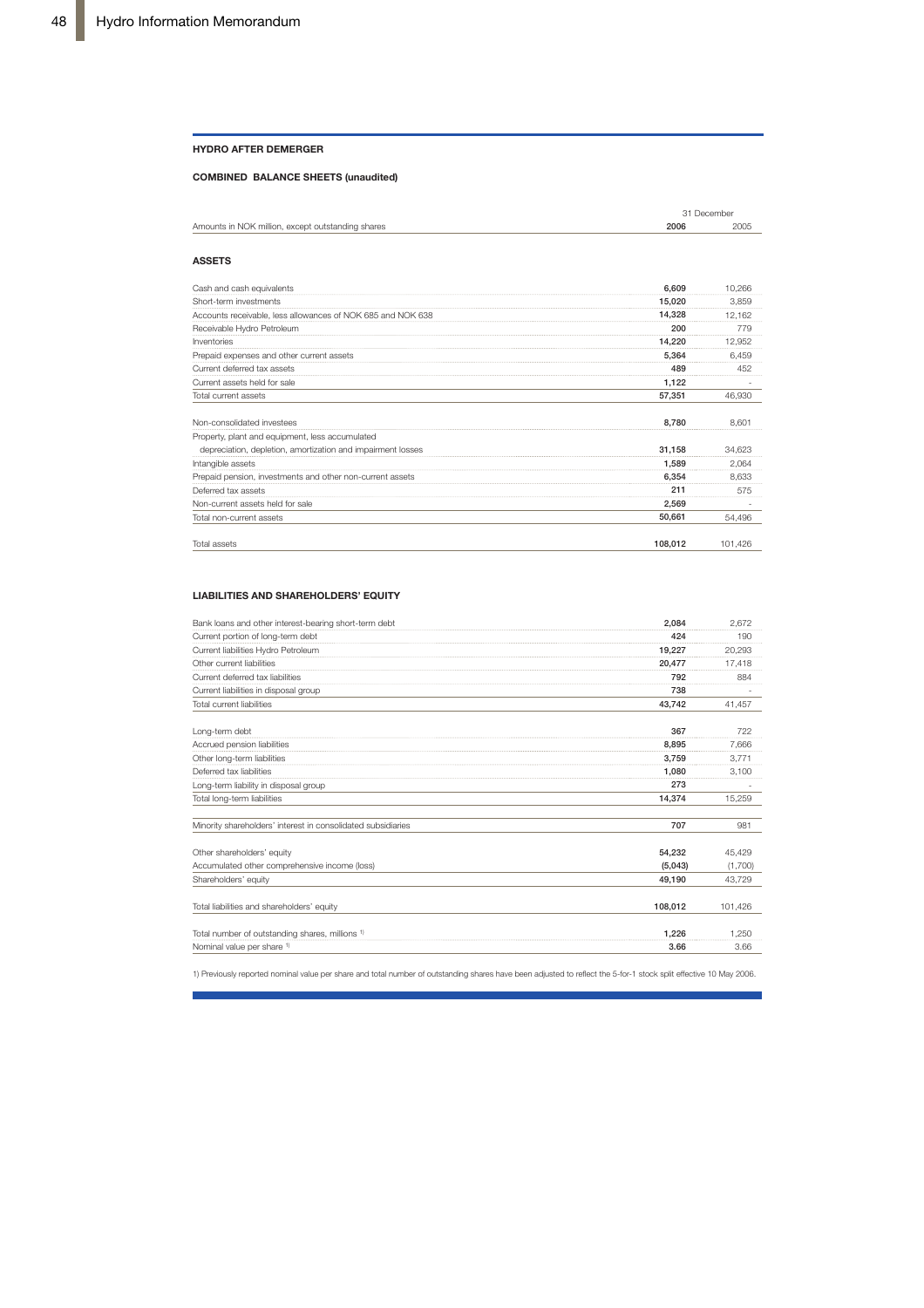## 6.5.3 Independent accountants' report for Hydro After Demerger

To the Shareholders of Norsk Hydro ASA

We have examined the combined balance sheets of Hydro After Demerger as of 31 December 2006 and 2005, and the related combined statements of income and combined statements of comprehensive income for the years then ended. This financial information has been prepared for the purpose of showing the financial effect on Norsk Hydro ASA and subsidiaries after the demerger of its petroleum activities which are to be merged with Statoil ASA. The historical consolidated financial statements of Norsk Hydro ASA and subsidiaries prepared in accordance with accounting principles generally accepted in the United States of America ("US GAAP") were audited by us (on which we have issued our report dated 12 March 2007 and 7 March 2006, respectively). We have examined the allocation adjustments made to the historical US GAAP consolidated financial information of Norsk Hydro ASA and subsidiaries reflecting the demerger of Norsk Hydro ASA's petroleum activities in accordance with the Merger Plan between Norsk Hydro ASA and Statoil ASA. The allocation adjustments are based upon management's assumptions described in "Hydro After Demerger basis for presentation" in section 6.5.1 in the Information Memorandum. Management is responsible for such assumptions and allocation adjustments reflected in the financial information for Hydro After Demerger. Management is also responsible for the Hydro After Demerger financial information. Our responsibility is to express an opinion on the allocation adjustments to the historical US GAAP consolidated financial information based on our examination.

We conducted our examination in accordance with International Standard on Assurance Engagements 3000 and accordingly, included such procedures as we considered necessary in the circumstances. We believe that our examination provides a reasonable basis for our opinion.

In our opinion, management's assumptions provide a reasonable basis for presenting the significant effects directly attributable to the above-mentioned proposed demerger, the related allocation adjustments give appropriate effect to those assumptions, and are properly reflected in the Hydro After Demerger financial information as of 31 December 2006 and 2005 and for the years then ended, as presented in section 6.5.2 of the Information Memorandum.

Oslo, Norway, 20 March 2007 Deloitte AS

/s/ Aase Aa. Lundgaard

State Authorized Public Accountant (Norway)

## 6.5.4 Name and address of Hydro's auditors for the last three years

Deloitte AS Karenslyst allè 20 P.O. Box 347 Skøyen NO-0213 Oslo Norway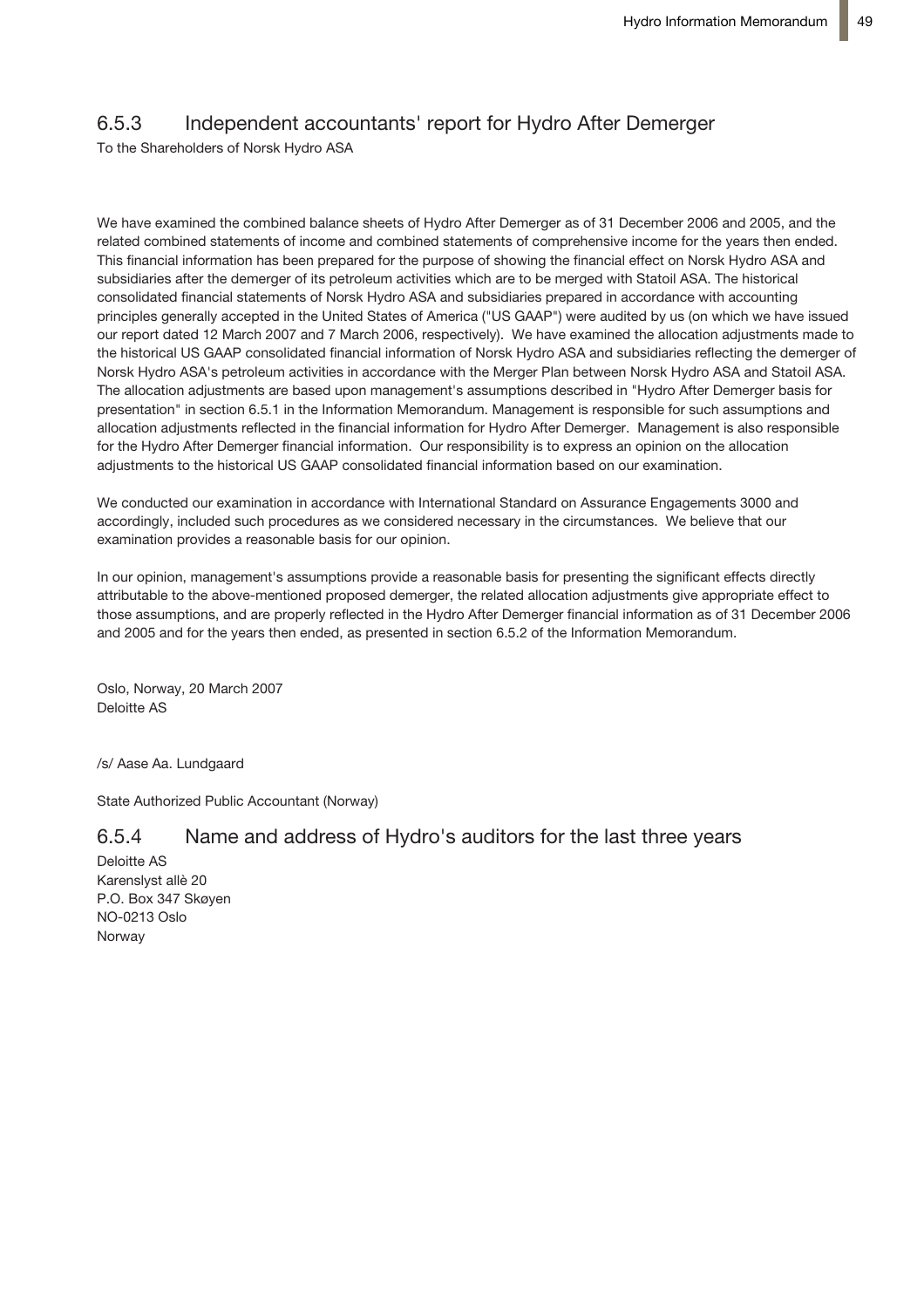## 6.5.5 Other financial information

After the Demerger, management believes that cash from continuing operations, together with liquid holdings and available credit facilities, will be more than sufficient to meet anticipated capital expenditures, operational requirements, dividends and debt repayments in the second half of 2007 and the first half of 2008.

Presentation of the condensed income statements for the years ended 31 December 2006 and 2005 and the condensed balance sheets as of 31 December 2006 and 2005 for Hydro Consolidated, Hydro Petroleum Demerger Carve-out Combined and Hydro After Demerger Combined is made for information purposes only. The following financial information gives the Hydro financial information split between Hydro Petroleum and Hydro After Demerger, in accordance with the demerger carve-out principles as described in Hydro After Demerger basis for presentation.

#### **CONDENSED STATEMENTS OF INCOME (unaudited)**

Year ended 31.12.2006

|                                                    |              |                           | Hydro     |                |
|----------------------------------------------------|--------------|---------------------------|-----------|----------------|
|                                                    |              |                           | Petroleum |                |
|                                                    |              |                           | Demerger  | Hydro          |
|                                                    | Hydro        |                           | Carve-out | After Demerger |
| NOK Million, except per share information          | Consolidated | Adjustments <sup>1)</sup> | Combined  | Combined       |
| Operating revenues                                 | 196,234      | 1.536                     | 95.138    | 102,632        |
| Depreciation, depletion and amortization           | 22,164       |                           | 18,202    | 3,963          |
| Other operating costs                              | 121,837      | 1,536                     | 32,519    | 90,862         |
| Operating income                                   | 52,224       | ۰                         | 44,417    | 7,808          |
| Equity in net income of non-consolidated investees | 962          |                           | 201       | 761            |
| Interest income and expense, net                   | 1.785        |                           | 1.639     | 146            |
| Other income (loss), net                           | 53           |                           | 53        |                |
| Income before tax and minority interest            | 55,024       |                           | 46,310    | 8,714          |
| Income tax expense                                 | (37, 598)    |                           | (35, 412) | (2, 186)       |
| Minority interest                                  | (202)        |                           |           | (202)          |
| Income from continuing operations                  | 17,224       |                           | 10.898    | 6,327          |
| Income from discontinued operations                | 167          |                           |           | 167            |
| Net income                                         | 17,391       |                           | 10,898    | 6,493          |
| Earnings per share from continuing operations      | 13.90        |                           | 8.90      | 5.10           |
| Earnings per share                                 | 14.00        |                           | 8.90      | 5.20           |
| Average number of outstanding shares, million      | 1.241        |                           | 1.241     | 1.241          |

1) Adjustments constitutes operating revenues from sales from Hydro Petroleum to Hydro After Demerger and from Hydro After Demerger to Hydro Petroleum during the year.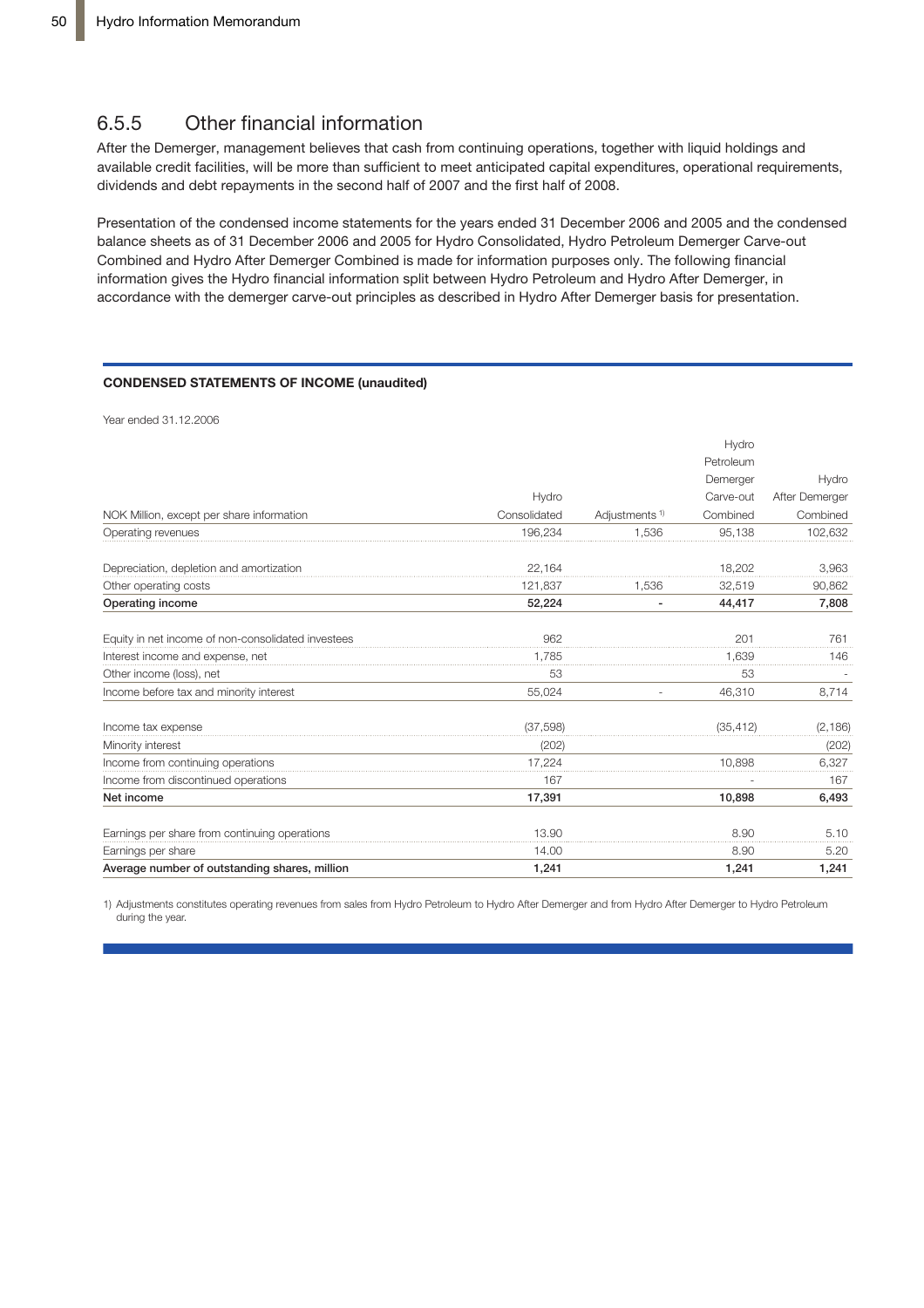#### **CONDENSED BALANCE SHEETS (unaudited)**

|                                                              |              |                           | Hydro        |                |
|--------------------------------------------------------------|--------------|---------------------------|--------------|----------------|
|                                                              |              |                           | Petroleum    |                |
|                                                              |              |                           | Demerger     | Hydro          |
|                                                              | Hydro        |                           | Carve-out    | After Demerger |
| NOK Million, except per share information                    | Consolidated | Adjustments <sup>1)</sup> | Combined     | Combined       |
| Assets                                                       |              |                           |              |                |
| Cash and cash equivalents                                    | 6,760        |                           | 152          | 6.609          |
| Short-term investments                                       | 15,020       |                           | $\mathbf{1}$ | 15,020         |
| Receivables                                                  | 42,732       |                           | 22,551       | 20,181         |
| Receivable Hydro Petroleum / Hydro After Demerger            |              | 19,372                    | 19,172       | 200            |
| Inventories                                                  | 16,497       |                           | 2,277        | 14,220         |
| Current assets held for sale                                 | 1,122        |                           |              | 1,122          |
| Total current assets                                         | 82,131       | 19,372                    | 44,153       | 57,351         |
| Property, plant and equipment, less accumulated              |              |                           |              |                |
| depreciation, depletion and amortization                     | 124,976      |                           | 93,818       | 31,158         |
| Other non-current assets                                     | 24,317       | 990                       | 8,372        | 16,934         |
| Non-current assets held for sale                             | 2,569        |                           |              | 2,569          |
| Total non-current assets                                     | 151,862      | 990                       | 102,190      | 50,661         |
| <b>Total assets</b>                                          | 233.993      | 20.362                    | 146.343      | 108.012        |
| Liabilities and shareholders' equity                         |              |                           |              |                |
| Bank loans and other interest bearing short-term debt        | 3,213        |                           | 1.129        | 2.084          |
| Current portion of long-term debt                            | 441          |                           | 17           | 424            |
| Payable Hydro Petroleum / Hydro After Demerger               |              | 19,372                    | 145          | 19,227         |
| Other current liabilities                                    | 56,684       |                           | 35,414       | 21,269         |
| Current liabilities in disposal groups                       | 738          |                           |              | 738            |
| <b>Total current liabilities</b>                             | 61,076       | 19,372                    | 36,705       | 43,742         |
| Long-term debt                                               | 19,619       |                           | 19,252       | 367            |
| Other long-term liabilities                                  | 28,517       | 875                       | 16,738       | 12,654         |
| Deferred tax liabilities                                     | 27,307       | 114                       | 26,340       | 1,080          |
| Long-term liabilities in disposal groups                     | 273          |                           |              | 273            |
| Total long-term liabilities                                  | 75,716       | 989                       | 62,330       | 14,374         |
| Minority shareholders' interest in consolidated subsidiaries | 707          |                           |              | 707            |
| Shareholders' equity                                         | 96,496       |                           | 47,306       | 49,190         |
| Total liabilities and shareholders' equity                   | 233,993      | 20,361                    | 146,343      | 108,012        |
| Total number of outstanding shares, millions <sup>2)</sup>   | 1,226        |                           | 1,226        | 1,226          |
| Nominal value per share <sup>2)</sup>                        | 3.66         |                           | 3.66         | 3.66           |
|                                                              |              |                           |              |                |

1) Adjustments constitutes receivables and payables between Hydro Petroleum and Hydro After Demerger. The main element is the agreed demerger receivable of NOK 18,196 million.

2) Previously reported nominal value per share and total number of shares have been adjusted to reflect the 5-for-1 stock split effective 10 May 2006.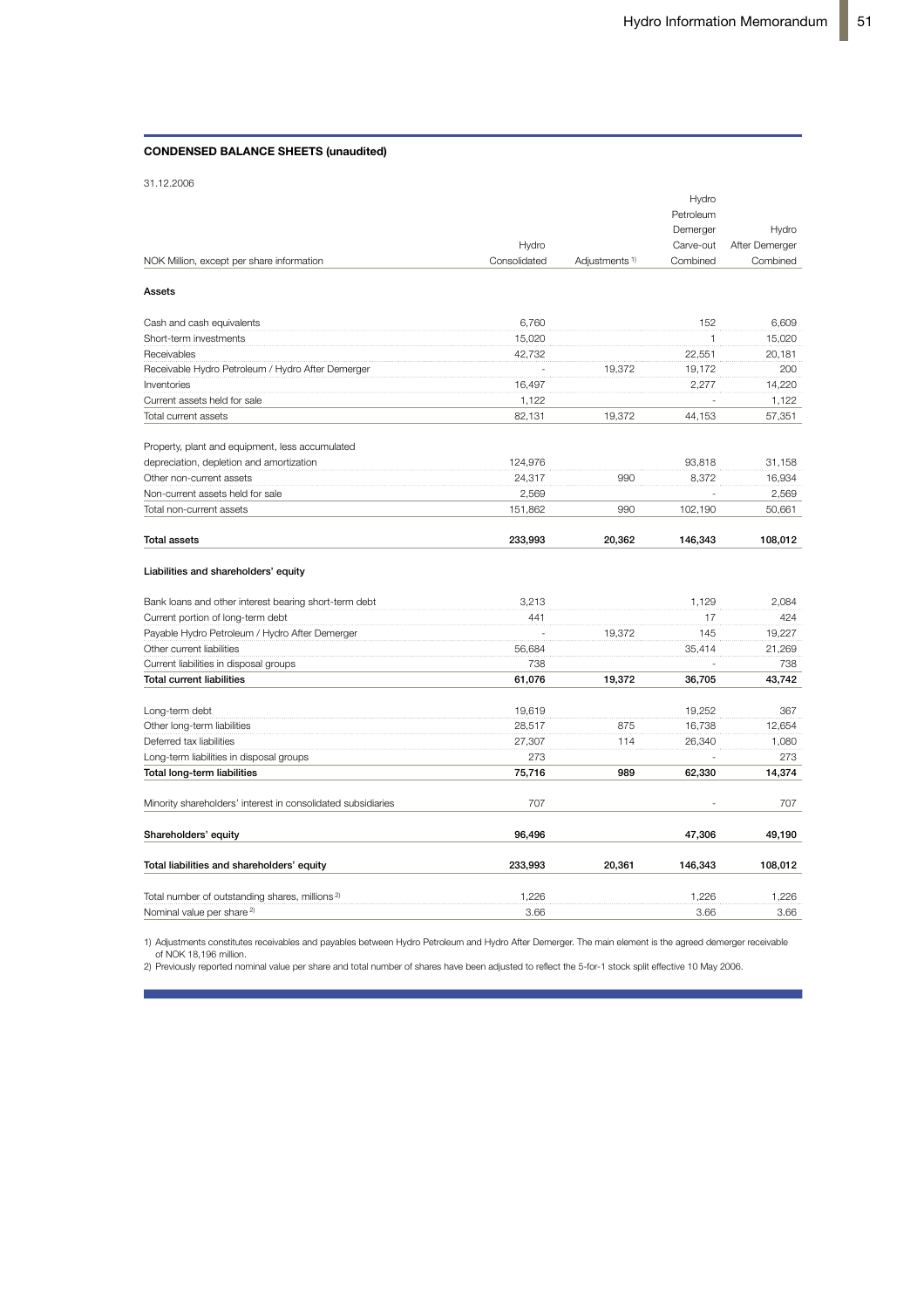#### **CONDENSED STATEMENTS OF INCOME (unaudited)**

Year ended 31.12.2005

|                                                                    |              |                              | Hydro     |                |
|--------------------------------------------------------------------|--------------|------------------------------|-----------|----------------|
|                                                                    |              |                              | Petroleum |                |
|                                                                    |              |                              | Demerger  | Hydro          |
|                                                                    | Hydro        |                              | Carve-out | After Demerger |
| NOK Million, except per share information                          | Consolidated | Adjustments <sup>1)</sup>    | Combined  | Combined       |
| Operating revenues                                                 | 171,231      | 1,675                        | 80,806    | 92,100         |
| Depreciation, depletion and amortization                           | 15,752       |                              | 10.518    | 5,234          |
| Other operating costs                                              | 109,242      | 1,675                        | 28,474    | 82,443         |
| Operating income                                                   | 46,237       | $\qquad \qquad \blacksquare$ | 41,814    | 4,423          |
| Equity in net income of non-consolidated investees                 | 593          |                              | 102       | 491            |
| Interest income and expense, net                                   | (1,889)      |                              | (2, 422)  | 533            |
| Other income (loss), net                                           | 990          |                              | 66        | 924            |
| Income before tax and minority interest                            | 45,932       |                              | 39,560    | 6,372          |
| Income tax expense                                                 | (30, 271)    |                              | (28, 874) | (1, 397)       |
| Minority interest                                                  | (118)        |                              |           | (118)          |
| Income from continuing operations                                  | 15,542       |                              | 10.686    | 4,857          |
| Income from discontinued operations                                | 174          |                              |           | 174            |
| Income before cumulative effect of change in accounting principles | 15,716       |                              | 10,686    | 5,031          |
| Cumulative effect of change in accounting principles               | (78)         |                              |           | (78)           |
| Net income                                                         | 15,638       |                              | 10,686    | 4,953          |
| Earnings per share from continuing operations                      | 12.50        |                              | 8.50      | 3.90           |
| Earnings per share                                                 | 12.50        |                              | 8.50      | 4.00           |
| Average number of outstanding shares, million                      | 1.254        |                              | 1.254     | 1,254          |

1) Adjustments constitutes operating revenues from sales from Hydro Petroleum to Hydro After Demerger and from Hydro After Demerger to Hydro Petroleum during the year.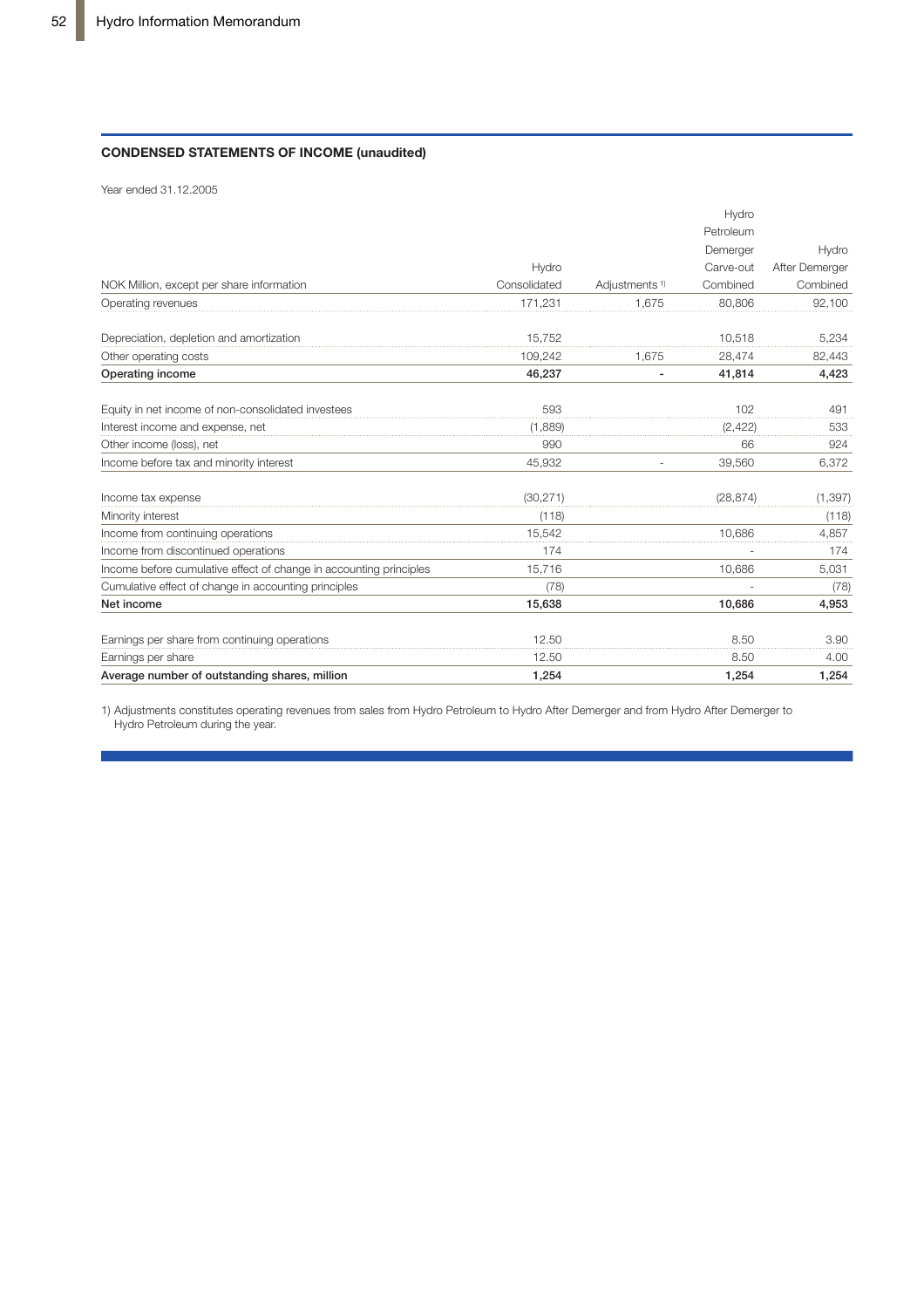#### **CONDENSED BALANCE SHEETS (unaudited)**

|  | 31.12.2005 |  |
|--|------------|--|

|                                                              |              |                           | Hydro     |                |
|--------------------------------------------------------------|--------------|---------------------------|-----------|----------------|
|                                                              |              |                           | Petroleum |                |
|                                                              |              |                           | Demerger  | Hydro          |
|                                                              | Hydro        |                           | Carve-out | After Demerger |
| NOK Million, except per share information                    | Consolidated | Adjustments <sup>1)</sup> | Combined  | Combined       |
| Assets                                                       |              |                           |           |                |
| Cash and cash equivalents                                    | 10,463       |                           | 197       | 10.266         |
| Short-term investments                                       | 3,865        |                           | 6         | 3,859          |
| Receivables                                                  | 41,411       |                           | 22,338    | 19,073         |
| Receivable Hydro Petroleum / Hydro After Demerger            |              | 21,069                    | 20,290    | 779            |
| Inventories                                                  | 14,553       |                           | 1,601     | 12,952         |
| Current assets held for sale                                 |              |                           |           |                |
| <b>Total current assets</b>                                  | 70,293       | 21,069                    | 44,431    | 46,930         |
| Property, plant and equipment, less accumulated              |              |                           |           |                |
| depreciation, depletion and amortization                     | 128,191      |                           | 93,568    | 34,623         |
| Other non-current assets                                     | 28,711       | 468                       | 9,307     | 19,873         |
| Non-current assets held for sale                             |              |                           |           |                |
| Total non-current assets                                     | 156,902      | 468                       | 102,874   | 54,496         |
| <b>Total assets</b>                                          | 227,194      | 21,537                    | 147,306   | 101,426        |
| Liabilities and shareholders' equity                         |              |                           |           |                |
| Bank loans and other interest bearing short-term debt        | 4,658        |                           | 1,986     | 2.672          |
| Current portion of long-term debt                            | 379          |                           | 189       | 190            |
| Payable Hydro Petroleum / Hydro After Demerger               |              | 21,069                    | 776       | 20,293         |
| Other current liabilities                                    | 48,219       |                           | 29,918    | 18,302         |
| Current liabilities in disposal groups                       |              |                           |           |                |
| <b>Total current liabilities</b>                             | 53,256       | 21,069                    | 32,868    | 41,457         |
| Long-term debt                                               | 21,387       |                           | 20,665    | 722            |
| Other long-term liabilities                                  | 22,363       | 468                       | 11,394    | 11,437         |
| Deferred tax liabilities                                     | 33,713       |                           | 30,613    | 3,100          |
| Long-term liabilities in diposal groups                      |              |                           |           |                |
| Total long-term liabilities                                  | 77,462       | 468                       | 62,672    | 15,259         |
| Minority shareholders' interest in consolidated subsidiaries | 981          |                           |           | 981            |
| Shareholders' equity                                         | 95,495       |                           | 51,765    | 43,729         |
| Total liabilities and shareholders' equity                   | 227,195      | 21,537                    | 147,306   | 101,426        |
| Total number of outstanding shares, millions <sup>2)</sup>   | 1,250        |                           | 1,250     | 1,250          |
| Nominal value per share <sup>2)</sup>                        | 3.66         |                           | 3.66      | 3.66           |
|                                                              |              |                           |           |                |

1) Adjustments constitutes receivables and payables between Hydro Petroleum and Hydro After Demerger. The main element is the agreed demerger receivable

of NOK 18,196 million. 2) Previously reported nominal value per share and total number of shares have been adjusted to reflect the 5-for-1 stock split effective 10 May 2006.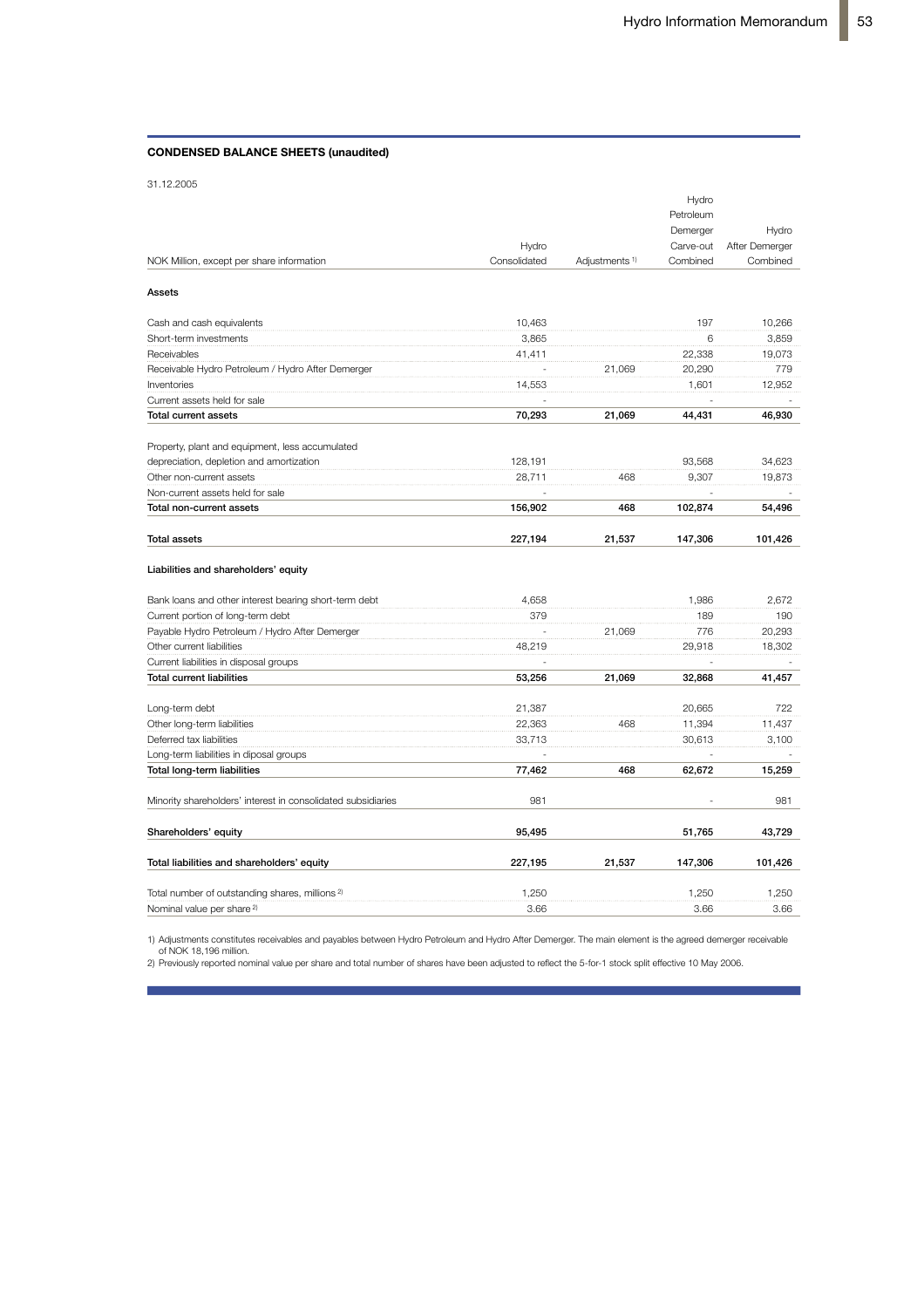# 6.6 Organization, Board of Directors and management

## 6.6.1 Legal form, address and business register number

Norsk Hydro ASA is a public limited company organized under Norwegian law. Our business register number is NO. 914 778 271. Hydro is subject to the provisions of the Norwegian act relating to public limited liability companies (i.e., the Norwegian Public Limited Companies Act). Our principal executive offices are located at Drammensveien 264, Vækerø, N-0240 Oslo, Norway; telephone number: 47-22-53-81-00. Hydro's internet site is www.hydro.com.

## 6.6.2 Legal structure

Norsk Hydro ASA will continue to be the ultimate parent company of the Hydro group after the Demerger. Hydro has three significant subsidiaries, all of which are wholly owned. They are Norsk Hydro Produksjon AS and Hydro Aluminium AS, both incorporated in Norway, and Hydro Aluminium Deutschland GmbH, which is incorporated in Germany.

Following the Demerger, Norsk Hydro Produksjon AS will primarily be comprised of the hydroelectric power plants, located in Telemark and Røldal/Suldal, and associated trading activities.

### 6.6.3 Management

As of 31 December 2006, the Hydro Corporate Management Board (CMB) consisted of seven individuals. In the period 1 January 2007 through the date of this document, press releases have been issued containing information related to a resignation from or appointments to the CMB.

Hilde Aasheim stepped down from the CMB on 16 January 2007 to concentrate on leading the planning of the integration of Hydro Petroleum's activities with Statoil. Effective from the completion of the Merger, Tore Torvund will step down from the Hydro Corporate Management Board, leaving Hydro to join the Merged Company as a member of corporate management.

On 8 February 2007 it was announced that Tom Røtjer and Jørgen C. Arentz Rostrup will be appointed as members of Hydro's Corporate Management Board, with responsibilities for Projects and Power, respectively. Their appointments will take effect following completion of the Merger of Hydro Petroleum with Statoil.

On 29 March 2007 it was announced that Odd Ivar Biller, general counsel of Hydro, has been appointed executive vice president in charge of legal affairs with responsibility for legal affairs and corporate social responsibility. He joined Hydro's Corporate Management Board effective 1 April 2007.

On 13 April 2007 it was announced that Anne Harris was appointed executive vice president of Human Resources and Organizational Development. She will join Hydro's Corporate Management Board effective 1 June.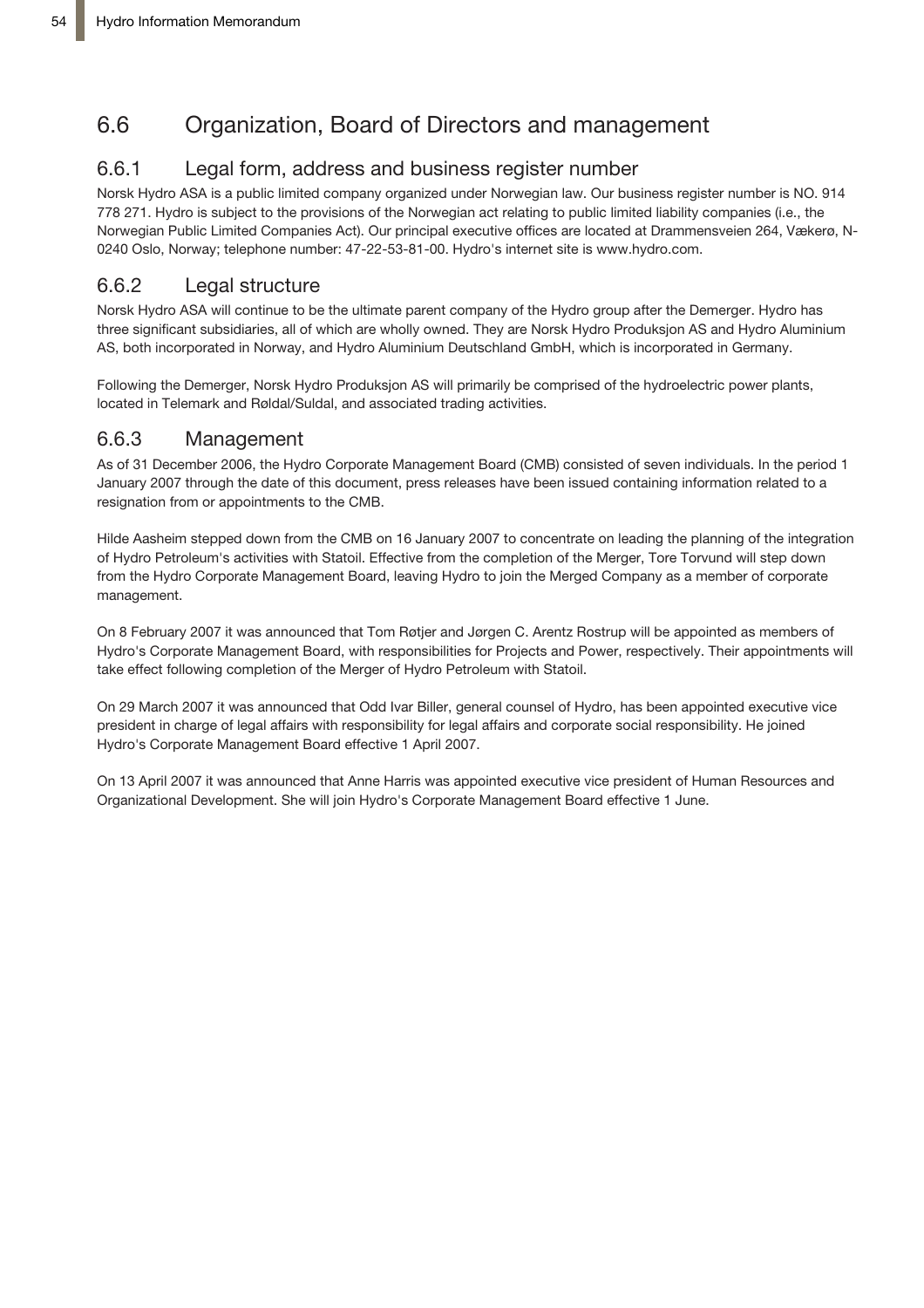The following table lists the members of the Hydro After Demerger Corporate Management Board, their place of residence and position, to the extent of the information known as of the date of this document.

| Corporate Mangement Board Place of Residence |                  | Position                                                                   |
|----------------------------------------------|------------------|----------------------------------------------------------------------------|
| <b>Eivind Reiten</b>                         | Oslo, Norway     | President and Chief Executive Officer                                      |
| John Ove Ottestad                            | Lier, Norway     | Executive Vice President and Chief Financial Officer                       |
| Svein Richard Brandtzæg <sup>1)</sup>        | Karmsund, Norway | Executive Vice President Aluminium Products                                |
| Torstein Dale Sjøtveit <sup>2)</sup>         | Bærum, Norway    | Executive Vice President Aluminium Metal                                   |
| Cecilie Ditley-Simonsen 3)                   | Oslo, Norway     | Executive Vice President Communication<br>and Reputation Management        |
| Tom Røtjer <sup>4)</sup>                     | Oslo, Norway     | <b>Executive Vice President Projects</b>                                   |
| Jørgen C. Arentz Rostrup <sup>5)</sup>       | Oslo, Norway     | <b>Executive Vice President Power</b>                                      |
| Odd Ivar Biller <sup>6)</sup>                | Oslo. Norway     | <b>Executive Vice President Legal Affairs</b>                              |
| Anne Harris (                                | Drammen. Norway  | Executive Vice President Human Resources<br>and Organizational Development |

1) Svein Richard Brandtzæg joined the Corporate Managment Board 1 February 2006.

2) Torstein Dale Sjøtveit joined the Corporate Managment Board 1 April 2006.

3) Cecilie Ditlev-Simonsen joined the Corporate Managment Board 5 December 2006.

4) Tom Røtjer was appointed to the Corporate Managment Board on 8 February 2007, with the appointment to take effect upon completion of the Demerger. 5) Jørgen C. Arentz Rostrup was appointed to the Corporate Managment Board on 8 February 2007, with the appointment to take effect upon completion of the Demerger.

6) Odd Ivar Biller was appointed to the Corporate Management Board 29 March 2007, with the appointment to take effect 1 April 2007.

7) Anne Harris was appointed to the Corporate Management Board 13 April 2007. The appointment will be effective 1 June 2007.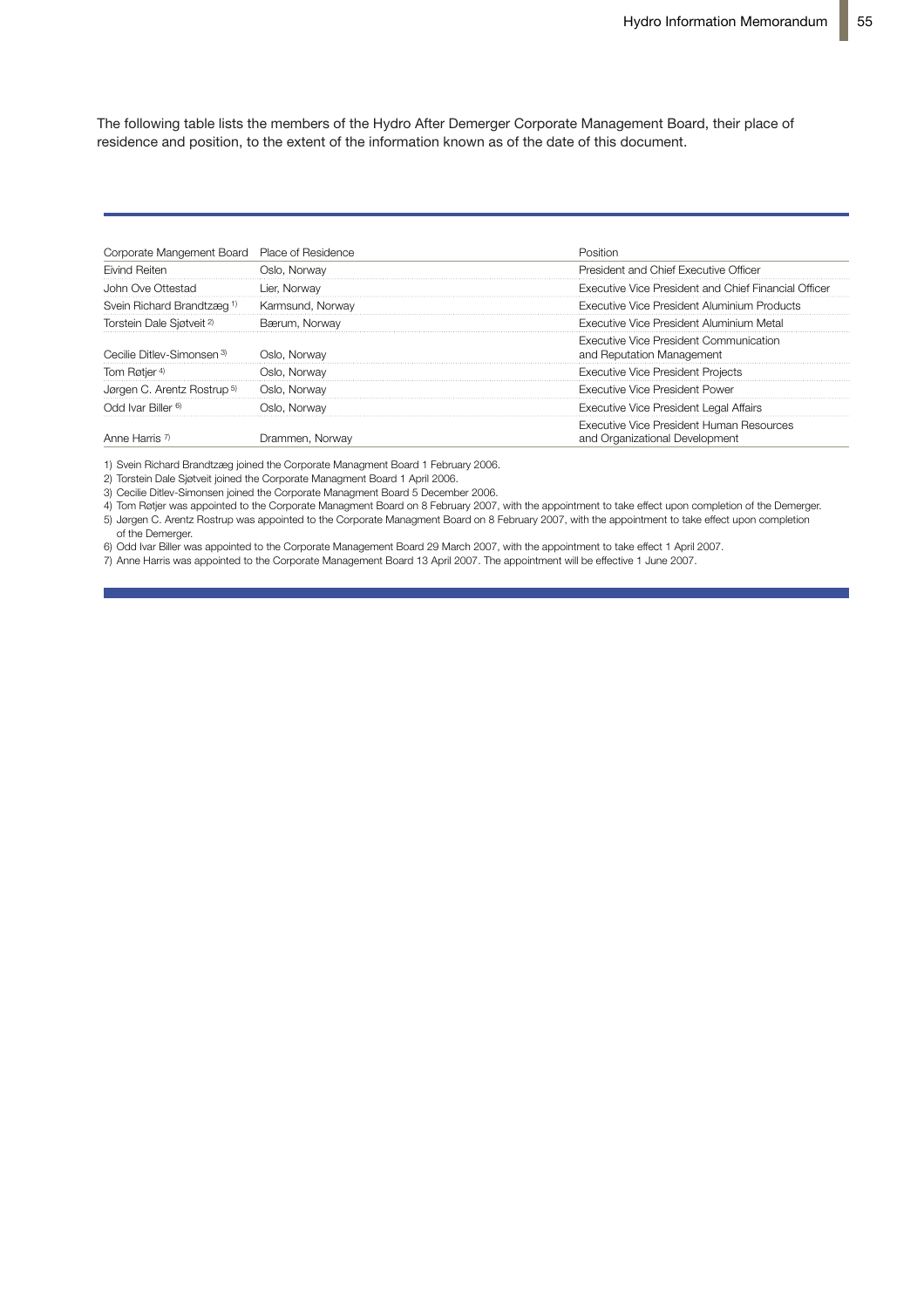Members of the Corporate Management Board have been granted share appreciation rights (SARs) during the period 2002-2006. SAR activity during 2006, as well as the number and intrinsic value of SARs outstanding as of year-end 2006 and share ownership as of 31 December 2006 for the members of the Hydro After Demerger Corporate Management Board are given in the table below.

| Corporate Mangement Board             | 31.12.2005 | SARs SARs Granted<br>01.07.2006 | <b>SARs</b><br>Vested in<br>2006 | <b>SARs</b><br>2006 | <b>SARs</b><br>Exercised in Outstanding<br>31.12.2006 | Weighted<br>Average Exercise<br>outstanding as of outstanding<br>of 31.12.2006 | Price of SARs Intrinsic Value | Number of<br>shares held<br>options 1) 31.12.2006 2) |
|---------------------------------------|------------|---------------------------------|----------------------------------|---------------------|-------------------------------------------------------|--------------------------------------------------------------------------------|-------------------------------|------------------------------------------------------|
| Eivind Reiten                         | 200,000    | 75.000                          | 50,000                           | 40,000              | 235,000                                               | 128.67                                                                         | 15.234.300                    | 68.395                                               |
| John Ove Ottestad                     | 167.620    | 50,000                          | 35,000                           | 32.620              | 185,000                                               | 118.82                                                                         | 13.816.300                    | 41.380                                               |
| Svein Richard Brandtzæg <sup>3)</sup> | 52.500     | 50,000                          | 17.500                           | 17.500              | 85,000                                                | 148.15                                                                         | 3.854.500                     | 8.790                                                |
| Torstein Dale Sjøtveit <sup>4)</sup>  | 52.500     | 50.000                          | 17.500                           | 17.500              | 85,000                                                | 148.15                                                                         | 3.854.500                     | 6.990                                                |
| Cecilie Ditlev-Simonsen <sup>5)</sup> | 35,000     | 12.500                          | 10.000                           | 10.000              | 37,500                                                | 131.53                                                                         | 2.323.750                     | 4.085                                                |
| Tom Røtjer <sup>6)</sup>              | 45.000     | 17.500                          | 10.000                           | 10.000              | 52,500                                                | 131.53                                                                         | 3.253.250                     | 3.705                                                |
| Jørgen C. Arentz Rostrup 7)           |            | 17.500                          |                                  |                     | 17.500                                                | 175.00                                                                         | 323.750                       | 1.335                                                |
| Odd Ivar Biller <sup>8)</sup>         | 40.000     | 15.000                          | 10.000                           | 10.000              | 45.000                                                | 131.53                                                                         | 2.790.000                     | 9.545                                                |
| Anne Harris <sup>9)</sup>             | 25,000     | 12.500                          |                                  | $\qquad \qquad -$   | 37,500                                                | 131.53                                                                         | 2.325.000                     | 75                                                   |

1) Share price 31 December 2006 less exercise price multiplied by the number of SARs outstanding as of year-end.

2) Number of shares held includes related party share holdings as of 31 December 2006, in addition to the shares held directly by the corporate

management board member.

3) Svein Richard Brandtzæg joined the Corporate Managment Board 1 February 2006.

4) Torstein Dale Sjøtveit joined the Corporate Management Board 1 April 2006.

5) Cecilie Ditlev-Simonsen joined the Corporate Management Board 5 December 2006.

6) Tom Røtjer was appointed to the Corporate Managment Board 8 February 2007, with the appointment to take effect upon completion of the Demerger. 7) Jørgen C. Arentz Rostrup was appointed to the Corporate Managment Board 8 February 2007, with the appointment to take effect upon

completion of the Demerger. 8) Odd Ivar Biller was appointed to the Corporate Management Board 29 March 2007, with the appointment to take effect 1 April 2007.

9) Anne Harris was appointed to the Corporate Management Board 13 April 2007. The appointment will be effective 1 June 2007.

### Presentation of the Corporate Management Board

**Eivind Reiten** succeeded Egil Myklebust as President and Chief Executive Officer of Hydro, effective from 2 May 2001. From 1999 to the date of his appointment as President and CEO, Reiten served as Executive Vice President for Hydro's Light Metals business area. From 1996 to 1998, he served as President of Hydro Aluminium Metal Products. From 1992 to 1996, he served as President of Hydro's Refining and Marketing Division. From 1991 to 1992, he served as Senior Vice President, Special Projects. From 1988 to 1990, he served as President of the Energy Division, following a two-year period as manager, and later Vice President for Hydro Agri. From 1990 to 1991, he had the position of Minister of Petroleum and Energy in the Norwegian government. During the seven-year period from 1979 to 1986, Reiten held several governmental posts including Junior Executive Officer in the Ministry of Fisheries and Secretary to the Center Party's Parliamentary Group and State Secretary, Ministry of Finance and Minister of Fisheries. Reiten graduated from the University of Oslo in 1978 with a degree in economics.

**John Ove Ottestad** has served as Executive Vice President and Chief Financial Officer since 1 March 2002. Employed at Hydro since 1975, Ottestad has held numerous positions. Ottestad served as Senior Vice President for Mergers and Acquisitions from 1999 to 2002, as President of Hydro's Refining and Marketing Division from 1996 to 1999, as President of Hydro's Magnesium Division from 1988 to 1996, and as President of Hydro Innovation from 1985 to 1987. Between 1975 and 1985, Ottestad served as Director for Corporate Strategic Planning, as a manager in Corporate Financial Planning and as an engineer in the Oil and Gas Division. Ottestad also served two years as an EDP scientist with the Norwegian Research Foundation, SINTEF. Ottestad graduated from the Norwegian Institute of Technology in 1973 with a masters degree in physics.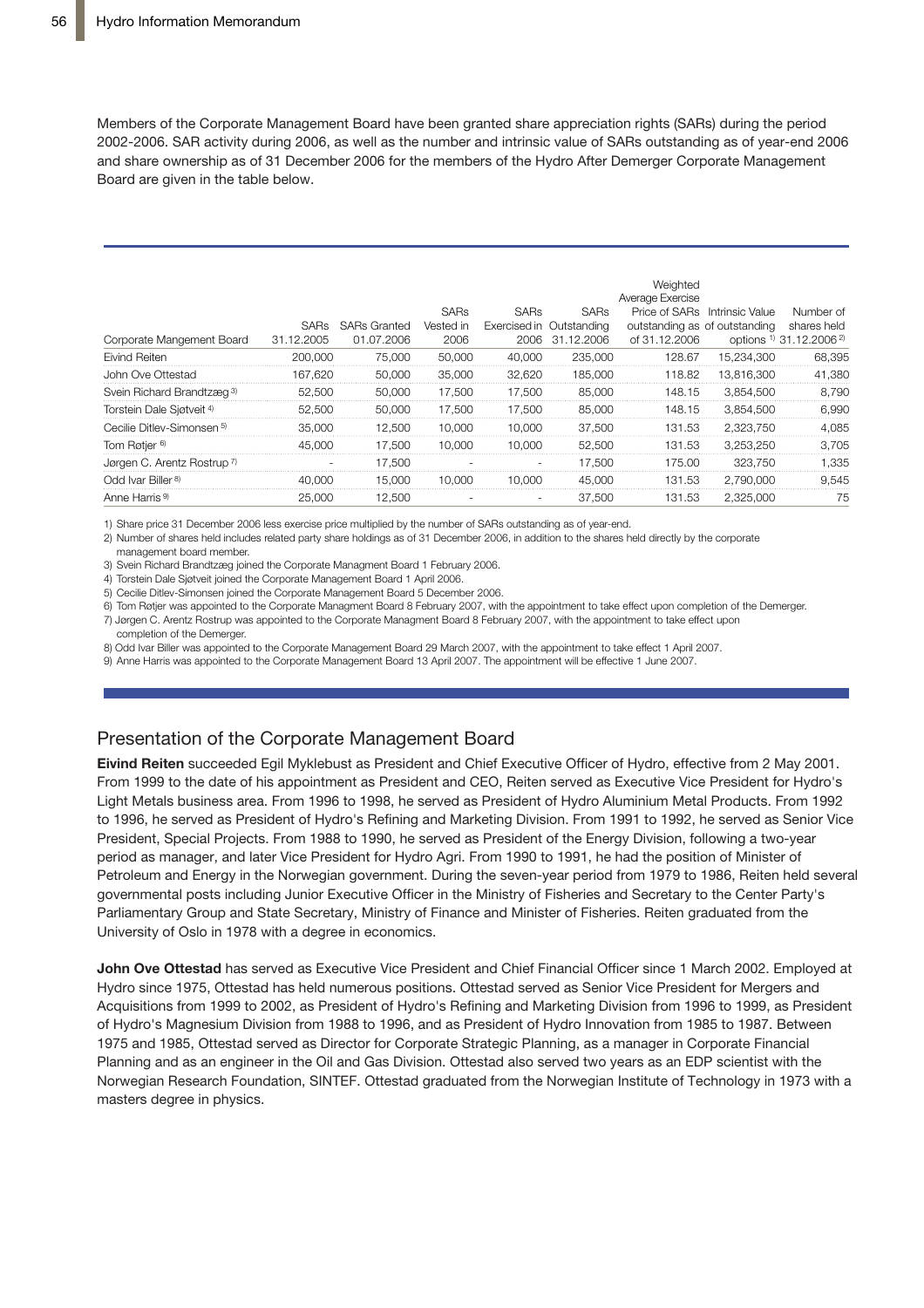**Svein Richard Brandtzæg** was appointed Executive Vice President responsible for Aluminium Products in 2006. Brandtzæg was employed by ÅSV in 1986 when the company was acquired by Hydro and held a number of management positions until becoming head of Hydro's magnesium business in 2000. During the period 2002-2003 he was President of Metal Products. From 2003 onwards he was Sector President for Rolled Products. Brandtzæg was born in 1957 and holds a doctorate from the Norwegian Institute of Technology. He is also a business graduate.

**Torstein Dale Sjøtveit** was appointed Executive Vice President responsible for Aluminium Metal in 2006. He has held a wide range of positions in Hydro since 1981. These include total quality management, planning and finance, project management and international exploration. From 1996 to 2001 he was Head of Hydro's West African Business Unit, based in Angola. Between 2001 and 2003 he was President of Exploration and Development Norway. He became President, Hydro Other Businesses, in 2003. He was appointed Sector President of Primary Metal in 2005. Sjøtveit holds a degree in civil engineering from the Stavanger School of Engineering.

**Cecilie Ditlev-Simonsen** was appointed Executive Vice President responsible for Communication and Reputation Management in 2006. She joined Hydro as Senior Vice President of Corporate Communication in 2002. She has previously worked as Managing Consultant in the executive search firm Futurestep/Korn Ferry International and Executive Vice President for the Norwegian State Railways. Ditlev-Simonsen has also been communication manager for IBM Norway and for IBM Nordic. She has also worked as a consultant with Norwegian communication agencies and as a political adviser to the Executive Board of the City of Oslo. Ditlev-Simonsen was an elected member of the Oslo City Council from 1992-1995. She worked for several US newspapers during and after studying journalism at the Medill School of Journalism at Northwestern University, USA.

**Tom Røtjer** will be appointed Executive Vice President Projects, to take effect upon completion of the Merger. He is currently project director for the Ormen Lange gas field development. As a member of the Corporate Management Board, he will be responsible for Hydro's projects in Norway and abroad, including the planned Qatalum aluminium project in Qatar. Røtjer has been involved in most of Hydro's development projects since he joined the company in 1980 and headed Hydro's technology and project sector for nearly six years. He will continue to head the Ormen Lange project until the field comes onstream, scheduled for October 2007. Røtjer holds an engineering degree from the Norwegian University of Science and Technology (NTNU) in Trondheim.

**Jørgen C. Arentz Rostrup** will be appointed Executive Vice President Power, to take effect upon completion of the Merger. He will manage Hydro's power production facilities, including solar energy activities. His previous position in Hydro was as head of Oil & Energy Markets, in charge of oil, gas and power sales. Since joining Hydro in 1991, he has held a number of management positions in energy, finance and international business development in Norway, the United States and Singapore. Rostrup holds a Master's degree from the Norwegian School of Economics and Business Administration (NHH) in Bergen.

**Odd Ivar Biller** was appointed Executive Vice President in charge of legal affairs with effect from 1 April 2007. He has worked in Norsk Hydro since 1980, the past 15 years as legal director and eight years as head of legal functions in Hydro's oil and gas division. He was earlier Head of Office International Taxation at the Norwegian Finance Ministry's tax law department.

**Anne Harris** has been appointed Executive Vice President of Human Resources and Organizational Development, effective from 1 June 2007. She has held a number of management positions in Hydro since she joined the company in 2001, most recently as senior vice president of Corporate Financial Reporting and Performance. She has previously worked as administration and personnel manager for Total Norge. Harris holds a Bachelor's degree from the Norwegian School of Management (BI).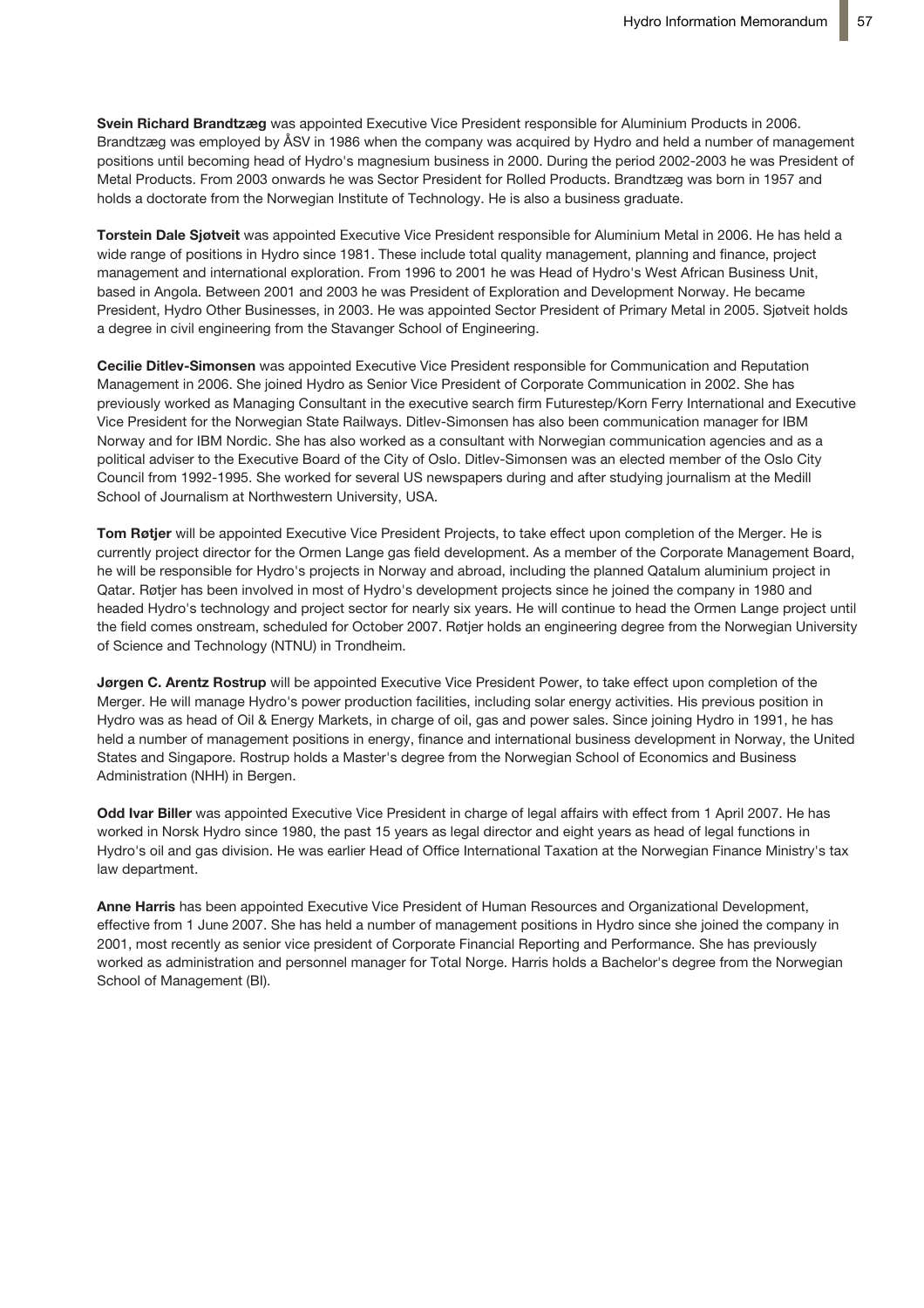## 6.6.4 Board of Directors

Hydro's Board of Directors consists of nine individuals, as indicated in the table below. Board members do not participate in the Hydro share appreciation right grants.

On 2 May 2007 it was announced that Elisabeth Grieg and Kurt Anker Nielsen was proposed as Board members of StatoilHydro ASA. As a consequence they are expected to step down from the Hydro Board of Directors.

On 24 May 2007 is was announced that Ragnar Fritsvold has been elected member of Hydro's Board of Directors. Fritsvold, chief engineer in Hydro, replaces Terje Friestad as one of the Board's three employee representatives.

The following table lists the members of the Board of Directors, their place of residence, position and board committee assignments, if applicable, and share ownership as of 31 December 2006. Share ownership includes shares owned directly and shares owned by related parties.

| <b>Board of Directors</b>         | Place of Residence   | Position                            | Share Ownership |
|-----------------------------------|----------------------|-------------------------------------|-----------------|
| Jan Reinås                        | Oslo, Norway         | Chairperson, Compensation Committee |                 |
| Elisabeth Grieg                   | Oslo, Norway         | Deputy Chairperson, Audit Committee |                 |
| Håkan Mogren                      | Stockholm. Sweden    | Director, Compensation Committee    |                 |
| Kurt Anker Nielsen                | Copenhagen, Denmark  | Director. Audit Committee           |                 |
| Grete Faremo 1)                   | Oslo. Norwav         | Director                            |                 |
| Lena Olving <sup>1)</sup>         | Hio. Sweden          | Director                            |                 |
| Geir Nilsen <sup>2</sup>          | Porsgrunn, Norway    | Director                            |                 |
| Terje Friestad 2) 3)              | Skudeneshavn, Norway | Director, Audit Committee           |                 |
| Sten Roar Martinsen <sup>2)</sup> | Kopervik, Norway     | Director                            |                 |
| Ragnar Fritsvold 2) 4)            | Oslo, Norway         | Director                            |                 |

1) Board member as of 19 May 2006.

2) Employee representative on the board elected by the employees in accordance with the Norwegian Public Limited Companies Act.

3) Stepped down from the Board of Directors on 16 May 2007.

4) Board member as of 16 May 2007. Shareholding is per 24 May 2007.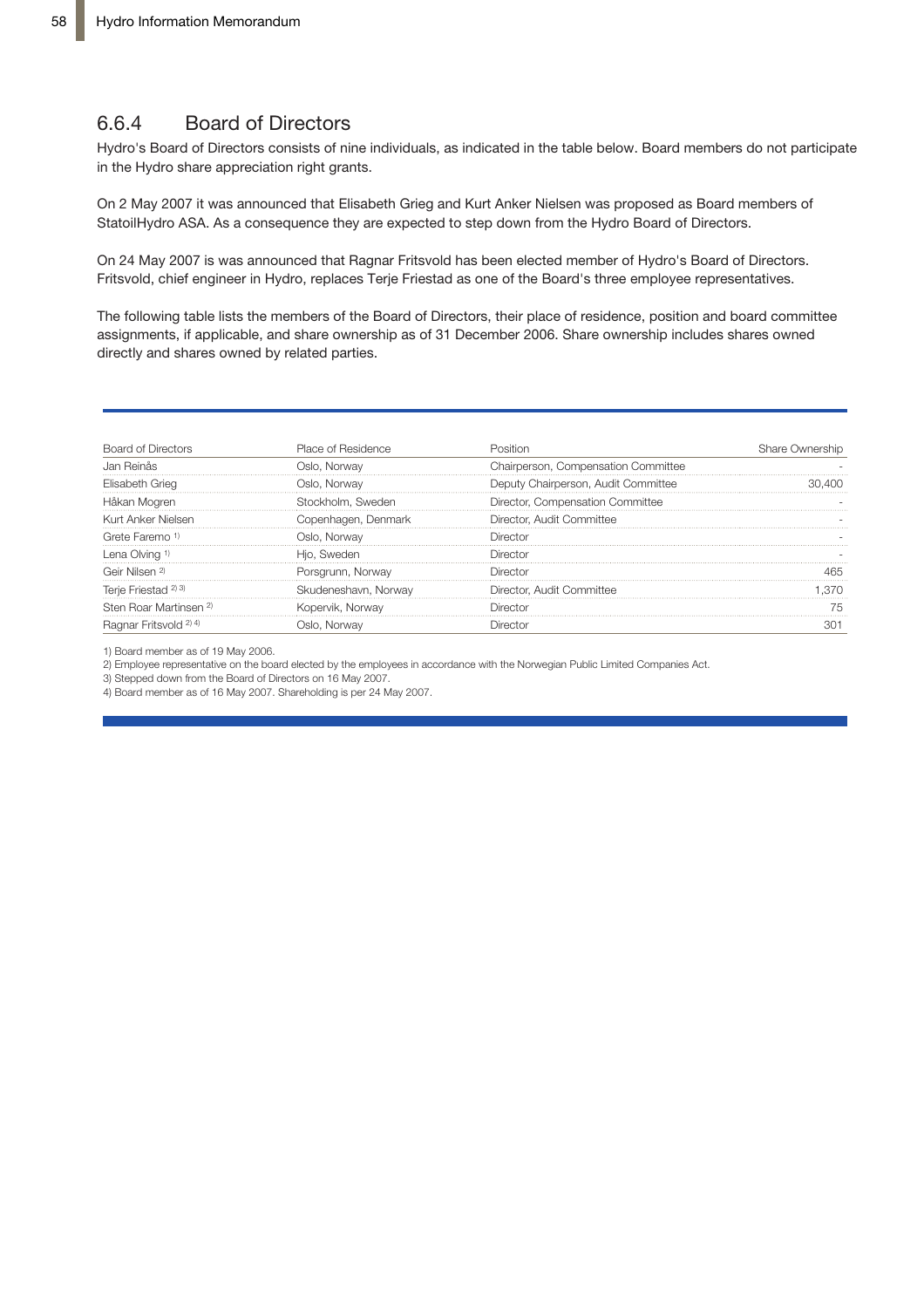## 6.6.5 Corporate Assembly

Members of the Corporate Assembly, their place of residence and share ownership are listed in the table below as if 31 December 2006. The shareholdings for the new members and deputy members are as of 24 May 2007. Total Corporate Assembly shareholdings represent less than 1 percent of the total Hydro shares outstanding as of 31 December 2006. Members of the Corporate Assembly do not have any share appreciation rights or stock options granted by Hydro. On 16 May 2007 it was announced that Roger Oterholt, Rune Strande and Sven Edin would step down from the Corporate **2** Assembly. On the same date Michael Hall and Per Martin Labråthen were elected new members of the Corporate Assembly. Arne Kjølberg, Anne Madsen, Tor Egil Skulstad, Ove Ellefsen, Øystein Bråthen, Merete Jonas, Odd Arne **HYN004913** Fodnes and Bente Østlyngen were elected new deputy members of the Corporate Assembly.

|                                     |                     | Share                   |
|-------------------------------------|---------------------|-------------------------|
| Corporate Assembly                  | Place of Residence  | Ownership <sup>1)</sup> |
|                                     |                     |                         |
| Svein Steen Thomassen (Chairperson) | Bergen, Norway      | 500                     |
| Siri Teigum (Deputy Chairperson)    | Oslo, Norway        |                         |
| Sven Edin <sup>4)</sup>             | Porsgrunn, Norway   | 1,195                   |
| <b>Billy Fredagsvik</b>             | Høyanger, Norway    | 265                     |
| Anne-Margrethe Firing <sup>2)</sup> | Oslo, Norway        | 5,820                   |
| Aase Gudding Gresvig                | Oslo, Norway        |                         |
| Michael Hall <sup>3)</sup>          | Raufoss, Norway     | 61                      |
| Westye Høegh                        | Oslo, Norway        | 64,000                  |
| Idar Kreutzer                       | Oslo, Norway        |                         |
| Kjell Kvinge                        | Kolsås, Norway      | 685                     |
| Per Martin Labråthen 3)             | Bergen, Norway      | 136                     |
| Dag Harald Madsen                   | Heistad, Norway     | 190                     |
| Roger Oterholt <sup>4)</sup>        | Skien, Norway       | 75                      |
| Anne Merete Steensland              | Oslo, Norway        | 121,360                 |
| Rune Strande <sup>4)</sup>          | Bøverbru, Norway    | 80                      |
| Sten-Arthur Sælør                   | Østerås, Norway     |                         |
| Lars Tronsgaard                     | Drammen, Norway     |                         |
| Karen Helene Ulltveit-Moe           | Oslo, Norway        | 55,000                  |
| Terje Venold <sup>2)</sup>          | Stabekk, Norway     | 200                     |
| Svein Aaser                         | Drøbak, Norway      | 9,360                   |
|                                     |                     |                         |
|                                     |                     | Share                   |
| Deputy Assembly                     | Place of Residence  | Ownership <sup>1)</sup> |
| Nils Roar Brevik                    | Orkanger, Norway    | 80                      |
| Øystein Bråthen 3)                  | Porsgrunn, Norway   | 1,676                   |
| Ove Ellefsen <sup>3)</sup>          | Karmøy, Norway      | 576                     |
| Odd Arne Fodnes <sup>3)</sup>       | Årdal, Norway       | 361                     |
| Tore Amund Fredriksen               | Porsgrunn, Norway   | 645                     |
| Erik Garaas                         | Oslo, Norway        |                         |
| Sónia F.T. Gjesdal                  | Oslo, Norway        | 660                     |
| Merete Jonas <sup>3</sup> )         | Porsgrunn, Norway   | 766                     |
| Arne Kjølberg <sup>3)</sup>         | Bergen, Norway      | 1,351                   |
| Anne Madsen <sup>3)</sup>           |                     |                         |
| Line Melkild                        | Porsgrunn, Norway   | 2,516<br>140            |
|                                     | Sunndalsøra, Norway |                         |
| <b>Bjørn Nedreaas</b>               | Åkerhamn, Norway    | 270                     |
| Wolfgang Ruch                       | Manching, Germany   | 875                     |
| Tor Egil Skulstad <sup>3)</sup>     | Magnor, Norway      | 25                      |
| Unni Steinsmo                       | Trondheim, Norway   |                         |
| <b>Gunvor Ulstein</b>               | Ulsteinvik, Norway  |                         |
| Bente Østlyngen 3)                  | Oslo Norway         | 241                     |
| Bjørn Øvstetun                      | Øvre Årdal, Norway  | 75                      |

1) Number of shares includes any related party shareholdings, in addition to the shares held directly by the Corporate Assembly or Deputy Assembly member.

2) Member of the Corporate Assembly from 10 May 2006.

3) Member of the Corporate Assembly from 16 May 2007. Shareholding is per 24 May 2007. 4) Stepped down from the Corporate Assembly on 16 May 2007.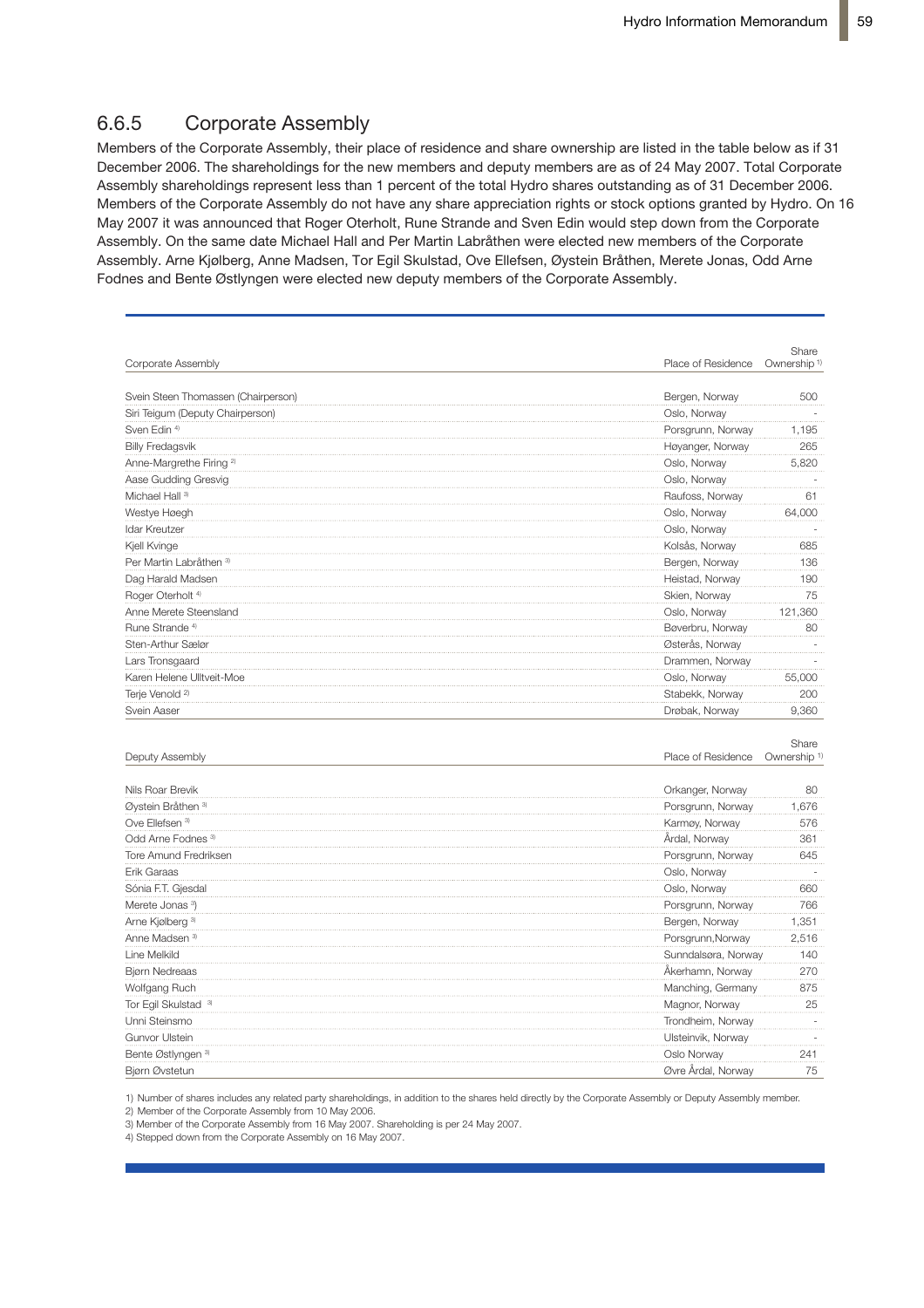## 6.6.6 Related party transactions

#### **Major Shareholders**

Major shareholders as of 31 December 2006 are listed below. There is no direct impact expected on major shareholders' ownership as a result of the Demerger.

#### **Hydro's 20 largest shareholders, 31 December 2006**

|                                          |             | Number of Ownership |
|------------------------------------------|-------------|---------------------|
| Shareholder                              | shares      | interest            |
| Norwegian State                          | 563,773,605 | 43.82%              |
| Morgan Guaranty Trust (ADR)              | 65,978,114  | 5.13%               |
| Hydro                                    | 60,279,570  | 4.69%               |
| State Street Bank and Trust (nominee)    | 48,625,179  | 3.78%               |
| Folketrygdfondet                         | 47,699,635  | 3.71%               |
| JPMorgan Chase Bank (nominee)            | 22,657,683  | 1.76%               |
| Euroclear Bank (nominee)                 | 13,974,448  | 1.09%               |
| Vital Forsikring                         | 13,193,640  | 1.03%               |
| Capital EuroPacific Growth Fund          | 12,392,000  | 0.96%               |
| Capital New Perspective Fund             | 10,820,000  | 0.84%               |
| Capital World Growth and Income Fund     | 7,329,500   | 0.57%               |
| Mellon Bank (nominee)                    | 7,079,451   | 0.55%               |
| Clearstream Banking (nominee)            | 6,835,618   | 0.53%               |
| SIS Segaintersettle (nominee)            | 6,733,723   | 0.52%               |
| JPMorgan Chase Bank (nominee)            | 6.691.798   | 0.52%               |
| Investors Bank & Trust Company (nominee) | 6,655,176   | 0.52%               |
| DnB NOR Norge (IV)                       | 6,652,799   | 0.52%               |
| State Street Bank and Trust (nominee)    | 6,162,353   | 0.48%               |
| Goldman Sachs International              | 6,094,182   | 0.47%               |
| Goldman Sachs & Co (nominee)             | 5.595.742   | 0.43%               |

Source: Norwegian Central Securities Depository (VPS)

#### **Related Parties**

**Information from Hydro Annual General Meeting** GmbH (Alunorf), Alumina do Norte do Brasil S. A. (Alunorte), Sør-Norge Aluminium AS (Søral), Aluminium & Chemie Rotterdam B. V. (Aluchemie), Meridan Technologies Inc. (Meridan), Qatar Vinyl Company Ltd. (QVC) and Noretyl AS. ket, and aims to maintain an open dialog with market participants. The matrix  $\mathbf{r}$ at the  $\frac{1}{2}$  satisfies  $\frac{1}{2}$  satisfies  $\frac{1}{2}$  satisfies 30, Oslo, Oslo, Oslo, Oslo, Oslo, Oslo, Oslo, Oslo, Oslo, Oslo, Oslo, Oslo, Oslo, Oslo, Oslo, Oslo, Oslo, Oslo, Oslo, Oslo, Oslo, Oslo, Oslo, Oslo, Oslo, The following is a discussion of Hydro After Demerger's related parties, namely the Norwegian State, Aluminium Norf

As of 31 December 2006, the Ministry of Trade and Industry of Norway owned 563,773,605 ordinary shares. This represents 43.8 percent of the total number of ordinary shares authorized and issued and 46 percent of the total shares outstanding. As of 31 December 2006 the National Insurance Fund "Folketrygdfondet" owned 47,699,635 ordinary by news release and stock exchange and stock exchange and stock exchange and stock exchange and stock exchange and stock exchange and stock exchange and stock exchange and stock exchange and stock exchange and stock exchan hards. This represents on personal or the total number of  $\sim$  $\frac{1}{2}$ brokers in Coldi, the Norwegian blace bivity on  $\frac{1}{2}$  $H$  Hydronical public is published and  $H$ ,  $\theta$  public on the  $\theta$ associated with the ordinary shares held by the State. In the discussion that follows, all previously reported share parcial rangers of the December 2000 the National medicines I and Tremedy generated curried 17,000,000 crainary<br>Shares. This represents 3.7 percent of the total number of ordinary shares issued and 3.9 percent of the total outstanding. In total, the Norwegian State owns 611,473,240 ordinary shares. This represents 47.5 percent of the total outstanding. In total, the Norwegian otate owns of 1,470,240 ordinary shares. This represents 47.5 percent of the total<br>number of ordinary shares issued and 49.9 percent of the total shares outstanding. There are no prefer amounts or share prices have been adjusted to reflect the 5-for-1 stock split effective 10 May 2006.

 $n_e$  annual deneral ivieeting held on 9 ividy 2000 approved year period. The Norwegian State has agreed to participate in the redemption of a proportional number of shares in order acquired in accordance with the authorization shall be for no other purpose than cancellation by means of capital The Annual General Meeting held on 9 May 2006 approved a new buyback authorization of 22,470,482 shares over a oneto leave its percentage ownership interest unchanged. Including the share redemption, a total of 40,000,000 shares may be cancelled. Share repurchases can be made in the share price interval of NOK 50 to NOK 300 per share, and the shares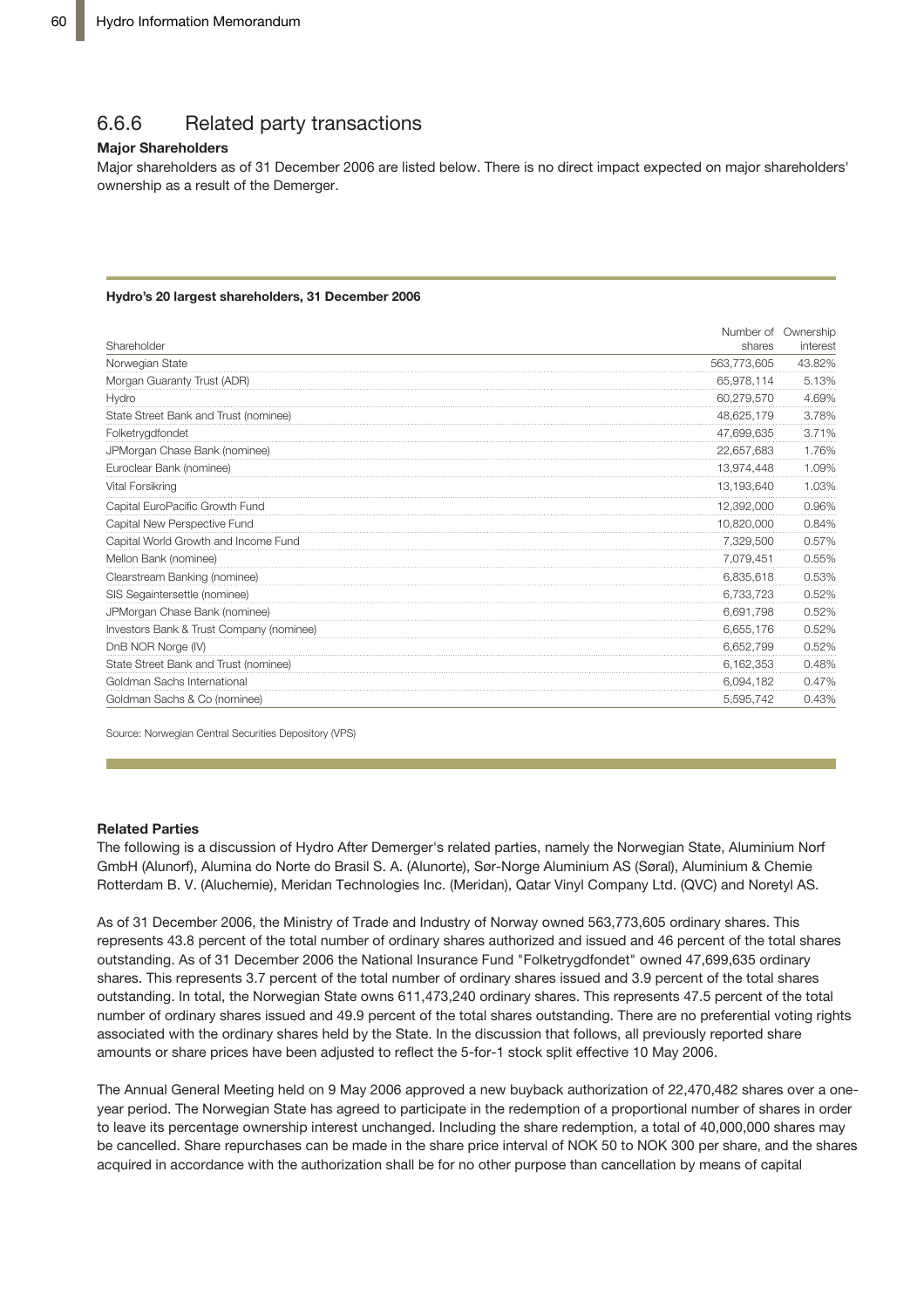reduction. A final decision on cancelling any of the shares repurchased must be approved by a minimum of two-thirds of the shares represented at a General Meeting of shareholders. In addition, the 9 May 2006 Annual General Meeting resolved to revoke the buyback authorization approved by the Extraordinary General Meeting held on 1 December 2004, allowing for a buyback of up to 28,088,105 shares in the share price interval of NOK 40 to NOK 140 per share. The General Meeting decided to cancel the acquired shares. The Norwegian State agreed to participate in the redemption of a proportional number of shares in order to leave its percentage ownership interest unchanged. Consequently, 3,644,685 shares were redeemed at a price of NOK 129.30 per share on 14 July 2006. A total of 8,316,685 shares at par value of NOK 3.66 per share were cancelled. For the transactions, the Norwegian State received compensation of NOK 471 million.

In December 2004, an extraordinary General Meeting approved a capital reduction by cancellation of 14,044,050 treasury shares acquired in 2004 in a buyback program approved by the 2004 Annual General Meeting. These shares were acquired at a market price of NOK 1,239 million. The extraordinary General Meeting also authorized the redemption of 10,955,950 shares owned by the Norwegian State. As compensation, the Norwegian State received NOK 981 million. The cancellation and redemption were completed in February 2005.

In January 2004, an extraordinary General Meeting approved a capital reduction by cancellation of 7,421,500 treasury shares acquired in 2003 for a market price of NOK 555 million. The General Meeting also authorized the redemption of 5,789,610 shares owned by the Norwegian State. As compensation, the State received NOK 445 million. The cancellation and redemption were completed on 17 March 2004.

Aluminium Norf GmbH (Alunorf) is the world's largest rolling mill located in Germany nearby other Hydro facilities. Alunorf is jointly owned by Hydro and Novelis (50 percent each). Each partner supplies Alunorf with raw material, which is transformed to flat rolled coils and delivered to the partners. Sales from Alunorf to Hydro based on this tolling arrangement amounted to NOK 1,433 million in 2006, NOK 1,317 million in 2005 and NOK 1,373 million in 2004. Hydro's revenues from sales to Alunorf were not material. Alunorf is part of Rolled Products.

Alumina do Norte do Brasil S.A. (Alunorte) is an alumina refinery located in Brazil. Hydro's ownership share is 34 percent. Hydro purchased alumina from Alunorte amounting to NOK 2,751 million, 1,314 million, and NOK 1,109 million in 2006, 2005 and 2004, respectively. Alunorte is part of Aluminium Metal.

Sør-Norge Aluminium AS (Søral), part of Aluminium Metal, is a Norwegian primary aluminium manufacturer. Søral sells 50 percent of its production to each major owner at current market prices. The other 50 percent owner of Søral is Alcan. Sale of aluminium from Søral to Hydro amounted to NOK 1,531 million, NOK 1,047 million and NOK 1,115 million in 2006, 2005 and 2004, respectively. Sale of alumina, metal and carbon from Hydro to Søral amounted to NOK 568 million, NOK 496 million and NOK 671 million in 2006, 2005 and 2004, respectively.

Aluminium & Chemie Rotterdam B.V (Aluchemie) is an anode producer located in the Netherlands. Hydro increased its shareholding in 2004 from 21.21 percent to 36.2 percent. Hydro purchased anodes from Aluchemie amounting to NOK 587 million, NOK 482 million and 591 million in 2006, 2005 and 2004, respectively. Sales from Hydro to Aluchemie amounted to NOK 111 million, NOK 84 million and NOK 12 million in 2006, 2005 and 2004, respectively. Aluchemie is part of Aluminium Metal.

Meridian Technologies Inc. (Meridian) is a Canadian company owned 51 percent by Teksid S.p.A. (a subsidary of the Fiat group) and 49 percent by Hydro. Meridian provides magnesium die-casting products to the automobile industry. Meridian purchases alloyed magnesium from Hydro. Sales from Hydro to Meridian amounted to NOK 38 million, NOK 196 million and NOK 238 million in 2006, 2005 and 2004, respectively. A contract to sell Hydro's shares in Meridian was signed in December 2006 and the transaction completed in March 2007 with no significant impact on Hydro's results. Meridian was part of Aluminium Products.

Hydro owns 29.7 percent of Qatar Vinyl Company Ltd (QVC). The other owners are three unaffiliated companies. QVC produces Caustic Soda, EDC and VCM. Hydro and the other partners deliver technical, marketing and support services to QVC.

Hydro and Borealis each own 50 percent of Noretyl AS, a joint venture. Noretyl is part of Polymers. Hydro paid processing fees to Noretyl for refining of NGL of NOK 267 million, NOK 277 million and NOK 242 million in 2006, 2005 and 2004, respectively.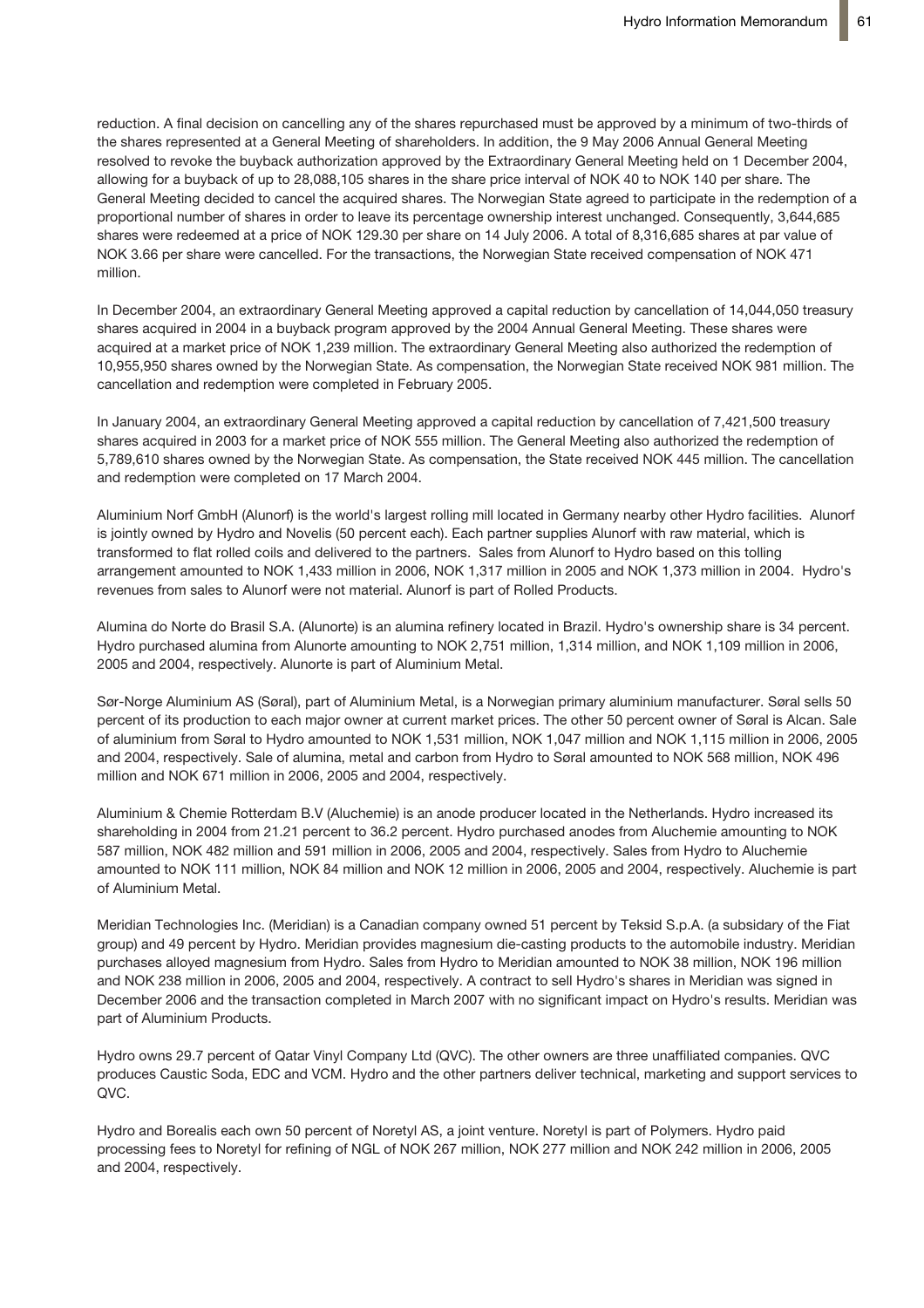## 6.6.7 Corporate governance

Sound and transparent governance contributes to both value creation and improved results; it builds trust and establishes a basis for responsible conduct. Corporate governance is therefore central to Hydro's development. Strategies and targets are developed on the basis of an integrated governance and management system that builds on The Hydro Way our framework for leadership, organization and culture. Our corporate governance has been designed to provide a foundation for value creation and to ensure good control mechanisms. Hydro's main listing is on the Oslo Stock Exchange. Hydro is also listed on the New York Stock Exchange (NYSE) and five other stock exchanges. Hydro complies with the Norwegian Code of Practice for Corporate Governance of November 2006 and with legislation and NYSE requirements relevant to foreign companies listed on the NYSE.

## 6.6.8 Legal and arbitration proceedings

Management believes that there are no legal disputes or tax matters outstanding as of the date of this Information Memorandum that will be material to Hydro After Demerger.

## 6.6.9 Material contracts

Material contracts are defined as any material contract entered into other than in the ordinary course of the business.

Hydro had no material contracts for the two years preceding the date of this Information Memorandum, other than the Merger Plan.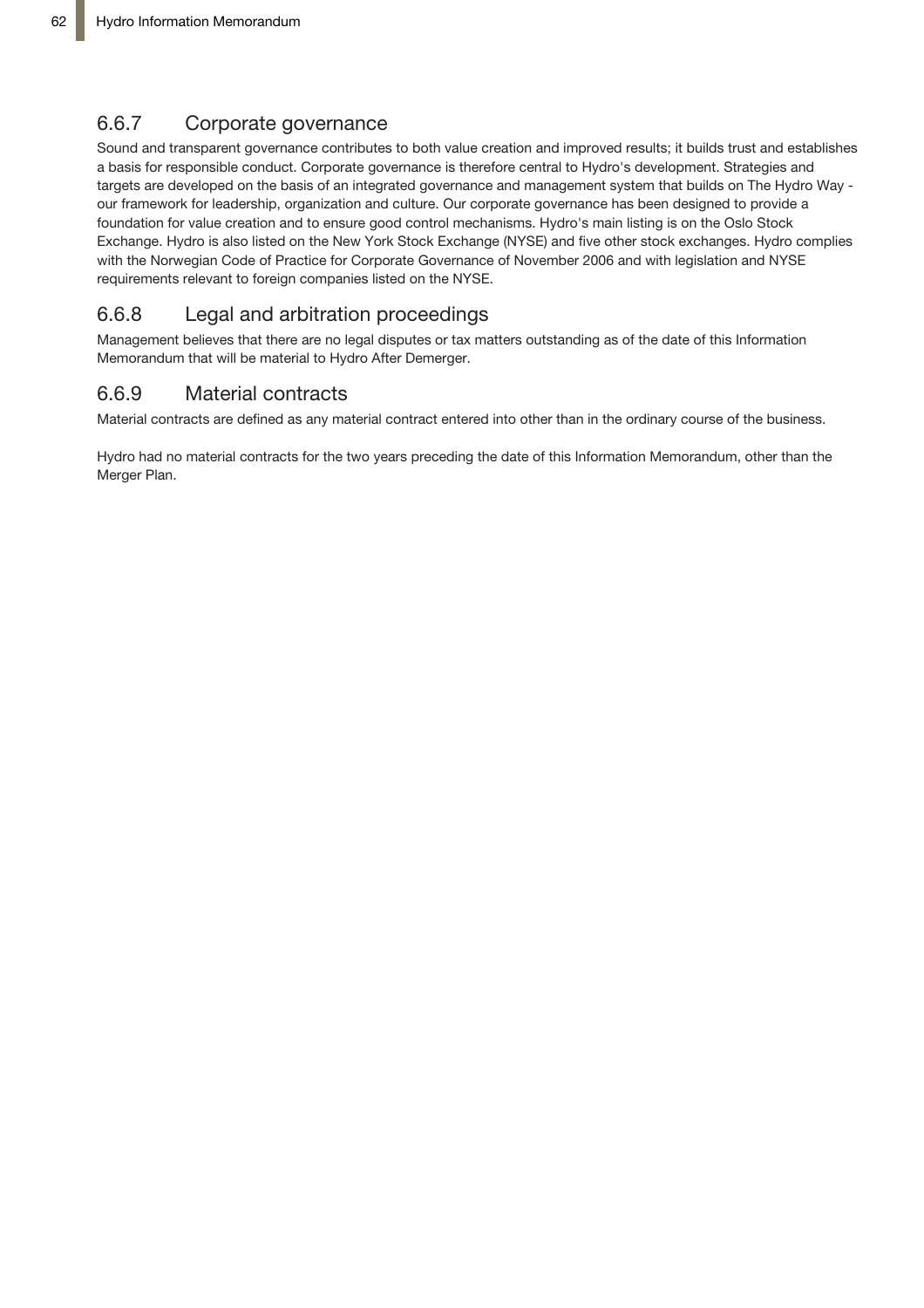# 7 Risk factors related to the business of Hydro after the Demerger

Set forth below is a description of certain risks that may effect Hydro's business, financial condition and results of operations after the merger of Hydro Petroleum with Statoil.

The risk factors described below may not be inclusive of all the risks that will be faced by Hydro after the Demerger. Other risks and uncertainties, including those not currently considered material, may impair Hydro's business.

### **Future acquisitions, mergers, or strategic alliances may adversely affect our financial condition.**

Our business has grown partly through the acquisition of other businesses. For example, in 2002, we acquired all of the outstanding shares of the German aluminium company VAW.

If the proposed merger of Hydro's petroleum activities with Statoil is completed, we intend to focus on growing our aluminium business through targeted international business development. We also intend to play a role in the restructuring of the rolled products industry in Europe. Such strategies may involve future mergers and acquisitions or strategic alliances.

There are numerous risks commonly encountered in business combinations, including the risk that we may not be able to effectively integrate businesses acquired or generate the cost savings and synergies anticipated. The integration of a business may involve a number of risks, including the diversion of management attention and other corporate resources from day-to-day operations. Integration of information and transaction systems can also be complex and timeconsuming. Failures could result in delays of critical business processes such as invoicing, payments and collections. Unknown or unrecorded material liabilities could also exist within an acquired business and not be detected regardless of adhering to accepted levels of investigation and due diligence in the acquisition process. Similarly, expectations about future developments influencing the valuation of assets may prove to be inaccurate, resulting in lower operating results and potential asset write-downs. Any of these risks could have a material effect on our financial condition and operating results. In addition, financial markets and investors closely follow merger and acquisition activities. As a result, success or failure could have a substantial impact on our share price and the overall valuation of the company.

## **A substantial or extended decline in aluminium prices would have a material adverse effect on our business.**

The aluminium industry is highly cyclical. Virtually all aluminium end-use markets, including the building, transportation and packaging industries, are also cyclical. In addition, there is uncertainty concerning developments in supply and demand, in particular, regarding the overall economic developments in China as well as potential further restructuring within the aluminium industry as a whole. Price developments within the London Metal Exchange (LME), which represents the main reference price for the industry, reflect the cyclicality and uncertainties discussed above. Active trading by financial investors and investment funds on the LME has added a significant risk of increased volatility in aluminium prices.

Fluctuations in prevailing aluminium prices could negatively affect the financial results of our aluminium business.

## **Expansion of our business in emerging and transitioning market countries presents a higher degree of financial, political, economic and business risk.**

We have decided to reposition our aluminium business and focus more on upstream operations, including primary metal production. In the future, development of new primary capacity is expected to migrate to areas with abundant, low cost energy. Many such areas are located in countries characterized by emerging and transitioning markets. We are also evaluating a number of projects globally to grow and expand our upstream aluminium operations. New business development offices have been opened in several key regions including Angola, Brazil, Indonesia, Russia and South Africa.

We have a substantial interest in the Brazilian alumina refinery, Alunorte, and have decided to participate in a further expansion of the plant. Alunorte is a key supplier of alumina for our aluminium operations. The expansion will increase the relative importance of Alunorte as the major supplier of raw materials for our smelters.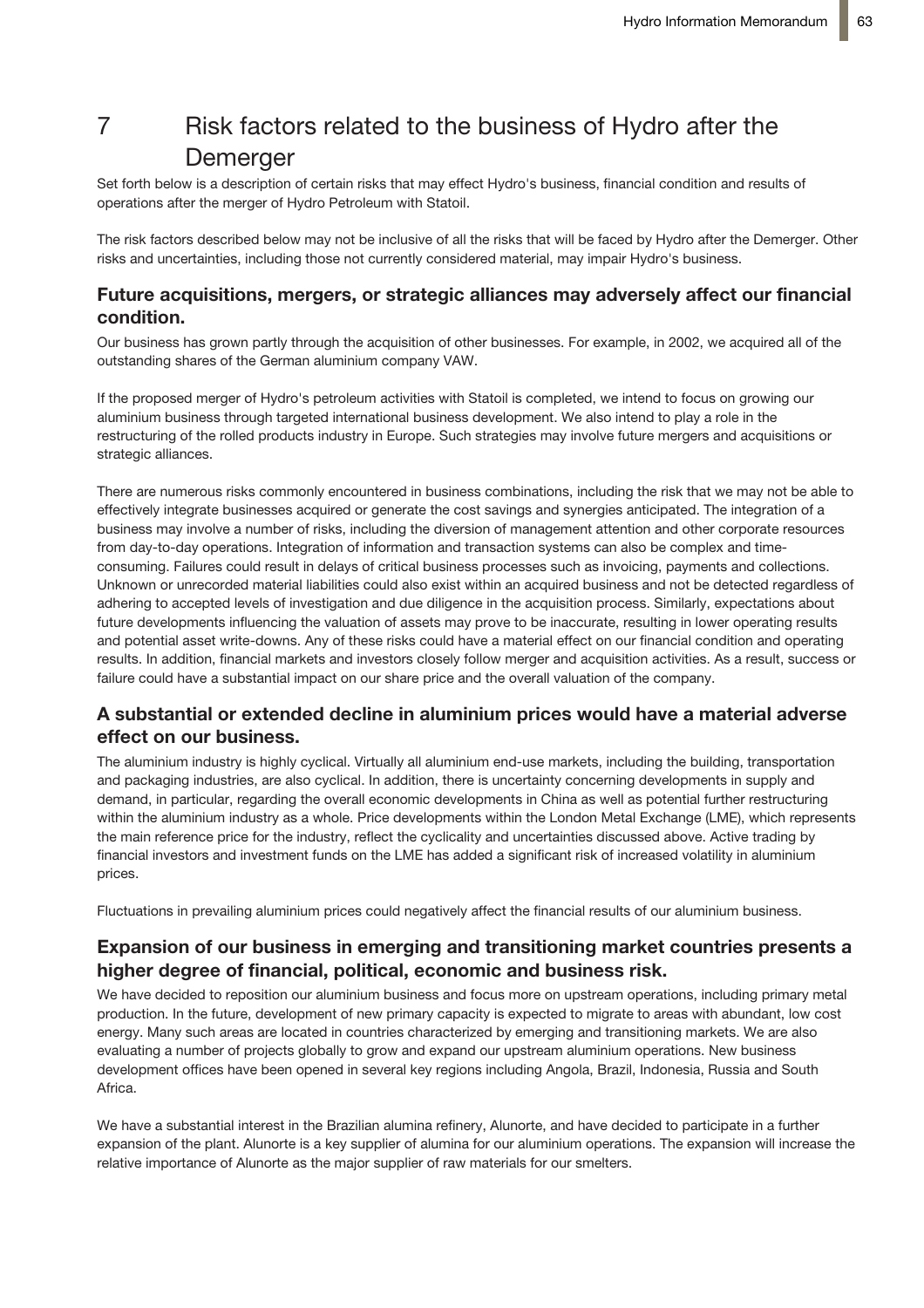Emerging or transitioning market countries may experience political instability, civil strife, acts of war and local security concerns that threaten the safe operation of facilities, and governments in such countries may engage in expropriation or nationalization of property, restrictions on production or imports and exports, price controls, tax increases and cancellation of contract rights. Any of these conditions occurring could disrupt or terminate our operations, causing development activities to be curtailed or terminated in these areas or production to decline and could result in additional costs. In addition, legal, fiscal and regulatory systems may be less stable and have a lower degree of transparency, making investment evaluation more difficult and increasing the risk that actual returns are substantially lower than expected.

## **Emerging and transitioning market countries represent a competitive threat to our businesses that could be exacerbated by regulatory developments in Europe.**

Emerging or transitioning market countries with abundant natural resources, low cost labor and energy and lower environmental standards have posed and will continue to pose a competitive threat to our business.

China, for example, has developed a substantial aluminium industry with a significant influence on the global aluminium market balance. While consumption of primary aluminium in China has increased at a very rapid pace in recent years, China's own increased production may decrease the need for imports and thereby cause a decline in the market for our primary metal. Moreover, China is expected to significantly increase production of semi-fabricated and finished aluminium products in the near term, both of which could cause a decline in the market for our primary metal and metal products. In recent years China also has developed substantial magnesium capacity based on labor-intensive production processes. Increased quantities of Chinese magnesium available in Western markets have resulted in significant downward pressure on prices and a substantial restructuring of the Western magnesium industry, including our decision to exit the magnesium business.

Russia's aluminium industry is being consolidated into one major company that will control Russia's entire annual aluminium output of approximately 4 million mt. The new company will be an increasingly important player in primary metal production and could adversely impact the market for our production.

The EU has imposed a duty of 6 percent on imports of primary aluminium from non-EU countries, from which duty imports from EEA countries, including Norway, are exempt. However, this duty has been the subject of criticism and it is not possible to predict to what extent it will be maintained. In January 2007, the EU Commission presented a proposal to reduce the duty from 6 percent to 3 percent retroactively from 1 January 2007, and to eliminate it completely from 1 January 2009. While the reduction of the duty to 3 percent from 2007 seems to have general support, its abolishment from 2008 is more controversal. See section in this report on "Hydro after the demerger - Regulation and taxation - Aluminium regulation" for further information. Any reduction or cancellation of this duty could result in increased primary aluminium in the EU market from sources such as Russia and place downward pricing pressure on the primary metal we produce for the EU market.

### **Our businesses are exposed to foreign currency exchange rate fluctuations.**

Our business is impacted by changes in exchange rates primarily relating to the Norwegian kroner, Euro and US dollar.

Aluminium prices are denominated in US dollars while our operating results are reported in Norwegian kroner. Accordingly, operating results will, in general, decline when the Norwegian kroner strengthens against the US dollar or Euro.

Our aluminium smelters are located in several countries other than the United States. As a result, a substantial portion of fixed costs is denominated in currencies other than the US dollar. The weak US dollar has resulted in a decline in the competitive position of our aluminium smelter system. As a result of weakened competitiveness due to the strengthened Euro compared to the US dollar and increasing energy costs, we wrote down the value of our German smelter system in 2004 by approximately NOK 2.3 billion. Our downstream aluminium operations within the Euro-zone have also suffered a decline in competitiveness compared to US dollar based competitors as a result of the continuing weak US dollar.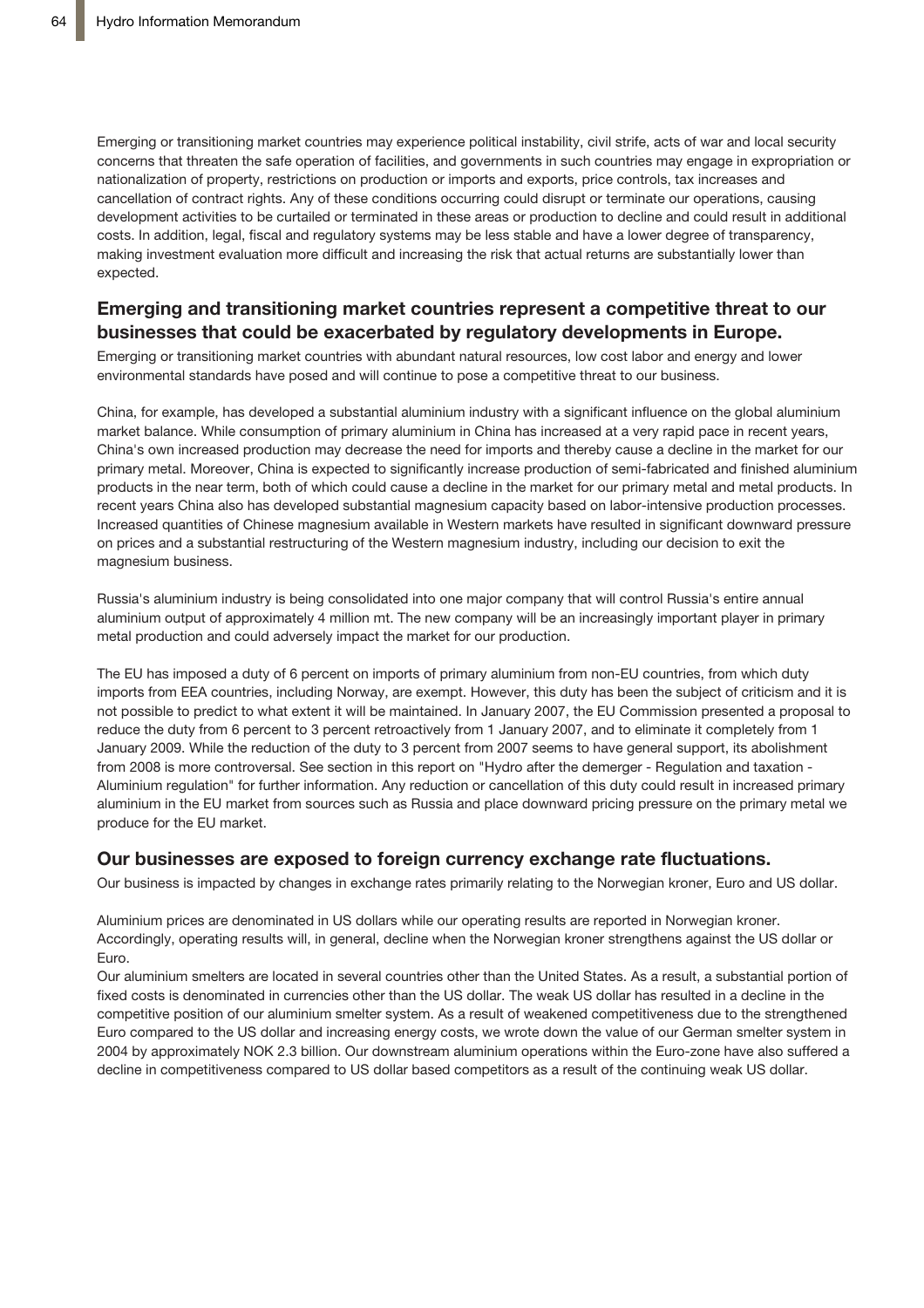## **Our reported earnings are subject to substantial volatility as a result of fluctuations in the market value of commodity contracts**.

We are exposed to market risks from commodity price fluctuations. Market risk exposures are determined on a net exposure basis taking advantage of offsetting positions. We use derivative contracts to hedge certain exposures. For example, we hedge metal prices when entering into customer and supplier contracts with corresponding futures contracts at fixed prices. We have also initiated hedging programs relating to several of our metal plants. In addition, certain of our normal purchase and sales contracts are deemed to be derivatives under United States Generally Accepted Accounting Principals (US GAAP). In accordance with SFAS 133, all derivative instruments are required to be included in the balance sheet at fair value with changes in fair value recognized in earnings unless specific hedge criteria are met. Changes in the fair value of such contracts could cause significant fluctuations in our reported earnings.

### **We are exposed to risks relating to trading and commercial activities.**

We are engaged in substantial trading and commercial activities in the physical markets and also use financial instruments such as forwards, futures and options both on and off exchanges in order to manage and hedge certain fluctuations in prices and production volumes.

Although we believe we have established appropriate risk management procedures, trading activities involve elements of forecasting and we bear the risk of market movements - the risk of significant losses if prices move contrary to expectations - and the risk of default by counter parties. Any of these risks could result in lower profits and could cause the value of our shares to decline.

## **We may suffer a major operational incident resulting in loss of life or extensive damage to the environment or communities, resulting in substantial damage to our reputation or financial position.**

Our business demands large and complex industrial sites involving extensive numbers of employees. Certain of our operations are located in close proximity to sizable communities while other operations are situated in areas highly sensitive to environmental harm. Important and sizable production facilities are located on the west coast of Norway, an area subject to extreme and dramatic weather on a periodic basis.

The safe operation of all facilities is paramount in our governance model and management systems. However, major accidents due to human error, systems failures, extreme weather or deliberate sabotage, while considered remote, could result in loss of life or extensive damage to the environment or communities, resulting in substantial damage to our reputation, financial position and future prospects.

### **We are exposed to the risk of a deterioration or sudden dramatic decline in our reputation among important stakeholders.**

Our future success depends on acknowledging and actively monitoring the concerns of all legitimate stakeholders, including employees, investors, governments, civil society groups, non-governmental organizations and the communities in which we operate. Failure to take appropriate consideration of legitimate corporate responsibility issues in investment decisions and day-to-day operations could have a material impact on our reputation or share value.

Inappropriate or inadequate communication following a major crisis, such as a major operational incident, breach of law or ethics or leak of market-sensitive confidential information could quickly and seriously impair our reputation. Depending on the nature of such a major crisis, effective communication may not mitigate serious damage to our reputation and may render our company subject to criminal and civil prosecution or class action suits by shareholders and other interested parties. Any of these risks could have a material impact on our share value.

## **We are subject to a broad range of environmental, health and safety laws and regulations in the jurisdictions in which we operate.**

We incur, and expect to continue to incur, substantial capital and operating costs and expenditures to comply with new laws and regulations increasing the protection of the environment and natural resources and the promotion of health and safety. These laws and regulations impose more stringent standards and requirements and potential liabilities regarding accidents and injuries, the construction and operation of our plants and facilities, oil spills or discharges, air and water pollutant emissions, the storage, treatment and discharge of waste waters, the use and handling of hazardous or toxic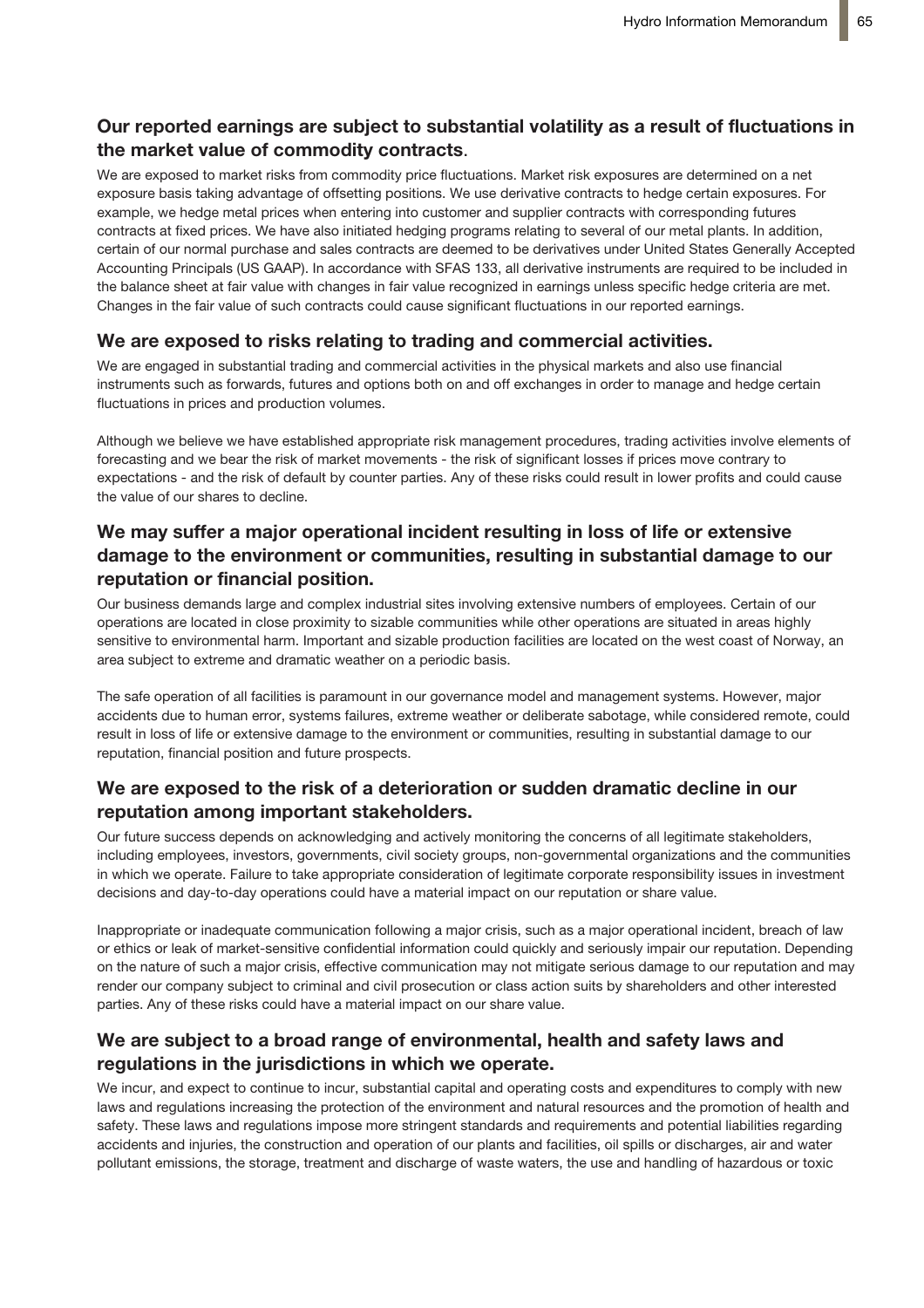materials, waste disposal practices, and the remediation of environmental contamination, among other things. Although we believe we are in substantial compliance with currently applicable environmental, health and safety laws and regulations, there is a possibility of unintentional violation by us or violations by partners or other parties that we may be involved with. Violations of such laws and regulations could result in substantial fines or penalties, costs of corrective works and, in rare instances, the suspension or shutdown of our operations.

In addition, new laws and regulations, the imposition of tougher licensing requirements or increasingly strict enforcement or new interpretations of existing laws and regulations, may result in additional, substantial capital or operating costs, including for modifying operations, installing pollution control equipment and implementing additional safety measures. Environmental laws may impose cleanup liability on owners and occupiers of contaminated property, including past or divested properties, regardless of whether the owners and occupiers caused the contamination or whether the activity that caused the contamination was lawful at the time it was conducted. Many of our present and former operations are and were located on properties with a long history of industrial use. Hazardous or other waste materials may have been disposed of or released at or from these properties, and examinations that have taken place at certain of these properties may not be sufficient to ascertain that they are free from contamination. Investigation and remediation of contamination, including previously unknown contamination discovered, can result in significant costs and liabilities for us.

We are also subject to claims made for damage to property or injury, including adverse health effects, to employees and other persons resulting from the environmental, health or safety effects of our operations or past contamination. While we are not presently the subject of any material claims in this regard, there can be no assurance that such claims will not be made or that, if made, such claims will not have a material adverse effect on our business, financial condition or results of operations.

### **We may not be successful in attracting and retaining sufficient skilled employees.**

We are highly dependent on the continuous development and successful application of new technologies. In addition, our position as a major, global industrial company requires substantial capacity and competence in terms of complex management and critical business processes. In order to manage new developments in a rapidly changing world and to achieve future growth, we must recruit and retain qualified scientists, engineers, managers and other professionals within the areas of human resources, finance and accounting, law and communications.

Demand for personnel with the range of capabilities and experience required in our businesses is high and success in attracting and retaining such employees is not guaranteed. Failure to retain and attract critical personnel could result in a shortage of such people due to normal attrition. This could result in the inability to maintain the appropriate technological or business improvements or take advantage of new opportunities that may arise. A subsequent decline in competitiveness could have a negative impact on our operating results and financial condition.

### **Preferential rights may not be available to US holders of our shares.**

Under Norwegian law, prior to our issuance of any new shares against consideration in cash, we must offer holders of our then outstanding shares preferential rights to subscribe and pay for a sufficient number of shares to maintain their existing ownership percentages, unless these rights are waived at a general meeting of our shareholders. These preferential rights are generally transferable during the subscription period for the related offering and may be quoted on the Oslo Stock Exchange (the OSE).

US holders of our shares may not be able to receive, trade or exercise preferential rights for new shares unless a registration statement under the US Securities Act of 1933, as amended (the Securities Act) is effective with respect to such rights or an exemption from the registration requirements of the Securities Act is available. If US holders of our shares are not able to receive, trade or exercise preferential rights granted in respect of their shares in any rights offering conducted by us, then they may not receive the economic benefit of such rights. In addition, their proportional ownership interests in Hydro will be diluted.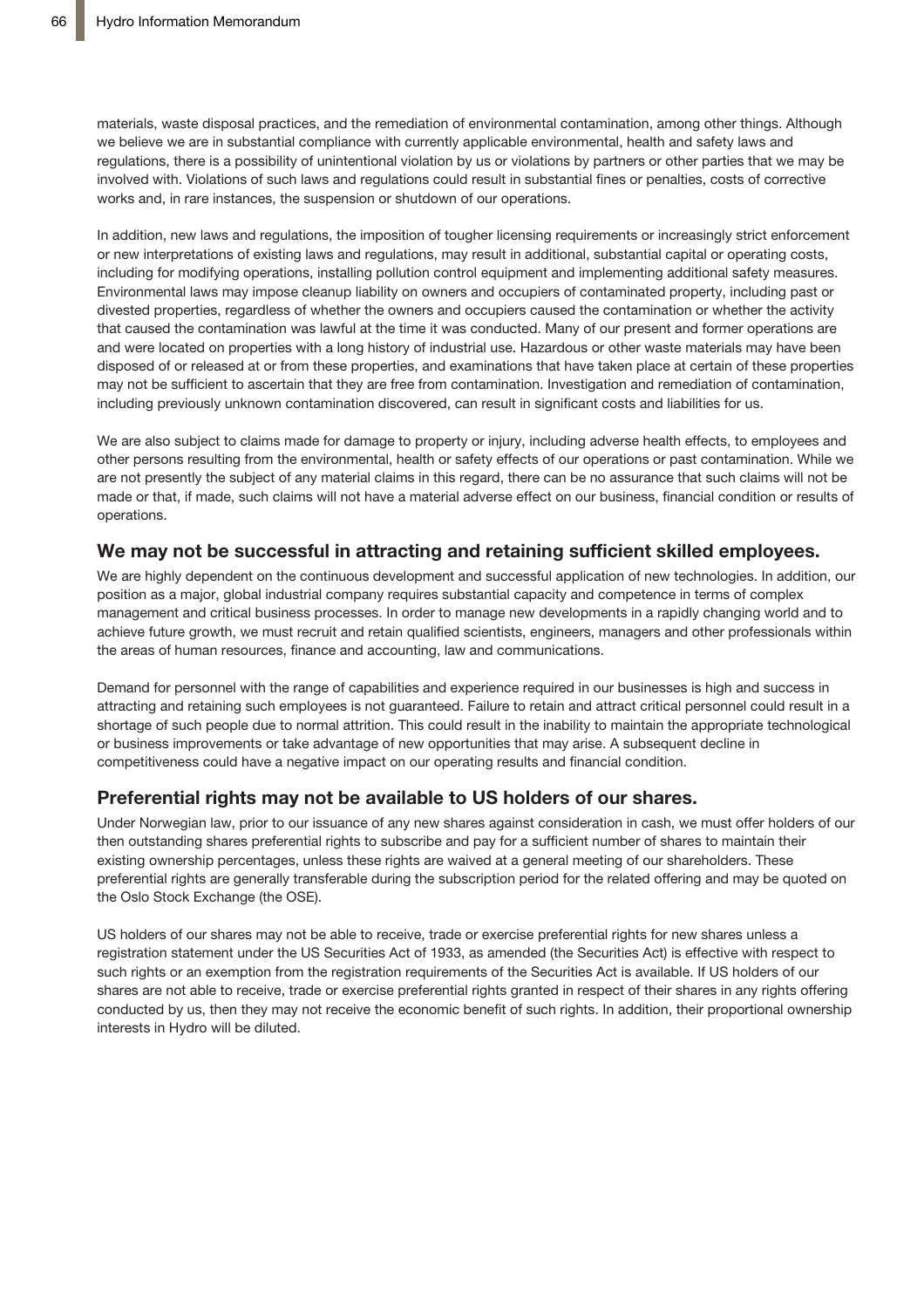## **Holders of our shares that are registered in a nominee account may not be able to exercise voting rights as readily as shareholders whose shares are registered in their own names with the VPS.**

Beneficial owners of Hydro's shares that are registered in a nominee account, such as through brokers, dealers or other third parties, may not vote such shares unless their ownership is re-registered in their own names with the Norwegian Central Securities Depository, Verdipapirsentralen (the VPS), prior to Hydro general meetings. We cannot guarantee that beneficial owners of our shares will receive the notice for a general meeting in time to instruct their nominees to either effect a re-registration of their shares or otherwise vote their shares in the manner desired by such beneficial owners.

## **It may be difficult for investors based in the United States to enforce civil liabilities predicated on US securities laws against us, our Norwegian affiliates, or our directors and executive officers.**

We are organized under the laws of the Kingdom of Norway. All of our directors and executive officers reside outside the United States. Further, a significant portion of our assets, and those of our directors and executive officers, are located in Norway and other Western European countries. As a result, it may be difficult for investors in the United States to effect service of process within the United States upon us or our directors and executive officers or to enforce against us or our directors and executive officers judgments obtained in US courts predicated on the civil liability provisions of US federal securities laws. Although US investors may bring actions against Hydro, our Norwegian affiliates or any of our directors or executive officers resident in Norway, Norwegian courts are unlikely to apply US law when deciding such cases. Accordingly, there is doubt as to the enforceability, in original actions in Norwegian courts, of liabilities predicated solely on US federal securities laws. Furthermore, judgments of US courts are not enforceable in Norway.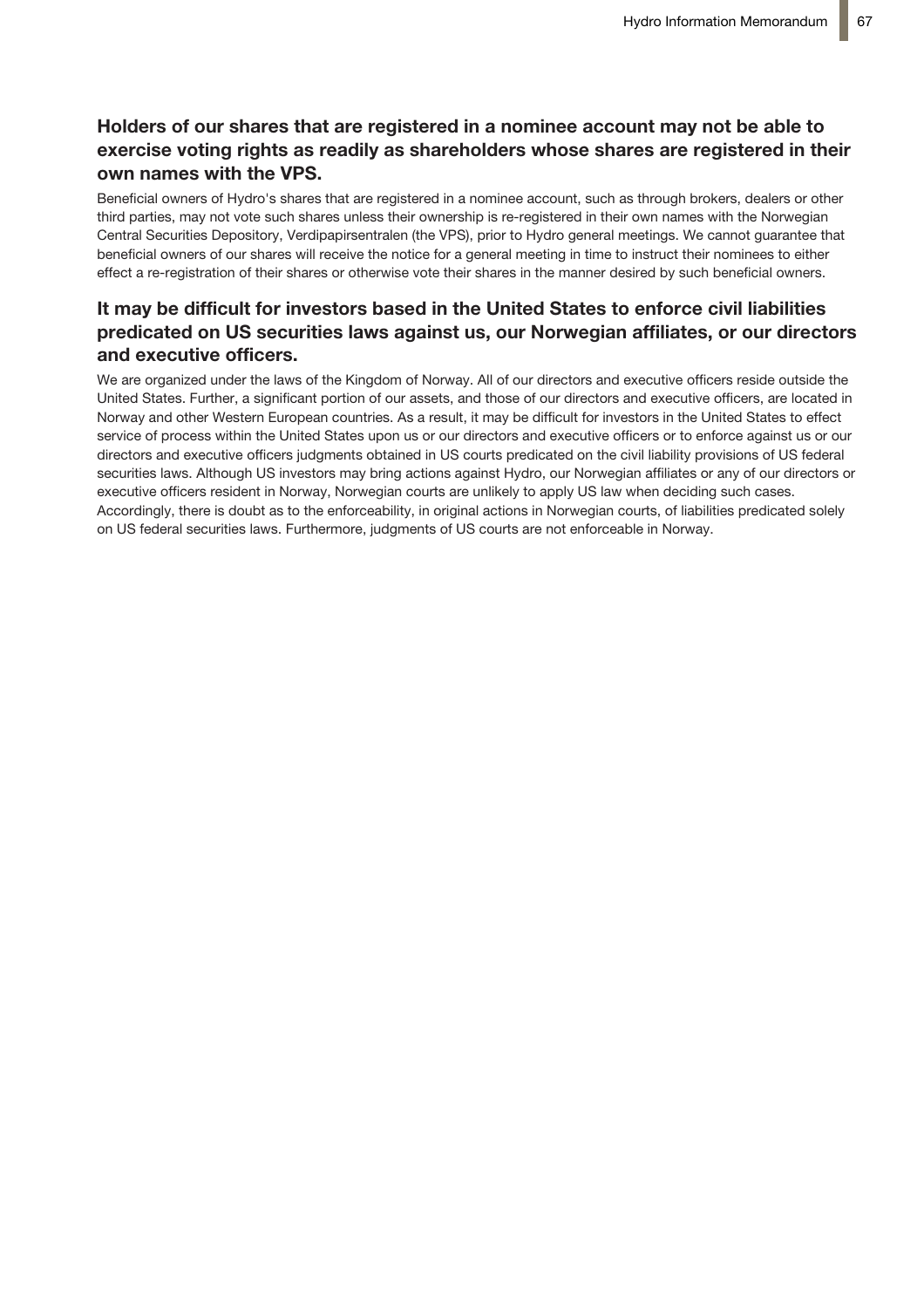# 8 Share capital

# 8.1 Share capital prior to and after the Demerger

As at the date of this Information Memorandum, Hydro has an authorized and issued share capital of NOK 4,708,426,965 divided into 1,286,455,455 ordinary shares each with a par value of NOK 3.66. 59,657,675 out of these shares are treasury shares, resulting in 1,226,797,780 outstanding shares. All of the shares have equal voting rights.

Hydro expects to repurchase 621,895 shares in the market during the third quarter of 2007. Hydro will ask for an authorization to repurchase these shares at the Extraordinary General Meeting.This corresponds to the number of shares that were sold to Hydro's employees in Norway on 24 April and 4 May 2007. The sale of shares to employees is a general arrangement offered to employees in Norway.

Hydro expects to redeem 16,871,506 shares owned by the Norwegian State at the Extraordinary General Meeting related to share repurchases of 21,627,000 shares which Hydro made in the market during 2006. Pursuant to an agreement with the Norwegian State, the Norwegian State will participate proportionally in any repurchases Hydro made in the market. The compensation to be paid for the Norwegian State's shares is estimated at approximately NOK 2.7 billion. At the Extraordinary General Meeting, the Board of Directors of Hydro will propose to redeem the 16,571,506 owned by the Norwegian State's shares and to cancel the 21,627,000 treasury shares purchased in the market during 2006, in total 38,498,506 shares.

Provided that these resolutions are adopted, Hydro's authorized and issued share capital will, prior to the merger of Hydro Petroleum with Statoil, be reduced to NOK 4,567,522,433 and the number of shares will be reduced to 1,247,956,949 . The number of treasury shares will be reduced to 38,652,570, resulting in 1,209,304,379 outstanding shares.

The Demerger of Hydro will be effected through a reduction of Hydro's share capital by NOK 3,197,256,703 from NOK 4,567,522,433 to NOK 1,370,256,730 by reduction of the par value of each share from NOK 3.66 to NOK 1.098. After the Demerger Hydro will have an authorized and issued share capital of NOK 1,370,256,730 divided into 1,247,956,949 shares, each with a par value of NOK 1.098, out of which 38,652,570 will be treasury stock.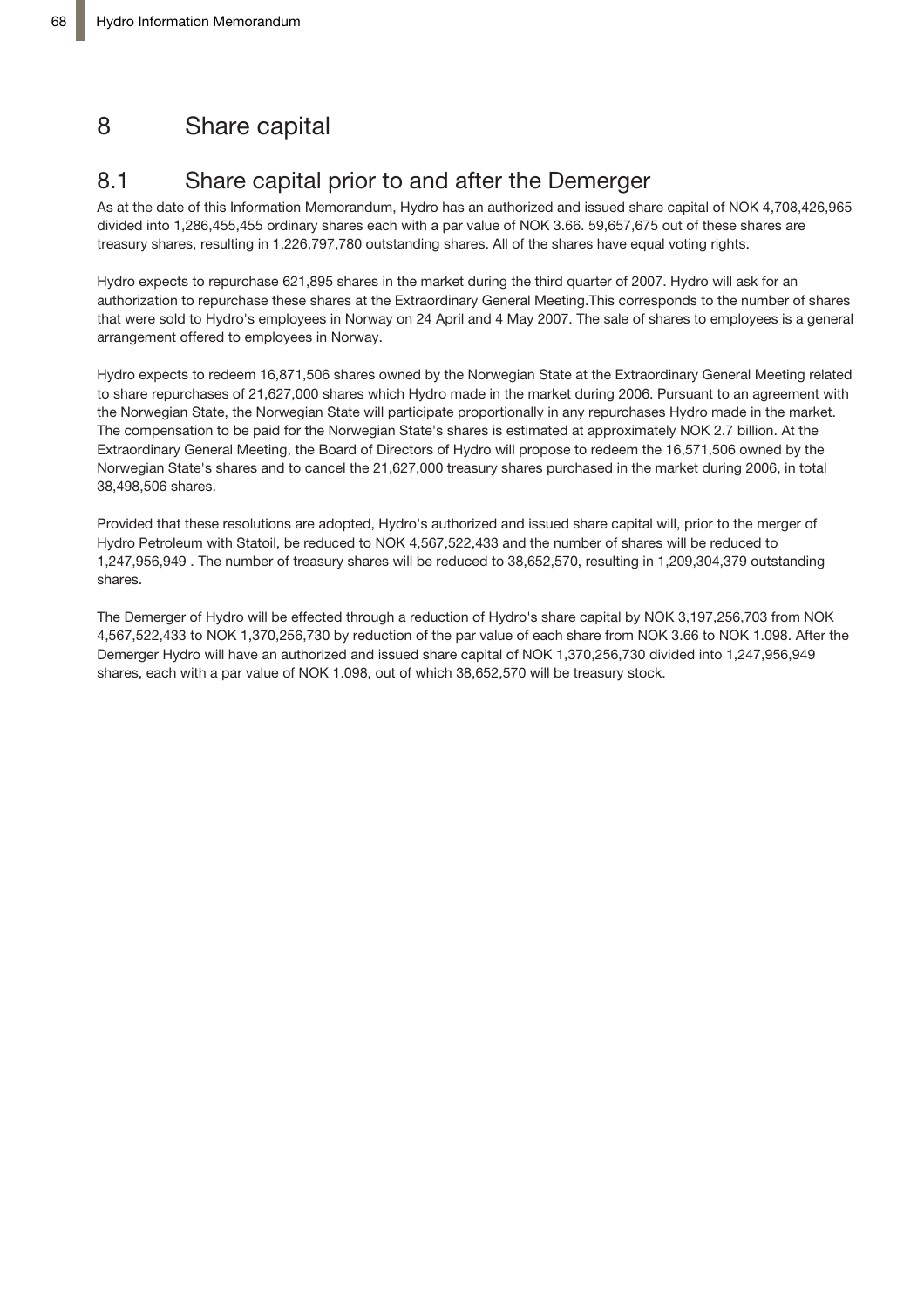#### Share capital development in the last three years  $8.2$

|                          |                                              | Number of   |                                                    |                          |                                          | Price per | Par   | Share         |
|--------------------------|----------------------------------------------|-------------|----------------------------------------------------|--------------------------|------------------------------------------|-----------|-------|---------------|
|                          |                                              | shares in   | <b>Issued</b>                                      | Treasury                 | Outstanding                              | share     | value | capital       |
| Date                     | Type of change                               | transaction | shares                                             | stock                    | shares                                   | (NOK)     | (NOK) | (NOK)         |
| Balance 31 December 2003 |                                              |             | 266,596,650                                        | (9,884,650)              | 256,712,000                              |           | 20.00 | 5,331,933,000 |
|                          |                                              |             |                                                    |                          |                                          |           |       |               |
| 17 March 2004            | Redemption of shares<br>from Norwegian State | 1,157,922   |                                                    | 266,596,650 (11,042,572) | 255,554,078                              | 374.00    | 20.00 | 5,331,933,000 |
|                          | Cancellation of                              |             |                                                    |                          |                                          |           |       |               |
| 17 March 2004            | treasury stock                               | 2,642,222   | 263,954,428                                        | (8,400,350)              | 255,554,078                              |           | 20.00 | 5,279,088,560 |
| 24 March 2004            | Demerger of Yara<br>International ASA        |             | 263,954,428                                        | (8,400,350)              | 255,554,078                              |           | 18.30 | 4,830,366,032 |
| 2 June 2004              | Sale of treasury<br>stock to employees       | 285,152     | 263,954,428                                        | (8, 115, 198)            | 255,839,230                              | 212.25    | 18.30 | 4,830,366,032 |
| 1 - 30 June 2004         | Purchase of own shares                       | 653,000     | 263,954,428                                        | (8,768,198)              | 255,186,230                              | 434.45    | 18.30 | 4,830,366,032 |
| 1 - 31 July 2004         | Purchase of own shares                       | 630,460     | 263,954,428                                        | (9,398,658)              | 254,555,770                              | 432.02    | 18.30 | 4,830,366,032 |
| 1 - 31 August 2004       | Purchase of own shares                       | 1,055,200   | 263,954,428                                        | (10, 453, 858)           | 253,500,570                              | 434.41    | 18.30 | 4,830,366,032 |
| 1 - 30 September 2004    | Purchase of own shares                       | 470,150     | 263,954,428                                        | (10,924,008)             | 253,030,420                              | 476.65    | 18.30 | 4,830,366,032 |
| 1 December 2004          | Redemption of shares<br>from Norwegian State | 2,191,190   |                                                    | 263,954,428 (13,115,198) | 250,839,230                              | 441.00    | 18.30 | 4,830,366,032 |
|                          | Cancellation of                              |             |                                                    |                          |                                          |           |       |               |
| 1 December 2004          | treasury stock                               | 5,000,000   | 258,954,428                                        | (8, 115, 198)            | 250,839,230                              |           | 18.30 | 4,738,866,032 |
| Balance 31 December 2004 |                                              |             | 258,954,428                                        | (8, 115, 198)            | 250,839,230                              |           | 18.30 | 4,738,866,032 |
| 1 - 30 April 2005        | Sale of treasury<br>stock to employees       | 233,634     | 258,954,428                                        | (7,881,564)              | 251,072,864                              | 260.25    | 18.30 | 4,738,866,032 |
| 1 - 30 June 2005         | Purchase of own shares                       | 96,600      | 258,954,428                                        | (7,978,164)              | 250,976,264                              | 531.52    | 18.30 | 4,738,866,032 |
| 1 - 31 August 2005       | Purchase of own shares                       | 97.400      | 258,954,428                                        | (8,075,564)              | 250,878,864                              | 661.85    | 18.30 | 4,738,866,032 |
| 1 - 30 September 2005    | Purchase of own shares                       | 116,400     | 258,954,428                                        | (8, 191, 964)            | 250,762,464                              | 684.66    | 18.30 | 4,738,866,032 |
| 1 - 31 October 2005      | Purchase of own shares                       | 106,000     | 258,954,428                                        | (8, 297, 964)            | 250,656,464                              | 633.45    | 18.30 | 4,738,866,032 |
| 1 - 30 November 2005     | Purchase of own shares                       | 413,000     | 258,954,428                                        | (8,710,964)              | 250,243,464                              | 661.31    | 18.30 | 4,738,866,032 |
| 1 - 31 December 2005     | Purchase of own shares                       | 105,000     | 258,954,428                                        | (8,815,964)              | 250,138,464                              | 691.31    | 18.30 | 4,738,866,032 |
| Balance 31 December 2005 |                                              |             | 258,954,428                                        | (8,815,964)              | 250,138,464                              |           | 18.30 | 4,738,866,032 |
|                          | Sale of treasury stock                       |             |                                                    |                          |                                          |           |       |               |
| 1 - 30 April 2006        | to employees                                 | 151,050     | 258,954,428                                        | (8,664,914)              | 250,289,514                              | 388.85    | 18.30 | 4,738,866,032 |
| 9 May 2006               | 5-for-1 stock split                          |             | 1,035,817,712 1,294,772,140                        |                          | (43,324,570) 1,251,447,570               |           | 3.66  | 4,738,866,032 |
| 9 May 2006               | Redemption of shares<br>from Norwegian State | 3,644,685   | 1,294,772,140                                      |                          | (46,969,255) 1,247,802,885               | 129.30    | 3.66  | 4,738,866,032 |
| 9 May 2006               | Cancellation of<br>treasury stock            | 8,316,685   | 1,286,455,455                                      |                          | (38,652,570) 1,247,802,885               |           | 3.66  | 4,708,426,965 |
| 24 - 31 May 2006         | Purchase of own shares                       | 3,262,000   | 1,286,455,455                                      |                          | (41,914,570) 1,244,540,885               | 168.66    | 3.66  | 4,708,426,965 |
| 1 - 30 June 2006         | Purchase of own shares                       | 5,007,000   | 1,286,455,455                                      |                          | (46,921,570) 1,239,533,885               | 159.17    | 3.66  | 4,708,426,965 |
| 15 - 31 July 2006        | Purchase of own shares                       | 685,000     | 1,286,455,455                                      |                          | (47,606,570) 1,238,848,885               | 174.80    | 3.66  | 4,708,426,965 |
| 1 - 31 August 2006       | Purchase of own shares                       | 4,144,000   | 1,286,455,455                                      |                          | (51,750,570) 1,234,704,885               | 172.48    | 3.66  | 4,708,426,965 |
| 1 - 30 September 2006    | Purchase of own shares                       |             | 3,352,000 1,286,455,455 (55,102,570) 1,231,352,885 |                          |                                          | 152.66    | 3.66  | 4,708,426,965 |
| 1 - 30 November 2006     | Purchase of own shares                       |             | 2,962,000 1,286,455,455                            |                          | (58,064,570) 1,228,390,885               | 153.24    | 3.66  | 4,708,426,965 |
| 1 - 13 December 2006     | Purchase of own shares                       |             | 2,215,000 1,286,455,455                            |                          | (60,279,570) 1,226,175,885               | 149.02    | 3.66  | 4,708,426,965 |
| Balance 31 December 2006 |                                              |             |                                                    |                          | 1,286,455,455 (60,279,570) 1,226,175,885 |           | 3.66  | 4,708,426,965 |
|                          | Sale of treasury                             |             |                                                    |                          |                                          |           |       |               |
| 24 April - 4 May 2007    | stock to employees                           | 621,895     | 1,286,455,455 (59,657,675) 1,226,797,780           |                          |                                          | 97.73     | 3.66  | 4,708,426,965 |
| Balance 15 May 2007      |                                              |             | 1,286,455,455                                      |                          | (59,657,675) 1,226,797,780               |           | 3.66  | 4,708,426,965 |